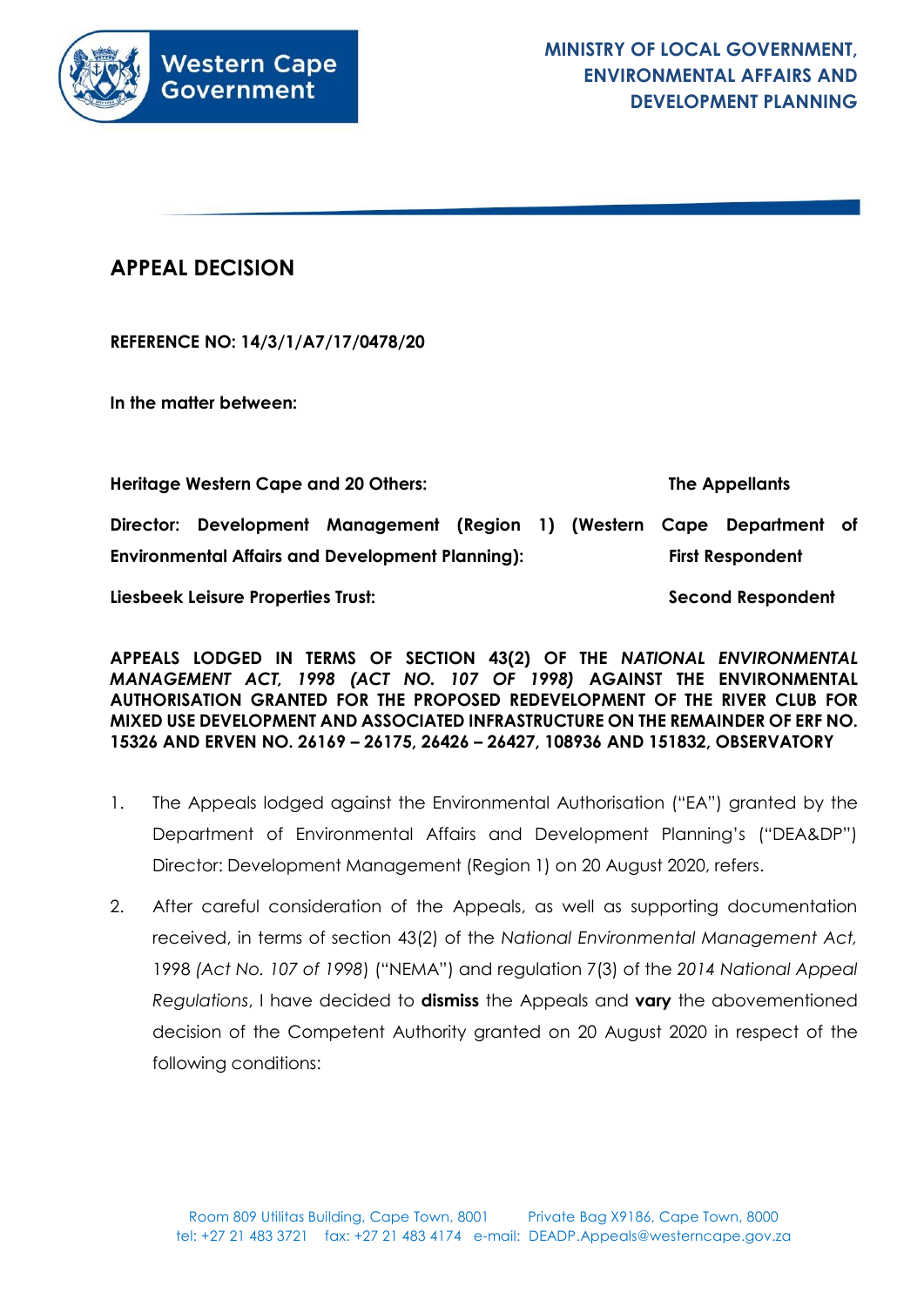### **Condition E9.1:**

*"The Stormwater Management Plan, to be compiled must be approved by the City of Cape Town's Catchment, Stormwater and River Management Branch and must be included in the EMPr. A copy of the Stormwater Management Plan must be submitted to the Ministry of Local Government, Environmental Affairs and Development Planning ("Ministry") (for the attention of Mr Marius Venter, email:*  DEA&DP.Appeals@westerncape.gov.za*) prior to the commencement of the construction for record purposes."*

### **Condition E9.2:**

*"A rehabilitation/ restoration plan for the rehabilitation of the Liesbeek Canal must be compiled in consultation with CapeNature and the relevant City of Cape Town's Biodiversity Management Branch prior to the commencement of rehabilitation work to be undertaken. A copy of the final rehabilitation/ restoration plan must be submitted to the Ministry (for the attention of Mr Marius Venter, email: DEA&DP.Appeals@westerncape.gov.za) prior to the commencement of the rehabilitation work for record purposes."*

3. The abovementioned EA and the conditions under which the authorisation was granted must be complied with.

### 4. **AMENDMENTS/EXCLUSIONS TO THE ENVIRONMENTAL AUTHORISATION:**

- 4.1 Section G of the EA and Condition E8 are excluded from this authorisation.
- 4.2 The following conditions of the EA are substituted and must be complied with:

### **SECTION E: CONDITIONS**

### **Condition E2:**

*"The holder must commence with the listed activities on site within a period of ten (10) years from the date of issue of this Appeal Environmental Authorisation."*

### **Condition E7:**

*"The holder must, in writing, within 14 (fourteen) calendar days of the date of this decision notify registered Interested and Affected Parties ("I&APs") of-*

- *7.1 The outcome of the Appeal;*
- *7.2 The reasons for the decision; and*
- *7.3 The date of the decision."*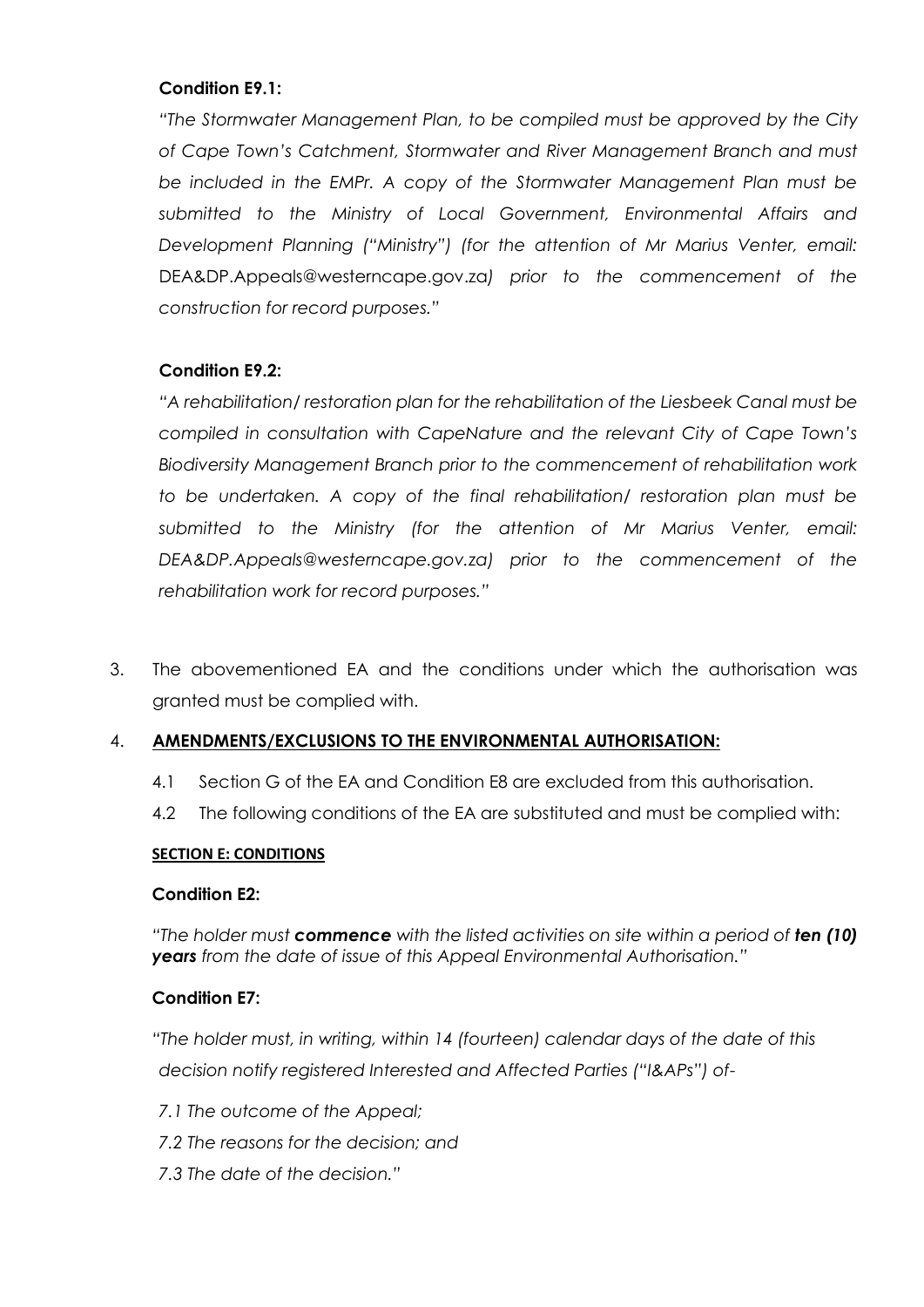### 5. **REASONS FOR THIS APPEAL DECISION:**

The reasons for dismissing the Appeals and varying the Appeal EA are contained in the EA and the following additional reasons:

# **Appeal ground 1: The decision does not adequately take into account the previous comments on the issues set out below and the public was not afforded an opportunity to comment on the Basic Assessment Report ("BAR") of April 2020**

- 5.1 The general objectives of integrated environmental management, under sub-section 23(2) of the NEMA, is to*: "(d) ensure adequate and appropriate opportunity for public participation in decisions that may affect the environment;"*
- 5.2 The 2014 EIA Regulations state that:

*"40(1) The public participation process to which the—*

*(a) basic assessment report and EMPr [Environmental Management Programme], and where applicable the closure plan, submitted in terms of regulation 19; and …*

*was subjected to must give all potential or registered interested and affected parties, including the competent authority, a period of at least 30 days to submit comments on each of the basic assessment report, EMPr, scoping report and environmental impact assessment report, and where applicable the closure plan, as well as the report contemplated in regulation 32, if such reports or plans are submitted at different times…*

*43(1) A registered interested and affected party is entitled to comment, in writing, on all reports or plans submitted to such party during the public participation process contemplated in these Regulations and to bring to the attention of the proponent or applicant any issues which that party believes may be of significance to the consideration of the application, provided that the interested and affected party discloses any direct business, financial, personal or other interest which that party may have in the approval or refusal of the application."*

- 5.3 In terms of Regulation 41 of the 2014 EIA Regulations a 30 days public participation process must be conducted to provide an opportunity to the Interested and Affected Parties ("I&APs") to submit comments on the proposed development.
- 5.4 To give effect to the NEMA and regulations 40 to 44 of the 2014 EIA Regulations, the public participation process detailed in the reasons for the EA was undertaken.
- 5.5 It is noted that *"[t]he City of Cape Town provided comments on both the Draft BAR (January 2019) and the Final BAR (January 2020)..."* On page 136 of the Final BAR it is confirmed that various departments of the City of Cape Town commented on 15 July 2019 and 14 February 2020. When I&APs stated that the time allowed for review and comment on the BAR is short to do justice to the issues, the Environmental Assessment Practitioner ("EAP") responded that:
	- 5.5.1 A 30-day comment period on the BAR was allowed, as required in terms of the EIA Regulations. It is also relevant that a 60-day pre-application comment period was allowed for on the BAR – this pre-application engagement period is not a requirement of legislation / exceeds legislative requirements.
	- 5.5.2 All comments received up until the 1 March 2020 have been recorded and responded to, and all comments received by SRK were submitted to the Department of Environmental Affairs and Development Planning ("DEA&DP") with the revised Final BAR.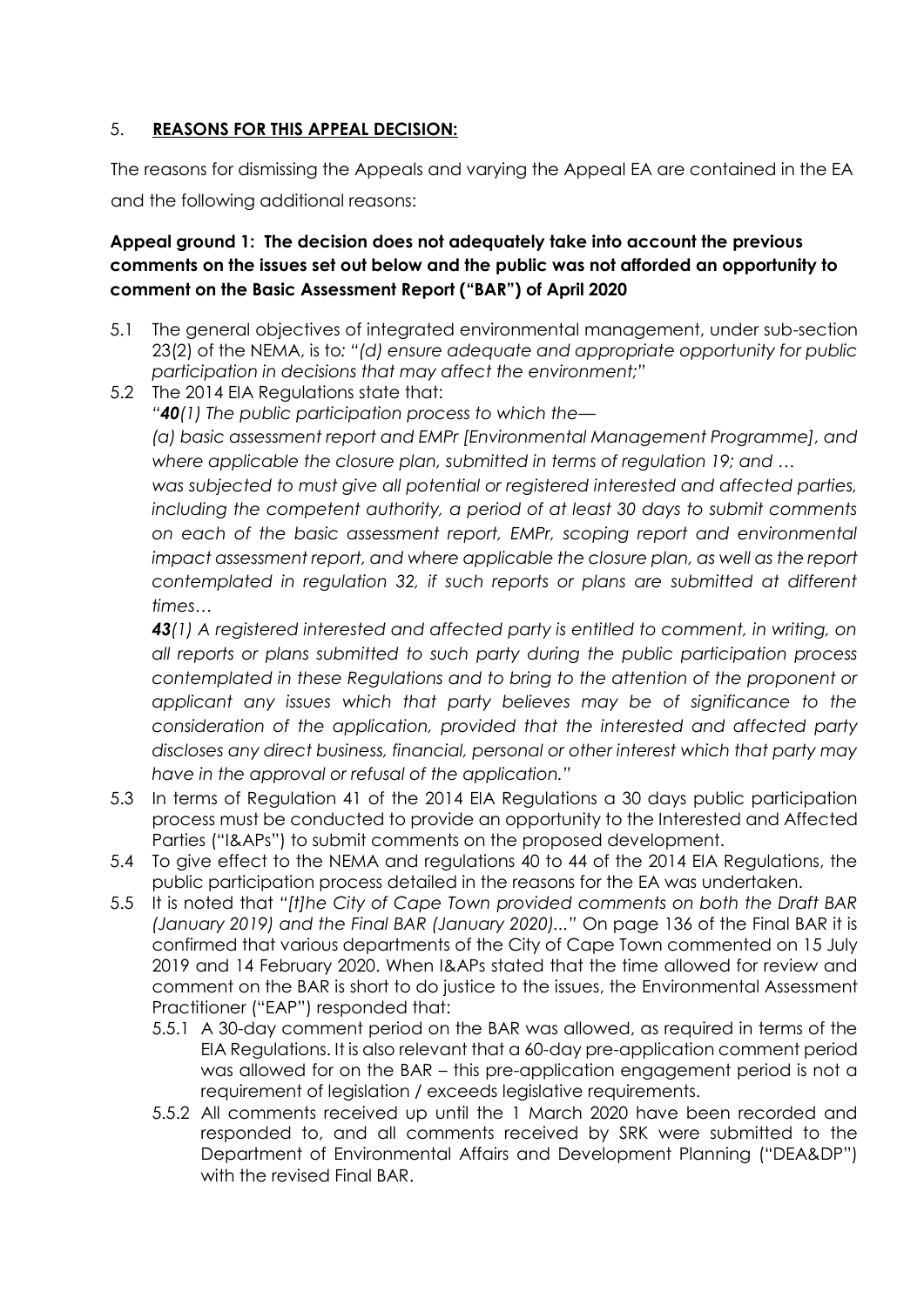- 5.6 Therefore, the City of Cape Town was afforded opportunities to comments on the Draft and Final BARs as required by the 2014 EIA Regulations.
- 5.7 It is noted that there is no requirement in NEMA or the EIA Regulations, 2014, to release the final BAR for stakeholder engagement, provided that no material new information is provided in that report. The final BAR report was uploaded to the SRK website on 13 May 2020. The Applicant stated that the final BAR formally submitted to DEA&DP on 8 June 2020 to all intent and purposes, was the same BAR that the City of Cape Town had previously reviewed and commented on.
- 5.8 The Environmental Impact Assessment Practitioner did respond to the comments in the BAR.
- 5.9 Considering the above, this ground of appeal has been addressed as the comments received during the basic assessment process were responded to and addressed by the EAP.

### **Appeal ground 2: The decision does not align with the following relevant national and provincial legislation, provincial and city policy and spatial plans and the Environmental Management Framework**

5.10 In terms of the identification of legislation, policies, plans, guidelines, spatial tools, municipal development planning frameworks and instruments that are applicable to the development proposal and associated listed activities being applied for and that have been considered in the preparation of the BAR, the following *inter alia* were considered:

### **National Heritage Resources Act, 1999 (Act No. 25 of 1999) ("NHRA")**

- 5.10.1The Applicant notified HWC of the proposed activities via the submission of a Notice of Intention to Develop on 17 December 2015. On 7 January 2016 Heritage Western Cape ("HWC") confirmed that a HIA, including an archaeological study and urban design framework, will be required to assess impacts of the proposed redevelopment on heritage resources. The HIA was undertaken as part of the EIA process in terms of NEMA.
- 5.10.2HWC invited comment from certain of the property owners inside the Two Rivers local area for their views on HWC's intention to provisionally proclaim the entire Two Rivers local area as a Provincial Heritage Site in terms of Section 29 of the *National Heritage Resources Act, 1999 (Act No. 25 of 1999)* ("NHRA"). Subsequently, notwithstanding objections from the owners of the River Club and from the provincial and local authorities, in March 2018 HWC provisionally proclaimed only the River Club property.
- 5.10.3This prompted appeals from four parties (the River Club owners, two provincial government departments and the Cape Town City Council). The Provincial Member of the Executive Council for Cultural Affairs and Sport ("MEC") appointed a three-person Tribunal to hear the appeals – the Tribunal met at three hearings in October and November 2018 and again in November 2019.
- 5.10.4Importantly, both HWC (in its submissions to the Tribunal) and the Tribunal (in its Directive) confirmed that the NEMA and NHRA Section 38(8) processes may continue in the interim.
- 5.10.5By conducting the HIA (the Basic Assessment process and not commencing development prior to the granting of the EA) and receiving comment from HWC on the HIA, the Applicant is compliant with the NHRA.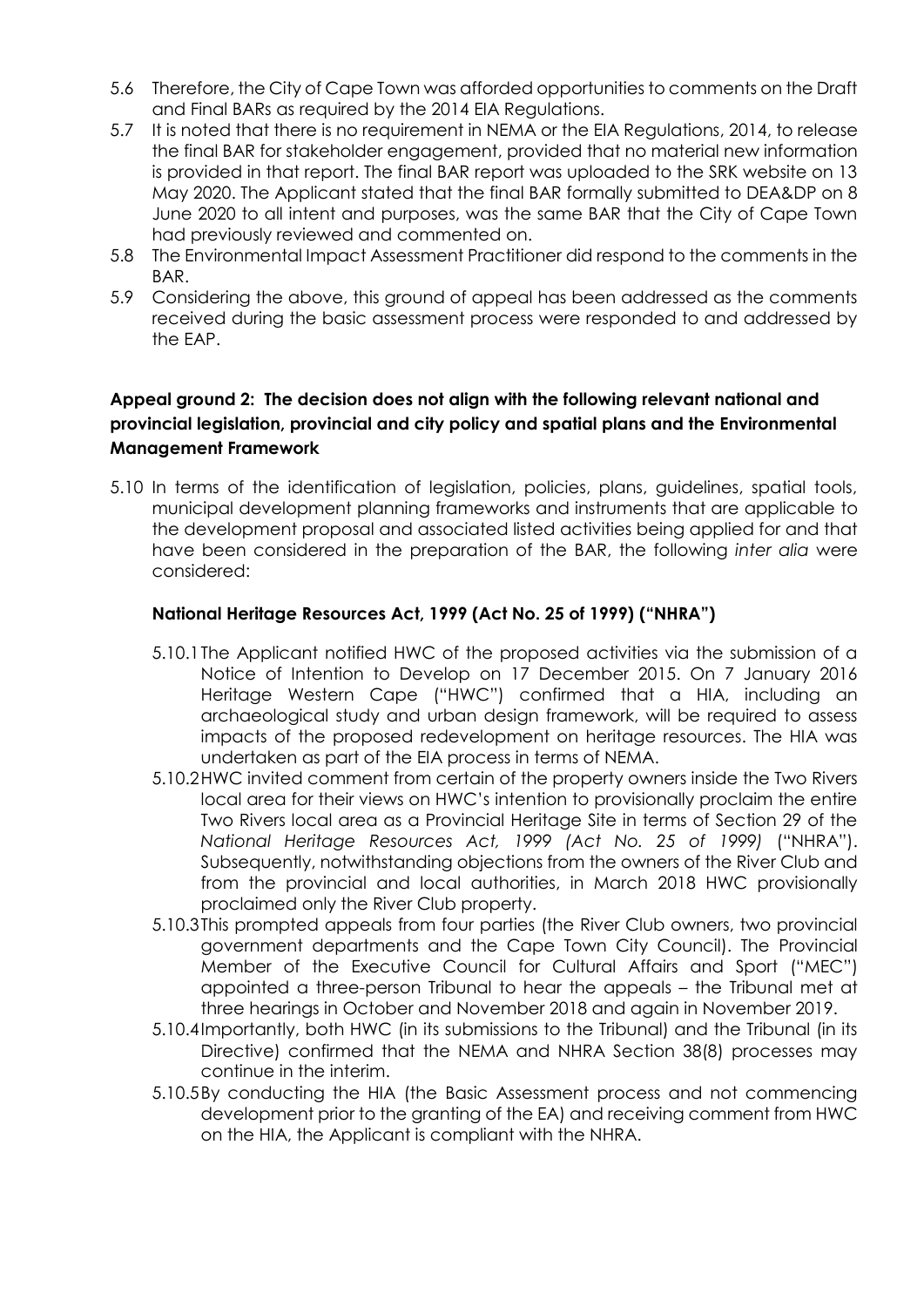### **City of Cape Town Municipal Planning By-law**

- 5.10.6The Municipal Planning By-law ("MPBL") gives effect to the municipal planning function allocated to municipalities in terms of Part B of Schedule 4 of requirements set in the SPLUMA and the Western Cape Land Use Planning Act ("LUPA") – both of which came into operation on 1 July 2015. All land use and municipal planning applications are made in terms of the MPBL.
- 5.10.7An application has been submitted to the City of Cape Town in terms of the MPBL, including the Cape Town Development Management Scheme, for the approval of the following:
	- 5.10.7.1 Deviation from the Table Bay District Plan, to permit urban development on land designated as "open space", "core 2" and "buffer 1", in accordance with section 16 of the MPBL.
	- 5.10.7.2 Rezoning of the property from Open Space Zoning 3: Special Open Space to Subdivisional Area Overlay Zoning, in terms of section 42(a) of the MPBL.
	- 5.10.7.3 Approval to raise the level of the ground / construct retaining structures, in terms of section 42(i) of the MPBL and in accordance with item 126 of the Cape Town Development Management Scheme.

### **Cape Town Integrated Development Plan (***2017 - 2022***)**

- 5.10.8The City of Cape Town Integrated Development Plan (IDP 2017-2022) is built on five key pillars: the opportunity city; the safe city; the caring city; the inclusive city; and the well-run city. Four of these key pillars are relevant to the proposed development.
- 5.10.9According to Planning Partners, the Applicant's Urban Planning Consultant, the following development aspects have relevance to these four pillars:
	- 5.10.9.1 The proposed development will attract investment into a strategically located site within the City (Planning Partners, 2018). Investment into the site at the scale proposed has potential to benefit both the local economy and the economy of metropolitan Cape Town as a whole, including the creation of a substantial number of jobs.
	- 5.10.9.2 A development such as the one proposed at the River Club will improve safety and pedestrian permeability and promote 24-hour surveillance in this part of the Two Rivers local area (Planning Partners, 2018). Increased safety in the Two Rivers local area should be regarded as essential to the process of reinvigorating this area for use by all Capetonians.
	- 5.10.9.3 The development will include a social housing component and the development will be mixed use.
	- 5.10.9.4 The River Club will have positive externalities for the rest of the Two Rivers local area because people residing in / visiting the River Club will have the opportunity to visit other parts of the Two Rivers local area, and *vice versa* (Planning Partners, 2018).
	- 5.10.9.5 The proposed development will involve capital investment of approximately R4-billion. Estimations are that the development will contribute approximately R40-million per annum in rates and taxes. This is substantial revenue for the City and can be utilised in a variety of positive ways, including the provision of social housing, service infrastructure upgrades and public transport upgrades and implementation (Planning Partners, 2018).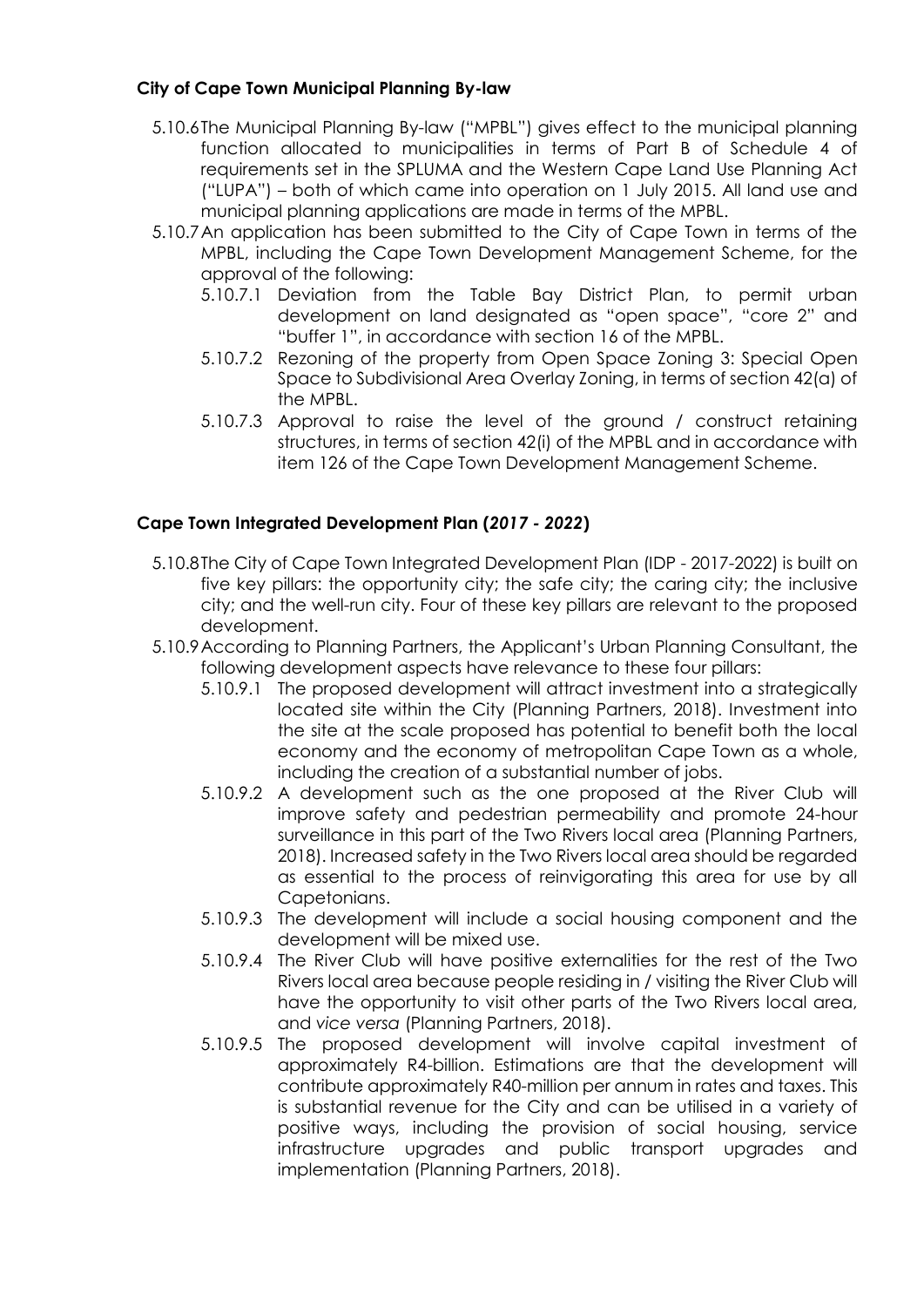### **Cape Town Municipal Spatial Development Framework (2018)**

- 5.10.10 The Municipal Spatial Development Framework ("MSDF") is the approved urban development structure plan for Cape Town in terms of Municipal Systems Act, 2000 (Act No. 32 of 2000) and the 'municipal spatial development framework' in terms of section 3(2) of the City of Cape Town MPBL.
- 5.10.11 The MSDF identifies areas suitable for urban development and catalytic interventions to achieve spatial transformation; areas where the impact of development must be managed; and areas not suited for urban development.
- 5.10.12 The revised MSDF was approved by Council on 25 April 2018 and the effective date is 1 July 2018. In terms of the revised MSDF the site is categorized as "urban inner core", where private sector development is incentivized. Further, the River Club site falls within the broader Metro South-East Integration Zone, as well as within the broader Voortrekker Road Corridor ("VRC"). According to the MSDF, Integration Zones *"represent the City's commitment to plan, fund and implement projects and approaches that are best able to transform the spatial structure of the City through effective transport links and spatially defined mobility and activity corridors".*
- 5.10.13 The following maps contained in the MSDF relate to the site and do not preclude development:
	- 5.10.13.1 Spatial consolidation concept.
	- 5.10.13.2 Areas of high agricultural significance.
	- 5.10.13.3 Biodiversity network.
	- 5.10.13.4 Precautionary areas reflecting natural and man-made potential development constraints.
- 5.10.14 The heritage resources map contained in the MSDF identifies the site as falling within a "proposed heritage area". However, according to Planning Partners, this does not supersede the MSDF designation as urban inner core where development is incentivised.
- 5.10.15 A small portion of the site also falls within an area classified as "Critical Natural Assets Spatial Transformation Area". Notwithstanding, the following statement on pg. 72 of the MSDF in relation to the "conceptual designations" mapped in the MSDF (including "Spatial Transformation Areas"):
	- 5.10.15.1 *"Most are not precisely geographically defined (or exclusive) areas and have been identified at a broad metropolitan scale. The Spatial Transformation Areas (STAs) defined in the preceding chapter are based on four-hectare grid cells that span the entire metropolitan area."*
- 5.10.16 The above statement is further qualified by the following footnote contained on page 72 of the MSDF:
	- 5.10.16.1 "*Map 5.1d cannot define STA designation at a property scale without reference to the additional spatial informants in Maps 5.1 a-c."*
- 5.10.17 An extract of Map 5.1b: Biodiversity Network and Marine Protected Areas that zooms in on the local area of the River Club site shows that no land on Erf 151832 Cape Town is identified as "Critical Natural Areas".
- 5.10.18 In terms of the City of Cape Town Biodiversity Network (2017) which informs the MSDF:
	- 5.10.18.1 *"Conservation, low impact recreation & enviro education (could be supported in sensitive areas) as outlined in site management plan; hard infrastructure (should) only (be located) outside Critical Biodiversity Areas (CBAs) or adjacent or in existing highly degraded areas. Higher impact activities may be permitted on highly degraded areas.";*
	- 5.10.18.2 The River Club property (Erf 151832) is degraded, and hosts no CBAs;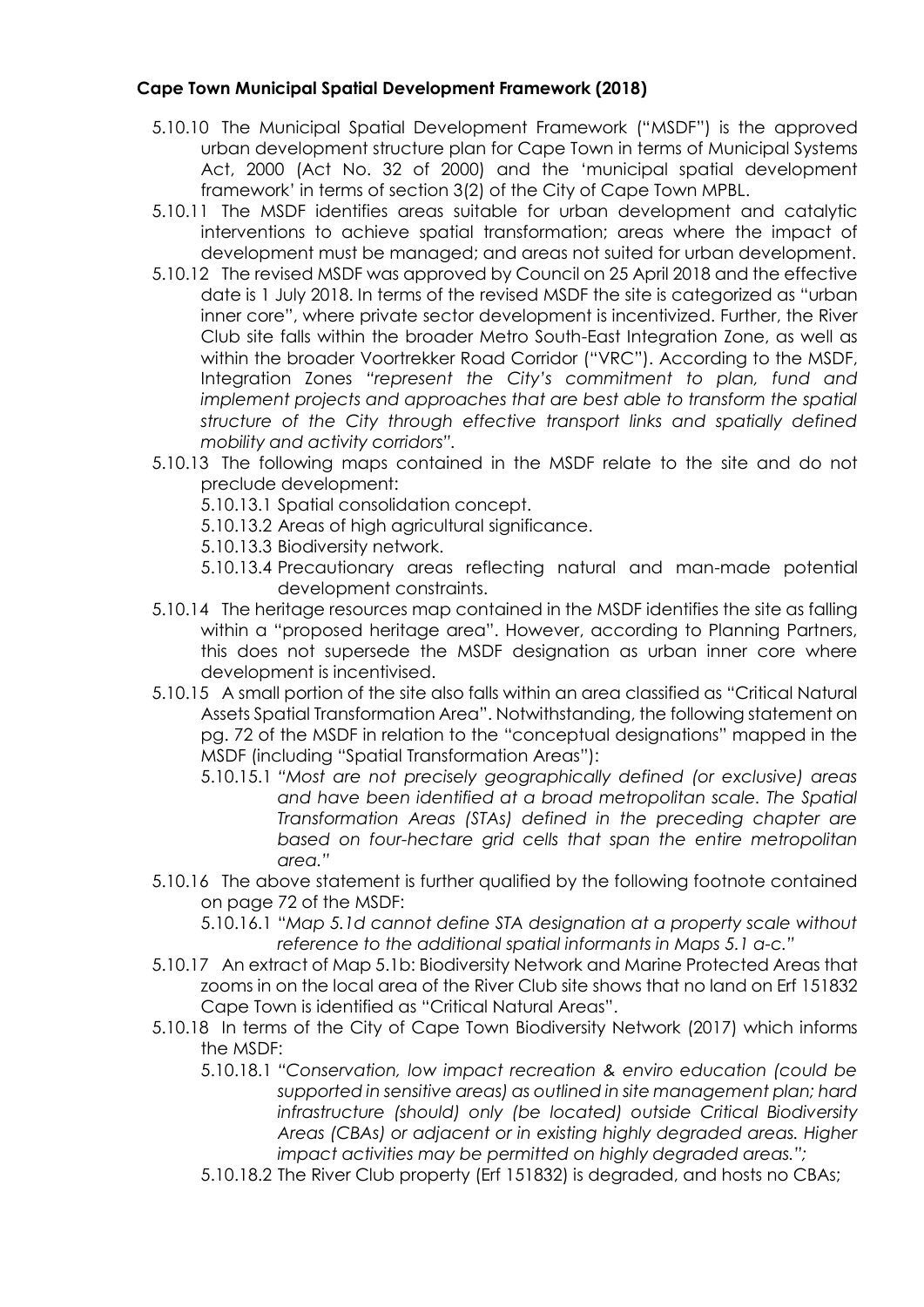- 5.10.18.3 The western boundary of the site, or the eastern bank of the unlined, degraded course of the Liesbeek River is classified as an Ecological Support Area (ESA) – the potential impacts of infilling this feature are reported in Impact FE4 and FA2 (Appendix J of the BAR) – in summary, a net ecological benefit in aquatic habitat quality is anticipated from the selection of either development alternative;
- 5.10.18.4 The eastern boundary of the site as it banks onto the Black River is classified as an ESA – the potential impacts on this ESA are reported in Impact FE2 (Appendix J of the BAR) – a very low significance impact is anticipated following mitigation (i.e. reinstatement of the wetland following construction); and
- 5.10.18.5 The Raapenberg Wetland is listed as a CBA the potential impacts on which are reported in Impact FE5 (Appendix J of the BAR) and are found to be insignificant.
- 5.10.19 Therefore, while it is recognized that there may be local features which apply to a particular site that could influence development, but Planning Partners (2018) note that the presumption is that property inside the Urban Inner Core is a priority investment and development area. Furthermore, the location of the site in relation to the VRC and Metro South-East Integration Zone, in particular, means that it is a highly strategic site for development.
- 5.10.20 It is possible that lower order plans, such as a District Spatial Development Framework, may be inconsistent with the new MSDF. The Municipality is currently going through a process to iron out any inconsistencies. Until the applicable District Spatial Development Framework is repealed or amended, it will be necessary to motivate for a deviation and to demonstrate circumstances for such deviation.

## **Table Bay District Plan (2012)**

- 5.10.21 In terms of section 20(1) of the MPBL, any structure plan listed in Schedule 1 of the MPBL, including the Table Bay District Plan, and which remains in force in terms of section 16(1)(b) of Land Use Planning Act ("LUPA"), is deemed to be a district spatial development framework in terms of the MPBL. The Table Bay District Plan is informed by the city-wide Spatial Development Framework ("SDF") and its purpose is to guide spatial development processes in the district over an approximate 10-year planning period.
- 5.10.22 As with the City of Cape Town SDF, the Table Bay District Plan is underpinned by a composite Spatial Development Plan. This plan identifies 'broad spatial planning categories' for all land in the Table Bay District, as well as various structuring elements that are critical to the future development and restructuring of this part of the City.
- 5.10.23 It is evident in Figure 56, which is a plan for Sub-District 3 Two Rivers Urban Park ("TRUP") / Salt River / Observatory / Paarden Eiland, that the land on which the River Club is situated is categorised as a mixture of "open space", "core 2" and "buffer 1" and therefore deviation from this plan is required; however, it is not irregular to deviate from a District Plan. According to the Table Bay District Plan, if a *"…proposal is in conflict with the statutory designation and/or text of the District SDP and / or any other structure plan in terms of s4(10) of the LUPA…"* then *"…the City of Cape Town can consider condoning a deviation from the approved policy. This deviation should be fully motivated as part of any LUPO or building plan applications that may be required"*.
- 5.10.24 It must be noted, however, that according to Planning Partners the Table Bay District Plan is outdated (refer above). The proposed development represents a change in the way development of the site is considered. Whereas the Table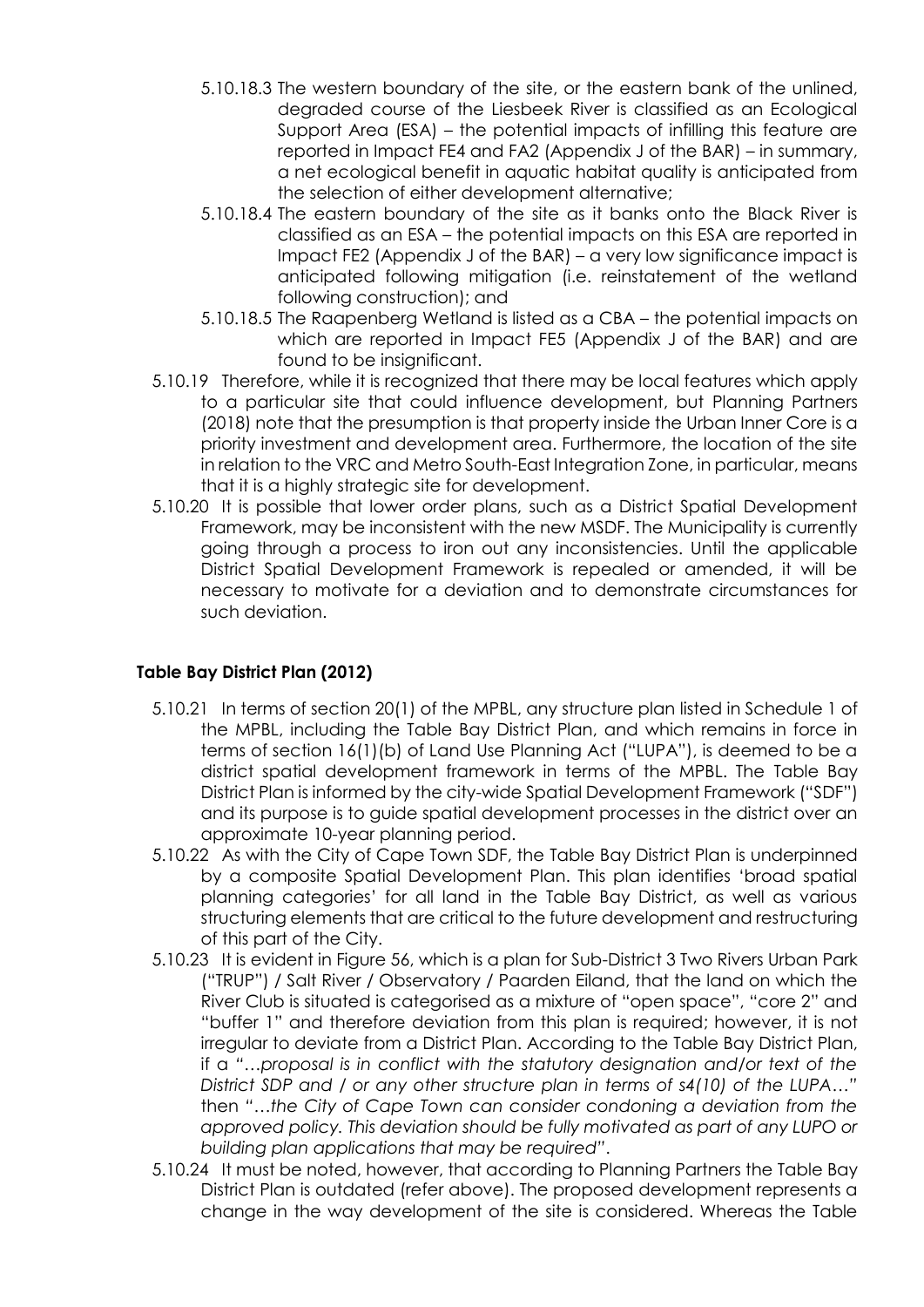Bay District Plan does not consider the site developable, it has been demonstrated from detailed technical studies that the site is indeed developable, with the major motivating factors being:

- 5.10.24.1 Raising the level of the site above the 1:100 floodplain will not have any significant effect on flood hazard (as demonstrated in the surface water hydrology report, attached as Annexure H to the motivation report);
- 5.10.24.2 The City of Cape Town's desire to develop the Berkley Road extension, which will change the existing character of the site, and will provide enhanced access opportunities onto the site; and
- 5.10.24.3 The policy objective of the authorities for the Two Rivers area to become a mixed use and mixed tenure environment.
- 5.10.25 Furthermore, the 2018 MSDF states that specific and immediate implementation actions that the City must undertake include "reviewing district plans to interpret the reviewed MSDF" (pages xv and 90 of the MSDF).
- 5.10.26 According to the "Consistency principles and post-2012 amendments, as contained in Technical Supplement D of the 2018 MSDF, lower order spatial plans and policies must be consistent with higher order spatial plans and policies. The MSDF identifies the land as "urban inner core" and therefore the lower order Table Bay District Plan is inconsistent with the higher order MSDF (and must be updated by the City in any event).
- 5.10.27 Nevertheless, the requirements of section 13(2) of the MPBL, means that it is necessary to apply to the City of Cape Town in order to amend the Table Bay District Plan. This amendment will be to reclassify the portion of land upon which the proposed River Club development is situated from "open space" and "buffer 1" to "urban development" (as indicated in the SDF) and is fully motivated with reference to contextual and site-specific informants (Planning Partners, 2018 – also see rezoning motivation below). Regarding the site's designation in terms of the District Plan, a summary of the planning motivation for the deviation follows:
- 5.10.28 Regarding the open space, *"Open space" is defined in the District Plan as: "Open space which is not part of the biodiversity network or significant agricultural areas but has been identified to promote access to open space for active and passive recreation. Whilst the focus is on areas that are usable and accessible for most of the year, the identification has included cemeteries, detention ponds, servitudes, river corridors and road reserves in order to promote the notion of a linked open space system."*
- 5.10.29 It is acknowledged that the River Club does currently form part of an open space system of sub-metropolitan significance (Planning Partners, 2018). This open space system plays an important role as:
	- 5.10.29.1 A structuring element of the city.
	- 5.10.29.2 Part of the floodplain of the Black River and Liesbeek River, which has associative cultural significance.
- 5.10.30 Impacts on views, the sense of place, and historical character of the site have been assessed in Appendix J of the BAR (Impacts V2, V3 and H3) and have been found by experienced specialists to be significant, but acceptable, after mitiaation.
- 5.10.31 Notwithstanding the site's current role in the regional open space system and anticipated change in character as assessed in the BAR, it does not necessarily mean that development of the site should be precluded, as motivating factors exist from a town planning perspective (also refer to rezoning motivation below).
- 5.10.32 Relating to open space specifically, Planning Partners note that:
	- 5.10.32.1 The site is currently privately owned, plays a limited role in accommodating people seeking recreational open space, and the right of admission is reserved.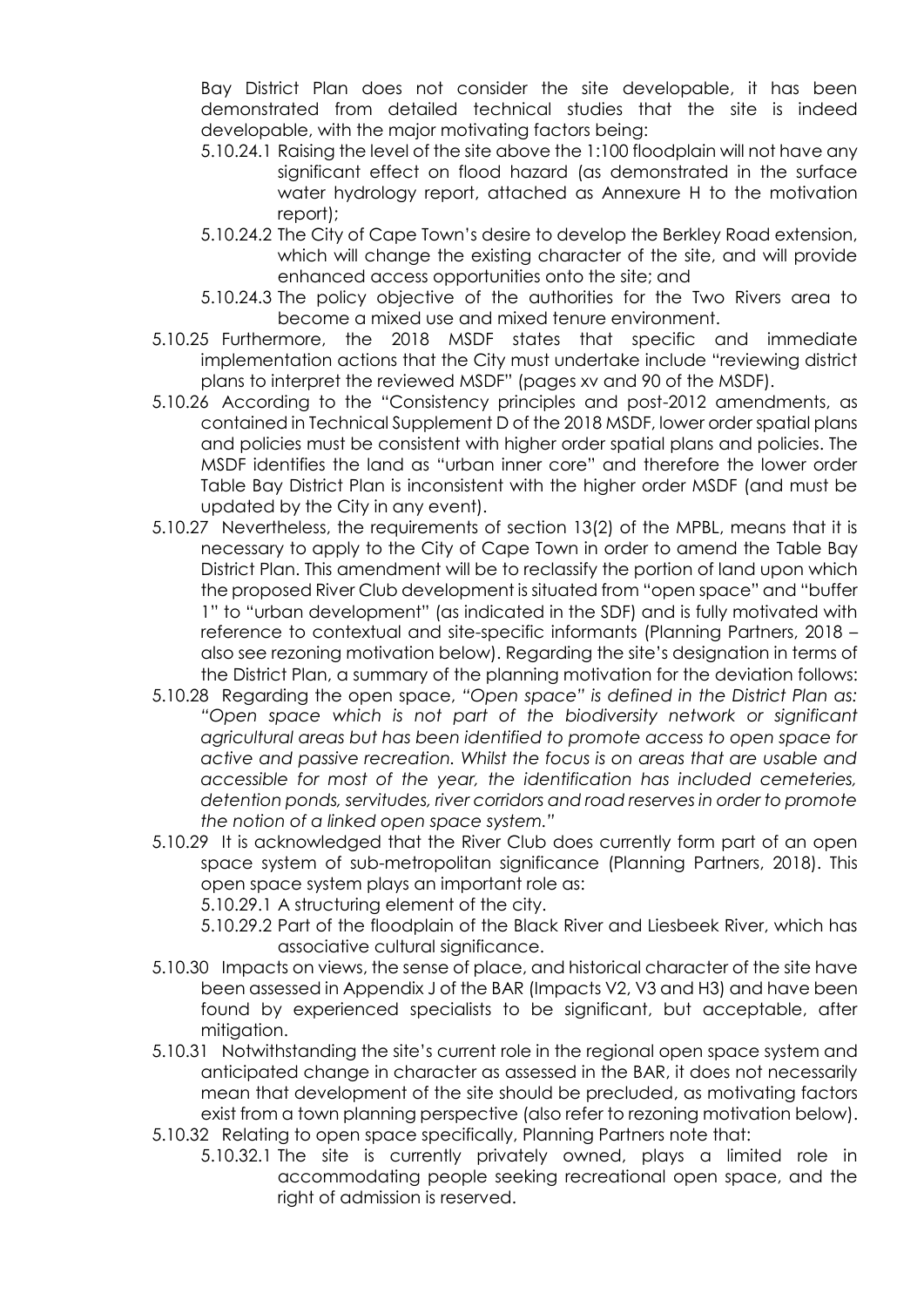- 5.10.32.2 The development will be publicly accessible, ~65% of the site and River Club property would be retained as open space if developed as proposed (excluding roads), and ~25% of the River Club property would made available for recreational activities in open space areas the open space provided is considered sufficient by Planning Partners for a development of this nature.
- 5.10.32.3 The development would allow the public to enjoy open space vistas associated with the Raapenberg Bird Sanctuary more meaningfully.
- 5.10.32.4 The wider open space system of which the site forms part of contains campus style development (e.g. Observatory and Valkenberg). These institutions illustrate that development can be accommodated within the Two Rivers local area, provided that pockets of green space and ecological connectivity are retained (as per the development proposal).
- 5.10.32.5 There are very extensive open space areas in the immediate vicinity, comprising active open spaces such as sports fields and passive open spaces including parks and environmental areas.
- 5.10.32.6 Within the greater Two Rivers local area there remain very large areas in public ownership which cannot be developed and (along with open spaces that have been included in the development proposal) will continue to form part of the regional public open space system.
- 5.10.32.7 Further afield, there are other significant open space areas that are accessible to the public (such as the Table Mountain National Park).
- 5.10.32.8 The development would enhance faunal connectivity through and around the site (see Impact FA4 in Appendix J of the BAR).
- 5.10.32.9 Considerable social (as well as heritage and ecological) benefits are anticipated from extending the public movement corridor along the "new" Liesbeek River corridor should the Riverine Corridor Alternative be selected for development (see Impacts SE7, FE3 and H4 in Appendix J to the BAR).
- 5.10.32.10 The latest spatial policy plan relating to the site is the Draft Two Rivers Local Spatial Development Framework. This Framework is both a City of Cape Town and a Western Cape Provincial Government local spatial planning initiative. The proposed River Club development is generally in line with this framework.
- 5.10.33 The areas designated "Core 2" are associated with the rivers. These areas will not be developed (as per the proposed river buffer setbacks) but will instead be rehabilitated – the impacts and benefits of which are described in Impacts FE2 – FE5, FA2 and FA3 (Appendix J of the BAR) – a net benefit in aquatic habitat quality is anticipated.
- 5.10.34 "Buffer 1" land on the site falls within and adjacent to the Berkley Road extension road reserve. "Buffer 1", is defined in the Table Bay District Plan as: *"Rural areas, game and livestock farming areas and other natural vegetation areas that do not form part of the core areas but are recognised as areas that could provide opportunities to establish biodiversity offsets. Essential utility service infrastructure may be located in Buffer 1 areas."*
- 5.10.35 The Berkley Road extension may be considered as "essential utility service infrastructure" and may therefore be considered as appropriate development within a "Buffer 1" designated area. Furthermore, no natural vegetation remains in this area and it is submitted that this designation is inaccurate as the area shows no signs of any remnant indigenous vegetation (refer to Appendix G2 to the BAR and Impact FL1 in Appendix J of the BAR).
- 5.10.36 It is also noteworthy that the latest spatial policy plan relating to the site is the Draft Two Rivers Local Spatial Development Framework. This Framework is both a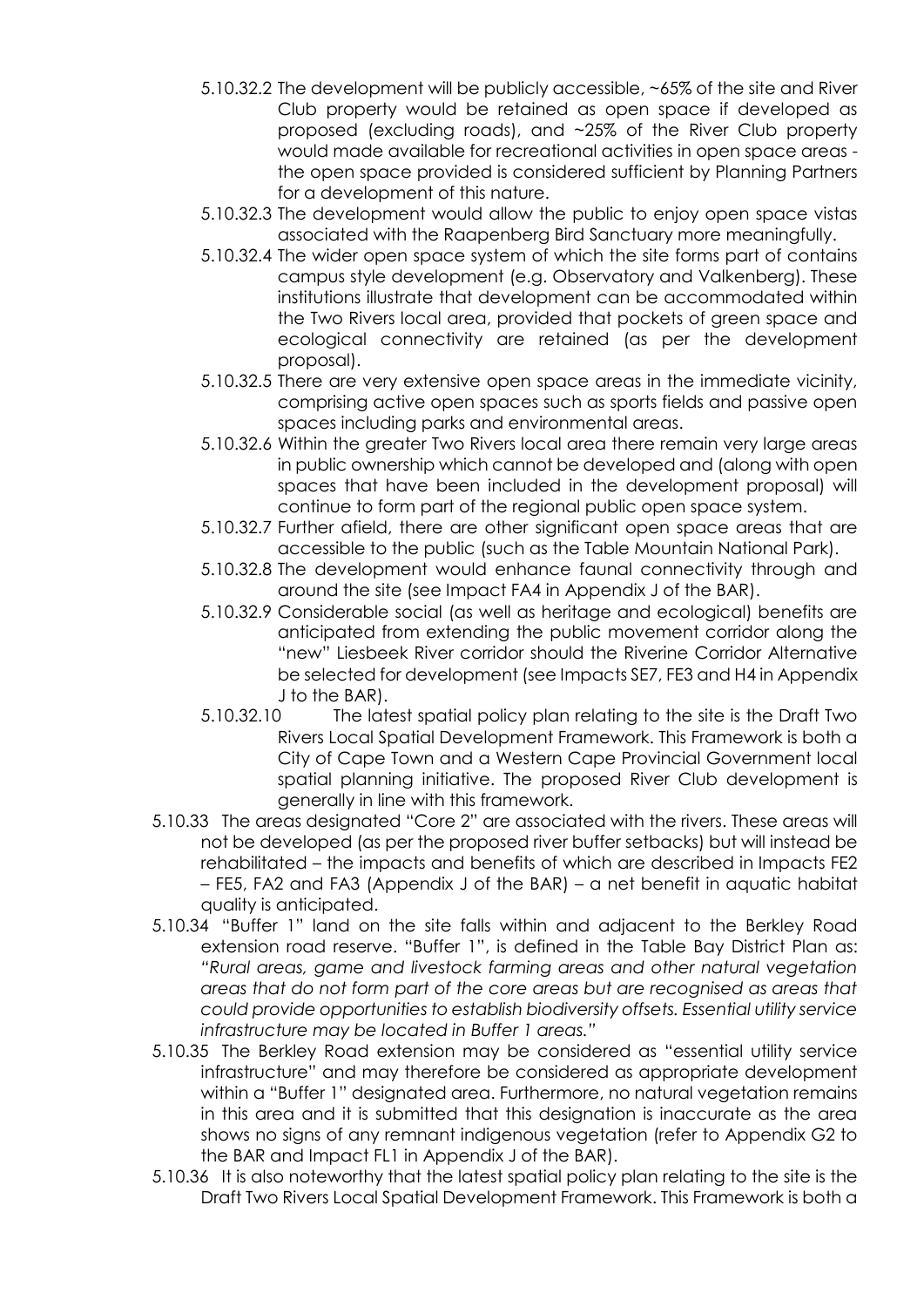City of Cape Town and a Western Cape Provincial Government local spatial planning initiative / proposal. It is pertinent that the development is *largely* in line with this framework.

#### **Environmental Management Framework 2012**

- 5.10.37 The Environmental Management Framework ("EMF") for the City of Cape Town has been incorporated into the City District Plans. Each EMF provides support mechanisms which must be considered in the planning, development and environmental and land management decisions.
- 5.10.38 The EMF is a component of each District Plan as it informs the spatial proposals contained therein. In this regard, the Table Bay District Plan indicates the site to fall within or adjacent to:
	- 5.10.38.1 An area subject to flooding / and is classified as a coastal risk area in terms of the EMF - recent detailed surface water hydrology assessment of the catchment indicates that development can occur at the site without significant impacts on the structural integrity of other properties and on public safety.
	- 5.10.38.2 An "other natural area" at the Berkley Road Extension and the PRASA owned land to the north of the site - studies have concluded that there is no natural vegetation remaining in this area.
	- 5.10.38.3 Protected areas at the "unlined course" of the Liesbeek River, Raapenberg Wetland, Liesbeek Canal and Black River – while impacts on well represented wetlands are anticipated, a net ecological improvement of aquatic habitat quality is anticipated.
- 5.10.39 The EIA has considered ecological and cultural impacts, and potential benefits of the development to inform a decision by authorities about the environmental (and social) acceptability of the development. The proponents project motivation as well as potential benefits (ecological, heritage, and socioeconomic) of the development form the basis of the planning application for deviation from the District Plan.

#### **The Two Rivers Local Spatial Development Framework (Draft October 2019)**

- 5.10.40 In terms of sections 12 to 14 of the MPBL, a Local Spatial Development Framework ("LSDF") has been compiled for the Two Rivers study area to align proposals for the area with the new 2018 MSDF and the principles outlined in the Spatial Planning and Land Use Management Act, 2013.
- 5.10.41 The draft Two Rivers LSDF provides direction for short, medium and long term spatial and investment planning in the Two Rivers area, previously known as TRUP. This area extends from Hartleyvale and Malta sports fields to Alexandra Road, including Ndabeni Triangle and Pinelands Station.
- 5.10.42 The draft Two Rivers LSDF was released for public comment from 15 October 2019 to 15 December 2019. The City of Cape Town are in the process of finalising the document following the outcomes of the comment period.
- 5.10.43 According to Planning Partners, the LSDF vision is to actively intensify the residential, economic, recreational and institutional urban activities by developing limited vacant land and connecting the Mosaic of Precincts at the confluence of two rivers and two urban corridors to:
	- 5.10.43.1 Provide more residential units;
	- 5.10.43.2 Create more job opportunities;
	- 5.10.43.3 Celebrate complex layers of memory, cultural heritage, science and diversity;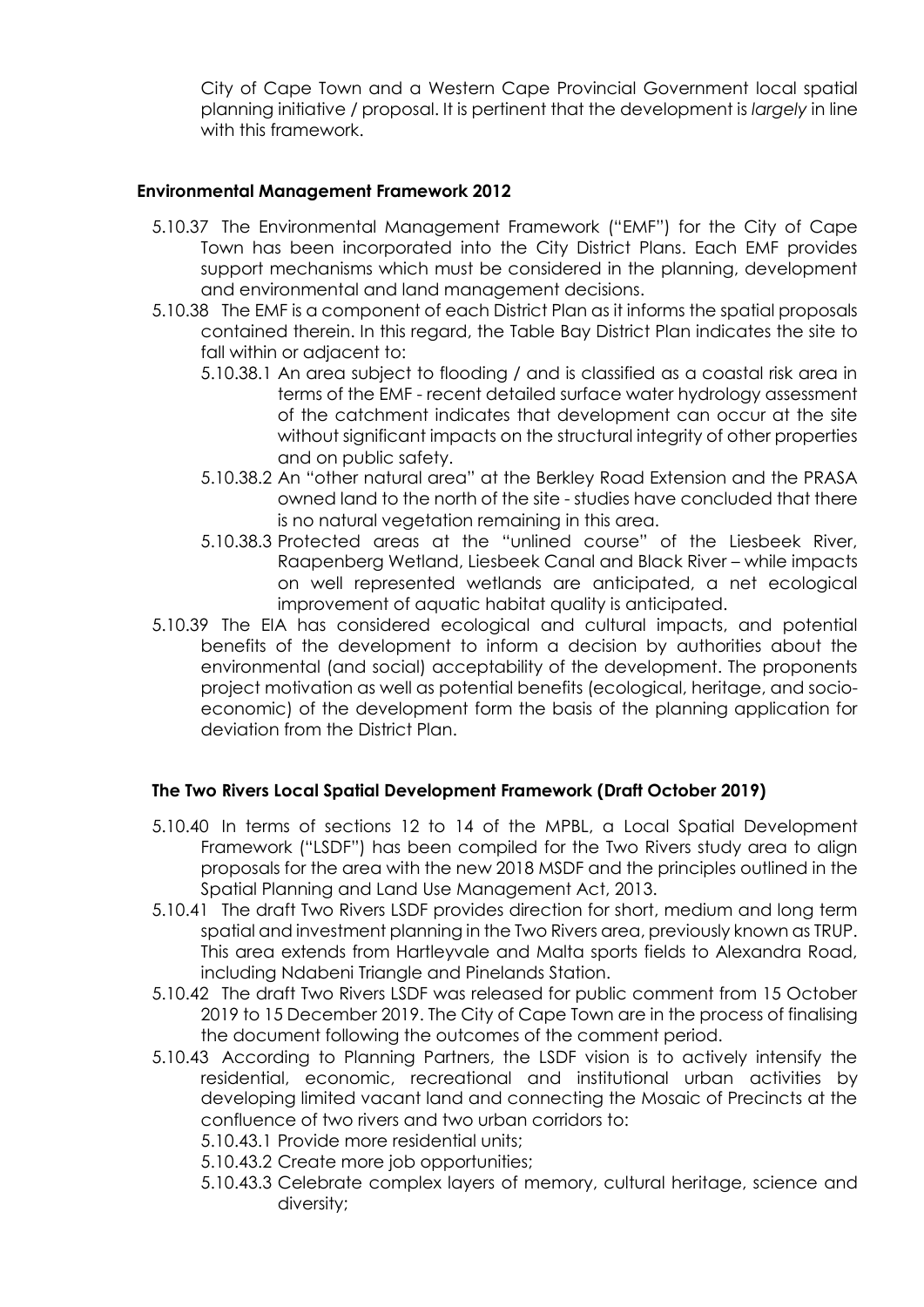- 5.10.43.4 Enhance the structured and Open Space recreational and natural network;
- 5.10.43.5 Support healing and environmental resilience; and
- 5.10.43.6 Promote spatial integration & urban intensification within an efficient mobility and infrastructure network.
- 5.10.44 The Draft LSDF includes a change in the vision for the Two Rivers area. In terms of the revised vision, the Draft LSDF identifies the area as a *"significant area of*  underutilized state owned and private land, strategically placed within the *Urban Inner Core of the city"*, with opportunities to promote public transport, promote integration and unlock development potential. At the same time, the LSDF advocates that the ecological role of the river corridors, the regional amenity, as well as the significance of the cultural and built heritage of the area must be enhanced.
- 5.10.45 With regard to the River Club site, the following provisions are noteworthy:
	- 5.10.45.1 Berkley Road extension is identified as a new mobility route, but also with a role as an activity corridor;
	- 5.10.45.2 Congruence and continuity of the Liesbeek River is promoted along the eastern side of the site, with the canal transformed into a riverine corridor;
	- 5.10.45.3 The 'old' Liesbeek River channel on the western side of the site is identified as public open space with a related non-motorised transport route;
	- 5.10.45.4 A significant open space corridor is provided across the River Club site running east-west; and
	- 5.10.45.5 The remainder (and larger portion) of the site is identified for mixed use intensification is two distinct precincts on either side of the east-west open space corridor.
- 5.10.46 Planning Partners assess that the proposal for the River Club reflected in the current application is largely consistent with the proposals of the Draft LSDF, which was workshopped within the City of Cape Town and Provincial Department of Transport and Public Works prior to release. While it is recognised that this document is currently a draft, it nevertheless reflects the future intentions of these authorities.

## **Management of Urban Stormwater Impacts Policy (2009)**

- 5.10.47 The Management of Urban Stormwater Impacts Policy (2009) was prepared by the City of Cape Town's Catchment, Stormwater and River Management Branch in order to address stormwater impacts and ensure that new developments incorporate water sensitive urban design elements.
- 5.10.48 Urbanisation typically impacts on natural watercourse health in two key ways:
	- 5.10.48.1 The quantity of stormwater runoff is increased as the proportion of impervious area within a catchment is increased, leading to larger peak flows and more frequent runoff which may have detrimental effects on river health and can cause flooding in downstream areas; and
	- 5.10.48.2 The quality of runoff is also negatively impacted with additional pollutant loads in the form of gross pollutants, suspended sediments and various other pollutants such as nitrogen, phosphorus and heavy metals.
- 5.10.49 According to the policy, the River Club site fits within the category of a "Brownfield and Existing Development Site (area > 50 000m²)". As such, specific pollutant objectives and stormwater flow restrictions for the developments apply, including onsite detention. However, since the site is located within a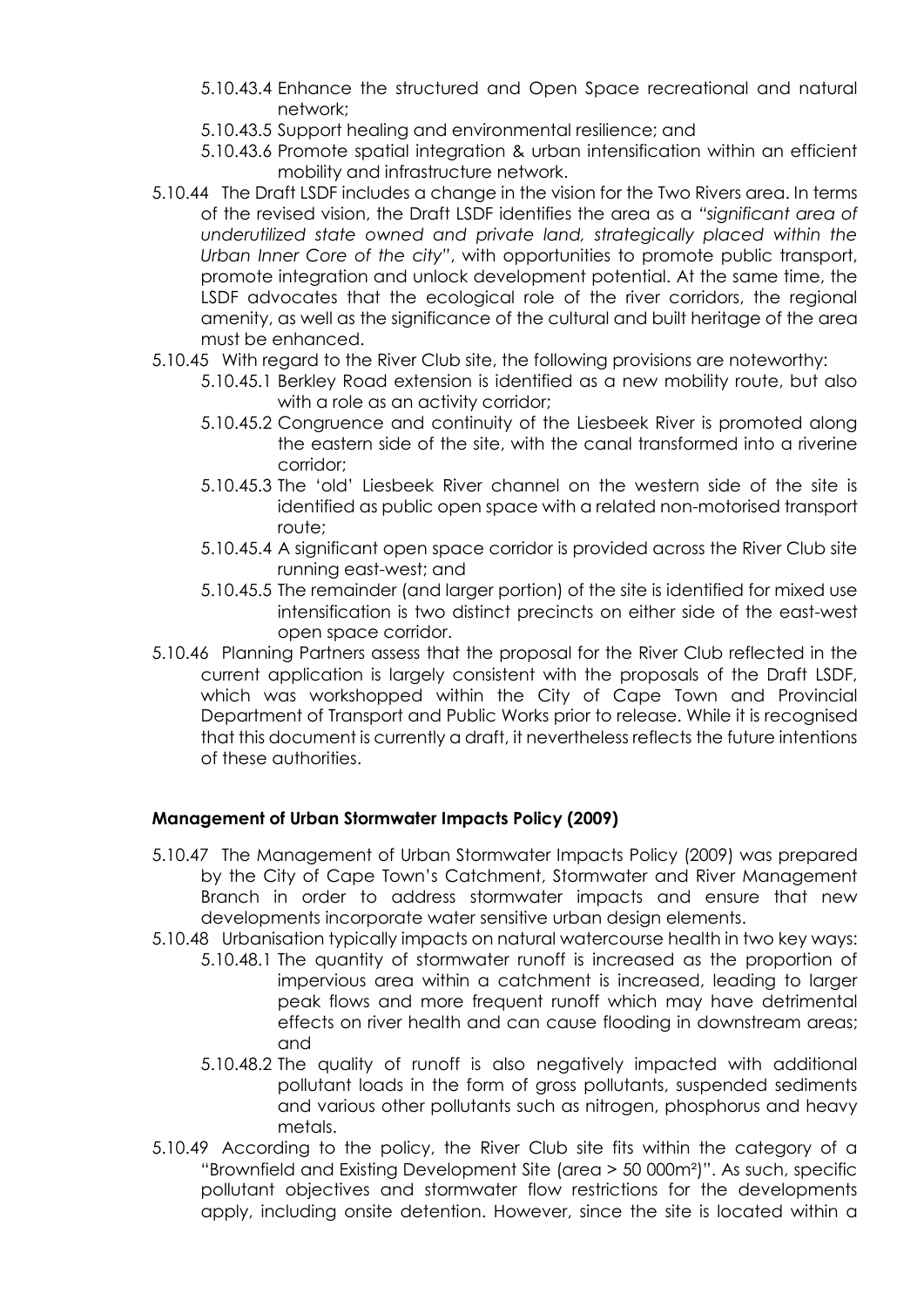flood plain and its surrounds are inundated even during low order storm events, such as the 1:2-year storm event, attenuation of stormwater adds no significant value and thus the rate at which runoff is released from the development becomes irrelevant.

- 5.10.50 Thus, the following deviations from the Stormwater Policy in terms of attenuation are requested:
	- 5.10.50.1 Permission to deviate from the requirement to attenuate the1-year Return Interval, 24-hour storm event;
	- 5.10.50.2 Permission to deviate from the requirement to reduce discharge from the development for the 10-year Return Interval to pre-development levels; and
	- 5.10.50.3 Permission to deviate from the requirement to reduce discharge from the development for the 50-year Return Interval to pre-development levels.

### **Cape Town Floodplain and River Corridor Management Policy (2009)**

- 5.10.51 The City of Cape Town Floodplain and River Corridor Management Policy (2009) seeks to balance flood risk, ecological and socio-economic considerations in developments near watercourses and wetlands. The guidelines contained in this policy are pertinent to the River Club because of its position in the floodplain of the Black River / Liesbeek River.
- 5.10.52 The objective of the policy is to manage development in a manner that:
	- 5.10.52.1 Limits or reduces exposure to flood risk by avoiding hazardous, uneconomic or unwise use of floodplains, thereby protecting life, property and community infrastructure;
	- 5.10.52.2 Protects the natural flood carrying capacity of watercourses and wetlands;
	- 5.10.52.3 Protects and enhances the intrinsic value and the environmental goods and services provided by watercourses, wetlands and associated riparian areas and floodplains;
	- 5.10.52.4 Facilitates the beneficial integration of watercourses into the urban landscape by creating an aesthetically pleasing public resource which will ultimately allow for the social and economic upliftment of communities adjacent to watercourses and wetlands;
	- 5.10.52.5 Provides an effective decision-making tool for officials, developers and consultants by introducing an element of predictability with regard to applications for development along watercourses / river corridors and adjacent to wetlands; and
	- 5.10.52.6 Promotes sustainable development from engineering, environmental and socio-economic perspectives.
- 5.10.53 In this regard:
	- 5.10.53.1 The surface water hydrology assessment (Appendix G3 to the BAR) found that only a marginal change in flood depth is anticipated (and is mitigable) and that a significant increase in flood risk / hazard is not anticipated as a result of the development;
	- 5.10.53.2 The development is assessed by the ecologists to lead to a net ecological benefit;
	- 5.10.53.3 The River Club property is currently inaccessible to the public. A key component of the proposal is to enhance the ecological condition of surrounding freshwater environments and incorporate non-motorised transport and recreational facilities in these areas thereby integrating watercourses into the urban landscape and creating an aesthetically pleasing public resource;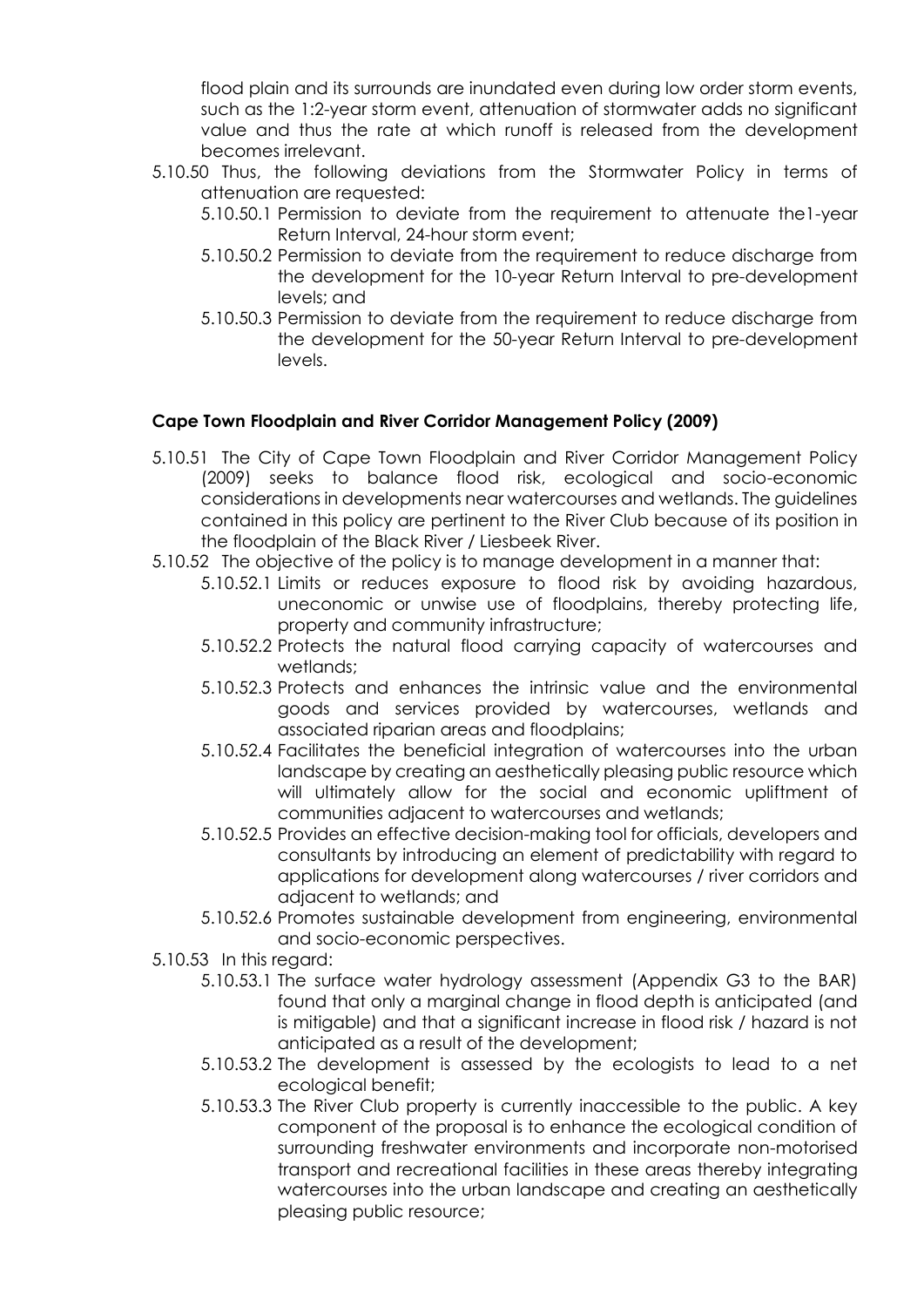- 5.10.53.4 Deviations are required from sections of the City's Floodplain and River Corridor Management Policy, and City of Cape Town's Catchment, Stormwater & River Management Branch and the Branch will not oppose an application for departure from the requirements of the Stormwater By-Law or the River Corridor Management Policy for hydraulic reasons; and
- 5.10.53.5 The proposal is for a sustainable economic and social development, which will create jobs and increase investment.
- 5.10.54 Notwithstanding the departures that are required, the proposed development does not conflict with the primary objectives of this policy.
- 5.10.55 In addition, the following key statements are made in the policy:
	- 5.10.55.1 The permissible extent and nature of land use, development or activities within floodplains must be subject to stringent evaluation and control in the interests of public safety.
	- 5.10.55.2 Obstruction to the free flow of water within the 20-year floodline area shall not be permitted without deviation.
	- 5.10.55.3 Between the 50 and 100-year floodlines, some developments or activities may be permitted, subject to such conditions as the City may in its discretion impose.
	- 5.10.55.4 Developments with particular evacuation or emergency response issues and high-risk developments will only be permitted above the 100 year floodline.
	- 5.10.55.5 Any proposed development or redevelopment within the floodplain must be supported by a report by a registered professional engineer to ensure that any new or existing structure can withstand the forces and effects of floodwaters.
	- 5.10.55.6 Watercourses and wetlands with their adjacent riparian areas and associated fauna and flora must be protected or "buffered" from the impacts of adjacent development or activity.
- 5.10.56 Raising the ground surface at the River Club to an elevation slightly above the 100- year flood elevation is not expected to have any detrimental effects on neighboring properties (provided that mitigation is effectively applied). This means that the infilling of the site above the 1:50 year flood level can occur in line with a specific guideline contained in the Cape Town Floodplain and River Corridor Management Policy (2009); however, deviations are required from the following sections of the City's Floodplain and River Corridor Management Policy:
	- 5.10.56.1 Permission to develop / obstruct the free flow of water within the 20 year flood line area.
	- 5.10.56.2 Deviation from the policy, allowing the developer to fill (considered development).

## **The Western Cape Biodiversity Spatial Plan, 2017, the National Environmental Management: Protected Areas Act, 2003 and the City of Cape Town Bionet, 2015**

- 5.10.57 In terms of the City of Cape Town Biodiversity Network (2017) which informs the MSDF:
	- 5.10.57.1 *"Conservation, low impact recreation & enviro education (could be supported in sensitive areas) as outlined in site management plan; hard infrastructure (should) only (be located) outside Critical Biodiversity Areas (CBAs) or adjacent or in existing highly degraded areas. Higher impact activities may be permitted on highly degraded areas."*.
	- 5.10.57.2 The River Club *property* (Erf 151832) is degraded and hosts no CBAs.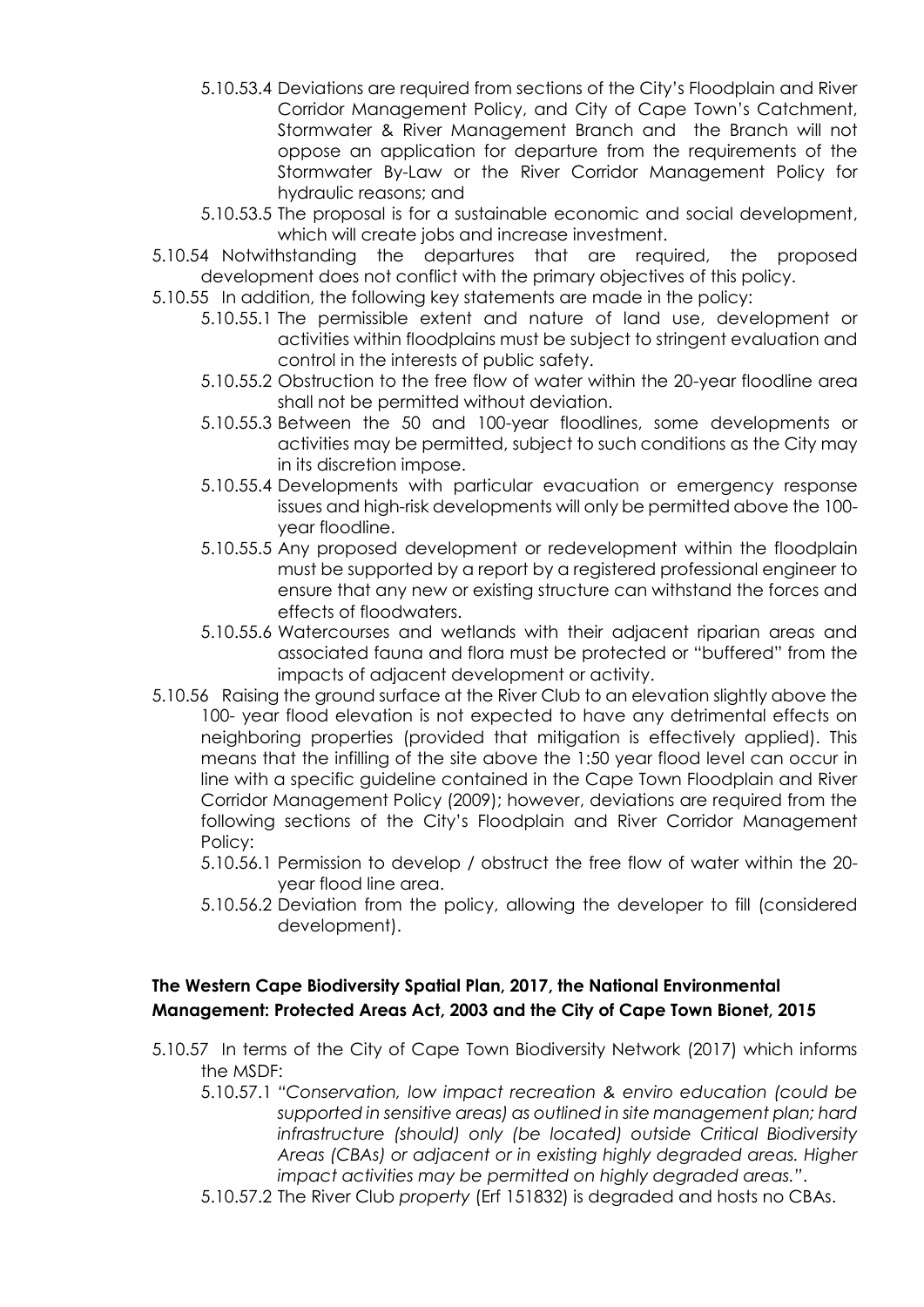- 5.10.57.3 The western boundary of the site, or the eastern bank of the unlined, degraded course of the Liesbeek River is classified as an Ecological Support Area ("ESA") – the potential impacts of infilling this feature are reported in Impact FE4 and FA2 (Appendix J of the BAR) – in summary, a net ecological benefit in aquatic habitat quality is anticipated from the selection of either development alternative.
- 5.10.57.4 The eastern boundary of the site as it banks onto the Black River is classified as an ESA – the potential impacts on this ESA are reported in Impact FE2 (Appendix J of the BAR) – a very low significance impact is anticipated following mitigation (i.e. reinstatement of the wetland following construction).
- 5.11 In terms of the allegation that the decision does not align with the City of Cape Town's Floodplain and River Corridor Management Policy, 2009 and Stormwater By-Law, the EAP responded in the Comments and Reponses Report as follows:

# **Stormwater**

- 5.11.1The site currently performs a limited storm water attenuation function. "Swales" are proposed at the development to attenuate and treat stormwater flow for frequent storm events, and increased run-off would have no impact on the flood levels. Swales are designed to slow and capture runoff by spreading it horizontally across the landscape (along an elevation contour line), facilitating runoff infiltration
- 5.11.2The site would be able to provide limited stormwater attenuation capacity if developed for this purpose (which is not the proponent's intention as the owner of the site) as demonstrated in Section 4.5 of the Surface Water Hydrology Impact Assessment – Appendix G3 to the BAR.
- 5.11.3The surface water hydrology report (Appendix G3 to the BAR) considered the potential impacts of climate change, including:
	- 5.11.3.1 Sea level rise.
	- 5.11.3.2 Increased rainfall intensity.
- 5.11.4In this regard, the study demonstrated that there is a negligible increase in flood levels even when considering climate change.
- 5.11.5Arguably, by providing high-density mixed-use development near the CBD, this development is supporting the City in reducing its per capita impact on climate change by reducing reliance on private vehicle use (i.e. CO2 emissions).
- 5.11.6The "original course" of the Liesbeek River offers no 'amelioration' function. Furthermore, should the "original course" of the Liesbeek River be transformed into a swale it will provide additional stormwater attenuation and amelioration function than is the current situation.
- 5.11.7No portions of the Liesbeek Parkway road will be used for stormwater management for the proposed development. However, these properties are associated with the Liesbeek Parkway road and Liesbeek River – which currently serves a stormwater conveyance function. The infilled river (and therefore these properties) would continue to serve a stormwater conveyance function should the development proceed.
- 5.11.8The City of Cape Town's Property Management Department's signed landowner consent (dated 14 June 2018) includes (*inter alia*): The (possible) infilling of the "unlined course" of the Liesbeek River where it fronts the site (to be rehabilitated as a stormwater swale….). The City of Cape Town has also been informed of the intention to use these properties for the management of stormwater.
- 5.11.9The intention of the City of Cape Town's 'Management of Stormwater Impacts Policy' (CSRM 2009) is *"to minimise the undesirable impacts of stormwater runoff from developed areas by introducing Water Sensitive Urban Design principles to urban planning and stormwater management in the Cape Town metropolitan area"*.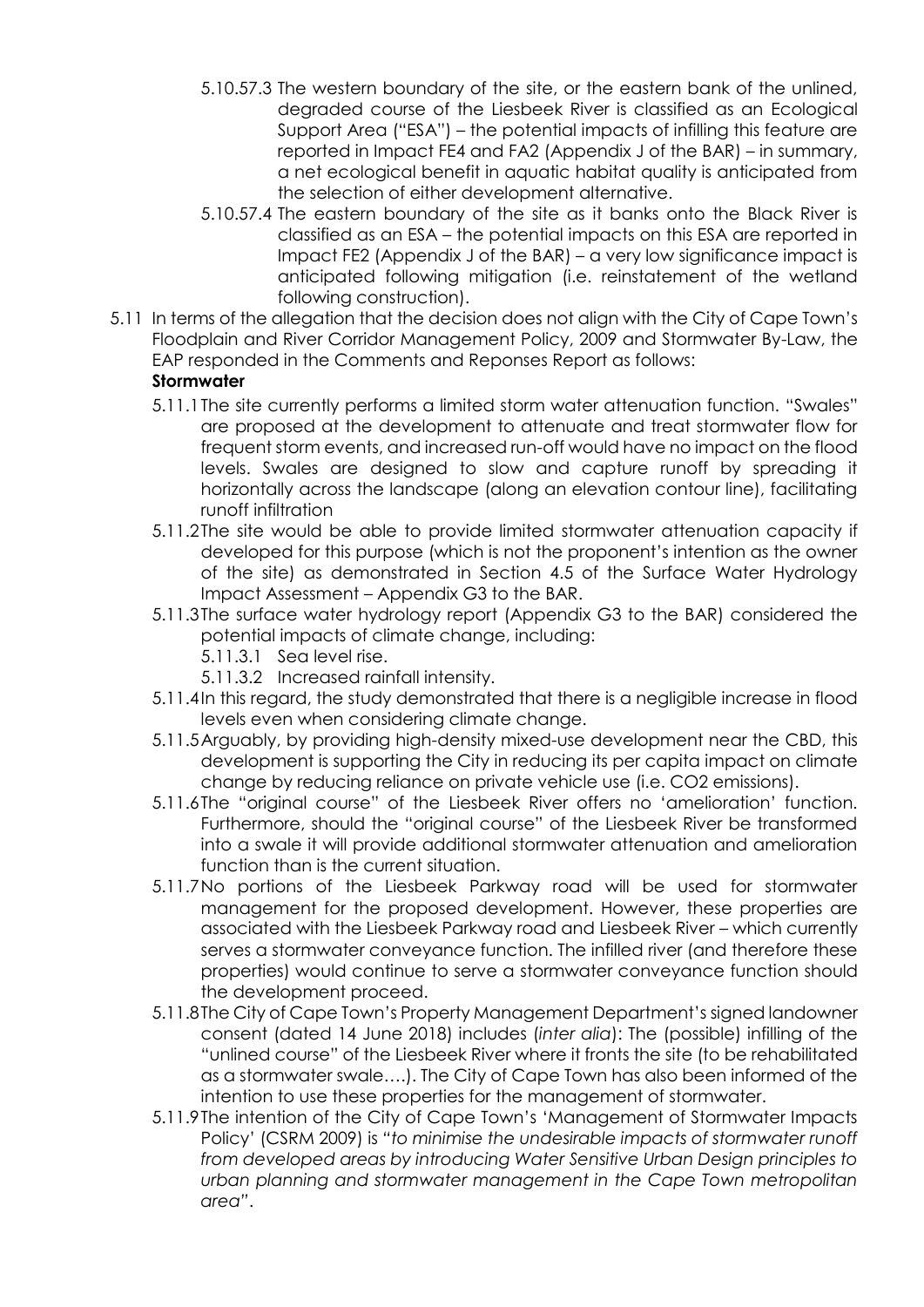- 5.11.10 Noting that the catchment is large, and that the site is located close to the discharge point of the catchment (i.e. near the sea), the site will receive rainfall associated with any given storm event ahead of peak flows in the rivers – i.e. stormwater detention facilities would exceed capacity and discharge from the site when peak flows arrive at this point in the catchment, possibly extenuating flood levels, and offering no attenuation flood benefit. On-site attenuation to prevent flooding is therefore inappropriate at this site.
- 5.11.11 This is not against the principles of Water Sensitive Urban Design which calls for a holistic approach to the planning and management of watersheds and catchments. It is worth noting that this only applies to the >10yr Return Interval (RI) events where the purpose of attenuation is to mitigate flooding. For frequent events e.g. <2yr RI where the focus is water quality, attenuation of the 0.5-year RI event will be required on site in order to achieve the water quality targets.
- 5.11.12 The above interpretation has been endorsed by the City of Cape Town's Catchment and Stormwater Management Branch. Furthermore, it has been agreed that the River Club Development is not required to attenuate large storm events; however, it should attenuate the 0.5yr RI event for the purposes of treating stormwater and which must be undertaken above the 1-year RI flood line.
- 5.11.13 There are also opportunities to build synergy e.g. provide habitat through the application of Water Sensitive Urban Design principles which would be in line with City of Cape Town policy, principles, and practise on other sites around the City.
- 5.11.14 The Stormwater management system is being designed in accordance with best practice and council requirements, and the consultants are liaising closely with the City of Cape Town in this regard.
- 5.11.15 An updated (draft) stormwater management plan is provided as Appendix K4b to the final BAR.
- 5.11.16 The guidelines need to be applied in the context of the site-specific conditions.
- 5.11.17 The final BAR has been updated to include the following documents which describe how drainage systems will be integrated with natural water processes:
	- 5.11.17.1 Stormwater Management Strategy Appendix K4b to the final BAR; and
	- 5.11.17.2 Landscape Master Plan Figure 32 to the BAR.
- 5.11.18 In terms of sustainable urban drainage systems, it must be referred to Section A2 (Stormwater Infrastructure) and Section F3 in the BAR.
- 5.11.19 The surface water engineers confirmed that:
	- 5.11.19.1 The 'old Liesbeek' is polluted and acts as a retention pond collecting years of pollutants and requires extensive management interventions from the City.
	- 5.11.19.2 The 'old Liesbeek as it is referred to is in itself an artificial artefact of human manipulation. The piece of the 'old Liesbeek' over which there is concern was historically part of an extensive wetland. The current proposal merely re-establishes this with an 'engineered' bio-swale. This is closer to the original state of the area than the current status quo.
- 5.12 On 18 September 2020, the City of Cape Town's Municipal Planning Tribunal (MPT) approved the application for the rezoning and deviations from City policies in terms of section 98(b) of the City of Cape Town Municipal Planning By-law 2015. The approved deviations include:
	- 5.12.1The deviation from the Table Bay District Plan.
	- 5.12.2The deviation from the Floodplain and River Corridor Management Policy (2009) seeking permission to: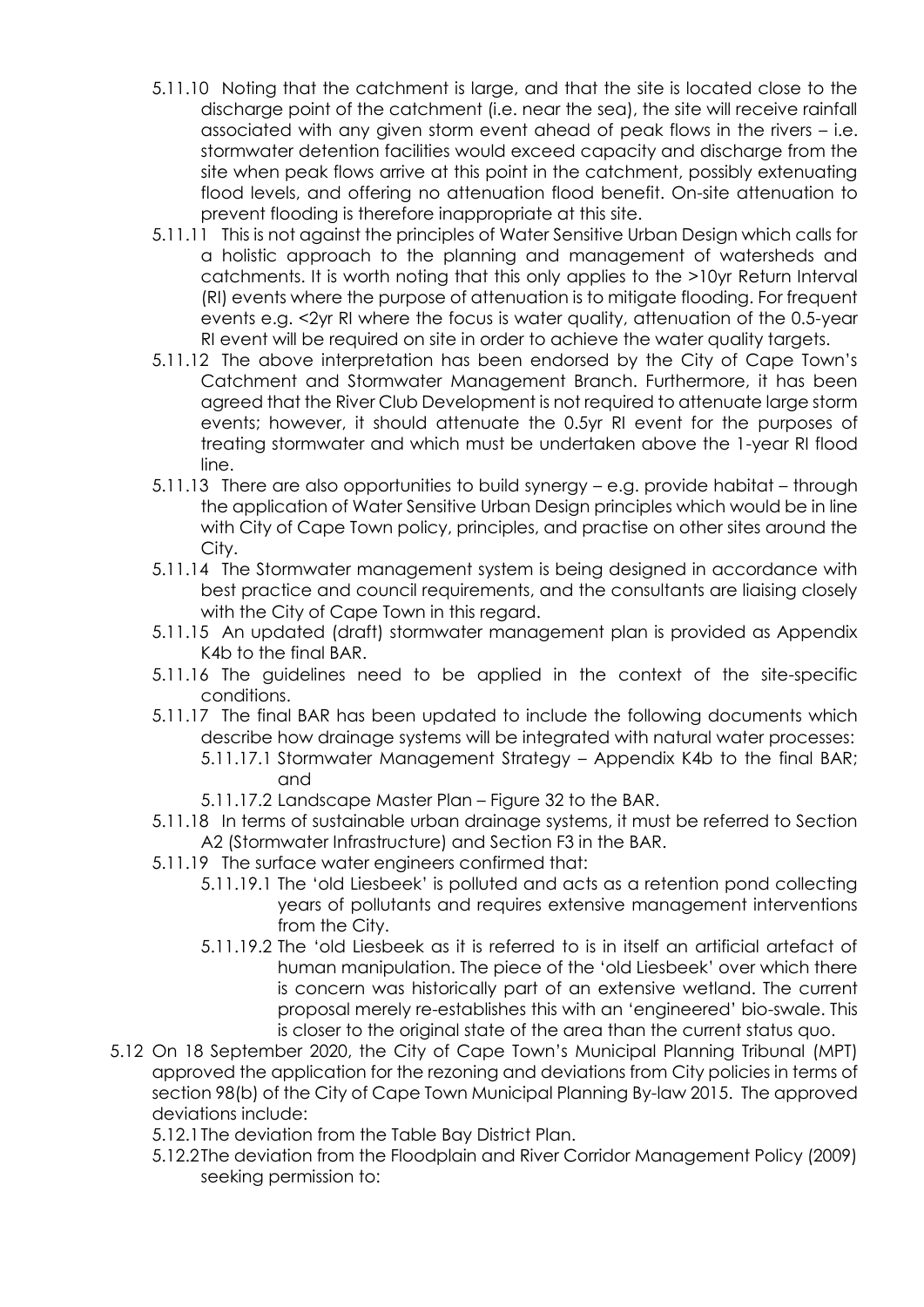- 5.12.2.1 Develop/ obstruct the free flow of water within the 2-year and 50-year floodplain and to seek the in-filling below the 1:50-year floodplain.
- 5.12.3The deviation from the Management of Urban Stormwater Impacts Policy (2009) seeking permission to:
	- 5.12.3.1 Deviate from the annexure table requiring 24-hour extended detention of the 1-year Recurrence Interval, 24-hour storm event in a greenfield development greater than 50,000m<sup>2</sup>;
	- 5.12.3.2 Deviate from the annexure table requiring up to 10-year recurrence interval peak flow to be reduced to pre-development level in a greenfield development greater than 50,000m<sup>2</sup> .
	- 5.12.3.3 Deviate from the annexure table requiring up to 50-year recurrence interval peak flow to be reduced to existing development levels in a greenfield development greater than 50,000m<sup>2</sup> .

The reasons for the MPT's rezoning and deviations approval *inter alia* include the following:

- 5.12.3.4 The applications are consistent with the requirements of the Municipal Spatial Development Framework (2018) as the property is located within the urban inner core and integration zone where development of this nature is encouraged. To this extent, the deviation from the Table Bay District Plan is warranted.
- 5.12.3.5 The proposal will result in intensification and densification of the land, which is supported by the City policy.
- 5.12.3.6 A diverse range of land uses will be accommodated on the property.
- 5.12.3.7 Densification and intensification of the land contributes toward the spatial restructuring of the City and ensures better utilisation of the service infrastructure.
- 5.12.3.8 Short- and long-term employment opportunities will be created.
- 5.12.3.9 The mixed-use development is suitably located, being surrounded by residential, business and industrial uses.
- 5.12.3.10 The property provides access to opportunities being located close to and providing access to places of employment and various services and amenities.
- 5.12.3.11 The development will result in road improvements that will offer wider connections to various parts of the City.
- 5.12.3.12 There will be no adverse impact on the service infrastructure as either sufficient capacity exists or improvements to the services infrastructure will be implemented to accommodate the proposal. In some instances, on-site provision of will be made to accommodate services.
- 5.12.3.13 Heritage impacts have been carefully considered and heritage components will be incorporated into the development.
- 5.12.3.14 Specialist studies sufficiently demonstrate that measures proposed will mitigate against the impact of the development within the floodplain. This is agreed to by the Competent Authority.
- 5.13 Considering the above, this ground of appeal has been addressed.

## **Appeal ground 3: Need and desirability aspects and open spaces**

5.14 On 7 June 2007, the Constitutional Court judgment of the Fuel Retailers Association of Southern Africa vs Director-General: Environmental Management, Department of Agriculture, Conservation and Environment, Mpumalanga Province and Others cautioned/ stated that environmental authorities must not unlawfully discharge their duty of considering the need and desirability to local authorities.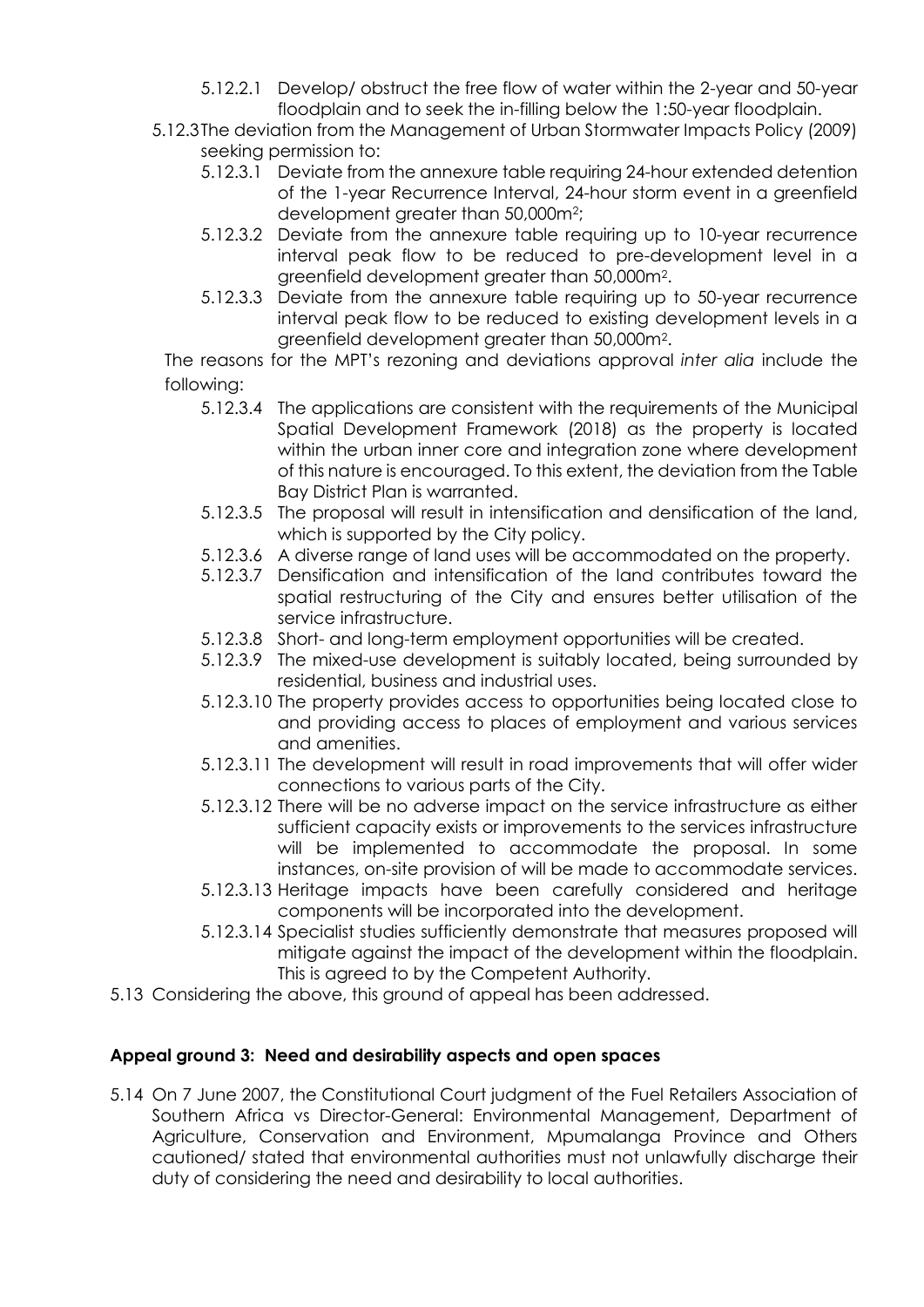- 5.15 Regulation 18 of the current EIA Regulations (2014) requires the Competent Authority to consider the need and desirability aspects of the proposed activity when an application for EA is submitted for consideration.
- 5.16 The Guideline on need and desirability states that:
	- 5.16.1The need and desirability of development must therefore be measured against the abovementioned contents of the credible Integrated Development Plan ("IDP"), SDF and EMF for the area, and the sustainable development vision, goals and objectives formulated in, and the desired spatial form and pattern of land use reflected in the area's IDP and SDF.
	- 5.16.2While the concept of need and desirability relates to the type of development being proposed, essentially, the concept of need and desirability can be explained in terms of the general meaning of its two components in which need refers to time and desirability to place – i.e. is this the right time and is it the right place for locating the type of land-use/activity being proposed? Need and desirability can be equated to wise use of land – i.e. the question of what is the most sustainable use of land?
- 5.17 The need and desirability aspects of the proposed activities are detailed on pages 140 to 151 of the Final BAR.
- 5.18 These aspects are considered as follows:
	- 5.18.1While the development is in line with a number of policies contained in the Provincial Spatial Development Framework ("PSDF") such as opening-up opportunities in the urban space-economy, improving accessibility, the promotion of a mixed-use development, and the promotion of densification, it is in conflict with others that relate to the protection of cultural assets.
	- 5.18.2The development will aim to be consistent with the policies and guidelines contained in the PSDF. However, there is a certain minimum level of leasable floor space area required in order to make the development financially viable, and there will need to be a trade-off between e.g. ecological rehabilitation and protection, cultural and visual impacts and economic viability.
	- 5.18.3 The property falls within the urban edge.
	- 5.18.4 In terms of the City of Cape Town's IDP the proposed development will attract investment into a strategically located site within the City (Planning Partners, 2018). Investment into the site at the scale proposed has potential to benefit both the local economy and the economy of Cape Town as a whole, including the creation of a substantial number of jobs thereby creating and economically enabling environment in which investment can grow and jobs can be created. In this way, the development will create opportunities and be in line with the IDP.
	- 5.18.5 A development such as the one proposed at the River Club will promote extended surveillance and increase feet-on-the ground, thereby increasing the safety of the area in line with the City of Cape Town's IDP. Furthermore, the River Club development will be mixed use and will have opportunities to live, work and play; and this mix of uses, whether they be residential, commercial or recreational, will mean that the River Club is attractive to a wide spectrum of people. Furthermore, the site will be publicly accessible, allowing access of the community to rehabilitated river courses and the associated public amenities.
	- 5.18.6 The MSDF (2018) identifies areas suitable for urban development and catalytic interventions to achieve spatial transformation; areas where the impact of development must be managed, and areas not suited for urban development.
	- 5.18.7 It guides decision-making on the nature, form, scale and location of urban development, land use, the maintenance and development of infrastructure, and the protection of environmental resources. To this end, it is underpinned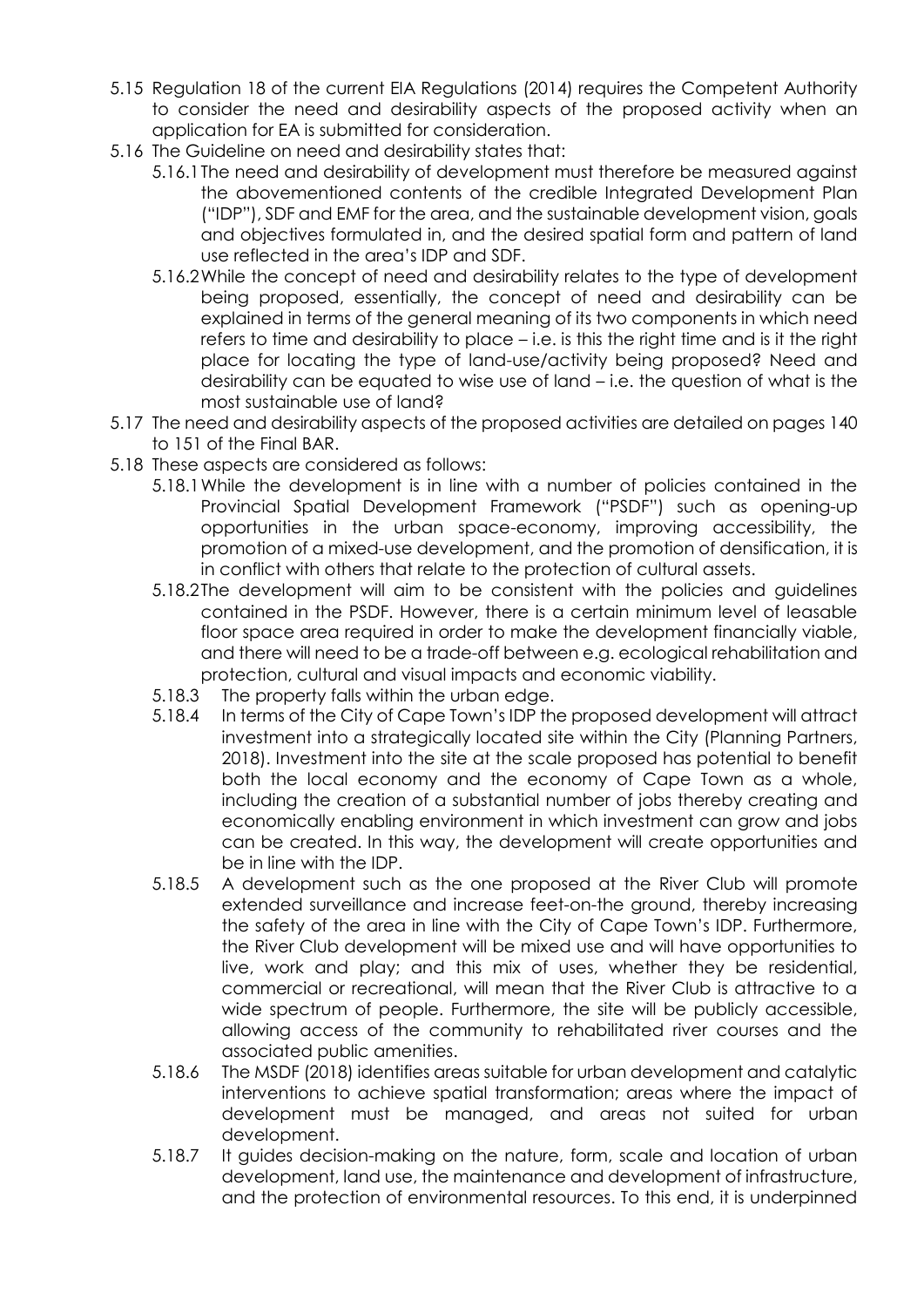by conceptual land use designations. The subject site is categorized as "urban inner core", where private sector development is incentivized.

- 5.18.8 The Table Bay District Plan categorises the land on which the proposed development is located as a mixture of "open space" and "buffer 1". Notwithstanding, the District Plan is only a guide in this respect and does not convey or take away rights of property owners.
- 5.18.9 As well as the impact of a change in the open space function of the site, the Basic Assessment has considered ecological and cultural impacts, and potential benefits of the development to inform a decision by environmental authorities about the environmental acceptability of the development. The Basic Assessment process has found that ecological, visual and cultural impacts are generally acceptable, and that the benefits of the development (in terms of financial contribution and ecological rehabilitation) are significant. Furthermore, the 2018 Municipal Spatial Development Framework states that specific and immediate implementation actions that the City must undertake include "reviewing district plans to interpret the reviewed MSDF" (pages xv and 90 of the MSDF).
- 5.18.10 According to the "Consistency principles and post-2012 amendments, as contained in Technical Supplement D of the 2018 MSDF, lower order spatial plans and policies must be consistent with higher order spatial plans and policies. The MSDF identifies the land as "urban inner core" and therefore the lower order Table Bay District Plan is inconsistent with the higher order MSDF (and must be updated by the City in any event).
- 5.18.11 The EMF is a key component of the District Plan as it informs the spatial proposals contained therein. In this regard, the District Plan indicates the site to fall within or adjacent to:
	- 5.18.11.1 An area subject to flooding / a coastal risk area recent detailed surface water hydrology assessment of the catchment indicates that development can occur at the site without significant impacts on the structural integrity of other properties and on public safety.
	- 5.18.11.2 An "other natural area" at the Berkley Road Extension and the PRASA owned land to the north of the site – studies have concluded that there is almost no natural vegetation remaining in this area.
	- 5.18.11.3 Protected areas at the "unlined course" of the Liesbeek River, Raapenberg Wetland, Liesbeek Canal and Black River – while impacts on well represented wetlands are anticipated, a net ecological improvement of aquatic habitat quality is anticipated (see Appendix J to the BAR).
- 5.18.12 The EIA has considered ecological and cultural impacts, and potential benefits of the development to inform a decision by environmental authorities about the environmental and social acceptability of the development. The proponents project motivation as well as potential benefits (ecological, heritage, and socio-economic) of the development form the basis of the planning application for deviation from the District Plan.
- 5.18.13 In terms of the Cape Town Densification Policy, Planning Partners (2018) believe that the proposed development at the River Club is compliant with the policies and objectives of the Densification Policy because:
	- 5.18.13.1 It is believed that the Two Rivers local area, and the River Club in particular, represents an ideal spatial location for densification to occur;
	- 5.18.13.2 The development will contribute towards the City achieving its base density target;
	- 5.18.13.3 The development can help to contribute to the density thresholds required in order to make activity routes function optimally;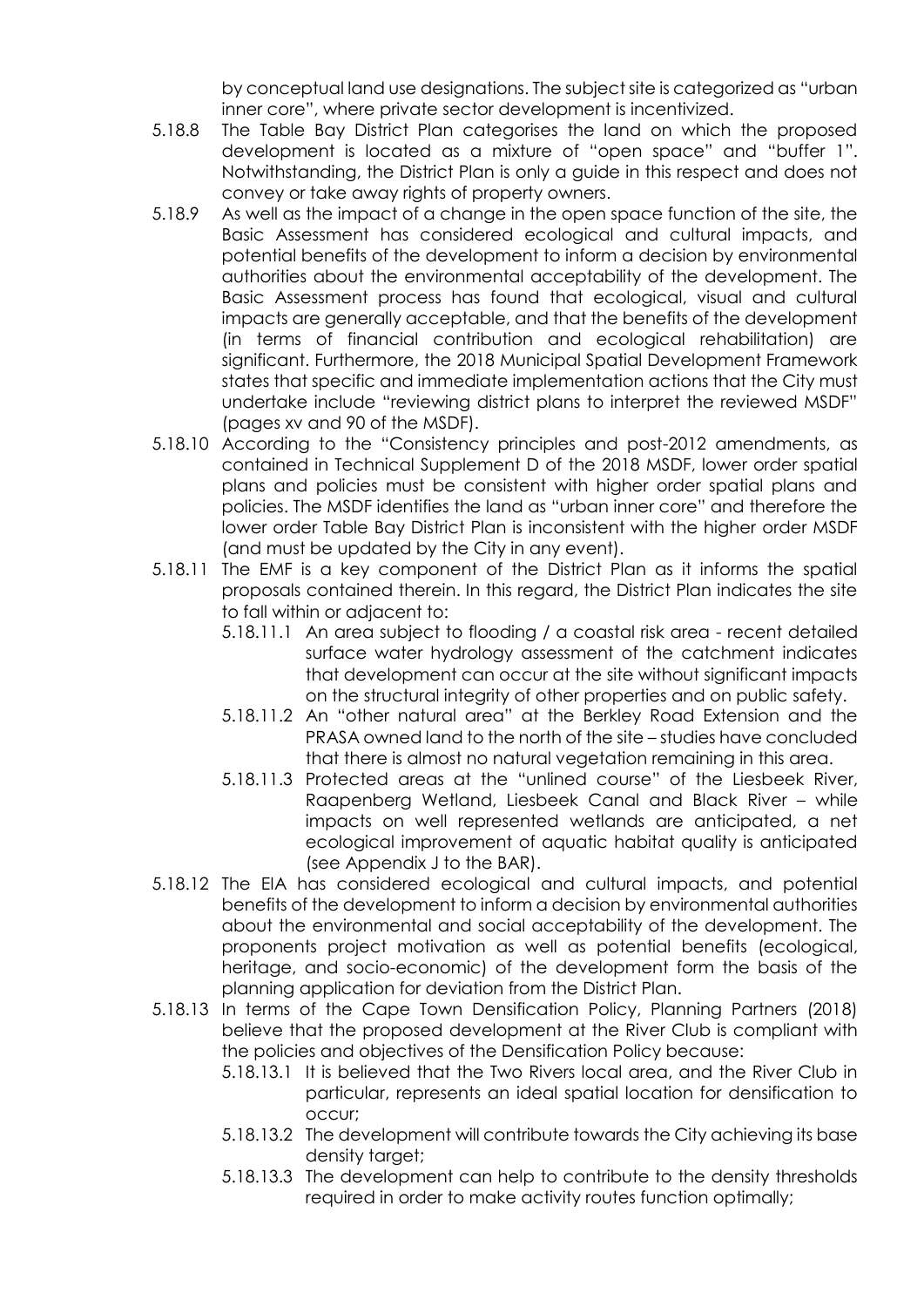- 5.18.13.4 The development can help to contribute to the density thresholds required in order to make public transport function optimally;
- 5.18.13.5 The precinct will promote a 'live, work, play' lifestyle;
- 5.18.13.6 Buildings and development layout can be designed to have a low impact on view lines to both the mountain and the sea; and
- 5.18.13.7 The development will improve surveillance and security.
- 5.18.14 The focus of the City of Cape Town Climate Change Policy (2017) is on preparing for change at the local level to reduce risks and build adaptive capacity to projected climate change impacts, and contributing to global efforts to reduce Greenhouse Gas (greenhouse gases) emissions, and in so doing improve resource security (food, water, energy), reduce costs through reduced resource use, improve air quality, improve quality of life, create sustainable economic and social development, propose long-term fiscal efficiency, and protect lives, livelihoods, the economy, ecosystems and investments. In this regard:
	- 5.18.14.1 The surface water hydrology assessment (Appendix G3 to the BAR – which considered Sea Level Rise and increased rainfall intensity) found that only a marginal change in flood levels and extent is anticipated (and is mitigable) and that a significant increase in flood risk / hazard is not anticipated as a result of the development;
	- 5.18.14.2 Section 4.5 (pg. 62) of Aurecon's Hydrology Report (Appendix G3 to the BAR) focuses on the opportunity cost of not utilising the River Club as an attenuation facility and concludes that "the potential benefits of using the site for flood attenuation purposes would be negligible";
	- 5.18.14.3 The development will promote a reduction in resource use by:
		- 5.18.14.3.1 Incentivising the use of public transport by applying low parking rations and being located close to public transport nodes; and
		- 5.18.14.3.2 Achieving ~ 50 Watts/m2 power consumption density i.e. 50% of the industry standard in South Africa.
	- 5.18.14.4 Emissions may reduce through a reduced reliance on public transport by employees and residents at the site, and no noxious or industrial activities are proposed;
	- 5.18.14.5 In terms of groundwater recharge / water use:
		- 5.18.14.5.1 Hardened portions of the site equate to less than 0.05% of the catchment, which is considered to be insignificant from a groundwater recharge perspective; and
		- 5.18.14.5.2 The developers aim to reduce residential water demand by 20% and commercial demand by 50% of the guidelines prescribed by the City of Cape Town;
	- 5.18.14.6 The site does not have high agricultural potential;
	- 5.18.14.7 The socio-economic impact assessment concludes that the development does not include incompatible activities (such as industrial activities) that would definitely lower quality of life in the area. Rather, the project will increase 'busy-ness' and activity in the area, create a (vibrant) urban node and accessible higher-quality open space system. The net impact of the above elements on the quality of life in the area, and whether this is perceived as positive or negative, will depend on personal values and preferences;
	- 5.18.14.8 The proposal is for a sustainable economic and social development, which will create jobs and increase investment; and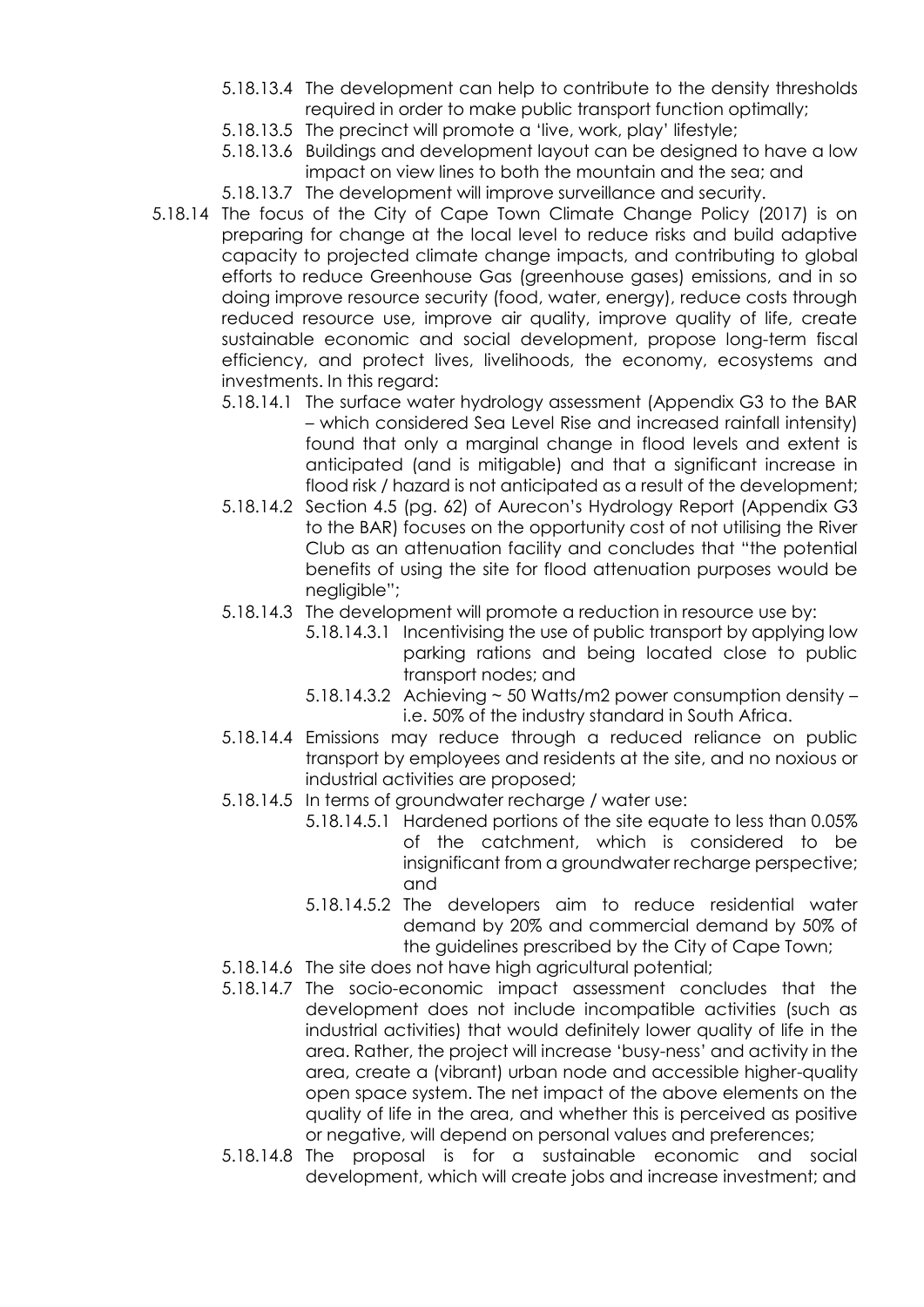- 5.18.14.9 The development is assessed by the ecologists to lead to a net ecological benefit.
- 5.18.15 The proposed development therefore largely aligns with this policy.
- 5.18.16 The approach of the Western Cape Climate Change Response Strategy (2014) is as follows:
	- 5.18.16.1 Adaptation: To reduce the climate vulnerability, and develop the adaptive capacity of the Western Cape's economy, its people, its ecosystems and its critical infrastructure in a manner that simultaneously addresses the province's socio-economic and environmental goals; and
	- 5.18.16.2 Mitigation: To contribute to national and global efforts to significantly reduce greenhouse gases and build a sustainable low carbon economy which simultaneously addresses the need for economic growth, job creation and improving socio-economic conditions.
- 5.18.17 The MSDF (2018) identifies the subject site as falling within the "urban inner core", where private sector development is incentivized.
- 5.18.18 In terms of the City of Cape Town IDP the proposed development will attract investment into a strategically located site within the City. Investment into the site at the scale proposed has potential to benefit both the local economy and the economy of Cape Town as a whole, including the creation of a substantial number of jobs thereby creating an economically enabling environment in which investment can grow and jobs can be created. In this way, the development will create opportunities and be in line with the IDP.
- 5.18.19 The Table Bay District Plan categorises the land on which the proposed development is located as a mixture of "open space" and "buffer 1". Notwithstanding the fact that the District Plan is only a guide in this respect, it does not convey or take away rights of property owners.
- 5.18.20 The River Club falls within the Two Rivers local area, which is an area of the city that has been identified by both the Western Cape Government and the City of Cape Town for more intensive development in the short – medium term. Furthermore, a property market analysis produced by Rhode has demonstrated that there will be sufficient demand to sustain the development, at this location, at this point in time, and that in this sense the development is desirable. Furthermore, initial market interest has demonstrated significant demand for commercial space at the development.
- 5.18.21 Although the development does not spatially align with the District Plan, it is largely aligned with the infrastructural support that the plan identifies is needed to sustain economic growth and realise a more inclusive city (i.e. key societal needs), including:
	- 5.18.21.1 Improve the efficiency of the public transport system by developing a system of routes that support higher speed mobility as well as a feeder circulation as part of MyCiti.
	- 5.18.21.2 Support commercial development and residential intensification, with a particular focus along the Voortrekker Road Corridor.
	- 5.18.21.3 Promote mixed use development in the Foreshore, the Fringe, Langa and along the southern Main Road corridor.
	- 5.18.21.4 Protect river corridors and mountain-to-sea linkages which provide habitat protection and recreational opportunities, while ensuring visual and physical access to the water's edge.
	- 5.18.21.5 Support the creation of a high-quality, multifunctional recreational area that forms part of an ecological system stretching from Table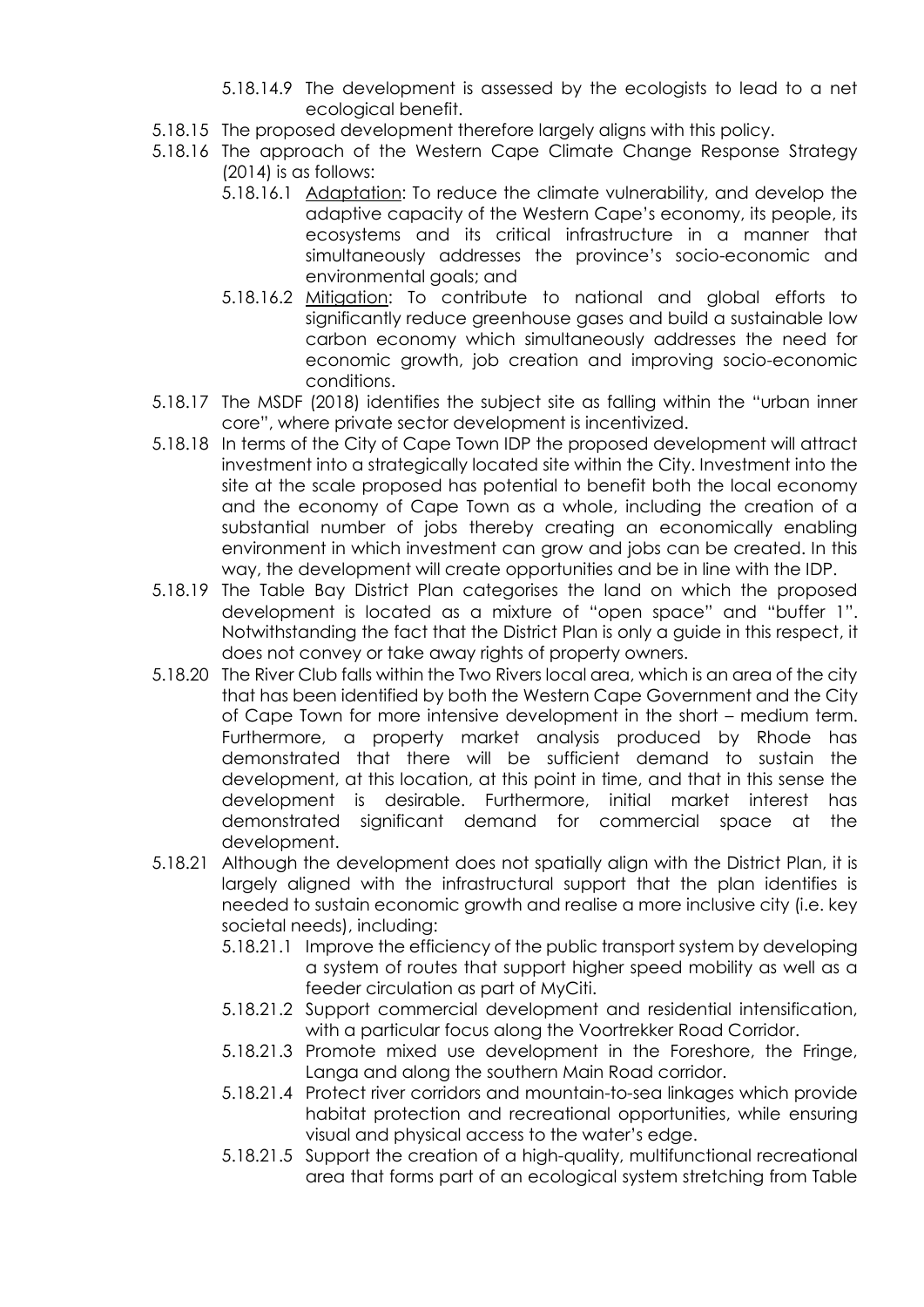Bay to False Bay and facilitate the establishment of the Two Rivers Urban Metropolitan Park.

- 5.18.21.6 Promote social integration and a diversity of housing types in the area.
- 5.18.22 The following services are available:
	- 5.18.22.1 **Electricity:** Sufficient capacity is available to service the development, provided that a Main Step-Down Substation is provided on the site.
	- 5.18.22.2 Sewerage: Although sufficient treatment capacity exists, due to capacity constraints, a Peak Dry Weather Flow ("PDWF") of 16 l/s only can be accommodated by the current network, and the full Peak Dry Weather Flow can only be accommodated once the gravity mains have been upgraded. Sewerage infrastructure would be upgraded as required with service contributions from the development, ensured by an engineering services agreement.
	- 5.18.22.3 Potable water: Sufficient unallocated capacity exists to service the development.
	- 5.18.22.4 Waste: The City of Cape Town has confirmed their capacity to collect and manage waste generated during the construction and operation of the development.
- 5.18.23 Apart from road infrastructure, minimal bulk infrastructure expansions are required on behalf of the municipality to service the proposed River Club redevelopment. There is also a significant development contribution which shall be payable by the proponent which shall contribute to the funding of bulk infrastructure (including the partial extension of Berkley Road and the upgrade of the City's sewage reticulation network).
- 5.18.24 The development will draw on municipal services (water supply, electrical supply, sewerage and waste management). The developer (and tenants) will pay rates and also pay for these services.
- 5.18.25 If municipal services allocated to the River Club development are in short supply (as may well be the case - water, electricity and sewerage supply capacity is constrained in this part of the City), this may constrain other developments, until such services are available. However, this is not necessarily an opportunity cost, since there is no *prima facie* reason why other developments should be preferred.
- 5.18.26 According to Planning Partners and the Applicant, the following pertinent aspects may merit the investigation of more intense development at the site:
	- 5.18.26.1 Spatial planning policy for this area has historically identified limited development to occur on the River Club site primarily due to its location in a floodplain. However, recent detailed surface water hydrology assessments of the catchment indicates that development can occur at the site without significant impacts on the structural integrity of other properties and on public safety.
	- 5.18.26.2 The policy objective of the authorities for the Two Rivers local area is to become a mixed use and mixed tenure environment.
	- 5.18.26.3 The vision for the development is to be a special place for the community – a vibrant destination that provides people with quality, public spaces and the chance to interact with the river edges in a meaningful way.
	- 5.18.26.4 Specialist ecological investigations have demonstrated that the site and adjacent watercourses are degraded but retain certain ecological functions; and that development at the site provides an opportunity to improve the ecological condition of the site and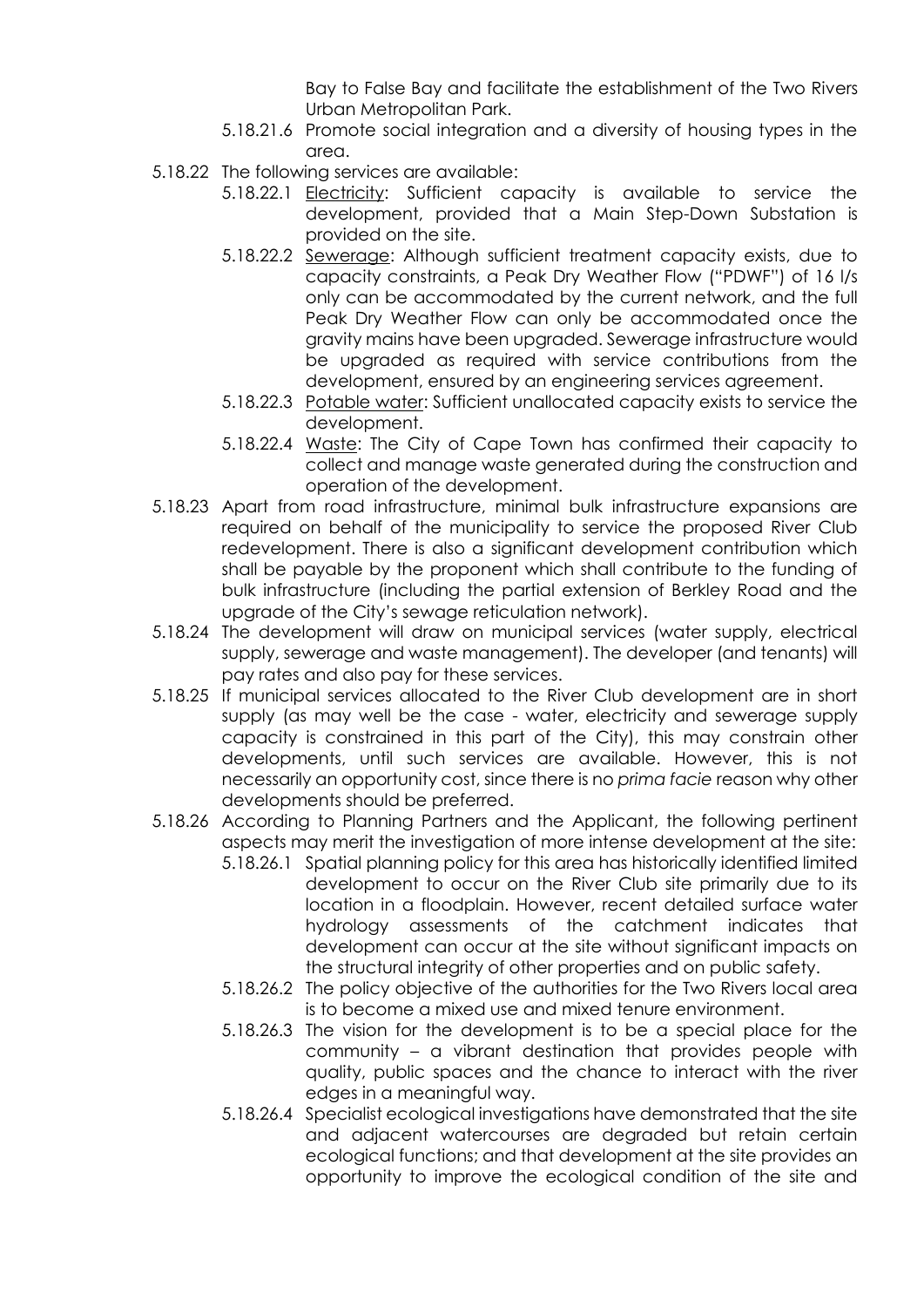adjacent watercourses without leading to significant ecological impacts.

- 5.18.26.5 Set-backs will be retained at the interfaces between the site and adjacent rivers to restore ecological function in these areas and attenuate stormwater. Moreover, these buffer areas will be designed and landscaped to accommodate pedestrians, thus encouraging more interaction between the public and the river edges here.
- 5.18.26.6 A property market analysis conducted by Rode for the Applicant concludes that there is sufficient demand to sustain the development, at this location, at this point in time.
- 5.18.26.7 The River Club is regarded as a "gateway site" to the Two Rivers local area. Indeed, it has been identified by the City of Cape Town's Spatial Planning & Urban Design Department as "the Western Gateway into the TRUP" and should, by implication, "accommodate a high-density mixed-use agglomeration of uses which support the Policy of 'Live, Work. Play'". Furthermore, the River Club is also considered by the City of Cape Town's Spatial Planning & Urban Design Department as a "catalyst project that is to be used to implement the Local Authority SDF Concept Plan for the greater TRUP.
- 5.18.26.8 The location of the site at the knuckle of the Main Road corridor, the Voortrekker Road corridor and the Klipfontein Road corridor means that it can be a generator of people and economic activity that may support and reinforce these corridors with higher densities and supplementary mixed-use development (in particular the Voortrekker Road corridor).
- 5.18.26.9 The site falls within the sphere of influence of the Voortrekker Road Integration Zone and is identified as an "area-based intervention opportunity" in relation to this Integration Zone.
- 5.18.26.10 The development will densify the area, provide housing, employment and public amenities and both Observatory rail station (to the south-west) and Koeberg rail station (to the north-east) fall within a 500m radius of the site, thus making the development compliant with the City of Cape Town's Transport Orientated Development Strategy (whereby land use intensification is encouraged to occur within 500m of public transport stations).
- 5.18.26.11 The site is well located in respect to the public transport network: both Observatory rail station (to the south-west) and Koeberg rail station (to the north-east) fall within a 500m radius of the site, while the Voortrekker Road corridor and Main Road corridor – both of which carry bus and mini-bus taxi routes – are located within 1 km of the site. The development can therefore further the principles and strategies identified in the City of Cape Town Transit Oriented Development Strategic Framework (2016).
- 5.18.26.12 The project provides an opportunity for the City of Cape Town to generate sufficient funds to implement critical (socially beneficial), long-planned infrastructure at this location (e.g. the extension of Berkley Road and the widening of Liesbeek Parkway), thereby reducing existing movement barriers between the west (e.g. Salt River, Observatory and Mowbray) and the east (e.g. Maitland, Ndabeni and Pinelands).
- 5.18.26.13 Implementation of Berkley Road extension, in particular, will improve permeability between the Voortrekker and Main Road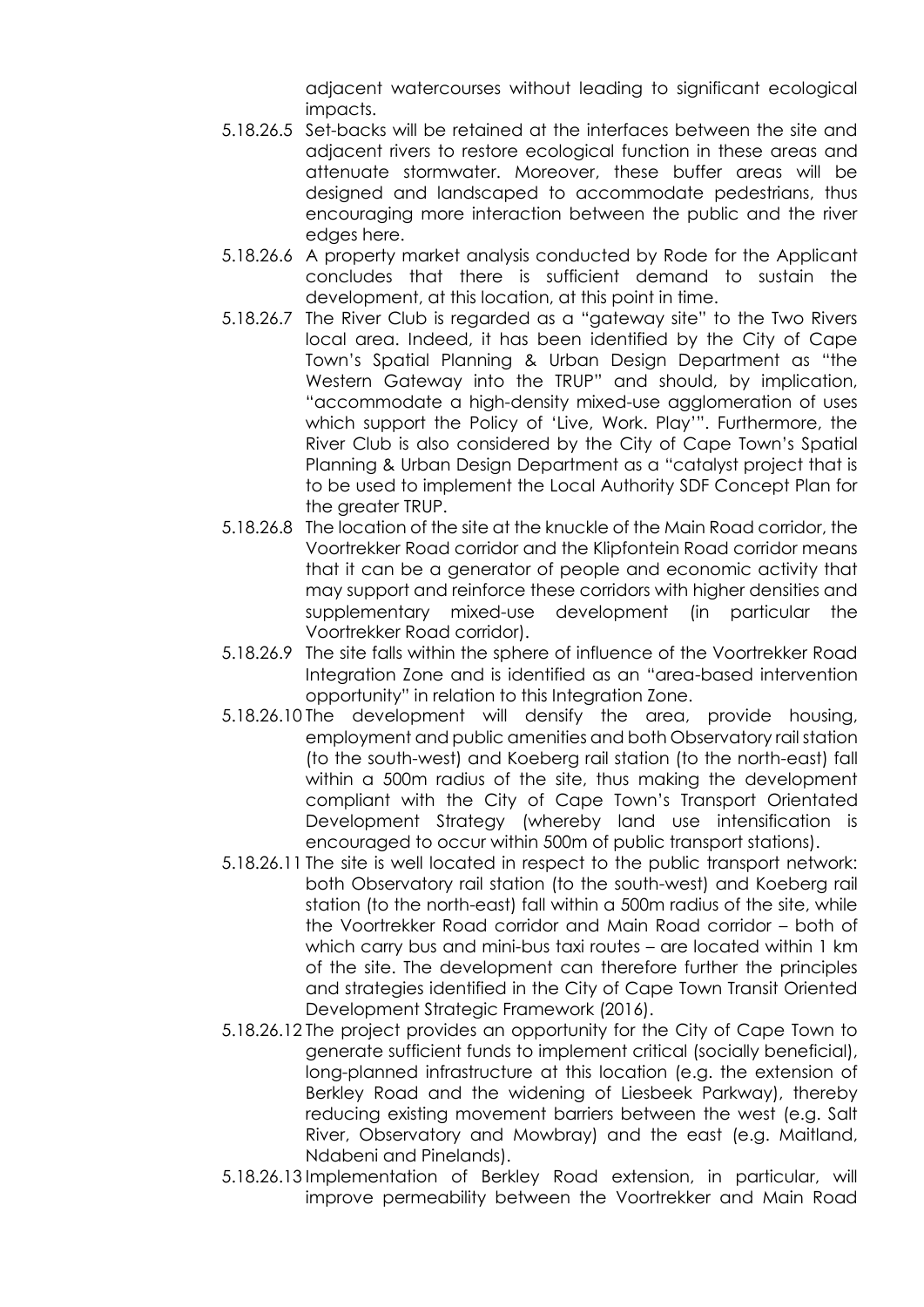corridors, including to train stations and public facilities. More foot traffic between these corridors may lead to upliftment of these areas. Further, bicycle paths on the site will integrate with the newly implemented bicycle lanes along Albert Road in Salt River.

- 5.18.26.14 The Berkley Road extension will change the existing character of the site and will provide enhanced access opportunities onto the site and will make the site more accessible than is currently the case.
- 5.18.26.15 Currently the only vehicular access to the property is off Observatory Road, via Liesbeek Parkway. However, the City's Transport Planning Branch has made provision for an extension of Berkley Road through the northern portion of the River Club site on the latest City of Cape Town Road Network Plan (August 2013). This road extension would be a key intervention as Berkley Road has strong connections to the M5 motorway and Voortrekker Road (to the east) and Liesbeek Parkway and Albert Road (to the west). This will change the character of the site, transform transport linkages onto the site and open up new economic opportunities.
- 5.18.26.16 The site is privately owned (by the proponent) and is strategically located close to the CBD with good access to major road and rail transport routes. According to the proponent, few (if any) other opportunities exist this close to the CBD for a mixed-use development such as the one proposed.
- 5.18.26.17 The Hydrologist on the project team has conducted detailed modelling of floodwater conditions in the local area.
- 5.18.26.18 The study has established that the most achievable mitigation measure to prevent flooding of the site is to raise the ground surface at the River Club to an elevation slightly above the 100-year flood elevation, and importantly that this measure would have limited detrimental effects on neighboring properties (following specific mitigation), which is a key criterion for determining whether or not the raising of the site is a viable proposal.
- 5.18.27 Both the Liesbeek and Black Rivers can be described as modified and stressed ecosystems. These have been identified and characterized in the Biodiversity Assessment. Rehabilitation of interfaces of the site with these waterbodies is proposed. This activity is likely to enhance the ecological value of these interfaces.
- 5.18.28 A number of CBAs and ESAs are located adjacent to the site (e.g. in the channel of the unlined channel of the Liesbeek River). ESAs in the unlined channel of the Liesbeek River would be infilled if the preferred alternative is selected) and reedbed wetlands will be lost from the construction of the Berkley Road Bridge over the Black River. However, this area would be rehabilitated to provide ecological function, and the canalised channel of the Liesbeek River to the east of the site will be rehabilitated as a natural watercourse, vastly increasing the ecological function of this portion of the channel, and improving ecological connectivity between the Liesbeek and Black Rivers.
- 5.18.29 Ecological services provided by the section of the "unlined course" of the Liesbeek River are in fact mainly stormwater conveyance, with some water quality amelioration through passage through vegetation. These functions would be provided in a more managed and efficient manner for runoff from the site – stormwater from the surrounding urban area would be passed into the downstream portion of the "unlined course" through the swale, and would experience slightly improved water quality amelioration - but the effects of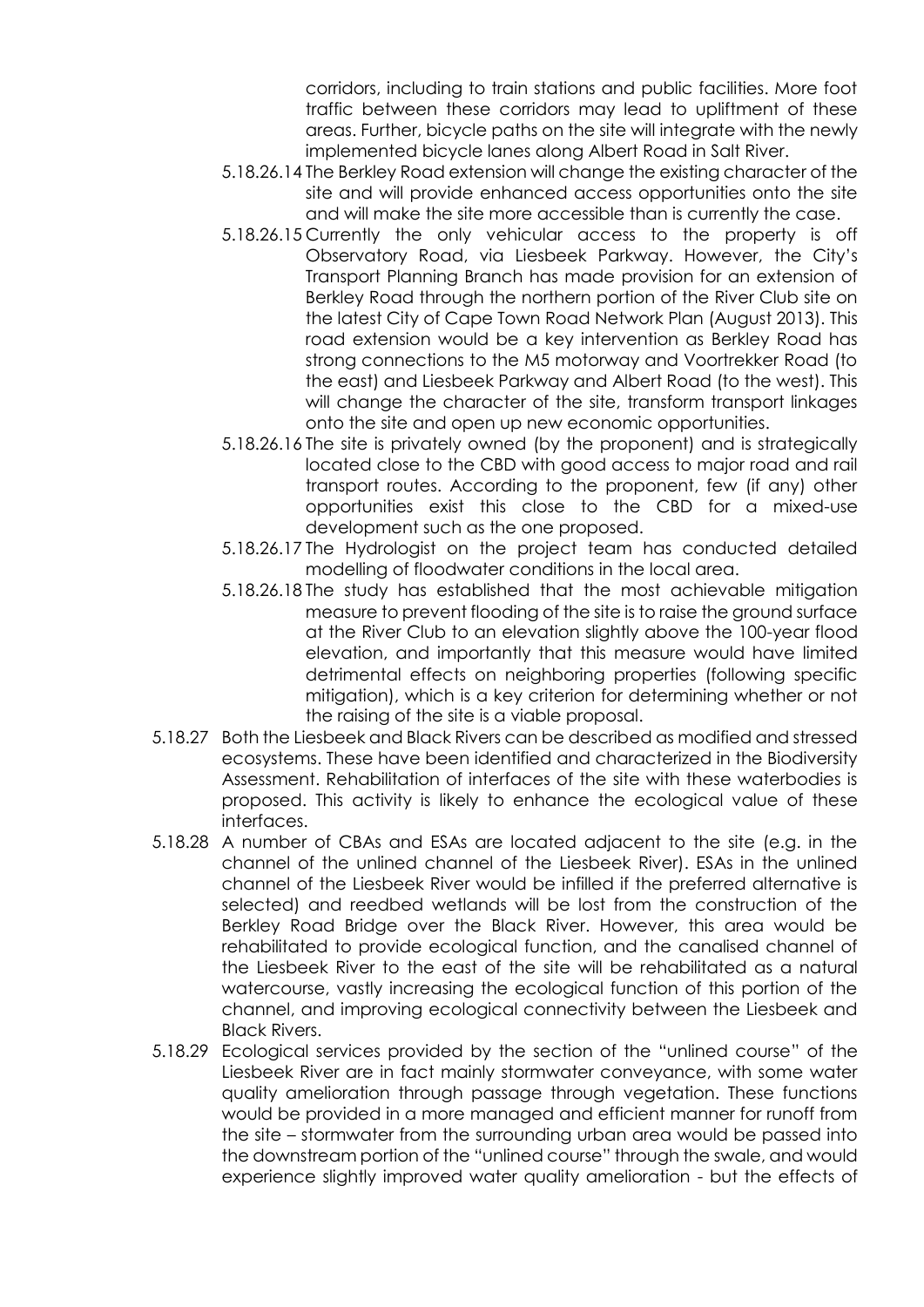this would be marginal, given that the system is backed up by the Black River, which is of really poor water quality.

- 5.18.30 The loss of wetland habitat by the "unlined course" would be mitigated / offset by the proposed inclusion of standing water ponds along the "swale area", and these would retain stormwater into the early summer, thus supporting Western Leopard Toad breeding cycles, without exposing them to predation from carp, as per the existing backwater system, that links to the Black River.
- 5.18.31 By far the most sensitive ecological feature in close proximity to the River Club site is the Raapenberg Wetland. Provided that construction phase mitigation is applied, no significant impacts on this feature are anticipated as a result of the development.
- 5.18.32 Although the development will reinforce the Liesbeek River corridor as a highly significant and public heritage resource (as well as provide public access to this area) and articulate and celebrate the narrative of the First Nations history of the area, the development is expected to detract from the heritage value of the site as part of a broader site of conflict and of agrarian history, and may partly detract from the heritage value of the South African Astronomical Observatory ("SAAO:).
- 5.18.33 This is an urban development in an urban area, and it is extremely unlikely that health, safety and social ill (impacts) will arise. However, nuisance impacts are anticipated from noise and dust during construction.
- 5.18.34 Culturally, the Applicant's heritage practitioners have assessed that the Two Rivers local area landscape has high significance due to its historical, social, aesthetic, architectural, scientific and environmental values and it possesses a strong sense of place. There are a number of features within the Two Rivers local area that are of particular heritage significance. They include the Valkenberg farmstead, the Valkenberg hospital complex, the Observatory Complex, the Alexandra Hospital, Maitland Garden Village and the Oude Molen complex. However, it is the opinion of the heritage practitioners who compiled the HIA (and others) that the Two River local area is comprised of a variety of precincts of very different topographies, histories of use, of development-type, each with its own qualities and a variety of potential heritage significances. In this context, the HIA finds that, apart from the Liesbeek River, the site itself has little obvious heritage significance, noting that:
	- 5.18.34.1 The site is either entirely or mostly an infill site;
	- 5.18.34.2 Much of the history that derives the cultural significance of the Two Rivers local area extends over a far broader spatial scale;
	- 5.18.34.3 The valley (or floodplain) in which the site is located, although an important component of the Liesbeek River as a landscape, has been transformed by urban development upstream and downstream of the site;
	- 5.18.34.4 No tangible heritage relics or resources occur on the site; and
	- 5.18.34.5 No historic events are attributed to have occurred at the site.
- 5.18.35 Therefore, while the HIA acknowledges the role that the 'openness' of the site plays in determining the current sense of place, as well as the importance of views from within and across the floodplain (which are comprehensively assessed in the VIA), the heritage specialists maintain that this openness and these views are of low heritage significance, and that by developing the site, its history will not be lost: "whether the site is developed or otherwise, it will always have a history which does not manifest on the ground and cannot be destroyed by physical changes", and that there is a heritage opportunity to restore the Liesbeek River canal fronting the site as a heritage and public amenity corridor and to celebrate the heritage of the area to the First nations people.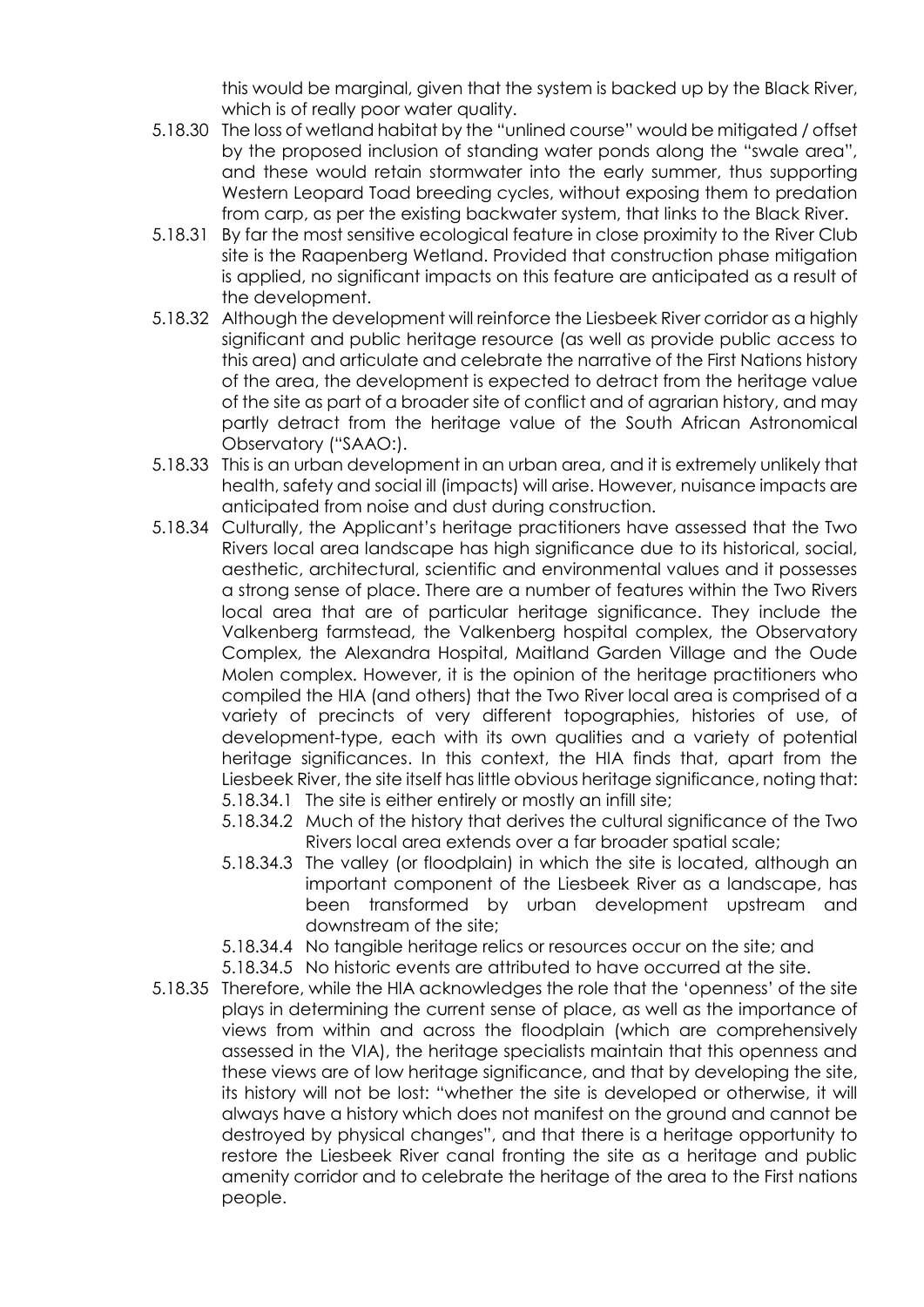- 5.18.36 Regarding the visual and sense of place impacts of the development, the visual quality of the area is largely determined by a built-up urban environment with an island of green open space, with rivers and Devils Peak providing interest in the landscape, and contributing to the visual quality; but that there are elements that detract from visual quality in the study area, notably the derelict and industrial land to the north, and the M5 freeway to the east. An area will have a stronger sense of place if it can easily be identified or is distinct from other places, and this is not necessarily linked to visual quality.
- 5.18.37 Although the site itself does not necessarily have an immediately recognisable sense of place, the sense of place of the surrounding area is strongly influenced by the rivers, and an "island" of green open space in a highly developed and evolving urban environment of mixed land use, and people are conservatively assumed to derive a positive (cognitive or narrative) sense of place from the site and surrounding area. However, it is acknowledged that the current state of the site may appear harsh and degraded to certain receptors.
- 5.18.38 The development will change the character of the site, and also change (but not transform) views from viewpoints around that site. Furthermore, because of financial viability considerations, it is not possible to further reduce the floor space (or bulk) of the development (i.e. it is not possible to mitigate this impact further through onsite mitigation), noting that a development with less bulk would not avoid open space and visual impacts altogether.
- 5.18.39 Therefore, and although the site is surrounded by urban development, due to its size, its location at the confluence of the Liesbeek River and Black River, and long-term status of the site as a green open space, the change in character may be experienced as a strong visual contrast for surrounding (urban) receptors, and that the (negative) impact of a change in sense of place will be significant. Nevertheless, receptor perceptions are important: for some, the retention of the open space might be critical to retaining the sense of place. However, for others, urban development, especially if celebrated by iconic structures and associated with quality green open spaces, may be valued.
- 5.18.40 Possible impacts on the visual, cultural and heritage value of the site and surrounds are as follows:
	- 5.18.40.1 Loss or damage to paleontological and archaeological resources;
	- 5.18.40.2 Loss of structures on the site with heritage value;
	- 5.18.40.3 Change in heritage value of the site;
	- 5.18.40.4 Changes in historical setting of the SAAO;
	- 5.18.40.5 Altered sense of place; and
	- 5.18.40.6 Visual intrusion.
- 5.18.41 Heritage informants, and the urban design framework, are important and the design and layout has taken account of these and attempted to minimise adverse impacts, as far as possible. Heritage indicators have been developed to guide the development, and in response the design has evolved considerably – most notably by setting back from the SAAO complex (as opposed to setting back from the unlined course of the Liesbeek River), rehabilitating the Liesbeek River canal to extend the Liesbeek River corridor from the south to the confluence with the Black River, and incorporating symbols important to the history of First Nations people into the design of the development.
- 5.18.42 While two feasible layout alternatives are being considered, due to the nature of the development proposed it is not possible to avoid cultural and visual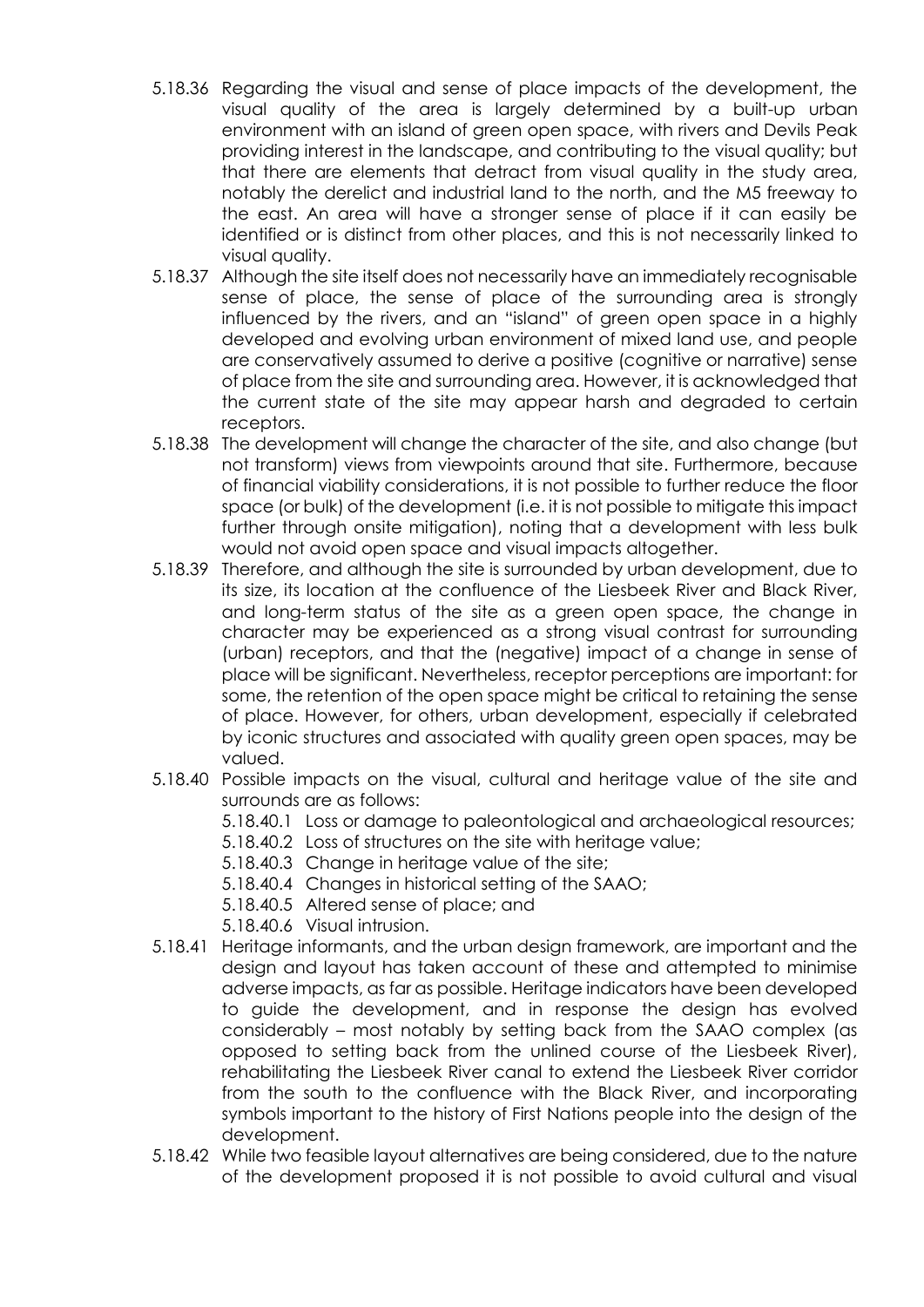impacts completely. Residual cultural and ecological impacts are therefore anticipated.

- 5.18.43 In order to mitigate potential cultural impacts of the development, and in addition to the proposals for the "naturalisation" of the Liesbeek Canal fronting the site, the proponents commit to articulating and celebrating the significance of the place and of its historical associations to First Nations groups by:
	- 5.18.43.1 Establishing an Indigenous Garden for medicinal plants used by the First Nations at the site;
	- 5.18.43.2 Establishing a Cultural, Heritage and Media Centre at the location of the Heritage information hub at the site;
	- 5.18.43.3 Establishing a Heritage-Eco trail that goes around the site;
	- 5.18.43.4 Establishing an Amphitheatre at the site for use and cultural performances by both the First Nations and the general public;
	- 5.18.43.5 Commemorating the history of the First Nations in the area, by:
		- 5.18.43.5.1 Establishing a Gateway Feature inspired by symbols central to the First Nations narrative at the road crossing the eco-corridor;
		- 5.18.43.5.2 Incorporating symbols central to the First Nations narrative in detailed design of buildings (e.g. pillars / supports, facades, building names, etc.); and
		- 5.18.43.5.3 Naming internal roads inspired by people or symbols central to the First Nations narrative.
- 5.18.44 By developing the site predominantly for residential, commercial and retail uses, other development alternatives will be foregone. However, while the proponent has considered the viability of reasonable alternatives that are identified (see Appendix K2 of the BAR), as the site is privately owned by the Applicant, zoned for private use, and currently operated as a commercial operation, it is reasonable that the Applicant only selects development alternatives that are financially viable (including the No-Go Alternative – in this case the continued operation of the site as a viable golf and conference facility). In this sense, there are no "opportunities" for the development of alternatives that are not feasible to the Applicant.
- 5.18.45 The opportunity costs of a) feasible development alternatives, and b) the No-Go Alternative (as compared to feasible development alternatives) have been considered in the Impact Assessment.
- 5.18.46 The following cumulative impacts have been identified and assessed (see Appendix J of the BAR):
	- 5.18.46.1 Changes in flood elevations;
	- 5.18.46.2 Changes in freshwater habitat quality;
	- 5.18.46.3 Western Leopard Toad habitat loss and Western Leopard Toad mortalities;
	- 5.18.46.4 Traffic congestion and delays to road users;
	- 5.18.46.5 Gentrification; and
	- 5.18.46.6 Change in sense of place.
- 5.18.47 The development may also act as catalyst for economic growth and regeneration in the wider area, delivering a range of socio-economic benefits.
- 5.18.48 The best practicable environmental option is the option that can be achieved and provides the most benefit and causes the least damage to the environment as a whole, at a cost acceptable to society, in the long-term as well as in the short-term.
- 5.18.49 The proponent has calculated that a minimum floor area is required to make the development financially viable and has selected two viable layouts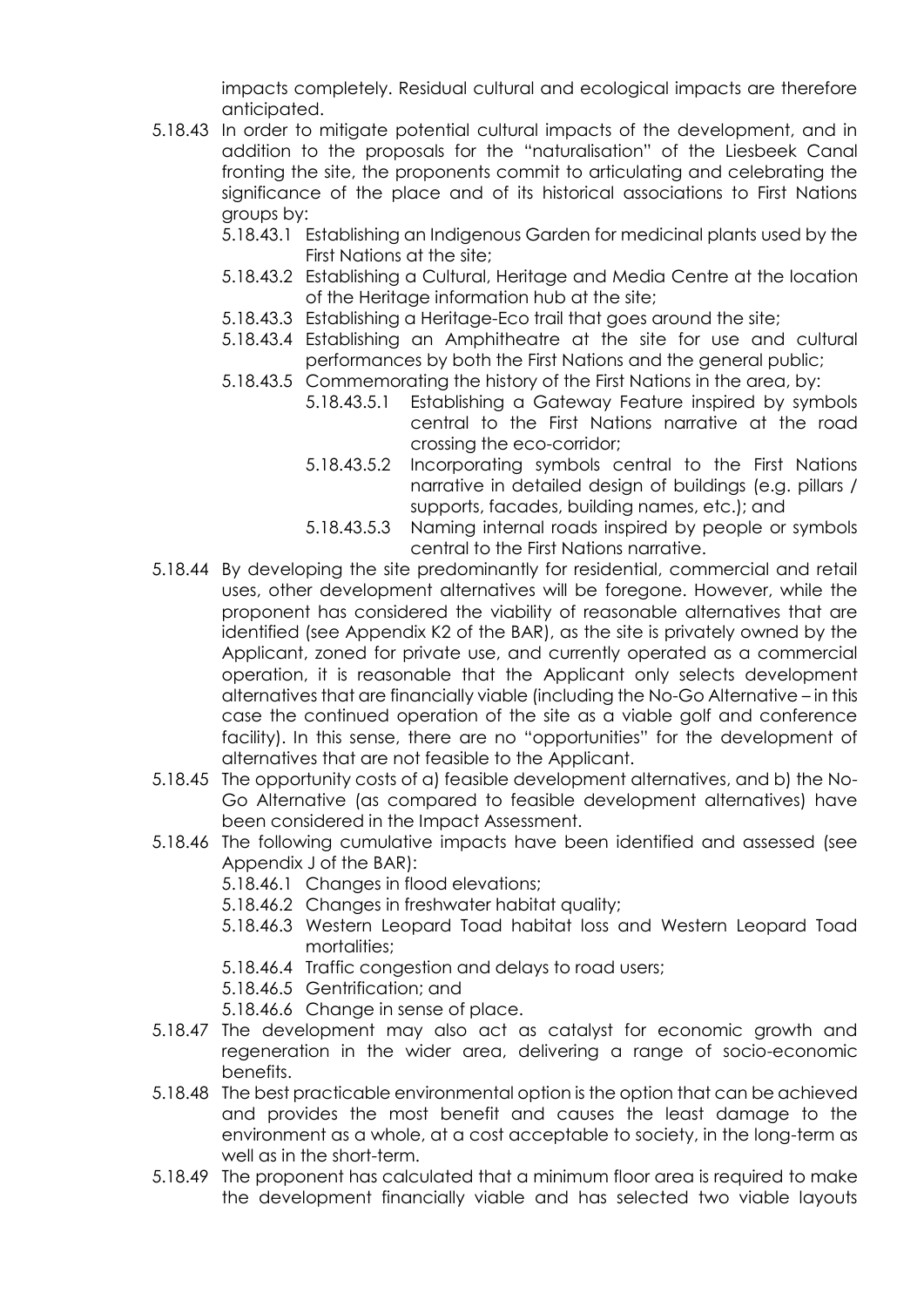designed to mitigate the anticipated visual and cultural impacts as far as possible (and to enhance ecological benefits). Layouts were selected in consultation with the specialists on the project team. Nevertheless, the development will alter the sense of place (see Impact V2 in Appendix J of the BAR), reduce the heritage value of the site (Impact H3) and impact on the historical setting of the SAAO (Impact H5). The project will also entail significant socio-economic and ecological benefits. Therefore, should the development be authorised, trade-offs will be necessary.

- 5.18.50 Negative impacts can be mitigated to acceptable levels if the Riverine Concept Alternative is selected and a significant heritage benefit is anticipated from restoring the Liesbeek River Corridor at the site (Impact H4) and celebrating the narrative of the First Nations People. This alternative has therefore been selected as the preferred development alternative by the proponent. The site is privately owned and has been the subject of unsuccessful revitalisation initiatives for over a quarter of a century, and it is therefore reasonable to assume that should the development not be approved the site will continue to be inaccessible to the public and used as a commercial recreational and conferencing facility. The benefits (and impacts) of the development would be forgone at a site that is considered by the City, Provincial Government of the Western Cape and Applicant as a site that is suitable for development.
- 5.18.51 In the sense that at present, the two realistic and viable outcomes for the future of the site are either a) the preferred development alternative which re-envisions the site, and b) the No-Go Alternative, the preferred development alternative which provides more benefits at a tolerable cost to society and is therefore considered an acceptable option for the site.
- 5.18.52 As well as the non-use value that society will gain from the improvement of ecological resources at the site, the following socio-economic benefits have been identified:
	- 5.18.52.1 Wealth creation through investment;
	- 5.18.52.2 Increased employment, income and skills development;
	- 5.18.52.3 Increased government revenue;
	- 5.18.52.4 Increase in centrally located housing, including affordable housing;
	- 5.18.52.5 Densification facilitating improved connectivity, transport systems and the Two Rivers local area implementation;
	- 5.18.52.6 Change in public amenity value of the site; and
	- 5.18.52.7 Increase in property values in surrounding areas.
- 5.18.53 The site has been the subject of revitalisation initiatives for over a quarter of a century but none have been financially viable, leading to the persistent under –utilisation of the site. The Applicant motivates that the current development proposal seeks to unlock the commercial potential of underutilised land that is strategically located in close proximity to the CBD and major road and rail transport infrastructure.
- 5.18.54 The extension of Berkley Road transforms the context of the site as a largely undeveloped tranche of land within the floodplain of the Liesbeek and Black Rivers. Furthermore, the site is located in a highly transformed urban environment. The proponents therefore maintain that the site is suitable for high density development.
- 5.18.55 New site access points at the Berkley Road extension and at Link Road would not only make the site more accessible to private motor vehicles and public transport, but to pedestrians and cyclists too, and the implementation of the Berkley Road extension in particular will improve permeability between the Voortrekker and Main Road corridors, including the associated train stations and public facilities. Furthermore, densification at the site is expected to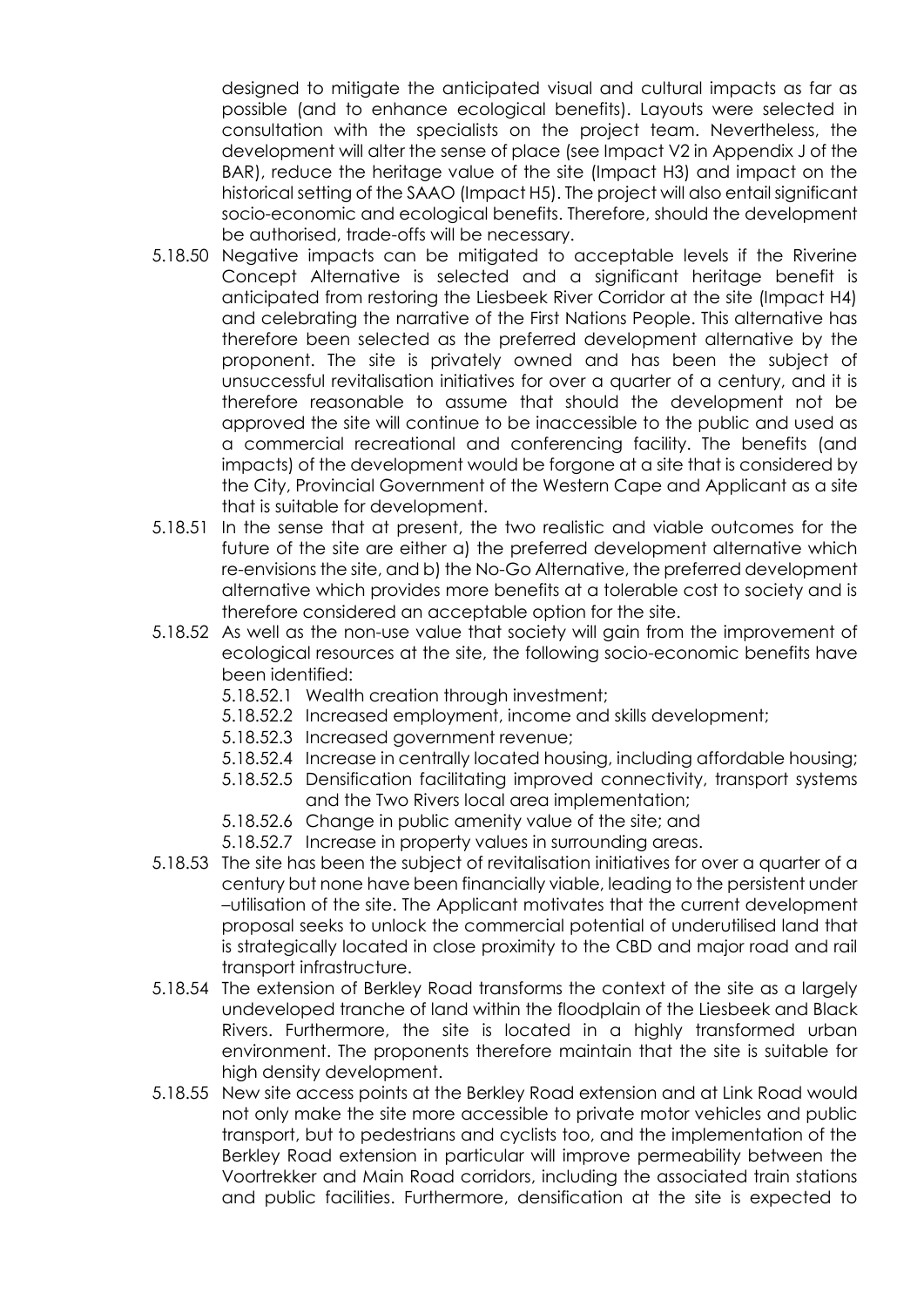contribute to the generation of thresholds to support public transport and retail uses within the Two Rivers local area, and the nearby Main Road and Voortrekker Road corridors.

- 5.18.56 Planning Partners point out that the River Club development can complement five important structuring elements in the surrounding area:
	- 5.18.56.1 The Two Rivers local area: the proposed development may assist in providing work opportunities, shopping space and residential accommodation to the broader Two Rivers local area community. A successful, well-maintained development will also improve the perception and utility of the Two Rivers local area. The development could therefore act as catalyst to the Two Rivers local area's future development as it could become a desirable destination in which to live and work.
	- 5.18.56.2 Development corridors: the site is located at the knuckle between two development corridors, namely Voortrekker Road and Main Road, both of which accommodate intense mixed-use development and functioning public transport routes. Once Berkley road is extended, the development can become an integrating site between development corridors and reinforce these corridors with higher densities and supplementary mixed-use development.
	- 5.18.56.3 Public transport: the site is well located in relation to a variety of train stations, both on the western edge of Black River (e.g. Observatory, Mowbray, Salt River) and eastern edge (e.g. Koeberg, Ndabeni, Maitland). The proximity to these stations means that more intense development, particularly residential densification, on the River Club site should be considered. Higher density thresholds in this area will assist in making public transport function optimally (including any future MyCiti bus routes planned for the area).
	- 5.18.56.4 Non-motorised transport: The development will integrate with the Liesbeek Parkway Cycle path along the Liesbeek River, the Malta Road Cycle path running into Salt River and bicycle lanes along Albert Road in Salt River.
	- 5.18.56.5 River edges: the river edges surrounding the site will be rehabilitated so as to enhance ecological function. Moreover, these buffer areas can be designed and landscaped to accommodate pedestrians, thus encouraging more interaction between the public and the river edges and celebrating the historical value of the Liesbeek River course.
- 5.18.57 The objectives are considered in the Basic Assessment process. Potential impacts have been identified, measures for mitigation are presented and a public participation process conducted as part of the Basic assessment process. The findings are presented in this BAR and are compliant with the objectives as set out in Section 23 of NEMA.
- 5.18.58 Environmental and socio-economic factors are considered and weighed up, to ensure that the development is sustainable.
- 5.18.59 The potential impacts of the development are identified, assessed and evaluated using the EAP's standard impact assessment methodology in order to determine the significance of each positive and negative impact.
- 5.18.60 Mitigation measures are recommended in the BAR to prevent, minimise impacts (and optimise benefits) and to secure stakeholders' environmental rights. An EMPr has been drafted and will be implemented to ensure that potential environmental pollution and degradation can be minimised, if not prevented.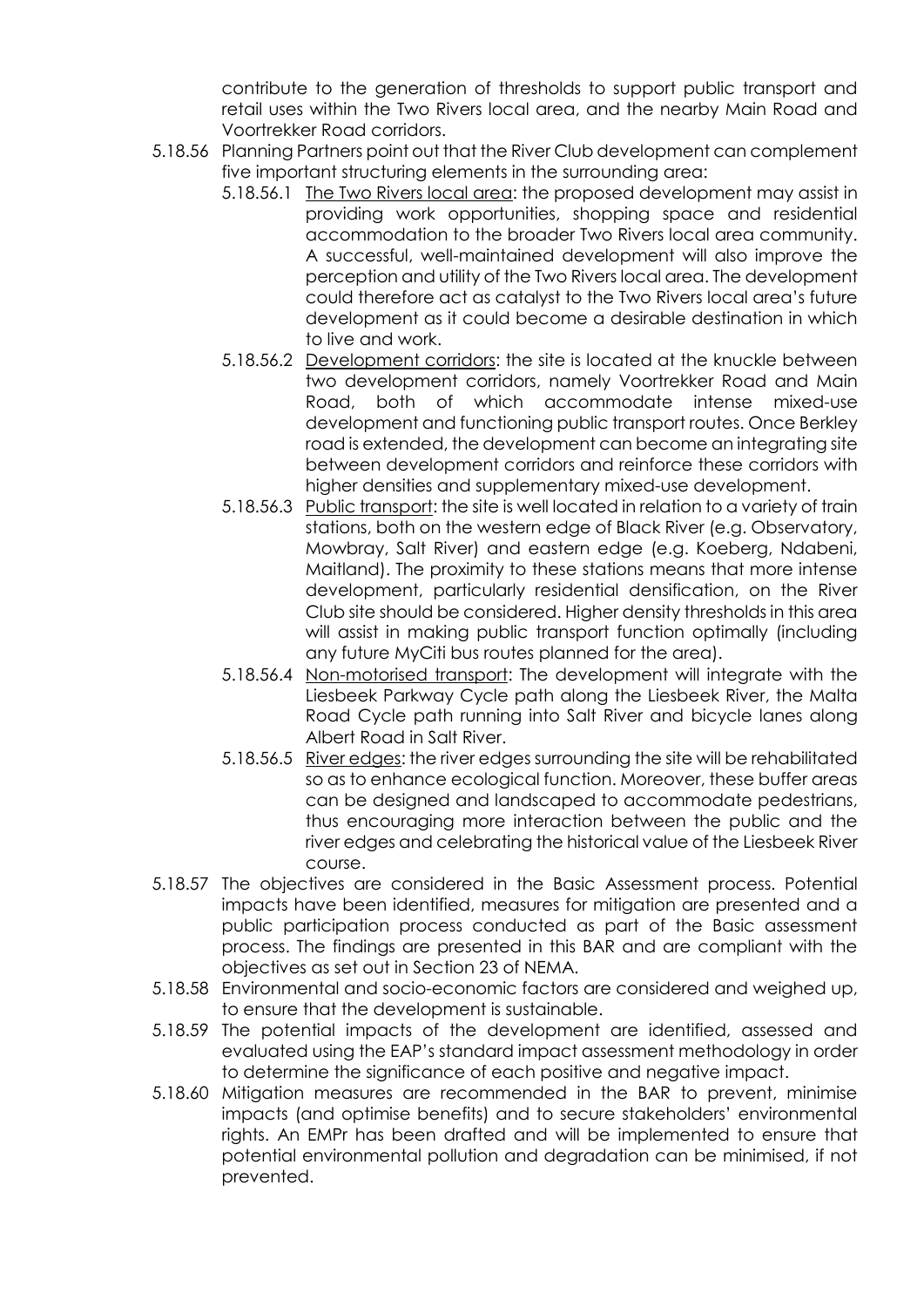- 5.18.61 The needs and interests of stakeholders are considered through a thorough public participation process, providing adequate opportunities for participation by all stakeholders in the basic assessment process.
- 5.19 I concur with the Second Respondent's Responding Statement that:
	- 5.19.1 Issues relating to open space, including allocations on the River Club property and the broader site, are addressed in detail in the BAR and in the Issues and Responses Reports.
	- 5.19.2 Open space areas at the River Club property, although reduced through the development by approximately 36%, will be far enhanced by the development proposal – the current access-restricted golf club will be transformed into a publicly accessible open space, lawned areas will be replaced by buildings (23% of the of the River Club property), roads (10%), hard and soft landscaping (24%) and other space areas of much enhanced ecological function and public amenity (40%).
	- 5.19.3 The City of Cape Town in its appeal fails to acknowledge the positive intervention of naturalizing the canal and the existing Liesbeek River flow-path at the site and enhancing public access and amenity here, as well as the enhancement of the amenity value and access to the unlined course of the Liesbeek River west of the site as a seasonal swale.
	- 5.19.4 The BAR acknowledges the role of the site as part of the open-space system and contextualises the role of the access-controlled site in the open space system, as well as the potential role of the development.
	- 5.19.5 Impacts on views, the sense of place and historical character of the site have been assessed in the BAR and have been found by experienced specialists to be significant even after mitigation. These impacts were factored into the decision-making process and the City of Cape Town Municipal Planning Tribunal has indicated that the Spatial Development Plan for the development "shall be informed by the HIA/EIA and principles established in the Urban Design Study, Visual Impact Assessment, Hydrology Study".

### **The development is in conflict with the attribute layers of the MSDF**

- 5.19.6 Spatial consolidation, agricultural, biodiversity and precautionary areas maps in the MSDF relate to the site and do not preclude development.
- 5.19.7 The heritage resources map contained in the MSDF identifies the site as falling within a "proposed heritage area". However, according to Planning Partners, this does not supersede the MSDF designation as urban inner core, where development is incentivised.
- 5.19.8 A small portion of the site (but notably not the River Club property) also falls within an area classified as "Critical Natural Assets Spatial Transformation Area" in the MSDF. This notwithstanding, "Most (maps) are not precisely geographically defined (or exclusive) areas and have been identified at a broad metropolitan scale" and "Map 5.1d cannot define STA designation at a property scale without reference to the additional spatial informants in Maps 5.1 a-c".
- 5.19.9 An extract of Map 5.1b: Biodiversity network and Marine Protected Areas that zooms in on the local area of the River Club site shows that no land on Erf 151832 Cape Town (the River Club property) is identified as "Critical Natural Areas".
- 5.19.10 Therefore, while it is recognised that there are local features which apply to a particular site that have influenced design, a net ecological benefit is anticipated from the development and property inside the Urban Inner Core is a priority investment and development area.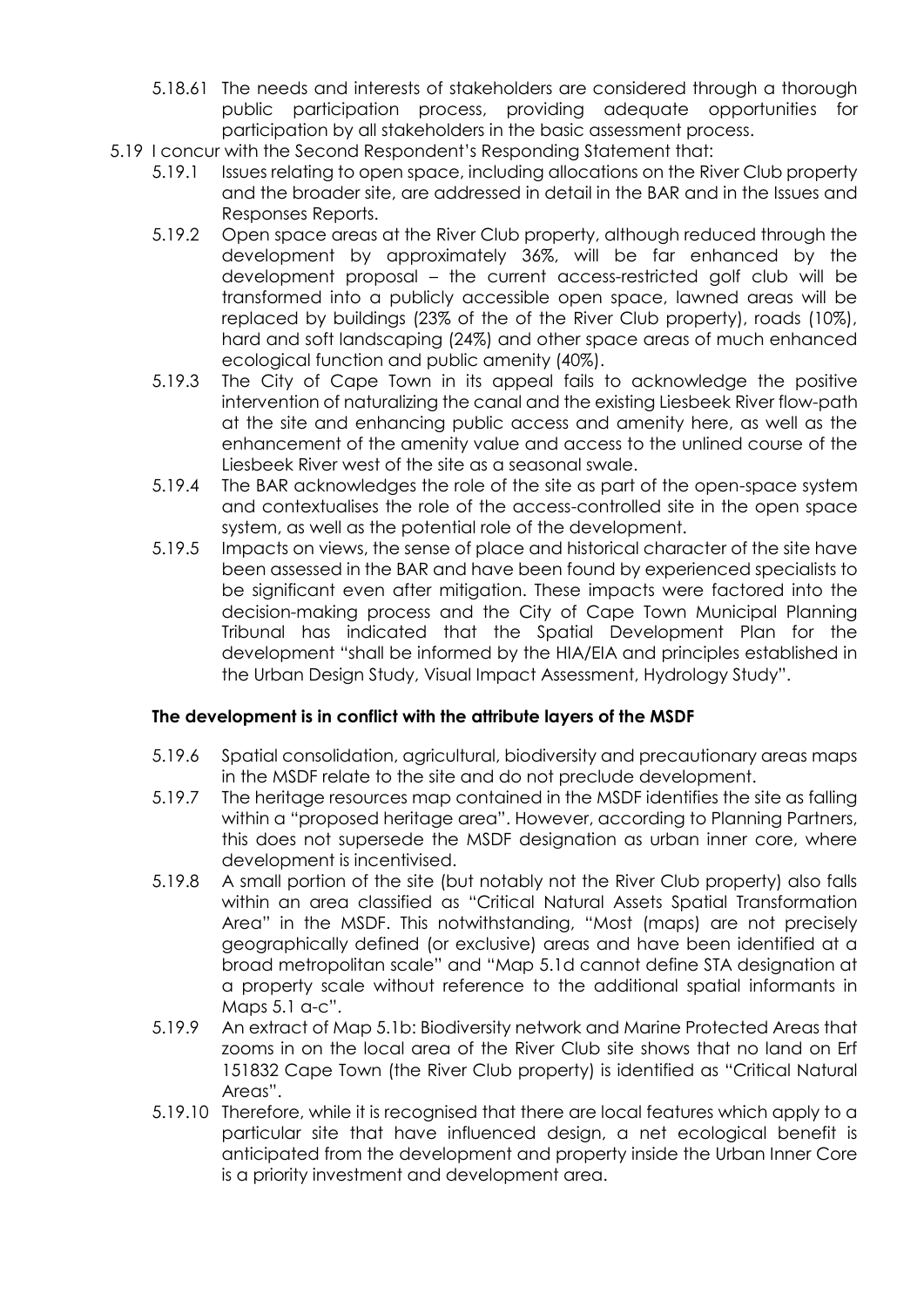5.19.11 Notably, the City's planning approval for the development has subsequently been granted on 18 September 2020. At the Municipal Planning Tribunal that considered the application it was confirmed that the development is in line with the MSDF.

### **The development conflicts with the Table Bay District Plan**

- 5.19.12 This issue was addressed.
- 5.19.13 It is not irregular to deviate from a District Plan, provided that there is substantively good reason to do so.
- 5.19.14 According to the "Consistency principles" and post-2012 amendments, lower order spatial plans and policies must be consistent with higher order spatial plans and policies. The MSDF identifies the land as "urban inner core" and therefore the lower order Table Bay District Plan is inconsistent with the higher order MSDF.
- 5.19.15 MSDF states that specific and immediate implementation actions that the City of Cape Town must undertake include "reviewing district plans to interpret the reviewed MSDF".
- 5.19.16 It is also noteworthy that the latest (most recent) spatial policy plan relating to the site is the Draft Two Rivers Local Spatial Development Framework. This Draft Framework is both the City of Cape Town's and the Western Cape Provincial Government local spatial planning initiative / proposal. It is pertinent that the development is largely in line with this framework.

### **The EMF (as contained in the Table Bay District Plan) was not considered by the decision-maker**

- 5.19.17 This issue has been adequately addressed.
- 5.19.18 The Table Bay District Plan indicates the site to fall within or adjacent to:
	- 5.19.18.1 An area subject to flooding / a coastal risk area recent detailed surface water hydrology assessment of the catchment indicates that development can occur at the site without significant impacts on the structural integrity of other properties and on public safety.
	- 5.19.18.2 An "other natural area" at the Berkley Road Extension and the PRASA owned land to the north of the site - studies have concluded that there is almost no natural vegetation remaining in this area.
	- 5.19.18.3 Protected areas at the "unlined course" of the Liesbeek River, Raapenberg Wetland, Liesbeek Canal and Black River – while impacts on well represented wetlands are anticipated, an overall net ecological improvement of aquatic habitat quality is anticipated.
	- 5.19.18.4 As part of the "*Coast to Coast Greenway*" and in an area of structuring open space access through the site, and ecological connectivity will be enhanced through the development (Open Space issues dealt with elsewhere).
- 5.19.19 According to the "Consistency principles" and post-2012 amendments, lower order spatial plans and policies must be consistent with higher order spatial plans and policies. The MSDF identifies the land as "urban inner core" and therefore the lower order Table Bay District Plan is inconsistent with the City's revised higher order MSDF 2018.

## **The development conflicts with the River Club property's zoning**

5.19.20 This issue has been addressed.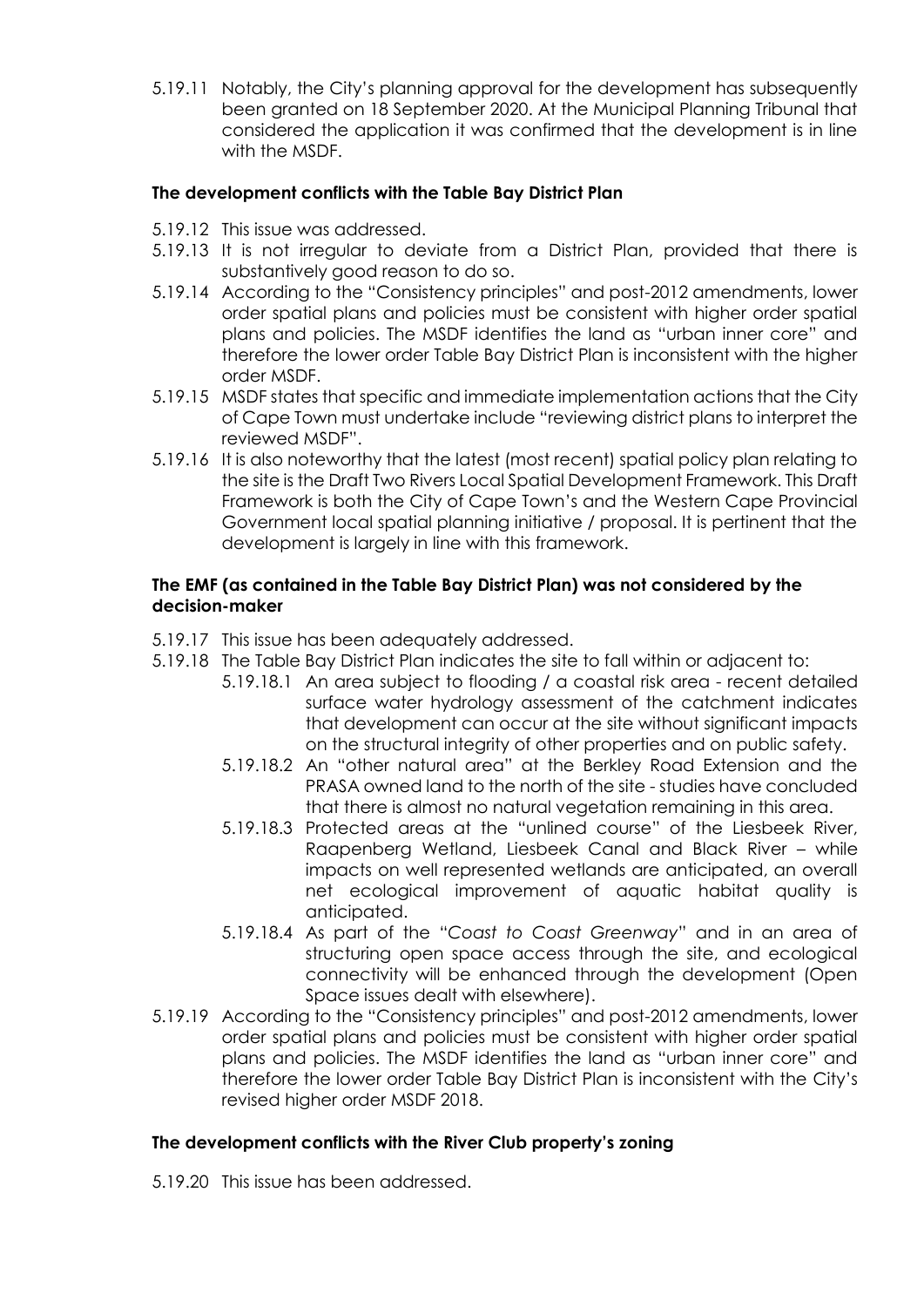- 5.19.21 The proposed development represents an alternative way in which sustainable development of the site is imagined, considered, assessed, and then decided upon, based on recent and detailed technical studies. The current zoning is based on the previous understanding of the site and its limitations. The process of rezoning is a regular practice of town planning and urban development and rezoning of land is not unusual in municipal planning and land use management.
- 5.19.22 An application to rezone the River Club property from Open Space 3: Special Open Space to Subdivisional Area was approved unanimously by the City of Cape Town's Municipal Planning Tribunal on 18 September 2020.
- 5.19.23 The Rezoning Decision of the City of Cape Town's Municipal Planning Tribunal, dated 30 September 2020, states that:
	- 5.19.23.1 Portion 3 of the subdivision shall be zoned for Open Space Zoning 3: Special Open Space purposes and shall be a minimum of 49,835m² in extent.
	- 5.19.23.2 Portion 3 shall comprise servitude rights of way registered in favour of the general public and shall be to the satisfaction of the authorized official (Development Management).
	- 5.19.24 The Appellants do not indicate how the regional and strategic context of the site is overlooked in the BAR and the EA, other than to cite hydrological and ecological impacts (which the Appellants have assessed without specialist input) and alleged non-compliance with City of Cape Town policy.
- 5.19.25 The record of the Municipal Planning Tribunal's decision of 18 September 2020 is instructive in this regard.
- 5.19.26 The BAR interrogates the regional and strategic context of the site in great detail.
- 5.20 Considering the above, the need and desirability aspects have been adequately addressed.

## **Appeal ground 4: Insufficient consideration was given to heritage informants and the relevant heritage resources authority's comments and there was non-compliance with section 38(8) and section 38(3) of the NHRA**

### **Introduction**

- 5.21 In terms of section 24(2) the NEMA, certain activities have been identified which may not commence without EA from the environmental authority and which must be subjected to EIA.
- 5.22 Section 38 of the NHRA lists certain development activities and requires that any person who intends to undertake such development activities must first give notice to the heritage resources authority to determine if a HIA will be required. If a heritage assessment is required, then the person may only proceed once the approval of the heritage authority has been obtained.
- 5.23 In order to avoid duplication and allow for coordination in terms of the requirements in terms of NEMA and the NHRA, section 38(8) of the NHRA states that if the development activities listed in Section 38(1) must be subjected to EIA in terms of NEMA, then a separate HIA and approval from the heritage resources authority are not required, provided that the environmental authority must: ensure that if the relevant heritage resources authority requires an HIA it fulfils the requirements of the heritage resources authority and any comments and recommendations of the relevant heritage resources authority with regard to such development have been taken into account prior to the granting of the environmental authority's consent.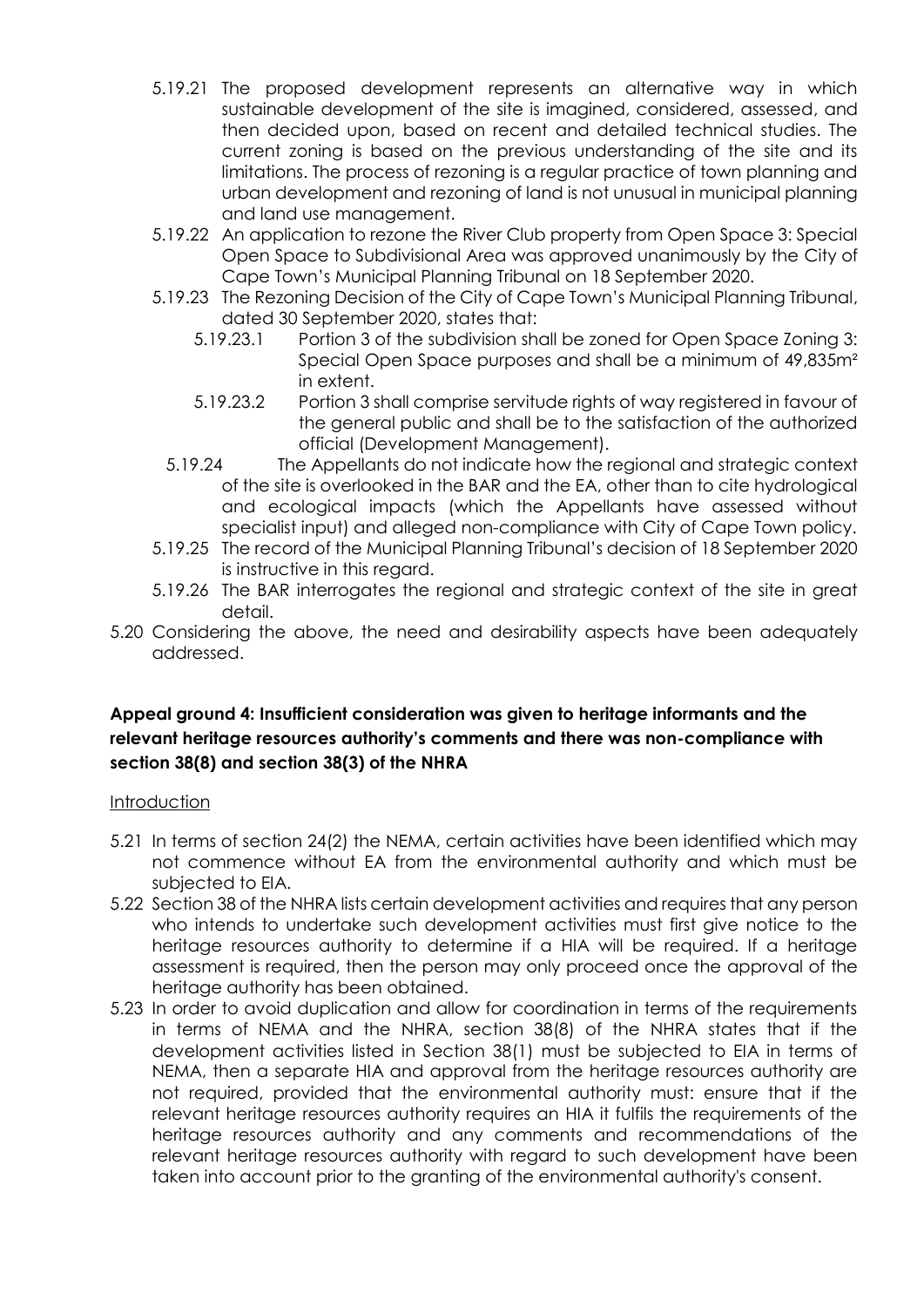- 5.24 As such, if a NEMA EIA is required for the development activities listed in terms of section 38 of the NHRA, then it is not permissible for a separate HIA and EIA process to be followed and separate decisions to be followed. An EIA process will be followed and if the heritage resources authority requires a HIA, then the HIA will be undertaken as one of the EIA specialist studies, but the environmental authority must ensure that the heritage resources authority's requirements in terms of the assessment are met. In such instances, it is also not permissible for a separate heritage approval to be issued, but the environmental authority must take into account the comments and recommendation of the heritage resources authority prior to granting or refusing EA.
- 5.25 To comply with the applicable requirements of the NEMA and the NHRA, the following were undertaken/ considered:
	- 5.25.1 A Basic Assessment process which culminated into a BAR.
	- 5.25.2 The following specialist studies (amongst others):
		- 5.25.2.1 Visual impact assessment
		- 5.25.2.2 HIA and a Supplementary HIA
		- 5.25.2.3 Biodiversity impact assessment
		- 5.25.2.4 Traffic impact assessment
		- 5.25.2.5 Services report
		- 5.25.2.6 Socio-economic impact assessment
	- 5.25.3 A public participation process was conducted in terms of section 24O of the NEMA and the 2014 EIA Regulations.
	- 5.25.4 All relevant factors were taken into account, which include—
		- 5.25.4.1 Any pollution, environmental impacts or environmental degradation likely to be caused if the application is approved or refused.
		- 5.25.4.2 Measures that must be taken—
			- 5.25.4.2.1 To protect the environment from harm as a result of the activity which is the subject of the application.
			- 5.25.4.2.2 To prevent, control, abate or mitigate any pollution, substantially detrimental environmental impacts or environmental degradation.
		- 5.25.4.3 Where appropriate, any feasible and reasonable alternatives to the activity which is the subject of the application and any feasible and reasonable modifications or changes to the activity that may minimise harm to the environment.
		- 5.25.4.4 Any information and maps compiled in terms of section 24(3), including any prescribed environmental management frameworks, to the extent that such information, maps and frameworks are relevant to the application.
		- 5.25.4.5 Information contained in the application form, reports, comments, representations and other documents submitted in connection with the application.
		- 5.25.4.6 Any comments received from organs of state that have jurisdiction over any aspect of the activity which is the subject of the application.
		- 5.25.4.7 Any guidelines, departmental policies, and environmental management instruments that have been adopted in the prescribed manner and any other information in the possession of the competent authority that are relevant to the application.
		- 5.25.4.8 The comments of any organ of state charged with the administration of any law which relates to the activity in question.
- 5.26 The HIA conducted by Mr Timothy JG Hart and Dr Stephen Townsend, which was submitted to inform the BAR, stated *inter alia* the following: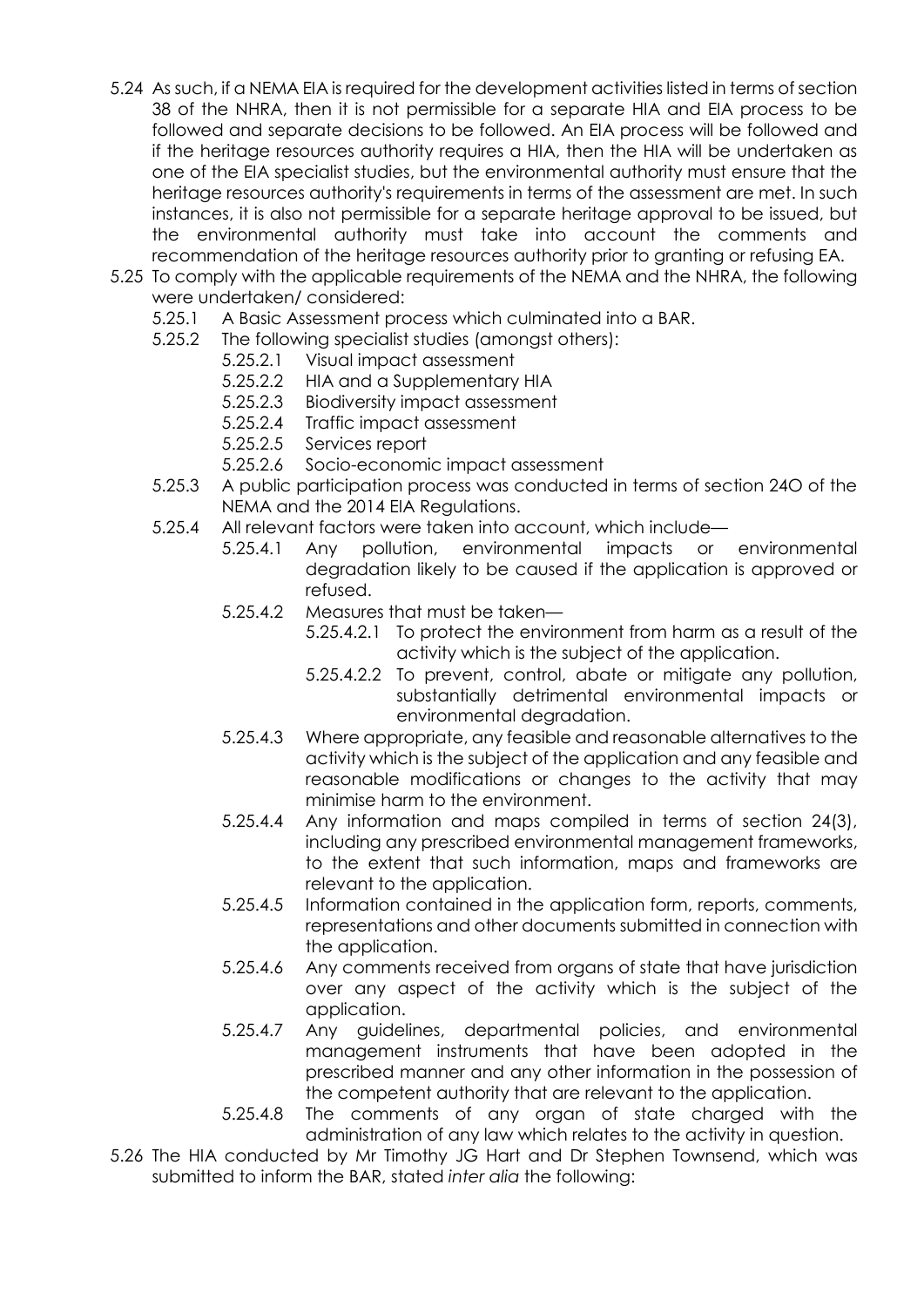#### **Introduction**

- 5.26.1 The HIA, dated 2 July 2019, was conducted to satisfy section 38(8) of the NHRA in conjunction with a Basic Assessment process conducted under the NEMA for the redevelopment of the River Club site, Erf 151832, and its bounding riverine banks, the construction of the abutting long-planned arterial Berkley Road Extension on Erf 15326, the widening of Liesbeek Parkway, and of the road intersections giving access to Erf No. 151832, Observatory, Cape Town. Although the use of the site has been gradually intensified over the years, Liesbeek Leisure Properties Trust have explored the possibility of developing the site as the land is underutilised in this urban context close to central Cape Town where land for urban densification is needed and desired.
- 5.26.2 The size of the property and its proximity to protected riverine and wetland systems have triggered both an impact assessment report in terms of the NHRA and a Basic Assessment in terms of the NEMA.
- 5.26.3 This HIA includes studies and information required by the provincial heritage resources authority, HWC and HWC's final comments must be taken into account by the NEMA authority, the Provincial DEA&DP.
- 5.26.4 It was noted that an earlier report (described as a "phase one HIA") was compiled on behalf of Liesbeek Leisure Properties Trust and submitted to HWC in early 2017. This report was, however, withdrawn before being considered by HWC as a consequence of two related factors: first, when considering the related Two Rivers Urban Park "base line studies" submitted at roughly the same time in early 2017 on behalf of the WC Provincial Government, HWC's Impact Assessment Review Committee ("IACom") was critical of what its members perceived as un-argued assumptions about the potential scale of development in the TRUP-area; and second similar assumptions to those just referred to had been included in O'Donoghue's "phase one HIA". Following the IACom comments on these baseline studies, it was recognised by the owners that the development of Erf 151832, the study site of this report, provided an opportunity for a radically different alternative which could transform the Liesbeek River, a concrete-lined canal, into a restored ecological element and a historically numinous and iconic section of the Liesbeek River. As a consequence, a rather differently argued Draft HIA (which rebuts some assumptions of the "phase one HIA") by Townsend and Hart, was circulated for public and interested party comment in January-March of 2018. That draft report, while recognising the research carried out for the "phase one HIA", also took account of the previous consultative steps under both the NEMA and the NHRA but dealt with a rather different preferred alternative to that presumed in the "phase one HIA".
- 5.26.5 It was also noted that in late-March 2018 (immediately after the end of the period in which the Draft HIA for Public Consultation dated 18 January 2018 had been advertised for comment) HWC provisionally proclaimed the River Club property to be a provincial heritage site in terms of section 29 of the NHRA. This led to appeals against this decision by four parties including the Applicant (described in more detail in the following section on the Legal and Procedural Framework). This process interrupted the compilation of the HIA and, as a consequence, it was not possible to continue with the process until the interim ruling of the HWC's appeal authority. This was released on 5 February 2019 and enabled the integrated NEMA and NHRA processes under section 38(8) to continue. However, given the time since the consultation period last January-March 2018 and given the engagement of the First Peoples groups in the provisional proclamation process, a second Draft HIA was readvertised for stakeholder, interested party and public engagement during the period, 22 March to 2 May 2019. This final HIA was submitted to HWC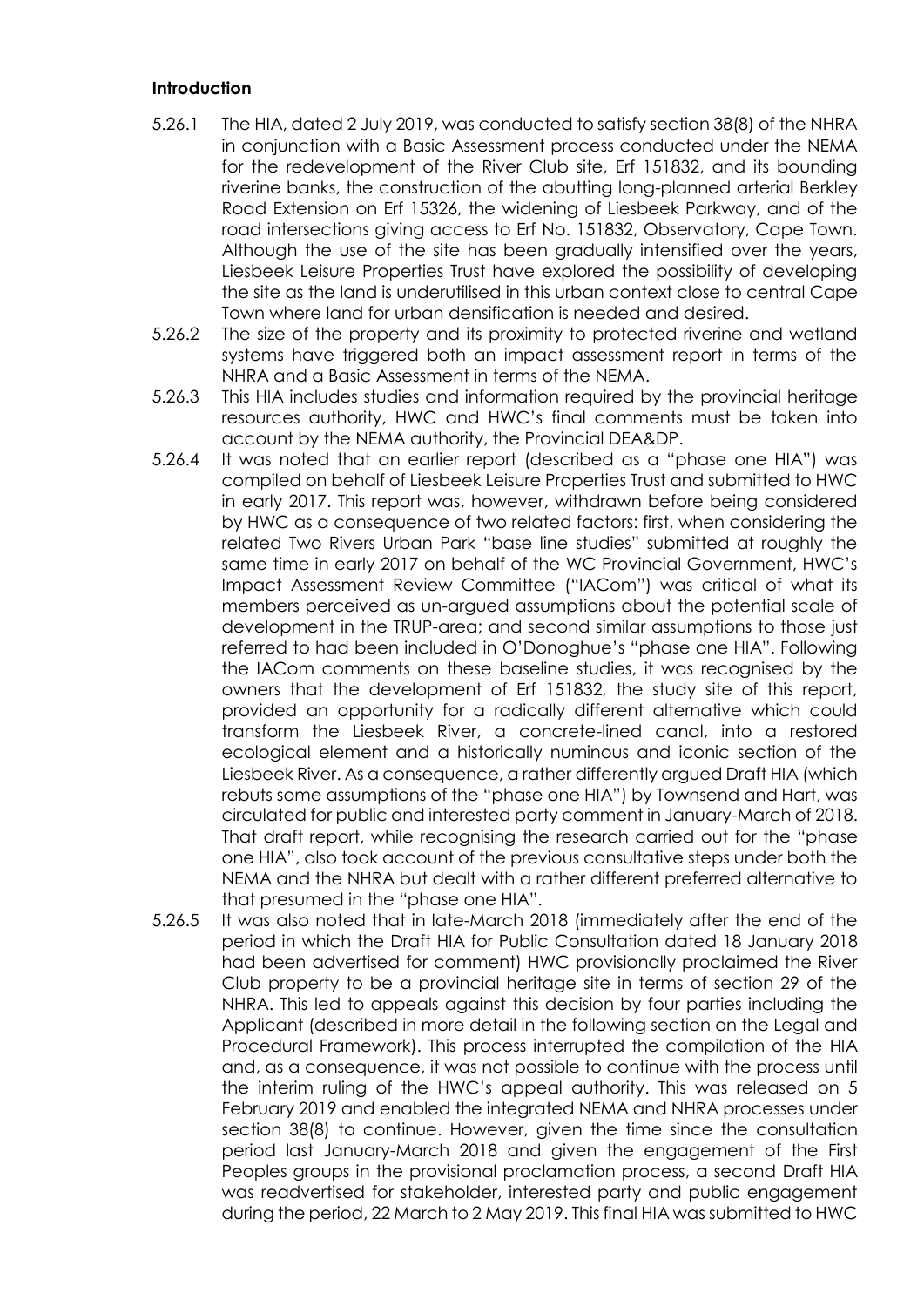for its comments; and it was also to accompany and inform a BAR circulated for pre-application stakeholder engagement in terms of regulation 19(1)(a) of the NEMA EIA Regulations of 2014.

### **NHRA and NEMA**

- 5.26.6 Section 38(1) of the NHRA requires that *"any person who intends to undertake"*, *inter alia*, *"any development… which will change the character of a site… exceeding 5000m² in extent"* must "notify the responsible heritage resources authority and furnish it with the details… of the proposed development". Section 38(2) requires that "if there is reason to believe that heritage resources will be affected by such development" the developer shall be required to submit "an impact assessment report" (HIA) compiled by a person approved by the responsible heritage resources authority.
- 5.26.7 The development proposed in this case will change the character of this site which exceeds 5 000m². As a consequence, Heritage Western Cape was formally notified of the intended development in December 2015; and Heritage Western Cape confirmed that an HIA is required (letter dated 7 January 2016) which includes:

5.26.7.1 *"an archaeological study"*.

5.26.7.2 *The urban design framework of the proposed development"*.

- 5.26.8 It is noted that comments and arguments submitted to the MEC for Cultural Affairs and Sport's Heritage Tribunal during its hearings in October, November and December 2018 regarding the appeals against HWC's decision to provisionally proclaim the River Club site as a Provincial Heritage Site are also addressed, in the main, in the HIA report.
- 5.26.9 This HIA was submitted to accompany a BAR circulated for preapplication stakeholder engagement in terms of Regulation 19(1)(a) of the NEMA EIA Regulations, 2014 dated July 2018 as a component of the integrated NHRA and NEMA process.
- 5.26.10 It was also submitted to HWC for its "final comment" which the decisionmaker, the provincial DEA&DP was required to consider when deciding on the matter (and, thus, satisfy section 38(8) of the NHRA).
- 5.26.11 The process is designed to satisfy both the NHRA and the NEMA and its regulations: that is, sections 24 and 44 of NEMA which make provision for the promulgation of regulations, and the 2014 EIA Regulations which identify activities ("NEMA listed activities") that may not commence without an EA issued by the competent authority (DEA&DP). The proposed project includes activities that are listed in terms of these EIA Regulations, as confirmed by DEA&DP on 22 April 2016. At that date, the project triggered a listed activity that required a Scoping and Environmental Impact Reporting ("S&EIR") process in order to inform an application for EA, and in this regard, the following notices and reports were prepared and released for public comment:
	- 5.26.11.1 Initial notification of identified stakeholders, including release Draft Scoping Report –released on 4 August 2016.
	- 5.26.11.2 A Revised Draft Scoping Report released on 11 January 2017.

### **Interested Party Consultation**

5.26.12 Numerous interested parties and the public more generally have shown considerable interest in the 'base-line studies' for the TRUP and River Club projects and the drafts of this HIA that have been circulated for public and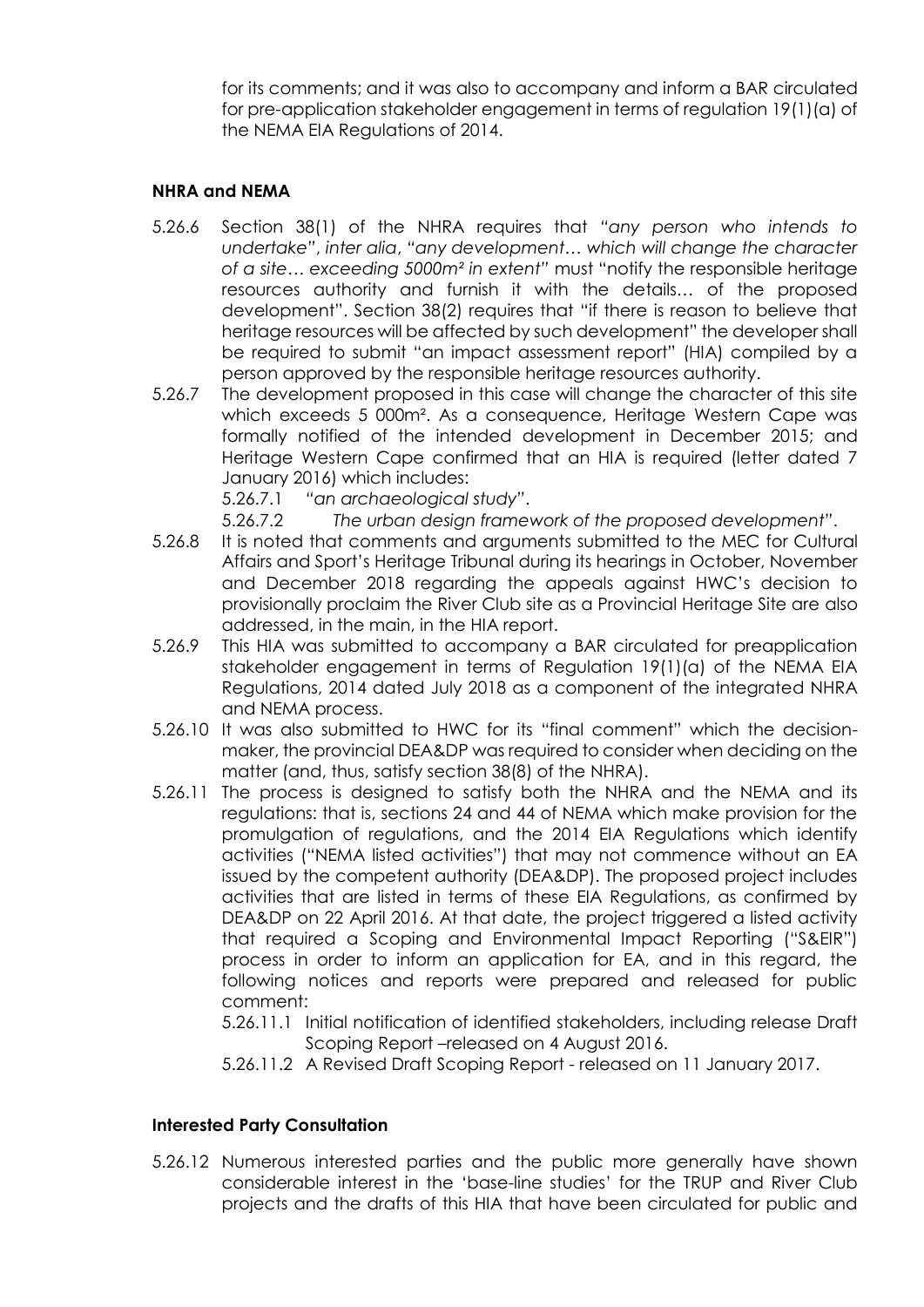I&APs' comments in the past few years. While crucial to their evaluations of several aspects, they do not include every detail of the comments made in all of the opportunities that there have been for commenting although they recognise this as a demonstration of the considerable interest shown in the TRUP as a whole and the River Club site as a significant site inside the TRUP area. They have attempted to describe and address more directly the comments of the parties received during the consultative periods advertised specifically as a part of this HIA process (25 January to 6 March 2018 and 22 March to 2 May 2019) and those received by the MEC's Tribunal during the appeal against HWC's decision to provisionally proclaim the site in question as a provincial heritage site (during October, November and December 2018) in Section 5, Consultation of Interested Parties; and they include the comments and criticisms of the proposal itself in section 9. The Proposed Development.

### **Conclusion regarding Commentary on the Floodplain as Heritage Resource**

- 5.26.13 The site, as a component of the floodplain, is a significant heritage resource of ecological, historical and socio-political importance despite the general recognition that, in words of the ecology-specialist, *"both terrestrial and natural ecosystems are considered degraded, having suffered a long history of manipulation, including (in the case of aquatic ecosystems) variously, diversion, channelization, fragmentation and canalisation"*.
- 5.26.14 The site is a component of a neglected and much-transformed landscape with ecological and heritage significances that are potential rather than actual but which can be recovered.
- 5.26.15 The proposed development of this degraded, under-used and under-valued site presents an opportunity for ecological, environmental, and heritage recovery and for the transformation and enhancement of the Liesbeek Canal as a riverine corridor.

### **Commentary on Heritage Resources on or near the Site**

5.26.16 Several commentators have commented on heritage resources on the site and nearby:

### **The River Club Building on the Site**

5.26.17 Several Appelants have questioned their dismissal of the significance of the River Club building built in 1939, implying that they think that the building is significant as a heritage resource. Put simply, they do not think that it is significant at all: it is a straight-forward building of the late-1930s with little architectural pretension, its history as a sports club for employees of the SAR&H is incidental, and it fails to meet the criteria for conservation or protection.

### **The South African Observatory**

- 5.26.18 The SAAO, as a Grade I site and declared as a National Heritage Site in December 2018, is certainly the most (and only) significant heritage site near enough to the River Club to be affected by the development; and therefore, requires deeper consideration.
- 5.26.19 The SAAO is a very significant site; and this significance relies on its location on the low spur or ridge between the Liesbeek and Black Rivers, its wooded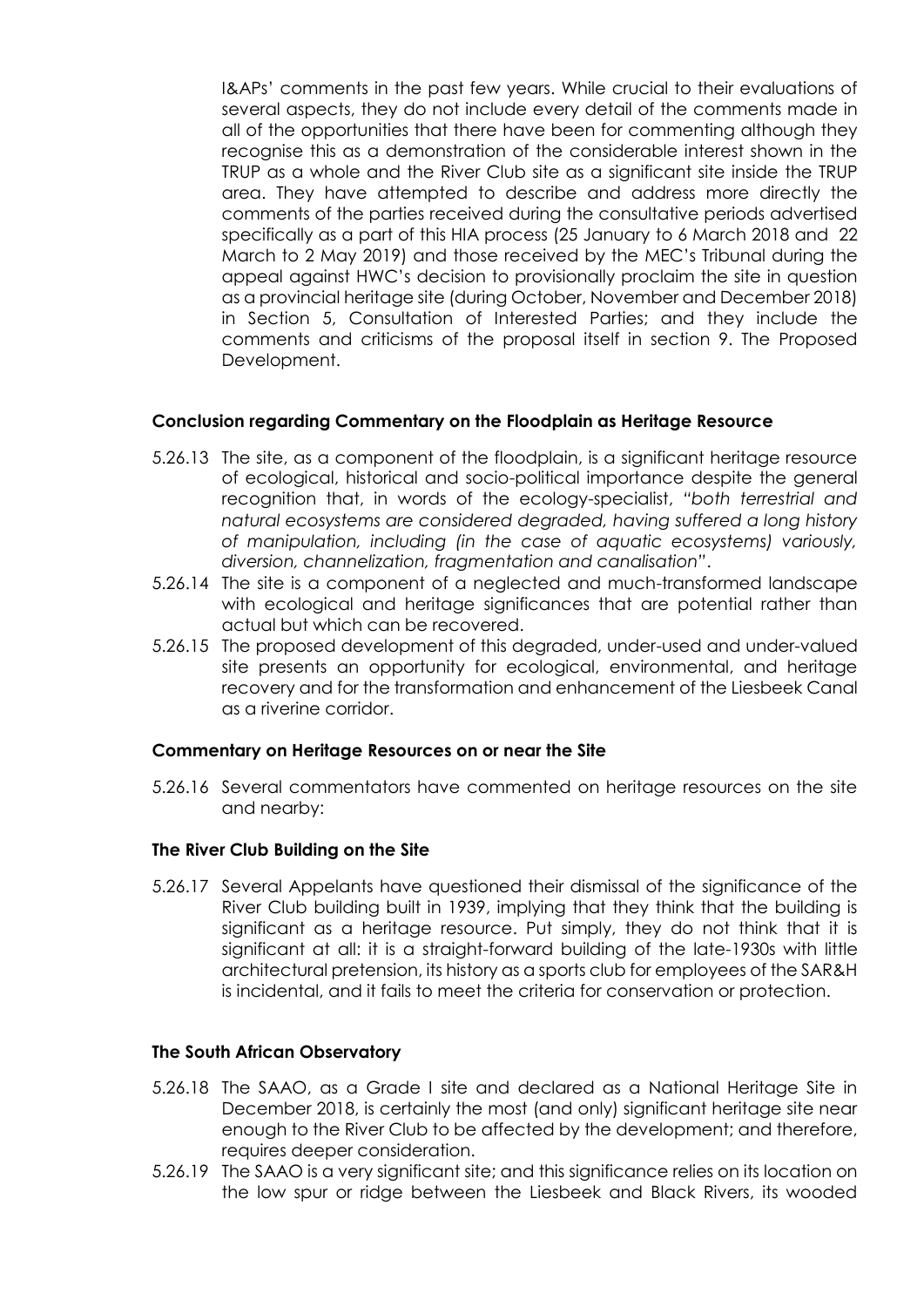setting, its architectural interest and, most importantly, on its historical scientific *raison d'etre*:

"*The South African Astronomical Observatory in Cape Town has played a highly significant scientific role over time as the oldest permanent observatory in the Southern Hemisphere. The site offers an overview of the history of astronomy both locally and internationally. It is a "living site" with almost 200 years of history while still retaining its prominence in the international astronomical community.*

*Contributions to astronomy from the site range from some of the first accurate measurements of the distance to a star(Alpha Centauri), first catalogues of the principal southern stars, the first photographic survey of the sky, accurate measurements of the distance to the Sun (a value that became the benchmark to measure all other cosmic distance and represented a paradigm shift in astronomy), development of spectroscopy, remeasurement of*

Lacaille's Arc of Meridian, establishment of the true shape of the Earth in the *Southern hemisphere and the first accurate geodetic surveys of southern Africa.*

*Architecturally, there are several buildings of historical value which not only reflect the changing architectural styles over the nineteenth century but also have a considerable scientific value due to their contributions to the field of astronomy. Some examples are: the Main Building (a Georgian Building) – designed by the British naval architect, John Rennie, and completed in 1828;*

*the heliograph – the oldest dome on the site and which runs on cannon balls;*

*and the McClean Telescope Building – designed by Herbert Baker."*

5.26.20 However, the comments on the SAAO notwithstanding, as pointed out by Winter, the campus is well screened by the fairly dense collection of trees surrounding the campus, on its western side facing the River Club in particular. These trees and their screening of both the River Club and the west more generally, demonstrate the insignificance of the views to the west even if the very choice of this site depended on a view to the Castle (long hidden by taller buildings between the Castle and the Observatory) and Signal Hill (which will still be visible from the Observatory). They have argued this point in a little more detail in the section on Significances. It also noted that the campus of the main Observatory buildings is a considerable distance, approximately 155m, from the nearest buildings included in the proposal; and the taller buildings in the northern end of Precinct 1 and in Precinct 2 are approximately 300m from the old Royal Observatory building and its campus.

#### **Other Nearby Heritage Resources**

5.26.21 A number of other relatively nearby heritage sites and resources are referred to by some commentators, but these are, notwithstanding the very considerable significance of some of them, out of sight and will not be affected by the development. These include several sites of early homesteads all but one are 'buried' within the urban townscape of Observatory. The exception, the Valkenberg homestead, is too distant from the site to regard it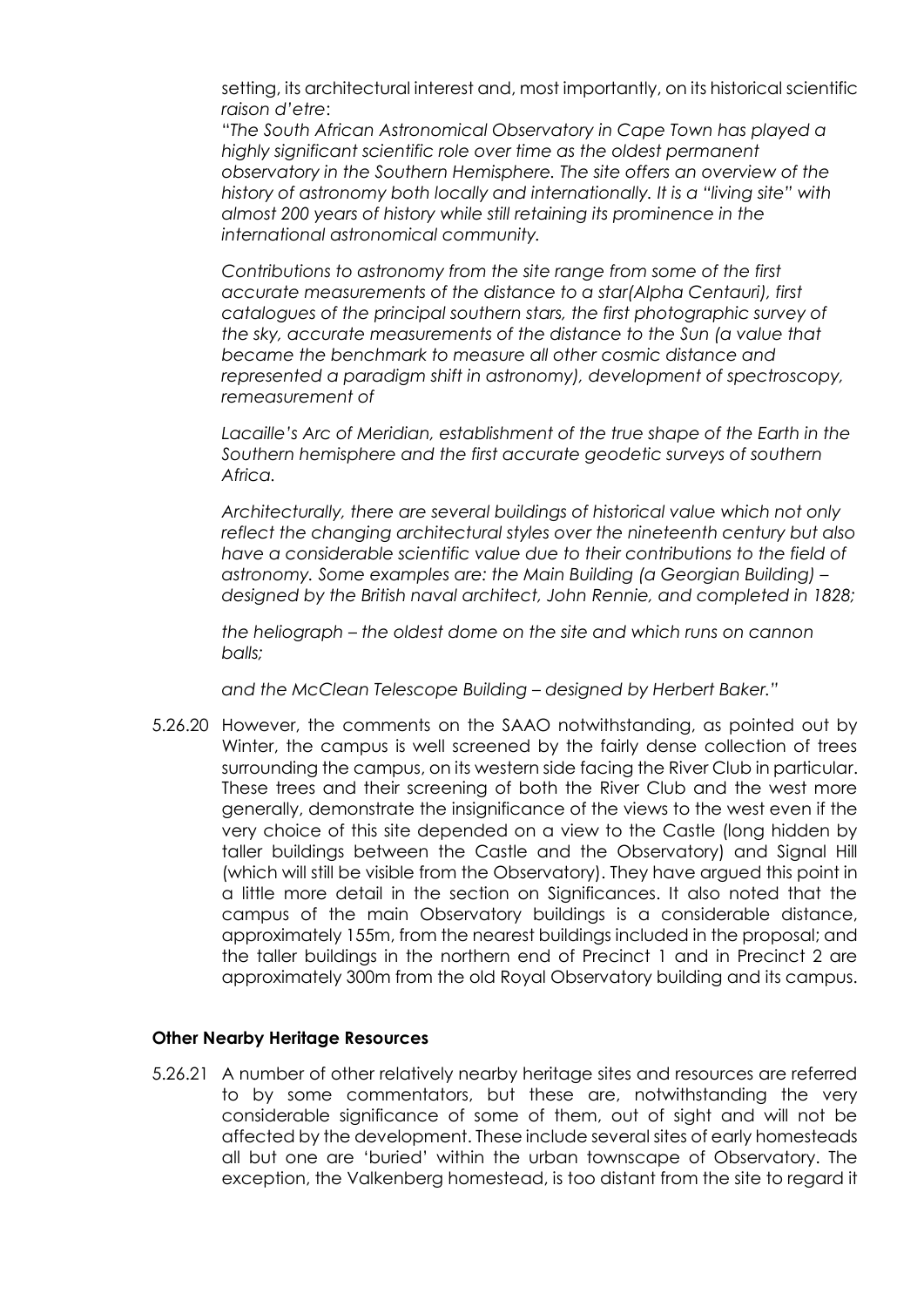as 'affected' by the proposed development although it is regarded as significant to be improved by restoring the riverine corridor.

### **The River Club Site as a Heritage Resource**

- 5.26.22 While the area in which the River Club is situated is historically important for the role it played in the past, no tangible heritage relics or resources have survived on the site. The only element on or immediately abutting the site that has been a constant through both pre-colonial and colonial periods is the Liesbeek River itself.
- 5.26.23 However, although its alignment and function has been altered to the point that not much of the original course survives, the main elements and a confluence exist today. But the river is a strong symbol of past events, even if with intangible and imprecise associations; and it gives a sense of deep-time reflecting the history and significance of the area. The Liesbeek River is therefore identified as the surviving physical heritage resource that deserves significant celebration.
- 5.26.24 In the "phase one HIA" of the River Club, O'Donoghue (2017) regarded the River Club as part of the TRUP and argued that the heritage indicators for the River Club should be synchronised with those determined in the TRUP process. Importantly, she also argued that the site's "island character" should be retained. Baumann (2016), in his review of O'Donoghue's "draft phase one report", pointed out that the TRUP is comprised of a variety of precincts of very different topographies, histories of use, of development-type, each with its own qualities and a variety of potential heritage significances; and he questioned the "island character" idea of the development.
- 5.26.25 The River Club is a privately-owned conference facility, sports club, golf driving range and nine-hole golf course. The site itself has very little obvious heritage significance of which the only apparently significant qualities are the architecture of the unremarkable Grade lllc structures (which they dismiss) and its sense of place as a part of the Liesbeek floodplain (which, although much transformed, damaged and degraded, they regard as potentially significant). They argue that the Liesbeek River is the common thread and the significant heritage resource that links the River Club, the TRUP and the environs more generally; and they argue that the potential significance of the flood plain can only be realised by restoring the riverine corridor.
- 5.26.26 The archaeological survey by Kaplan (in O'Donoghue 2017) shows that much of the land that makes up the site has been subject to considerable disturbance and has very little archaeological potential which they confirm. While it can be argued that the golf-course contributes to the sense of open space, it is a man-made and spoiled landscape that contributes little to the natural qualities of the confluence. The heritage practioners, therefore, insist that the river is the primary physical and symbolic heritage resource in proximity to the site. It is this that needs to be celebrated and enhanced. Provided this is done adequately, and the Raapenberg wetlands conserved, development of the site is justifiable.
- 5.26.27 The difficulty in articulating the heritage-sensitivity of the River Club site is that although the site is historically important in terms of the role this area played in the history of the Cape, there is no or very little physical heritage on the site – it has been transformed and reclaimed from estuary mud; and the course and nature of the Liesbeek has been dramatically altered.
- 5.26.28 While the entire Liesbeek River valley has not been surveyed, many parts of the Observatory section have been examined. The River Cub itself was previously surveyed by Kaplan, while Hart has checked excavations for new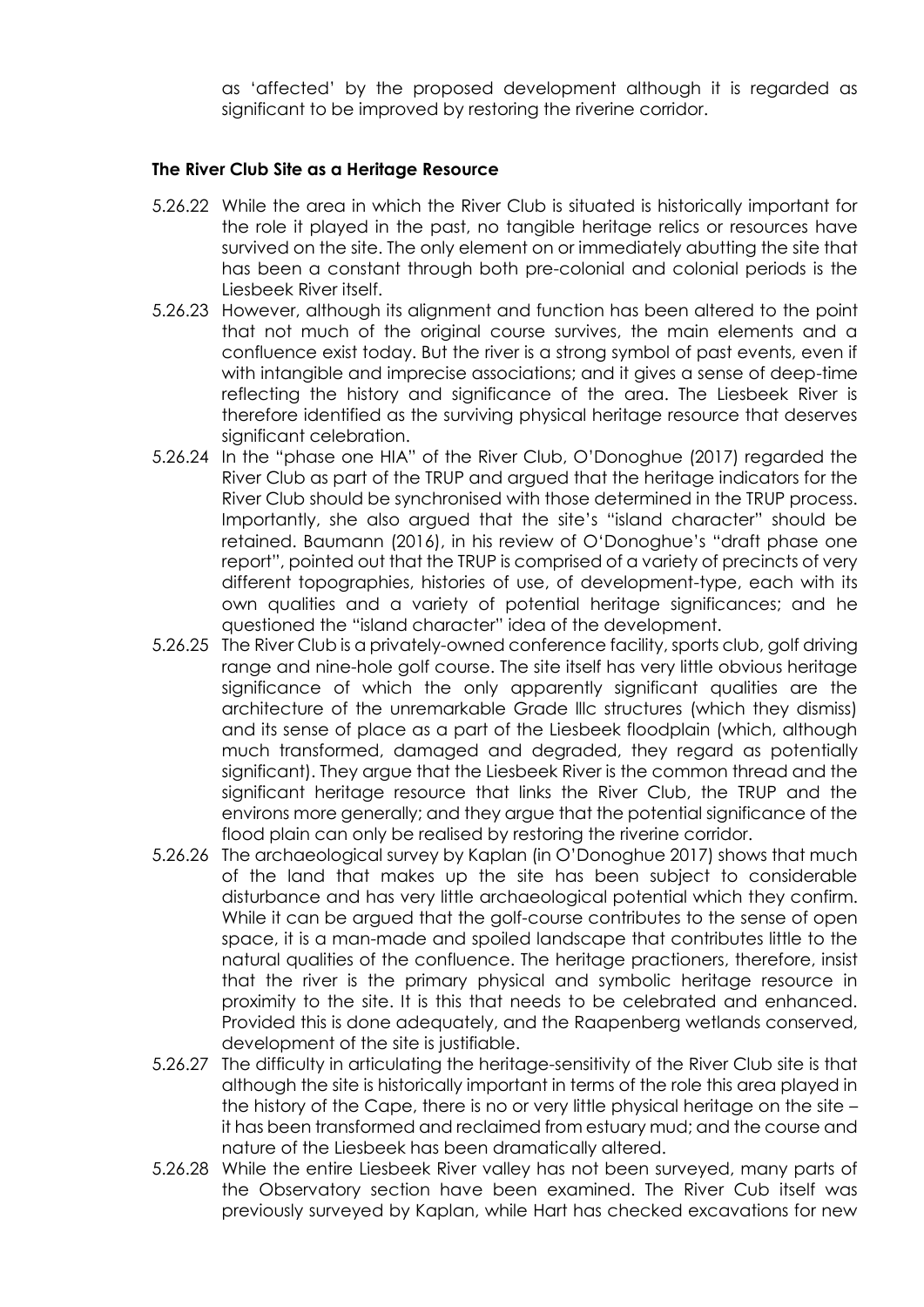structures on the neighboring SAAO site. Comprehensive trial excavations have taken place at Valkenberg, Varsche River as well as checking of excavations for renovation of the Hospital. The archaeological material that has been found to date relates entirely to the VOC period and thereafter. Despite the major works that have involved canalization of the river, no graves or human remains have been reported or are lodged according to the skeleton register at either Iziko Museum or the UCT medical school which have been the official repositories of such finds since both institutions were established. The nearest recorded remains of pre-colonial people and archaeological sites are from close to the Salt River estuary in Milnerton. Cremation among Khoikhoi people has not been described in any known historical ethnography. However, burial methods are described and are archaeologically well documented. The emailed assertion by Hromnick (who believes that the Khoikoi people were migrants from India) is disputed.

- 5.26.29 The records from the register are as follows:
	- 5.26.29.1 SAM 6019 found in Salt River by the SAPS in 1972; from the excavation for a building - a cranium and mandible.
	- 5.26.29.2 SAM 6070 found at Site B in Alfred Road in 1983 a complete cranium, mandible and other minor human remains.
	- 5.26.29.3 UCT 263 found beside the old Cape Town infirmary in a street excavation at the site of an old graveyard - 2 crania.
	- 5.26.29.4 UCT 145 Hiddingh Estate in Newlands a colonial coffin burial, complete skeleton.
- 5.26.30 Contrasting with the above observations, the archaeological signature of precolonial people is strong on the Cape Peninsula – the sites of numerous middens are well-known, particularly in Hout Bay, the western shore and the greater Peninsula, which are a clear indicator of where people were living. Shell middens were plentiful all the way up the West Coast. However, what is noticeable is the high frequency of them on the Vredenberg Peninsula which is historically known to be a center of Khoikhoi stock-keeping. One site which was clearly of significance for Khoikhoi was the rocky massif known as Kasteelberg which has been extensively studied and radiocarbon dated. The massive shell middens around the Kasteelberg massif contain layers of human occupation including bone from indigenous domesticated sheep and early domesticated cattle as well as grinding groves in the granite.51 Radiocarbon dates confirm an occupation sequence that goes back almost 2000 years since the first advent of herding people in South Africa. It must be noted that many of the archaeological sites on the Vredenberg Peninsula have been ploughed over many times, yet the archaeology of the area remains visible.
- 5.26.31 The Liesbeek valley has no sequences of human occupation such as described above. In fact, to date no San or Khoikhoi archaeological sites have been identified. This does not mean that people were not living here as stock-keeping people were very mobile following available grazing. It does, however, mean that there was no focus in the project area that attracted repeated visits or long-term occupation of any kind, as would be the case with sacred places and capital settlements.
- 5.26.32 The historic records the heritage practitioners have used in this assessment refer extensively to the vast encampments of the Khoikhoi on the other side of the Salt River – that is Milnerton, Ysterplaat-Wingfield. These large tracts of landscape which contained extensive wetlands were accepted as the common grazing lands outside Cape Town, which represented the end of the cattle trading route from the interior. In the 1800s they were designated as common or outspan land in continuation of a long tradition of cattle herding which dates back to precolonial times. In the early 20th century this land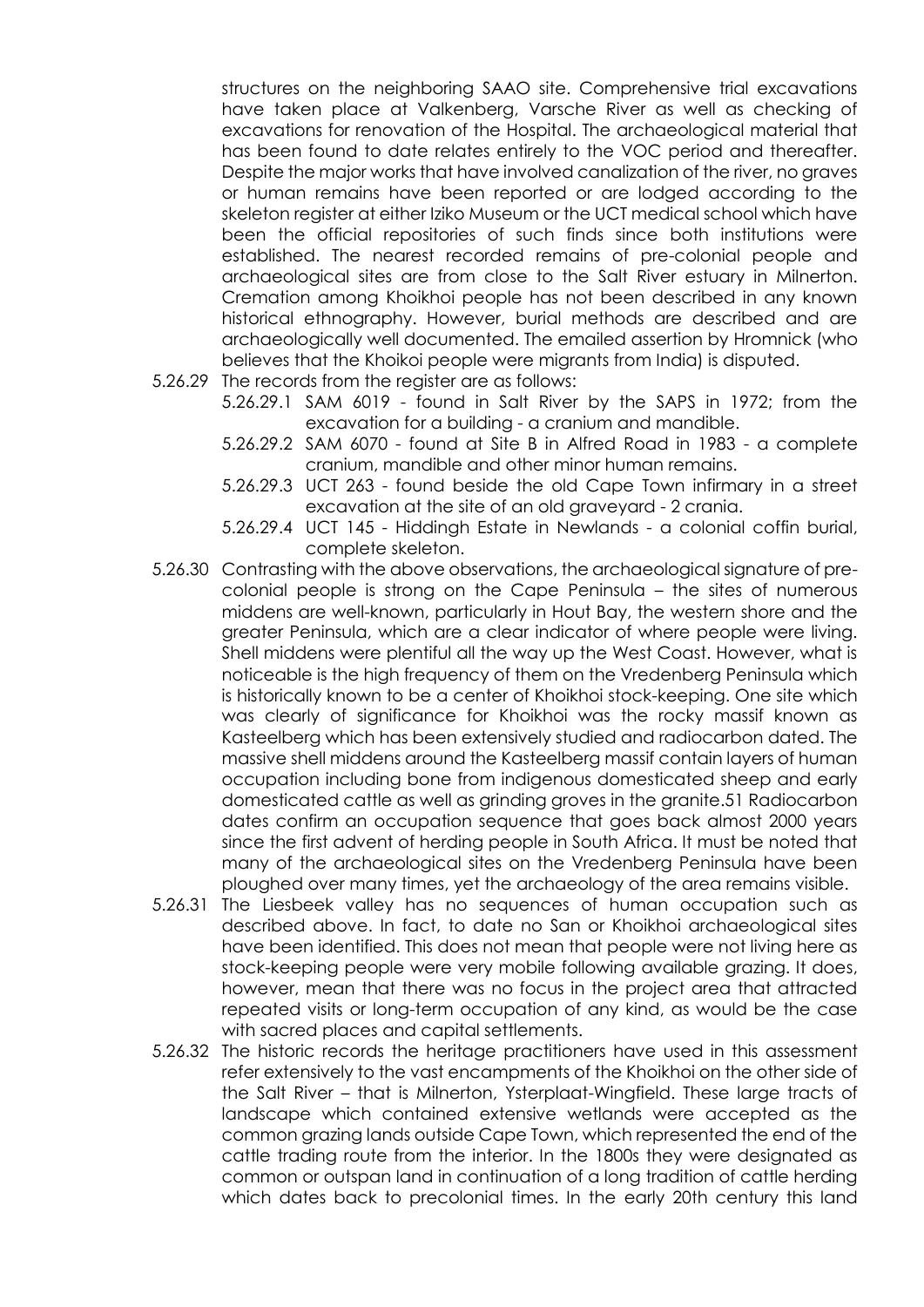which was owned by no-one was appropriated by the government for the construction of military facilities and have retained this status to this day.

- 5.26.33 Archaeological evidence has been used several times to corroborate oral history in court of law. The matter of the Salem Commonage (20kms south of Grahamstown) has contributed to legal precedent in terms of the way in which oral history is considered, particularly in the context of land claims. The judgment in this case took into account the oral history of the claimants, evidence provided by expert witnesses and, importantly, sort the verification of oral history through the employment of archaeologists to verify the physical evidence of previous settlement through material remains. This means that although oral history was considered in the judgment, physical evidence played a decisive role.
- 5.26.34 However, returning to the case at hand, while First People's representatives have made claims about burials in the environs, there is no physical evidence in this regard.
- 5.26.35 The heritage resources on the site are summarised thus:
	- 5.26.35.1 The Liesbeek River and the confluence are important as a place in the landscape (its 'physicality' is too transformed, however, to be argued to be anything like it may have been during its historically important moments) and the historical and symbolic significance of the river is very high.
	- 5.26.35.2 River Club land was possibly the site of an early crossing point where an informal route passed along and over the confluence to a point to the west (near where the bird hide is today) before continuing into the hinterland.
- 5.26.36 Although this spot may be at the northern boundary of the property where the Berkley Road Extension is planned, it is also possible it may have been where the current Station Road axis crosses the Liesbeek. There is no evidence of this crossing today.
- 5.26.37 Although the River Club site is effectively a recreational area and a golf course and has a green open-space quality which is shared with the reaches of the Liesbeek corridor immediately upstream of the site, this belies its degeneration and impairment as a heritage resource.
- 5.26.38 The current landscape qualities of the site are a consequence of the history and context as summarised above. The context is historic and symbolic. The site has several significant heritage sites relatively nearby, but the physical properties of the site, with its club house and sports-related facilities, its managed, landfilled and bland landscape for sporting activity, are of low significance; and it contains very little else which we argue can be accepted as significant.
- 5.26.39 In other words, the Liesbeek River (both the pre-1952 and the post-1952 canalised channels), the confluence, the banks, and the riverine corridor generally comprise the significant heritage resource associated with the site.

## **Heritage resources in the surrounding area**

5.26.40 The most significant heritage resource close to the project area is the SAAO, confirmed as a National Heritage Site in December 2018 and which is situated on a rise, what they have called the 'spine' or 'spur' between or at the confluence of the Liesbeek and Black Rivers. It is to the east of the project site across the canalised course of the Liesbeek River. The core historic structure (built in 1820) is centrally situated with a 'campus' of significant structures to its immediate south. To the north and surrounding the 'campus' the complex is, however, extended by a plethora of structures of various ages – these range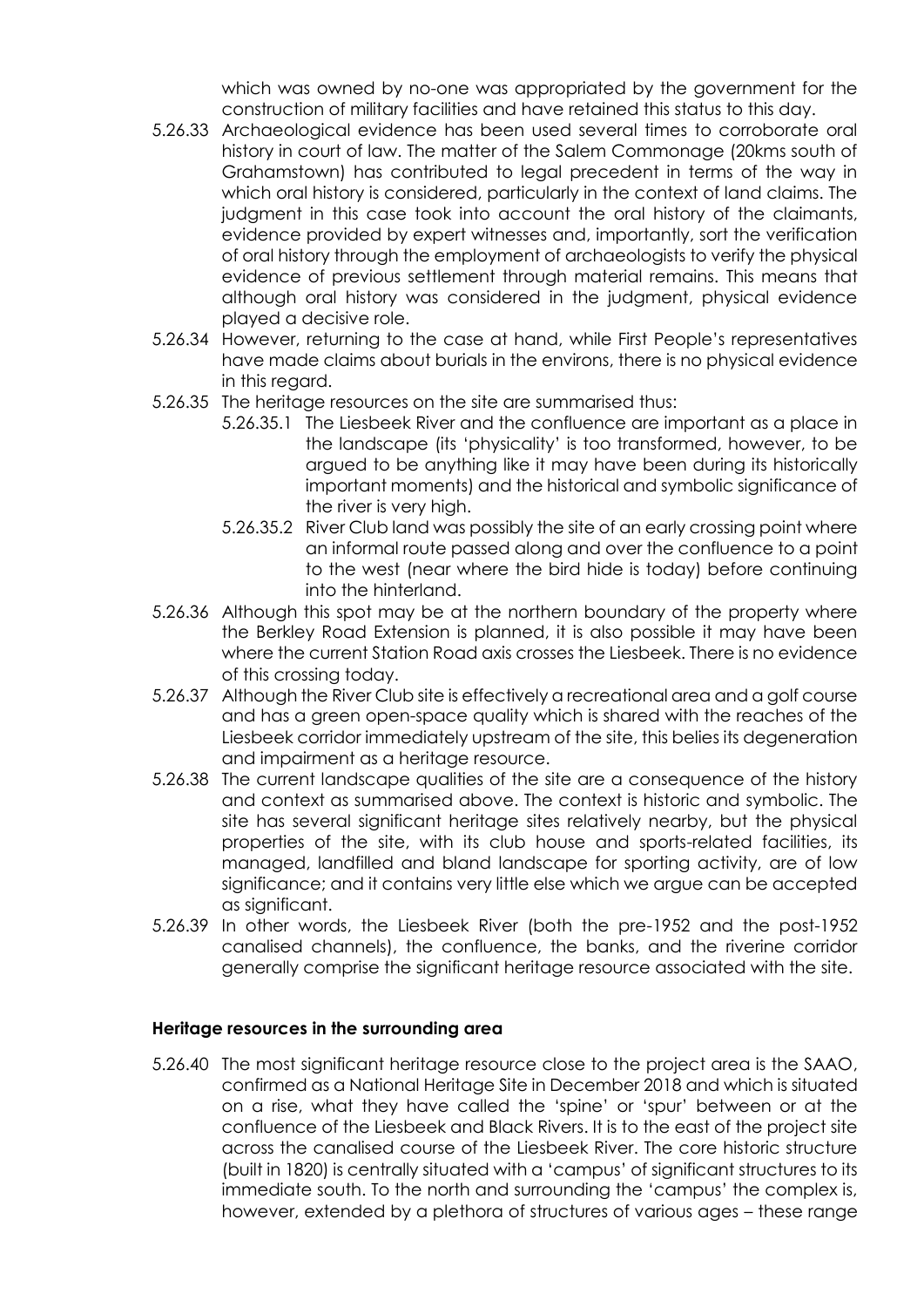from 19th century staff buildings as well as some recent late-20th century structures. The area is well-treed, and most structures are obscured from view by a combination of oak, eucalyptus and pine trees. In other words, the old Royal Observatory and the SAAO campus is barely visible from its surrounds, including from the River Club itself, due to the dense tree cover.

- 5.26.41 As Sarah Winter has stated: *"(l)ocated at the centre of TRUP, the wooded setting of the SAAO provides a protective tree canopy and visual screening element from the Black River Parkway", it has "very high historical significance as a scientific institute dating to the early 19th century and the first permanent observatory in the southern hemisphere", its association "with a number of astronomical advances of international significance from the 1830s", housing "a range of objects and instruments associated with major advances in astronomy during the 19th and 20th centuries", and with "a number of astronomers who were pre-eminent in the field during the 19th and 20th centuries. It has considerable aesthetic significance in terms of the dispersion of a number of architecturally significant buildings and a distinctive dome typology set within a wooded landscape, between the Liesbeek and the Black Rivers, and at the centre of TRUP" and that, as "a centre of excellence, the site continues to have associational significance as one of the country's most internationally acclaimed scientific institutions".*
- 5.26.42 The Observatory was built on this raised spine of land that was visible from the Castle (where the 12 o'clock signal gun was/is located) as well as from Table Bay where mariners could observe the fall of the time-ball for chronometer setting. These views from the Observatory to the Castle and Table Bay, which were but no longer are central to the functioning of the Observatory, are now obscured by development. Lions Head, Signal Hill and Devils Peak remain visible, but the view has to be sought from vantage points below the trees and is clearly not of any importance in the day-to-day life of the SAAO. Furthermore, and these vistas have not been of importance since the beginning of the 20th century. The line of sight between the SAAO and Signal Hill is of no current relevance although it is historically interesting since the noon-day gun (previously at the Castle) at the Lion Battery on Signal Hill has been electronically triggered for most of the 20th century.
- 5.26.43 It is noted that Attwell and Jacobs, in their baseline study of the TRUP as an entity, argue that the view from the 1820 Observatory building to Signal Hill is still important and, by implication, is a heritage resource that should be protected. Given that the SAAO itself has not needed or attempted to sustain or recapture that view, they regard this view/axis as interesting but not demanding a response in design.
- 5.27 When HWC stated that it *"is of the view that this requirement (to identify and map all heritage resources in the area affected) has only been partly complied with",* The Supplement to a HIA, dated 4 December 2019, stated *inter alia* that:
	- 5.27.1 A lengthy section of the HIA describes the heritage resources on the site and in the area (section 6. Identification of Heritage Resources, pp70-80).
	- 5.27.2 First, they provided a copy of the City Council's grading map which serves as "identification and mapping of the heritage resources in the area affected". However, this diagram was not included in the HIA because several of the gradings near to the site are wrong or outdated, for example, the Black River Office Park site is shown as a sports ground and the SAAO site, a grade I and declared national heritage site, is shown to be ungraded and, the River Club buildings apart, the River Club site itself is ungraded (although they concur that its grading should be a low one).
	- 5.27.3 Second, they copied Attwell and Jacobs' "composite diagram of heritage areas, potentially sensitive sites and heritage resources" which implies a rather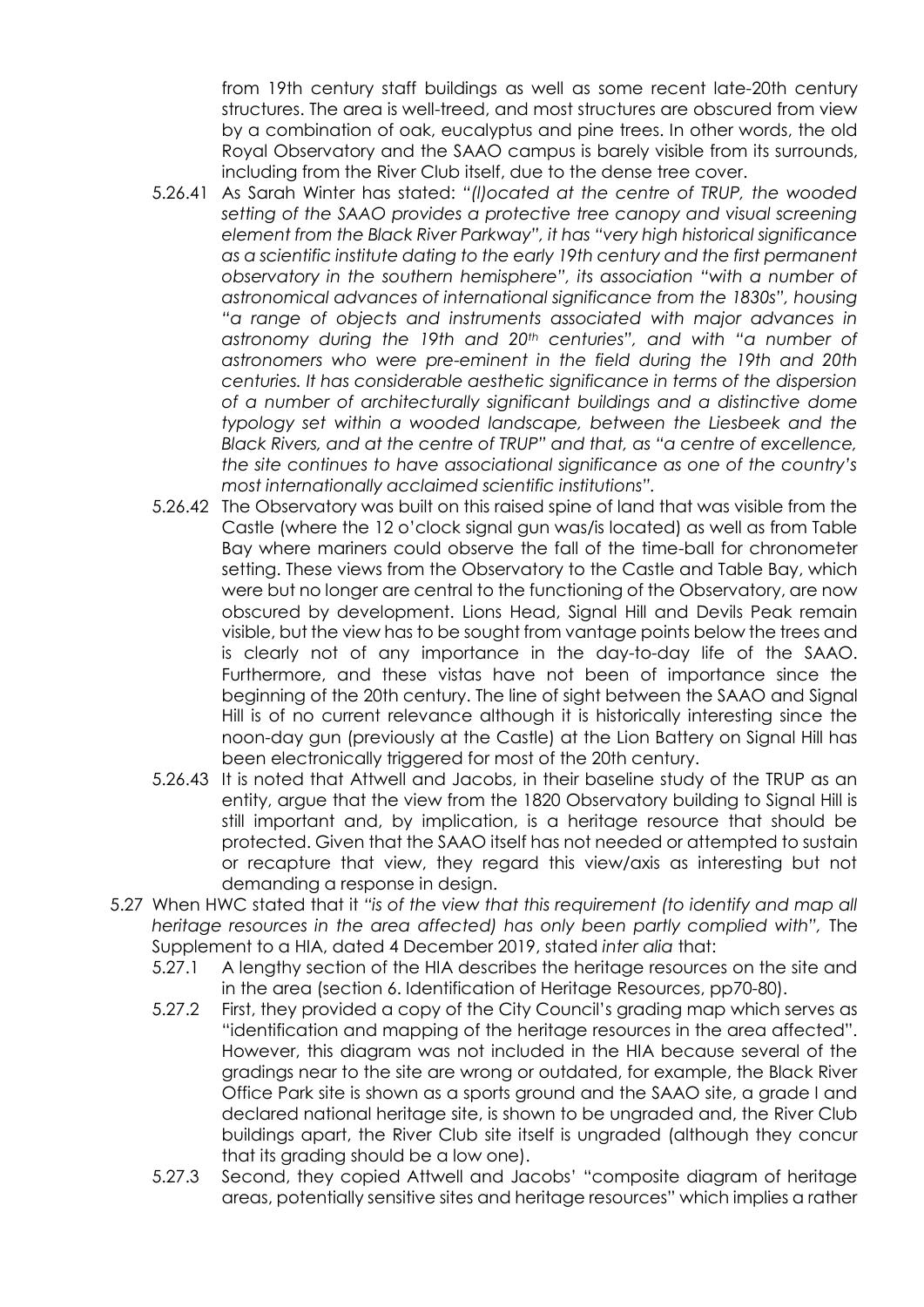different set of criteria. This diagram was not included or referred to in the HIA because they thought that the diagram does not identify or capture the significances of the heritage resources in the area.

- 5.27.4 Third, they provided a copy of Cindy Postlethwayt's composite diagram of "tangible and some intangible heritage resources".
- 5.27.5 As Postlethwayt's study dates from September 2019, it is self-evident that its findings could not be included in the heritage practitioners' HIA of 2 July 2019. However, they note that, the addition of some "viewlines and corridor sightlines" and the large amorphous area covering parts of the floodplains of the Liesbeek and Black Rivers and described as "notional river corridor as area to acknowledge and integrate First Nations" apart, this diagram follows Attwell and Jacobs' diagram closely. However, they disagree in the discussion on significances.

# Assessment of the significance of such resources in terms of the heritage assessment criteria set out in section '(2) or prescribed under section 7 of the NHRA

- 5.28 As detailed above, section 3(3) of the NHRA outlines the criteria for the determination of the significance of a heritage resource. However, the 2014 EIA Regulations state that the potential impacts must be assessed and rated based on the methodology and rating criteria including the nature, significance consequences, extent, duration and probability of potential environmental impacts and risks associated with the proposed development and alternatives. Regulation 19(8) of the 2014 EIA Regulations states that: *"A specialist report must contain all information set out in Appendix 6 to these Regulations or comply with a protocol or minimum information requirement relevant to the application as identified and gazetted by the Minister in a government notice."*
- 5.29 Regulation 3(1) of the 2014 EIA Regulations further states that: *"A basic assessment report must contain the information that is necessary for the competent authority to consider and come to a decision on the application, and must include—…*

*(v) the impacts and risks identified for each alternative, including the nature, significance, consequence, extent, duration and probability of the impacts, including the degree to which these impacts—*

- *(aa) can be reversed;*
- *(bb) may cause irreplaceable loss of resources; and*
- *(cc) can be avoided, managed or mitigated;*

*(vi) the methodology used in determining and ranking the nature, significance, consequences, extent, duration and probability of potential environmental impacts and risks associated with the alternatives;*

*(vii) positive and negative impacts that the proposed activity and alternatives will have on the environment and on the community that may be affected focusing on the geographical, physical, biological, social, economic, heritage and cultural aspects;*

*(viii) the possible mitigation measures that could be applied and level of residual risk;*

*(ix) the outcome of the site selection matrix;*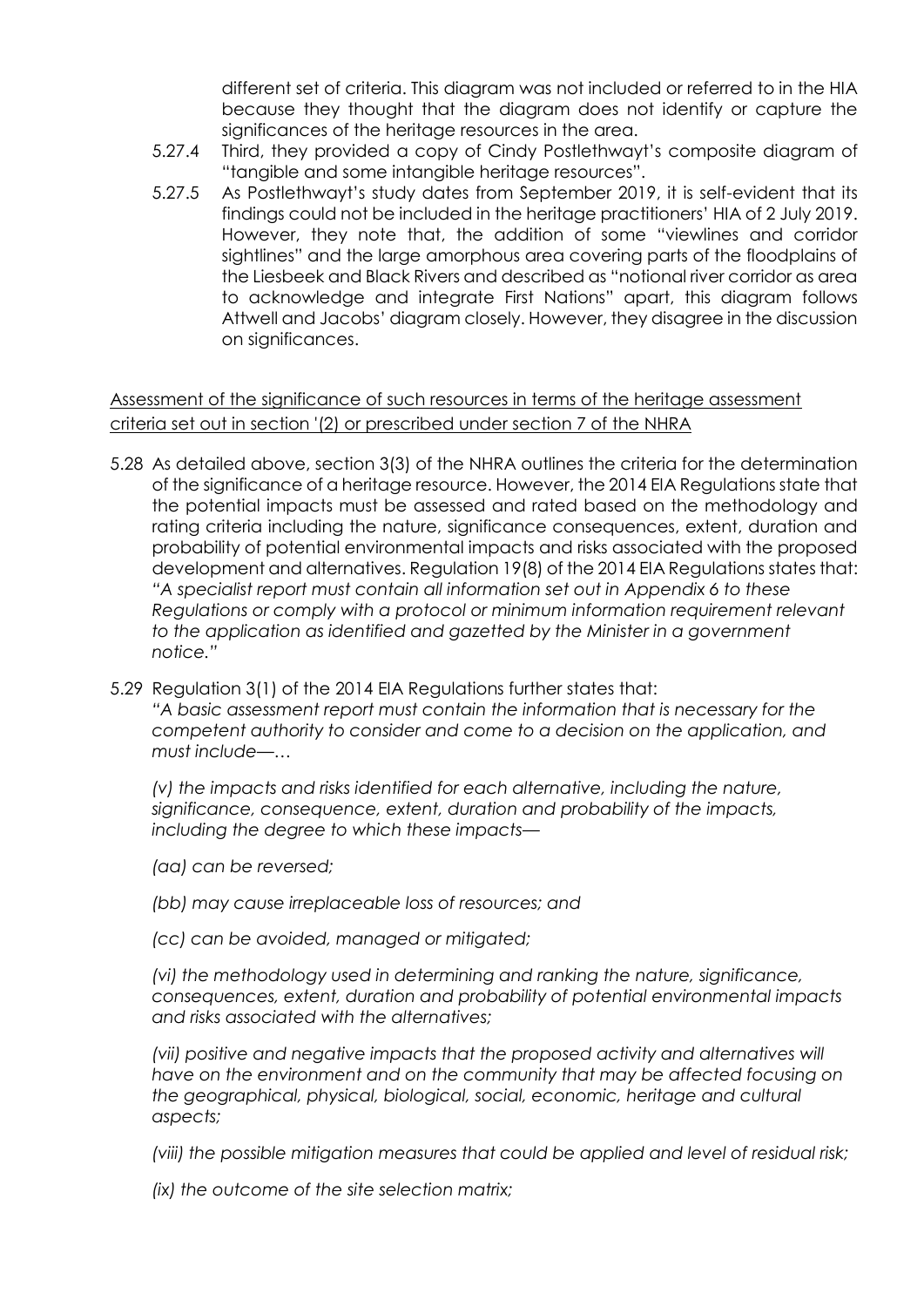*(x) if no alternatives, including alternative locations for the activity were investigated, the motivation for not considering such; and*

*(xi) a concluding statement indicating the preferred alternatives, including preferred location of the activity;*

*(i) a full description of the process undertaken to identify, assess and rank the impacts the activity will impose on the preferred location through the life of the activity, including—*

*(i) a description of all environmental issues and risks that were identified during the environmental impact assessment process; and*

*(ii) an assessment of the significance of each issue and risk and an indication of the extent to which the issue and risk could be avoided or addressed by the adoption of mitigation measures;"*

# **Assessment of Impacts: Construction Phase**

- 5.30 Two potential direct construction phase impacts on heritage resources were identified:
	- 5.30.1 H1: Loss or damage to paleontological and archaeological resources.
	- 5.30.2 H2: Loss of structures on the site with heritage value.

# **Potential Impact H1: Loss or Damage to Palaeontological or Archaeological Resources**

- 5.31 While the entire Liesbeek River valley has not been surveyed for archaeological material, many parts of the Observatory section have been examined. The River Cub itself was previously surveyed by the ACO, who have also observed excavations for new structures on the neighboring SAAO site. Furthermore, comprehensive trial excavations have taken place at Valkenberg and at the Varsche River, and excavations for renovation of the Hospital were monitored.
- 5.32 The archaeological material that has been found during these excavations relates entirely to the VOC period and thereafter.
- 5.33 Despite the major works near the site (including canalisation of the river), no graves or human remains have been reported or are lodged according to the skeleton register at either Iziko Museum or the UCT medical school which have been the official repositories of such finds since both institutions were established. The nearest recorded remains of pre-colonial people and archaeological sites are from close to the Salt River estuary in Milnerton. The First Nations Collective have confirmed that:
	- 5.33.1 No cross-cutting, narrative-defining event for any of the strands of the indigenous narrative can be attributed specifically to the River Club site.
	- 5.33.2 No tangible or intangible reference has been made to the Gorinhaiqua having settled specifically on the River Club site.
	- 5.33.3 No specific act of resistance, battle or encounter, whether tangibly manifested or intangibly articulated, have been attributed specifically to the River Club site.
	- 5.33.4 The site is not a burial ground.
	- 5.33.5 The site was not used as a pre-colonial river crossing.
- 5.34 Furthermore, Khoikhoi people burial methods are described and are archaeologically well documented. Therefore, if the site and surrounding area were once used as a burial ground (as is claimed by certain stakeholders) it is likely that remains would have already been discovered during previous excavations in the area.
- 5.35 The site has undergone extensive surface disturbances (e.g. it has been infilled), and was previously either mostly, or entirely, a wetland.
- 5.36 It is therefore very unlikely that any significant archaeological or paleontological resources will be uncovered during construction. It is however possible, although still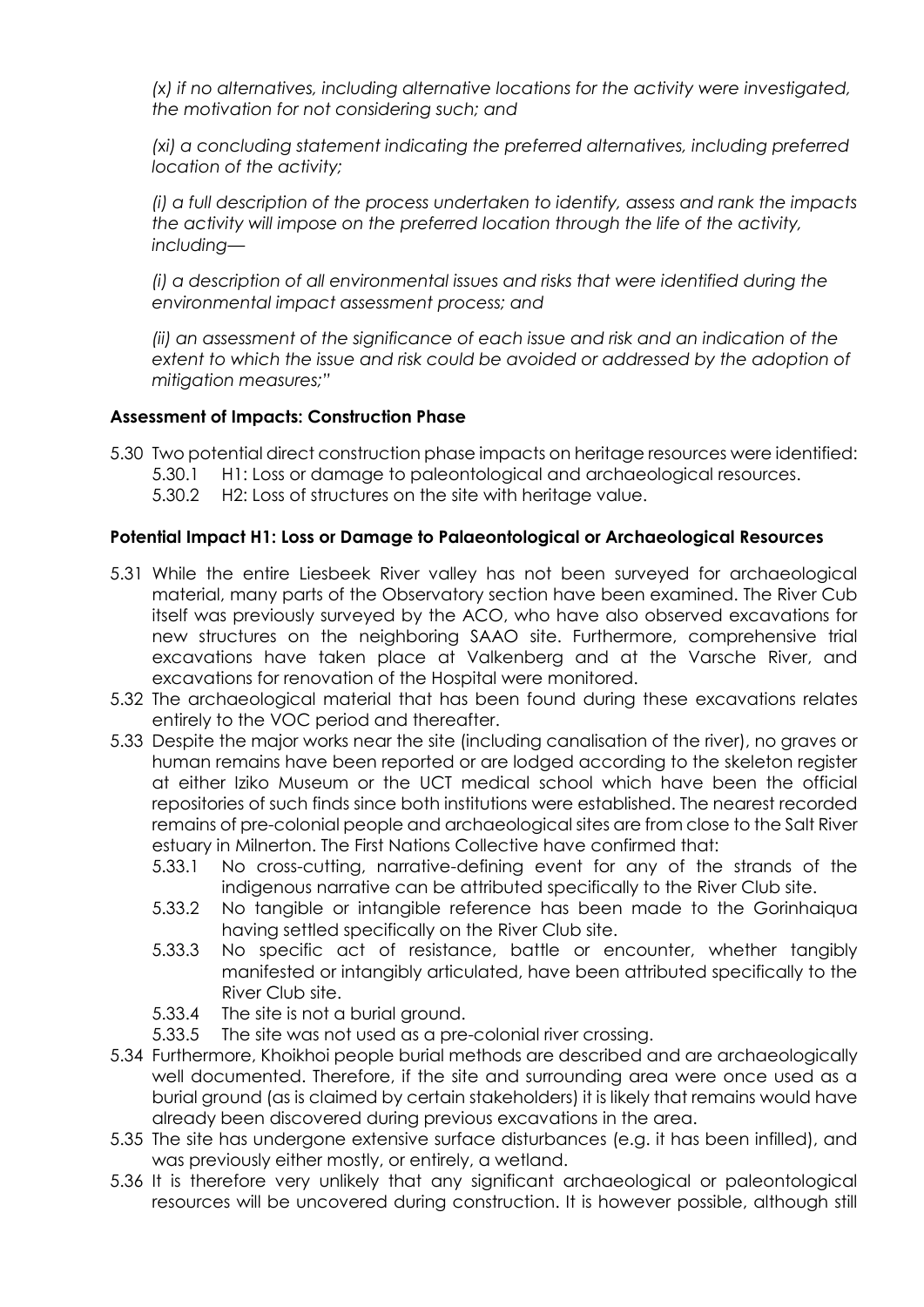unlikely, that during excavation of the western wall of the Liesbeek Canal (Riverine Concept Alternative only) and foundations of the Berkley Road bridge archaeological or paleontological resources may be uncovered – but the discovery of human remains is extremely unlikely.

### **The Riverine Corridor Alternative**

5.37 The impact is assessed to be of *very low* significance with and without the implementation of mitigation. This impact can be managed to a *high* degree and is *irreversible*.

### **The Island Concept Alternative**

5.38 The impact is assessed to be **insignificant** and no mitigation is necessary. This impact does not require management and is *irreversible*.

### **No-Go Alternative**

5.39 In the case of the No-Go Alternative, excavation of the western bank of the Liesbeek Canal would not take place, and low probability, low intensity impacts associated with the loss of or damage to paleontological and archaeological artefacts would not arise.

### **Potential Impact H2: Loss of Structures at the Site with Potential Heritage Value**

The Riverine Corridor Alternative and the Island Concept Alternative

- 5.40 Although the main River Club building and approach to it play an important part in the overall setting of the site, it has been added to and changed considerably, and is of low heritage significance.
- 5.41 Buildings at the site are assigned Heritage Grade lllC buildings and/or sites whose significance contributes to the character or significance of the environs that should only be protected if the significance of the environs is sufficient to warrant protective measures. The heritage consultants do not believe that the site, or buildings at the site, warrant protective measures.
- 5.42 The impact is assessed to be of low significance with and without the implementation of mitigation. Although the main River Club building and approach to it play an important part in the overall setting of the site, it has been added to and changed considerably, and is of low heritage significance.
- 5.43 Buildings at the site are assigned Heritage Grade lllC buildings and/or sites whose significance contributes to the character or significance of the environs that should only be protected if the significance of the environs is sufficient to warrant protective measures. The heritage consultants do not believe that the site, or buildings at the site, warrant protective measures.
- 5.44 The impact is assessed to be of low significance with and without the implementation of mitigation. This impact cannot be managed and is *irreversible*.

### No-Go Alternative

5.45 In the case of the No-Go Alternative, the site will continue to be used as a commercial recreational and conference facility, and buildings at the site will be retained.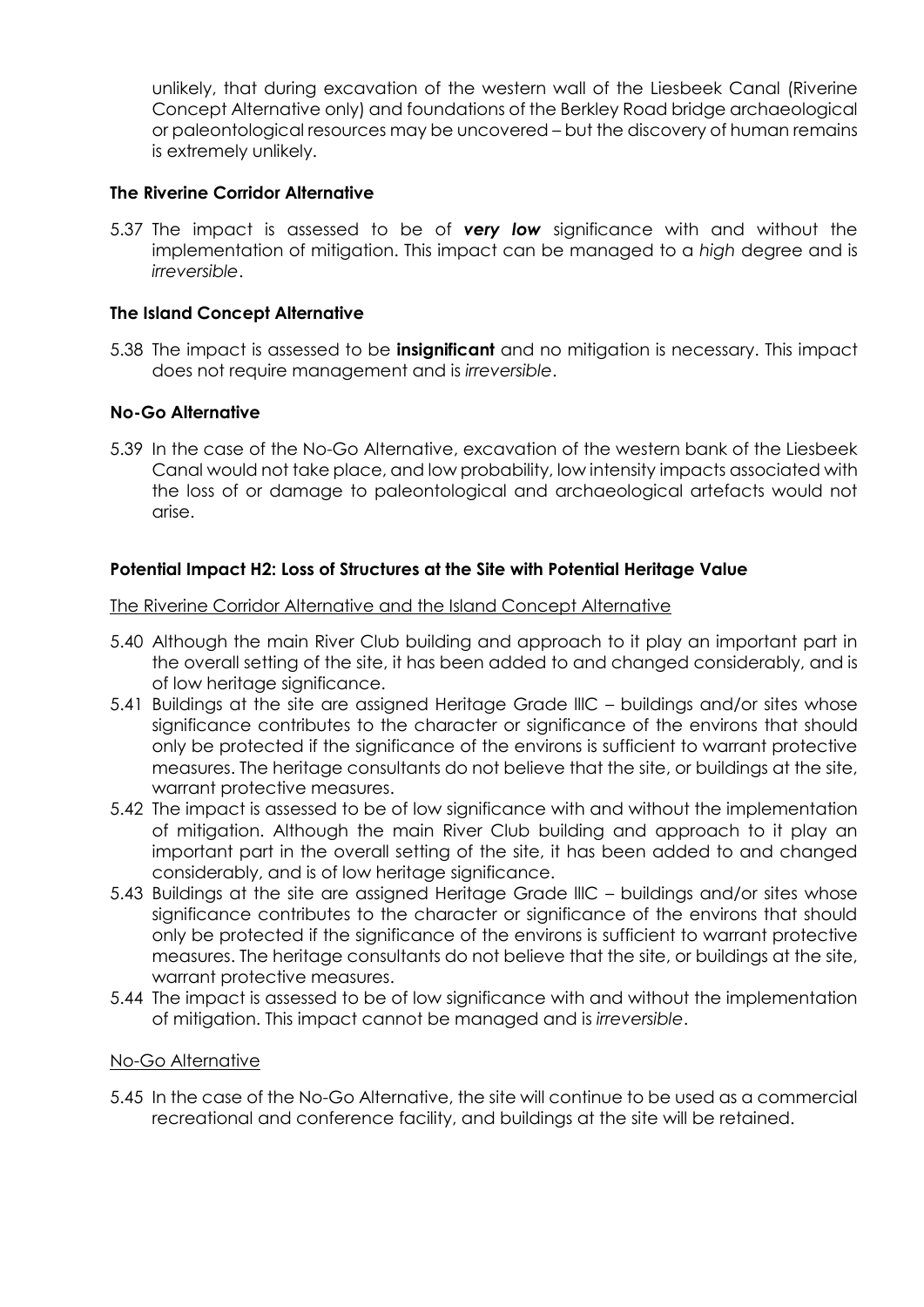## **Assessment of Impacts: Operational Phase**

5.46 Three potential direct operational phase impacts on heritage resources were identified:

# **Change in historical character of the site.**

- 5.46.1 With regard to the broader area, the following is of historical significance:
	- 5.46.1.1 The Two Rivers local area (and beyond) is the historic landscape of the indigenous First Nations;
		- 5.46.1.2 The Liesbeek River was a partially fortified early frontier;
		- 5.46.1.3 An important pre-colonial river crossing (the Vaarsche Drift) was located close to the site, but downstream of the confluence of the Liesbeek and Black Rivers;
		- 5.46.1.4 The confluence with the Black River is thought to be the site of early confrontations that signaled the eventual fragmentation of the Khoikhoi nation; and
		- 5.46.1.5 Although the site was entirely or mostly a wetland area, the broader floodplain was a key site in early farming.
- 5.46.2 The area, including the site, is therefore historically significant, but is comprised of a variety of precincts of very different topographies, histories of use, of development-type, each with its own qualities and a variety of potential heritage significances. The extent to which each site or precinct bears testimony to the cultural heritage of the broader area is determined by the amount of indigenous cultural capital assigned to each site. In this this context, with regard to the River Club property itself, the First Nations Collective has indicated (refer to Section B10 of the BAR):
	- 5.46.2.1 No cross-cutting, narrative-defining event for any of the strands of the indigenous narrative; be it, the dominion of the Gorinhaiqua, Battle of Gorinhaiqua, Colonial-settler 'grilagem', or resistance to 'grilagem', can be attributed specifically to the River Club site;
	- 5.46.2.2 No tangible or intangible reference has been made to any First Nations groups having settled specifically on the River Club site;
	- 5.46.2.3 No specific act of resistance, battle or encounter, whether tangibly manifested or intangibly articulated, have been attributed specifically to the River Club site;
	- 5.46.2.4 Although mostly a wetland and therefore of low functional use value, the River Club site was most likely part of an early precolonial landscape from which the Indigene was displaced and/or barred;
	- 5.46.2.5 The site is not a burial ground;
	- 5.46.2.6 The site was not used as a pre-colonial river crossing; and
	- 5.46.2.7 The Liesbeek River is an important heritage resource in the broader landscape, and its rehabilitation / naturalisation is supported by the First Nations Collective / would be a cultural benefit.
- 5.46.3 Nevertheless, the floodplain, Liesbeek and Black Rivers, their confluence and the remnants of the Salt River estuary still exist today: Topographically, the current sense of place at and along the section of the Liesbeek River at the site is that of a wide flat floodplain, greatly transformed by the frequent changes in land-use. Wetlands have been transformed to farmland, then to various institutional uses and to modern suburbia.
- 5.46.4 Locally the floodplain between the spine to the east of the site (the SAAO) and the foot-slopes of Devils Peak can be divided into three parallel strips:
	- 5.46.4.1 To the far west (of the site), a strip of sports fields interrupted by roadways, major sports facilities/structures, avenues of trees and vehicular bridges;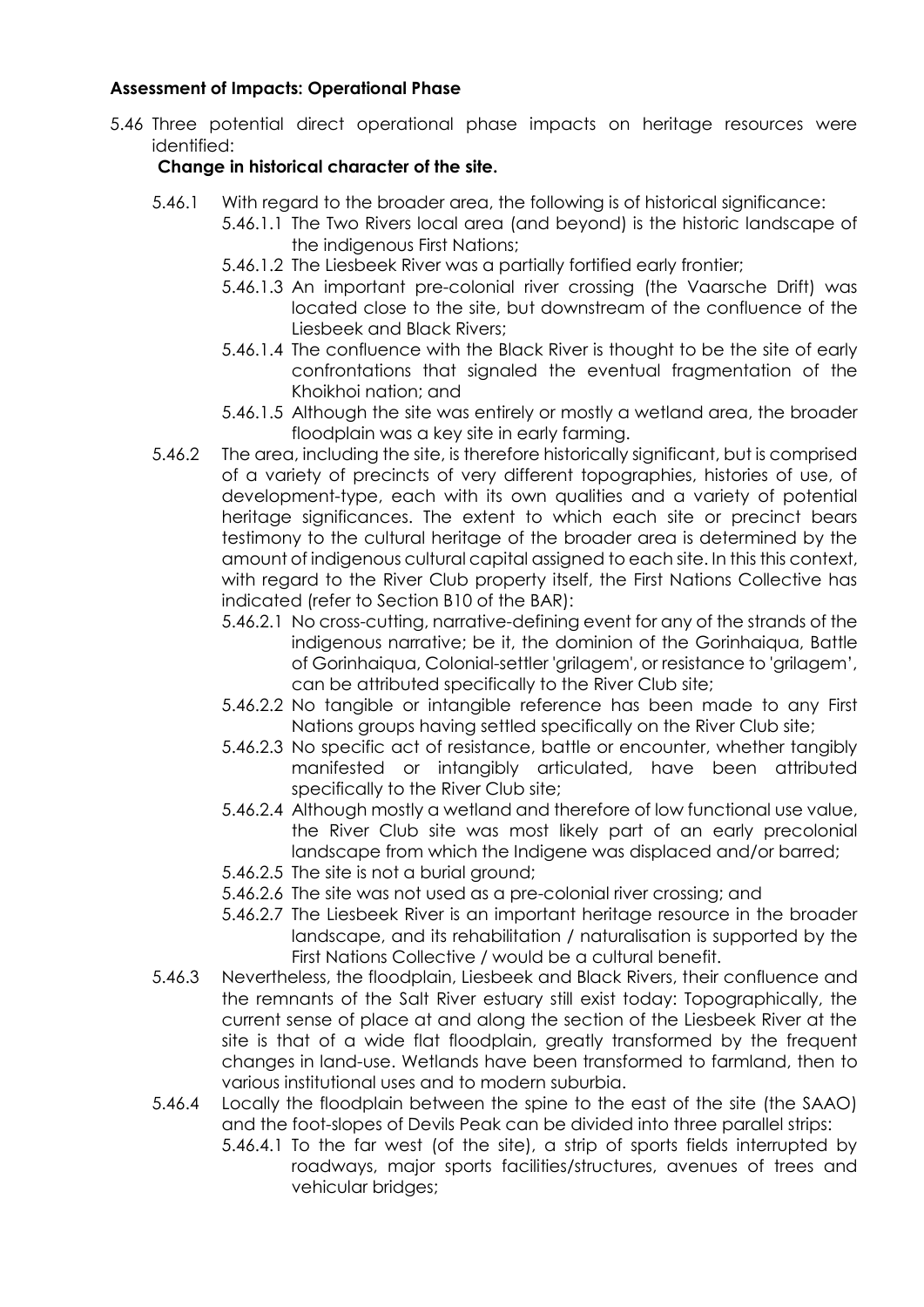- 5.46.4.2 The wide Liesbeek Parkway running through the middle of the floodplain; and
- 5.46.4.3 The Liesbeek River floodplain that widens and splits into a (now defunct) natural channel, and an artificial canalised reach to create the River Club site.
- 5.46.5 Although no tangible remnants of the actual places of conflict, forts, outposts or graves survive, the Liesbeek River and floodplain are of ecological importance, and the topography of the area remains. People experience *utility* from the character, ecology, history, and awareness of the historical import of the floodplain and Liesbeek River.

# *The Riverine Corridor Alternative and the Island Concept Alternative*

- 5.46.6 The site, although transformed, is one of the last open remnants of the floodplain. The character of the site will be transformed by the development. This transformation is seen by the heritage consultants as predominantly a visual impact, and of low intensity from a heritage perspective in the context of:
	- 5.46.6.1 The absence of any cross-cutting or narrative-defining event having taken place (or attributed to have taken place) at the River Club site;
	- 5.46.6.2 The absence of any tangible heritage resources located at the site;
	- 5.46.6.3 The already significantly transformed floodplain;
	- 5.46.6.4 The degraded nature of the site; and
	- 5.46.6.5 The future development of the Berkley Road extension, which will radically affect the reading and character of the site regardless of the proposed development.
- 5.46.7 The impact is therefore assessed to be of low significance with or without the implementation of essential mitigation.
- 5.46.8 This impact cannot be managed and is *irreversible*.

# **No-Go Alternative**

5.46.9 In the case of the No-Go Alternative, the rehabilitation of the canalised portion of the Liesbeek River would not take place, and the heritage value of the site would not be affected.

## **Change in heritage value Liesbeek River floodplain at the site.**

5.46.10 South of the site, the Liesbeek River floodplain is relatively narrow, but has both ecological value and public amenity value as a more natural and publicly accessible corridor. Immediately south of the site the river has been diverted into an ecologically sterile canalised reach that flows to the east of the site. The public movement corridor along the river also terminates here. The artificial channel merges with the Black River immediately northeast of the site. The original course of the river is located to the west of the site, was infilled (~1952), dredged (~1990), and is now fed by backwaters of the Black River and stormwater, and is ecologically degraded. The site forms an artificial island between the old and new reaches of the Liesbeek River in a transformed landscape.

## **The Riverine Corridor Alternative**

5.46.11 By rehabilitating the canalised reach of the Liesbeek River to the east of the site, providing an ecologically viable floodplain, and extending the public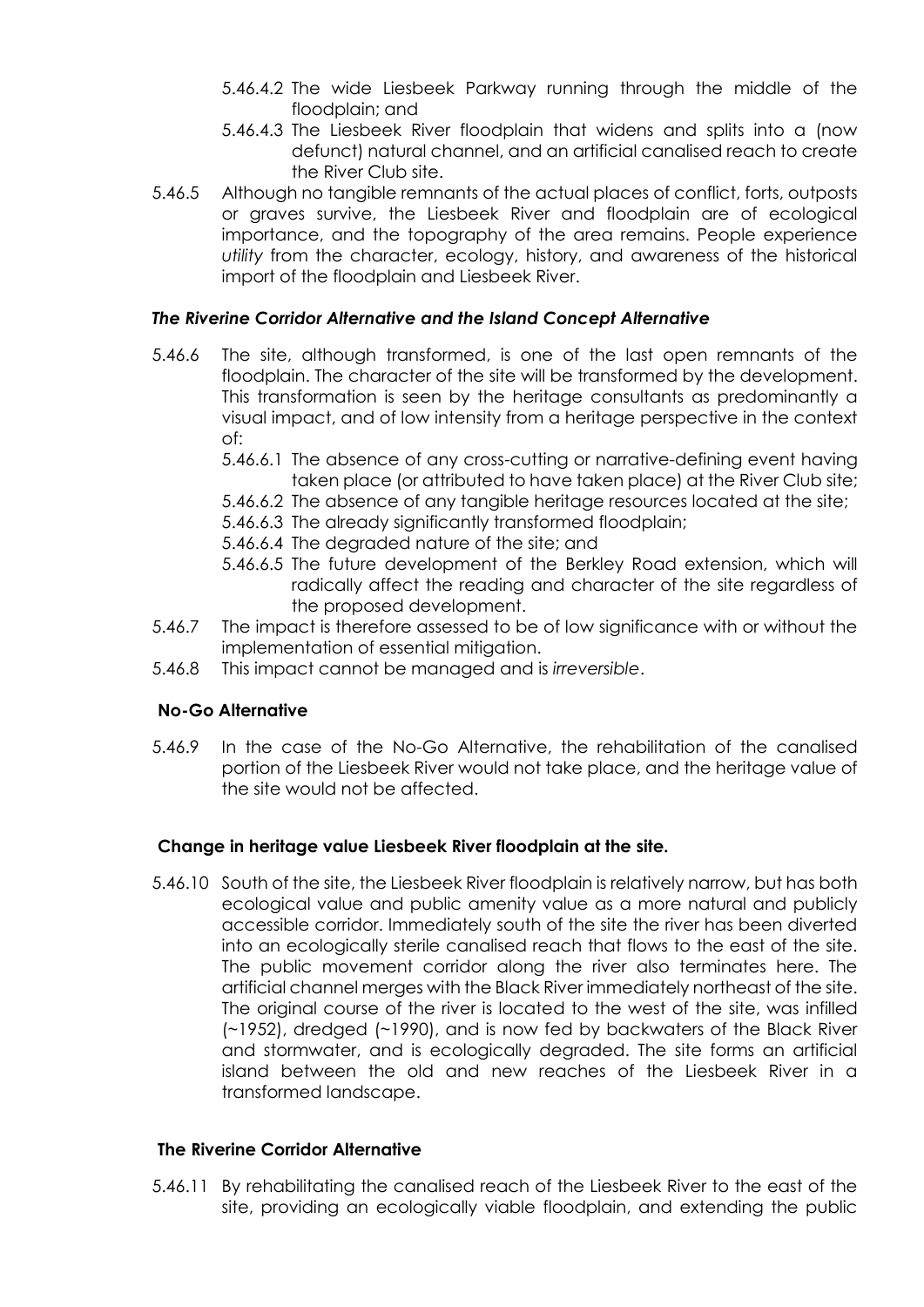movement corridor along the river through the site, the riverine corridor as a historical, topographical and ecological determinant of the current urban townscape is extended and reinforced. Furthermore, the public amenity derived from the river is enhanced.

- 5.46.12 Although the sense of place of the site will be transformed, by extending the riverine corridor to the south of the site the heritage value of the site (and corridor itself) will be enhanced in a number of ways:
	- 5.46.12.1 The historical significance of the river would be restored by defining and enhancing it's (albeit "new") course.
	- 5.46.12.2 The ecological functioning of the river would be improved.
	- 5.46.12.3 The public amenity value of the river course would be extended and enhanced, and the public would be exposed to the SAAO.
	- 5.46.12.4 The impact is assessed to be of medium (+ve) significance and no further mitigation is necessary.
- 5.46.13 This impact cannot be managed and is *irreversible*.

### **The Island Concept Alternative**

- 5.46.14 For the Island Concept Alternative, the ecological and cultural benefits of defining and enhancing the Liesbeek River Corridor will be foregone.
- 5.46.15 The impact is therefore assessed to be *not significant*.

### **No-Go Alternative**

5.46.16 In the case of the No-Go Alternative, the rehabilitation of the canalised portion of the Liesbeek River would not take place, and the heritage value of the riverine corridor would not be enhanced (Riverine Corridor Alternative only).

### **Changes in historical setting of the SAAO.**

- 5.46.17 The most significant heritage resource close to the site is the SAAO, which has Grade I heritage status due to its scientific history. The core historic structure at the SAAO (built 1822) is centrally situated on the site and is surrounded by a number of structures of ages ranging from 19th century staff buildings, telescope domes, to late 20th century structures.
- 5.46.18 The SAAO was built on this raised spine of land (east of the site) so that it could visually signal midday to the Castle of Good Hope (where the 12 O'clock signal gun was located before 1900) and Table Bay where mariners could observe the fall of the time ball in order to set their chronometers. After 1900 when the signal gun was relocated to Signal Hill, this view-line also became functionally important. Views from the SAAO to the Castle and Table Bay, which were central to the functioning of the Observatory, are now obscured by development. Signal Hill remains visible from certain vantage points at the SAAO, though have not been of any functional importance to the operation of the SAAO since the beginning of the 20th century. The line of sight between the SAAO and Signal Hill is therefore of no current functional value, although it is historically interesting.
- 5.46.19 Although the SAAO's heritage significance derives mainly from its scientific history, and most structures at the SAAO are obscured from the River Club by trees (the best views of the SAAO complex are from across the Black River further to the east) the boundary of the SAAO with the site, as well the historic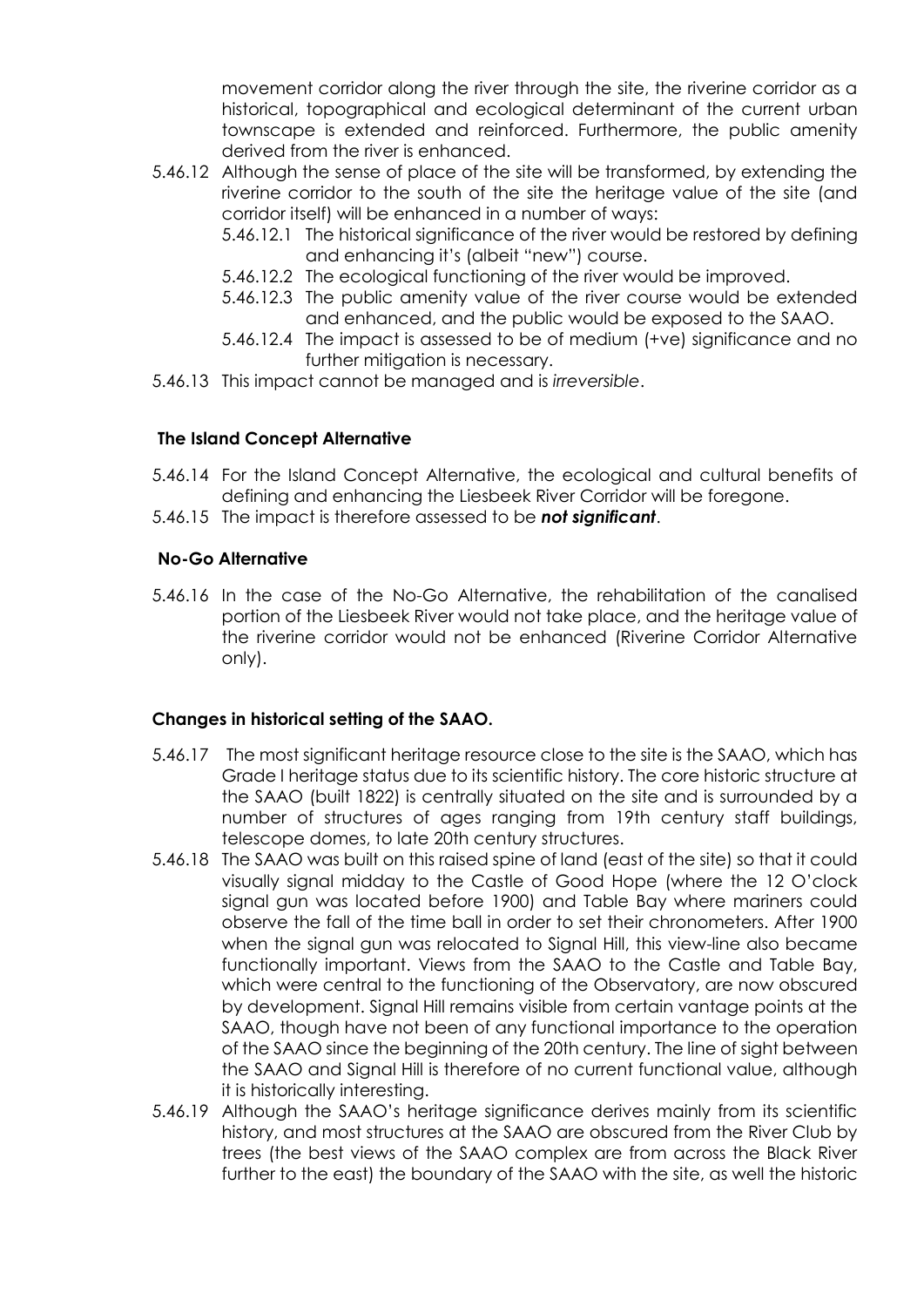landscape within which the SAAO is located, is considered to be sensitive to development.

### **The Riverine Corridor Alternative**

- 5.46.20 The setback of the development from the SAAO boundary was one of the key informants of the alternative evolution of the Riverine Corridor Alternative. This alternative mitigates impacts on the SAAO as far as practically possible by stepping back development by ~40m from the existing canal and rehabilitating (and therefore softening) the river course, while ensuring the financial viability of the development (i.e. developing the minimum amount of floor area, or bulk required). Nevertheless, substantial development at the River Club site will detract from the historic landscape of this site.
- 5.46.21 In the long-term, the activation of the western bank of the Liesbeek canal and the creation of the movement corridor here may create opportunities for the SAAO to further rehabilitate the river course and the public at the River Club development, with the potential to celebrate the heritage of this historically significant complex.
- 5.46.22 Although the heritage specialists assess a positive impact on the historical setting of the SAAO due to the activation and rehabilitation of the Liesbeek Canal, SRK has conservatively assessed that the development may, on balance, lead to a low intensity negative impact on the SAAO. Therefore, as the site is of national heritage significance the impact is assessed here to be of high (negative) significance.
- 5.46.23 This impact cannot be managed and is irreversible.

# **The Island Concept Alternative**

- 5.46.24 This alternative allows for the rehabilitation of the eastern bank of the original course of the Liesbeek River, which has inherent, although much diminished, ecological value. In order to setback from this boundary and to remain financially viable, the River Club development would encroach on and dominate the SAAO to a far greater extent than is the case for the Riverine Corridor Alternative. Furthermore, the comprehensive rehabilitation of the river corridor on the SAAO boundary would not take place, and this would largely forgo possible future integration between these two sites.
- 5.46.25 Although the heritage specialists assess that the intensity of the impact on the historical setting of the SAAO is medium, as the site is of national heritage significance the impact is assessed to be of very high significance.
- 5.46.26 This impact cannot be managed and is irreversible.

### **No-Go Alternative**

- 5.46.27 In the case of the No-Go Alternative, further transformation of the historic landscape of the SAAO would not take place, but activation of the river edge on the boundary of the SAAO, and opportunities for integration staff and public at the River Club development would be foregone.
- 5.46.28 The impact is assessed to be of very low significance.
- 5.47 The following are the proposed mitigation measures (which are included in the conditions of the EA and the EMPr) in terms of the potential **heritage impacts:**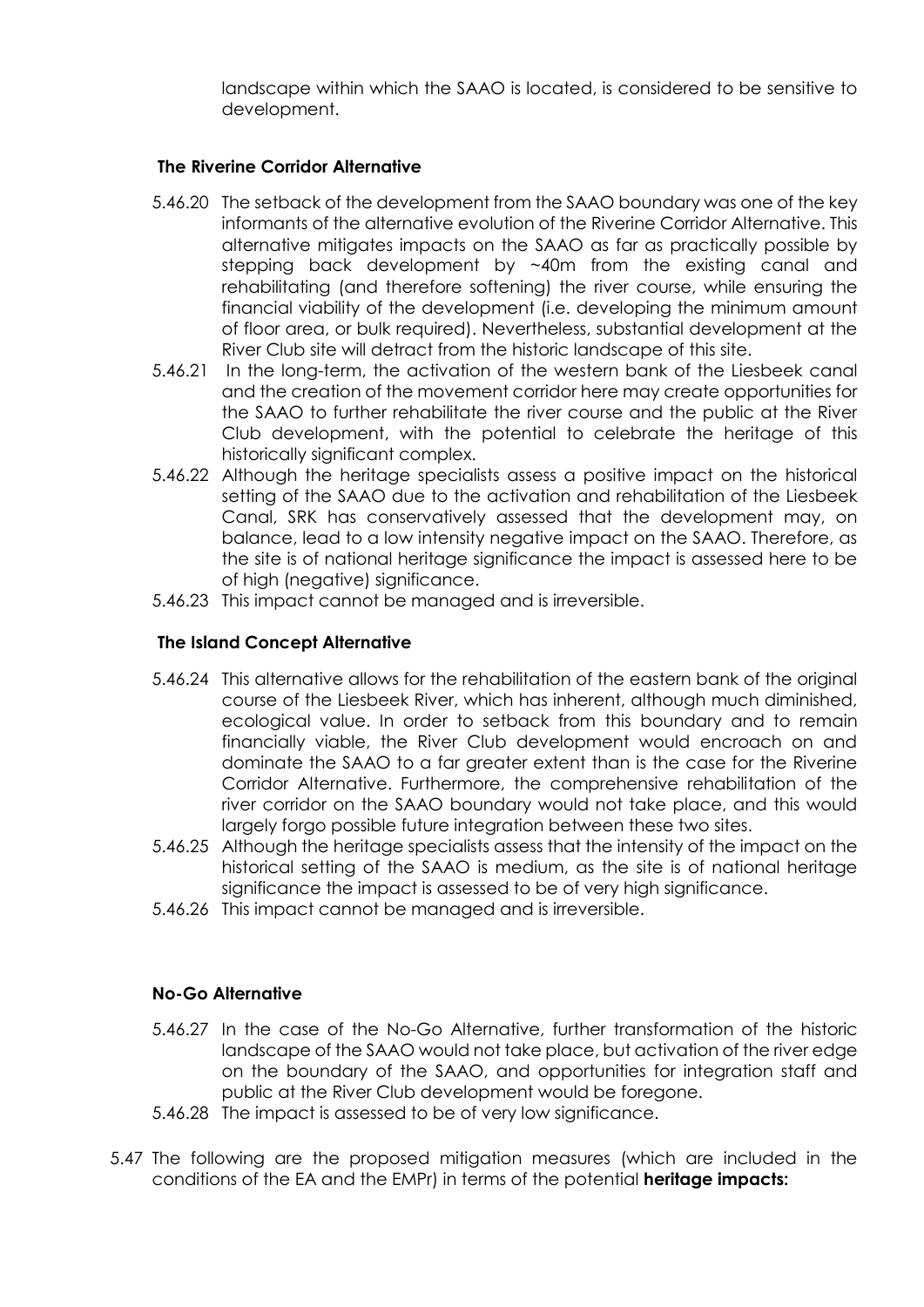## **Design phase**

5.47.1 Commemorate or memorialise the Vaarsche Drift.

# **Construction phase**

- 5.47.2 Photograph all structures on site for archive creation.
- 5.47.3 Implement monitoring and chance-find procedures for archaeological and paleontological material during excavations of the western bank of the Liesbeek Canal as it fronts the site (as specified in the EMPr).
- 5.47.4 Establish an Indigenous Garden for medicinal plants used by the First Nations;
- 5.47.5 Establish a Cultural, Heritage and Media centre.
- 5.47.6 Establish a Heritage-Eco trail that goes around the site and educate tenants and the public accessing the site of the historical significance of the surrounding area (e.g. by erecting information boards at various locations).
- 5.47.7 Establish an Amphitheatre for use and cultural performances by both the First Nations and the general public.
- 5.47.8 Commemorate the history of the First Nations in the area; and Encourage integration of the future development with the SAAO and facilitate opportunities to commemorate this historic facility.

# **Potential Visual Impacts**

# **Assessment of Impacts: Construction Phase**

- 5.48 This assessment is based on the Visual Impact Assessment undertaken by Scott Masson of SRK Consulting. The purpose of the study was to assess the potential impacts of the project on visual resources and recommend practicable mitigation measures to minimise potential impacts and maximise potential benefits.
- 5.49 One potential direct construction phase impacts on visual resources was identified i.e. Altered sense of place which was assessed as follows:

# **The Riverine Corridor Alternative and the Island Concept Alternative**

- 5.49.1 Visual impacts will be generated by construction activities such as vegetation stripping and earthworks (which can cause scarring), and from construction infrastructure, plant and materials on site (e.g. site camp, cranes and stockpiles). The high number of trucks transporting fill material and other construction material to the site will also contribute to an altered sense of place (increased visual clutter, noise). Dust generated at the site will be visually unappealing and may further detract from the visual quality of the area.
- 5.49.2 Such impacts are typically limited to the immediate area surrounding the construction site and the construction period.
- 5.49.3 Loss of sense of place is expected during construction, especially in the foreground i.e. closer to Liesbeek Parkway and the M5, since construction and the change in the state of the site (scarring, construction equipment, construction traffic and dust generation) is incongruent with the current nature of the site viz. green open space and use of the site viz. recreation.
- 5.49.4 Construction will be undertaken in phases, commencing from the south of the site and advancing north. Construction activities will reduce the sense of place over the medium-term due to the duration of construction activities.
- 5.49.5 The impact is assessed to be of low significance with and without the implementation of mitigation.
- 5.49.6 This impact can be managed to a limited degree and is reversible.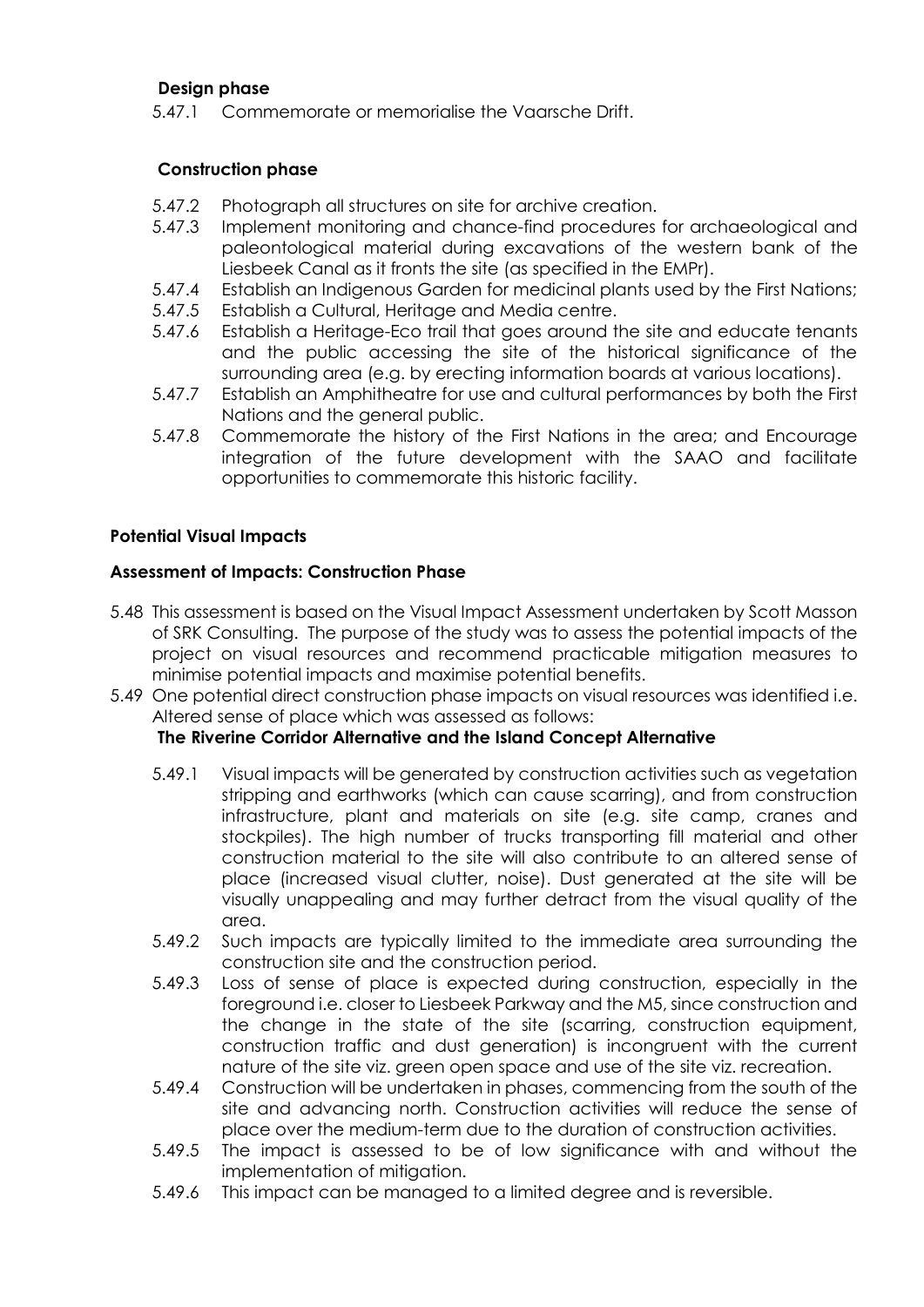### **No-Go Alternative**

5.49.7 In the case of the No-Go Alternative, the site will continue to be used as a commercial recreational and conference facility, and no visual impacts are anticipated.

## **Assessment of Impacts: Operational Phase**

5.50 Three potential direct operational phase impacts on visual resources were identified: 5.50.1 Altered sense of place caused by the change in character of the site

## **The Riverine Corridor Alternative and the Island Concept Alternative**

- 5.50.2 An area will have a stronger sense of place if it can easily be identified, that is to say if it is unique and distinct from other places. Tourism can sometimes serve as an indicator of sense of place insofar as it is often the uniqueness (and accessibility) of a space/place which attracts tourists.
- 5.50.3 It is often the case that sense of place is linked directly to visual quality and that areas/spaces with high visual quality have a strong sense of place. However, this is not an inviolate relationship and it is plausible that areas of low visual quality may have a strong sense of place.
- 5.50.4 The site itself does not necessarily have an immediately recognisable sense of place although the River Club building is a distinguishable landmark on the site.
- 5.50.5 The sense of place of the study area is strongly influenced by the rivers, and an "island" of green open space in a highly developed and evolving urban environment of mixed land use.
- 5.50.6 The dramatic views of Devils Peak and its dominant east-facing ridgeline also add to the sense of place of the study area.
- 5.50.7 The relationship of receptors in the study area to place is likely to be predominantly cognitive or narrative. For example, receptors in the area may have chosen to live or locate their business in the study area because they were enticed by the green open space or scenic characteristics of the area (rivers, mountain views, Raapenberg Sanctuary, Observatory hill) within a wholly transformed urban environment. Or, a person visiting the area may have a narrative connection to the area through the cultural/historic aspects of the landscape. Although these aspects are mostly intangible, the visitors may have learned of their significance through historical accounts or stories (e.g. the history of the Khoikhoi nation, or the Observatory).
- 5.50.8 It is plausible that many receptors may consider the study area to have a "negative" sense of place (e.g. receptors experience a sense of discomfort in a harsh, windy environment). However, for the purposes of this assessment and taking the precautionary principle into account, it is assumed that the study area has an overall "positive" sense of place to receptors, and that receptors derive significant value from the site as an open space area.
- 5.50.9 The development will change the character of the site to a highly developed site, with pockets of open space. Although the site is surrounded by urban development, due to its size, location at the confluence of the Liesbeek River and Black River, and long-term status as a green open space, the change in character may be experienced as a strong visual contrast for surrounding (urban) receptors and frequent visitors to the area.
- 5.50.10 The impact is assessed to be of high significance and with the implementation of mitigation is reduced to medium.
- 5.50.11 This impact cannot be managed and is irreversible.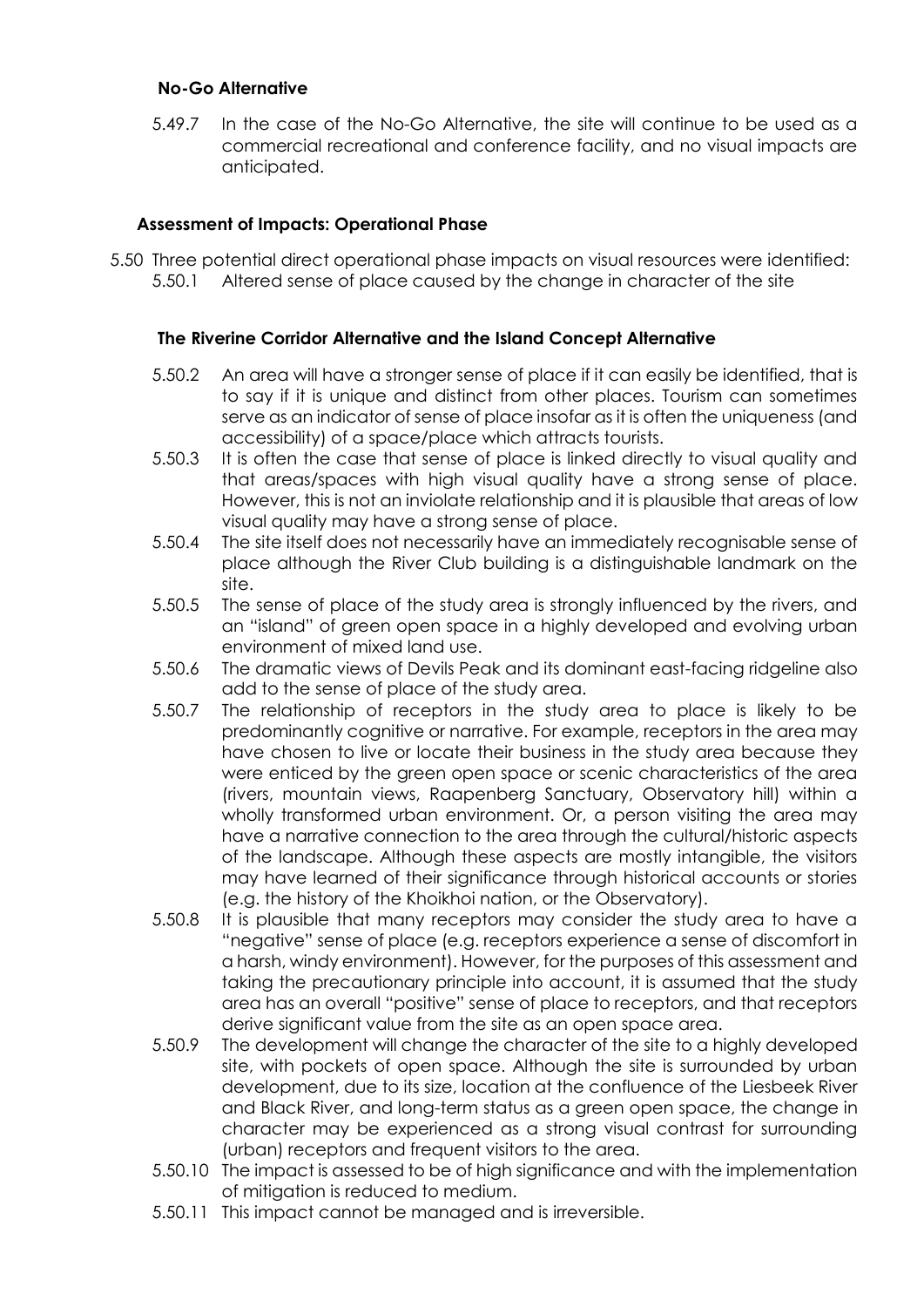## **No-Go Alternative**

5.50.12 In the case of the No-Go Alternative, the site will continue to be used as a commercial recreational and conference facility, and no visual impacts are anticipated.

# **Visual Intrusion**

## **The Riverine Corridor Alternative and the Island Concept Alternative**

- 5.50.13 Structures at the site will be visually intrusive and, in some cases, obtrude receptors' views of visual resources from surrounding vantage points. Visual resources are features which are aesthetically pleasing and enhance the visual landscape of an area. Visual resources also provide visual / scenic value to receptors.
- 5.50.14 The following visual resources have been identified for the site and surrounds:
	- 5.50.14.1 Liesbeek River, the Black/Salt River, and the banks of these rivers;
	- 5.50.14.2 Raapenberg Bird Sanctuary;
	- 5.50.14.3 Observatory hill and the Observatory complex;
	- 5.50.14.4 Alexandra Mill;
	- 5.50.14.5 Existing (large) trees, albeit exotic; and
	- 5.50.14.6 Devils Peak.
- 5.50.15 Views of Devils Peak from the M5 freeway and immediately adjacent vantage points (e.g. M5 Park and Alexandra Institute) may be compromised by new large buildings introduced in the foreground. Similarly, views from Black River Park will likely change from that of an open green expanse across to the Black/Salt River, to large built structures in the foreground. The intrusion or obtrusion of receptor's views may reduce the scenic value of the site and its immediate surrounds to those receptors.
- 5.50.16 Unavoidably, the proposed development will significantly transform the site and very immediate surrounds. The visual impact may be lessened to the extent that the proposed development is congruent with surrounding land uses, mainly the commercial and industrial activities towards the north of the site rather than the more informal layout of the buildings to the south of the site.
- 5.50.17 The proposed development will be highly visible to receptors in the foreground (e.g. people in Black River Park, users of Liesbeek Parkway and the M5), but visibility will reduce substantially in the middle ground and background because of the effective visual screening provided by the buildings adjacent to the site.
- 5.50.18 The impact is assessed to be of high significance and with the implementation of mitigation is reduced to medium.
- 5.50.19 This impact cannot be managed and is irreversible.

## **No-Go Alternative**

5.50.20 In the case of the No-Go Alternative, the site will continue to be used as a commercial recreational and conference facility, and no visual impacts are anticipated.

## **Altered sense of place and visual quality caused by light pollution at night**

## **The Riverine Corridor Alternative and the Island Concept Alternative**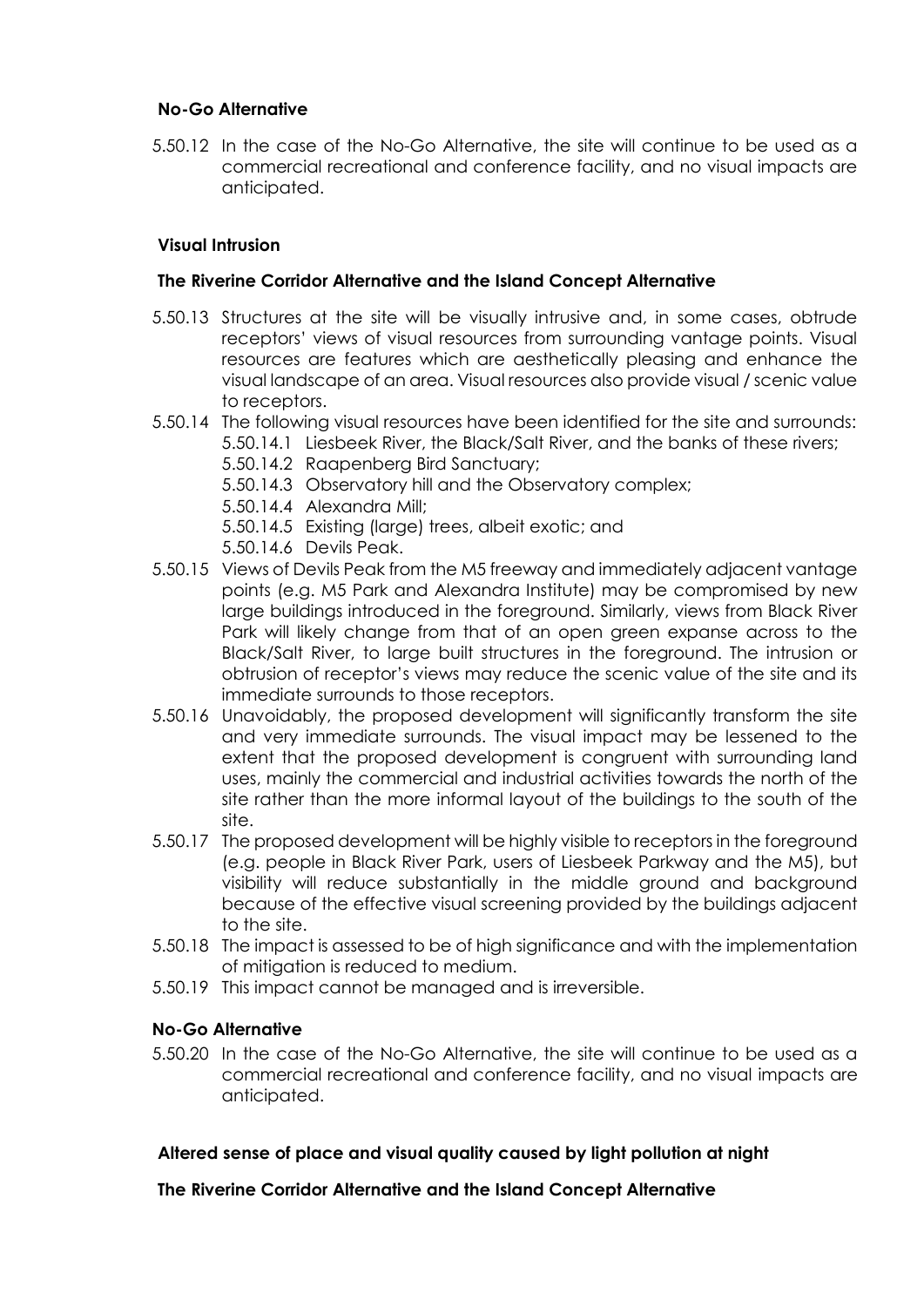- 5.50.21 It is assumed that lighting will be extensively used by the proposed development (e.g. street lighting, outdoor lighting etc.). Although existing ambient lighting levels in the area are high, the development will increase light pollution at night or skyglow in the area and may alter night-time sense of place. Skyglow is a form of light pollution and refers to the brightening of the sky above populated areas. Skyglow cannot always be avoided and is always more noticeable in a previously unlit area but is compounded by poor external lighting design and lighting fixtures that allow the upward spread of light into the atmosphere.
- 5.50.22 Lighting is not easily screened by vegetation, and receptors' experience of the impact is more intense.
- 5.50.23 The impact is assessed to be medium and with the implementation of mitigation is reduced to low.
- 5.50.24 This impact can be managed to a limited degree and is *reversible*.

# **No-Go Alternative**

- 5.51 In the case of the No-Go Alternative, the site will continue to be used as a commercial recreational and conference facility, and no visual impacts are anticipated.
- 5.52 The following are the proposed mitigation measures (which have been included in the conditions of the EA and the EMPr) in terms of potential visual impacts:

# **Design phase**

- 5.52.1.1 Investigate the material and tree planting palettes used for the landscaping along Liesbeek Parkway to extend the green movement corridor along Liesbeek Parkway adjacent to the site.
- 5.52.1.2 Utilise (westerly) views towards Devils Peak in building orientation.
- 5.52.1.3 Retain visual links to the Black River by reducing visual clutter.
- 5.52.1.4 Use large trees and vegetated berms to reduce the scale of new buildings on site.
- 5.52.1.5 Express each building unit individually where buildings are linked together (with architectural details – insets, overhangs, range of visually compatible materials).
- 5.52.1.6 Design access roads to be as narrow as possible.
- 5.52.1.7 Pave access roads with attractive materials.
- 5.52.1.8 Arrange above-ground parking bays (if required) in small groups rather than in large, unbroken lots,
- 5.52.1.9 Screen parking bays with buildings and vegetation as far as possible.
- 5.52.1.10 Avoid the use of glass or material with a high reflectivity in building designs.
- 5.52.1.11 Incorporate visually permeable green or black fencing (if required) into low walls.

## **Construction phase**

- 5.52.1.12 Limit and phase vegetation clearance and the footprint of construction activities to what is absolutely essential.
- 5.52.1.13 Consolidate the footprint of the construction camp(s) to a functional minimum. Screen the construction site camp with materials that blend into the surrounding area.
- 5.52.1.14 Clearly demarcate construction areas and dedicated access points to minimize disturbance to surrounding receptors.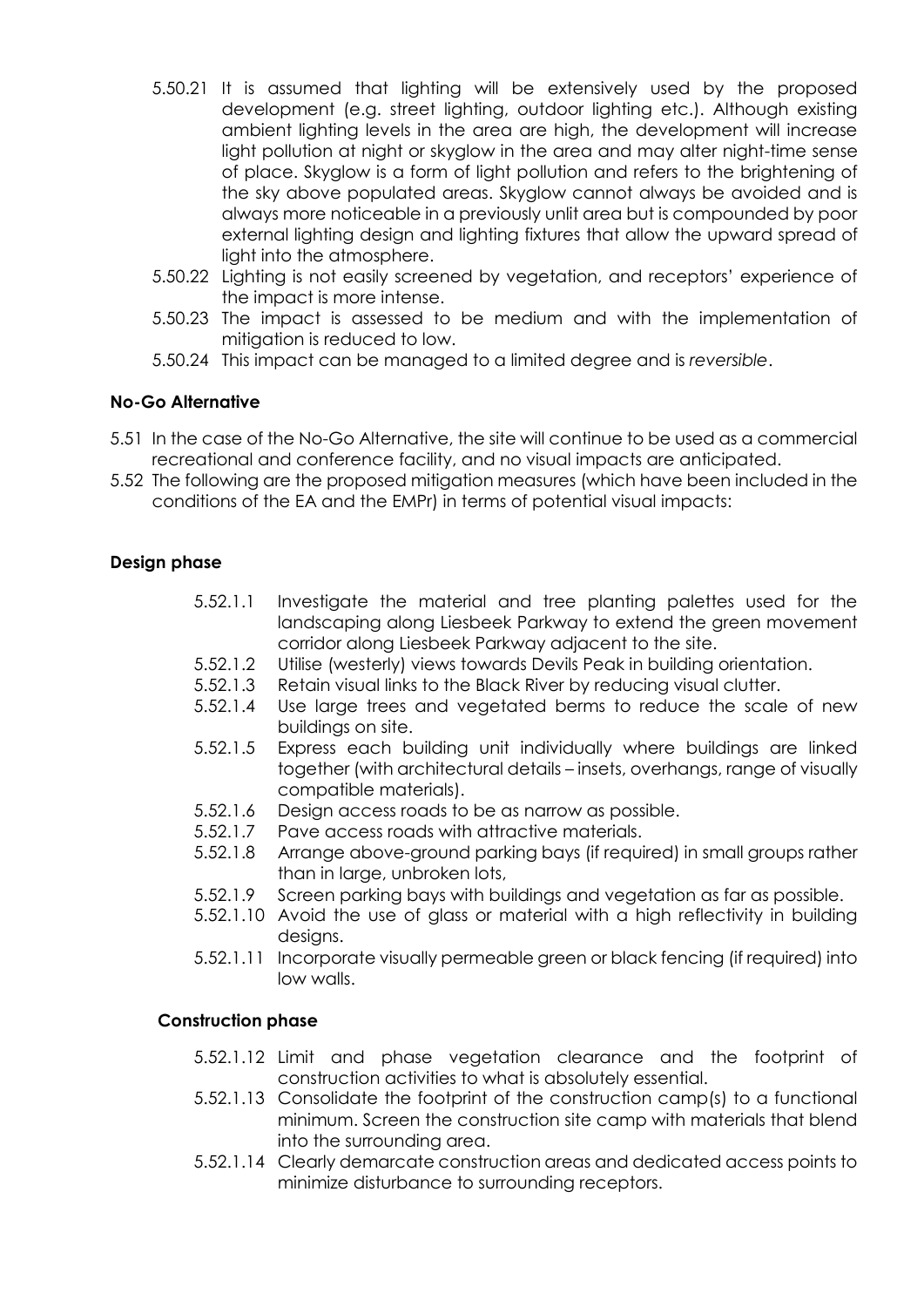- 5.52.1.15 Avoid excavation, handling and transport of materials which may generate dust under high wind conditions.
- 5.52.1.16 Keep construction sites tidy and confine all activities, material and machinery to as small an area as possible.

# **Operations phase**

- 5.52.1.17 Use vegetation to break up large expanses of hard surface.
- 5.52.1.18 Plant trees to reduce the perceived heights of buildings.
- 5.52.1.19 Avoid visual clutter: o Minimise commercial signage;
- 5.52.1.20 Fix signs to walls or buildings rather than be free-standing;
- 5.52.1.21 Utilise low signs as they are less visually intrusive; and
- 5.52.1.22 Situate utilities (pipelines, cables) underground.
- 5.52.2 The following cumulative impacts in terms of the visual and heritage impacts were also identified and assessed:

## **Cumulative Visual Impacts**

- 5.52.3 The area has experienced an increase in high-density development (commercial and residential) in recent years, owing to the proximity of the site to the CBD and good connectivity to a number of highways and major roads. Recent developments include the Black River Park and the redevelopment of the M5 Business Park.
- 5.52.4 Although some densification is expected to occur locally (e.g. TRUP), which will continue to alter the visual landscape, the relatively limited availability of developable areas this close to the CBD will limit the intensity of the impact in the long term.
- 5.52.5 The severity of cumulative visual impact in the area is rated as moderate and is assessed to be of a restricted extent.
- 5.52.6 The cumulative impact is thus assessed to be of low significance.

## **Cumulative Heritage Impacts**

- 5.52.7 The floodplain of the Liesbeek River is recognised to have heritage significance because of its agricultural history and history of conflict. The sense of place of the floodplain between Kirstenbosch and the confluence with the Black River has been almost entirely transformed by the iterative changes of land-use. Wetlands have been transformed to farmland, then to various institutional uses and to modern suburbia, and the site, although of no known specific significance, is one of the last remnants of the wide-open floodplain.
- 5.52.8 Similar to cumulative visual impacts, some development is expected to occur locally (e.g. TRUP), which will continue to alter the (already transformed) heritage landscape, but the relatively limited availability of developable areas in the Liesbeek River floodplain and immediately surrounding areas will limit the intensity of the cumulative impact in the long term.
- 5.52.9 The severity of cumulative heritage impact in the area is rated as moderate and is assessed to be of a restricted extent.
- 5.52.10 The cumulative impact is thus assessed to be of low significance.
- 5.53 The BAR was informed by the HIA which stated *inter alia* that:
	- 5.53.1 The significances of the River Club site and its context argued in earlier preliminary studies (a phase one HIA by O'Donoghue, a review of that study by Baumann, and Attwell and Jacobs' baseline study of the wider TRUP area)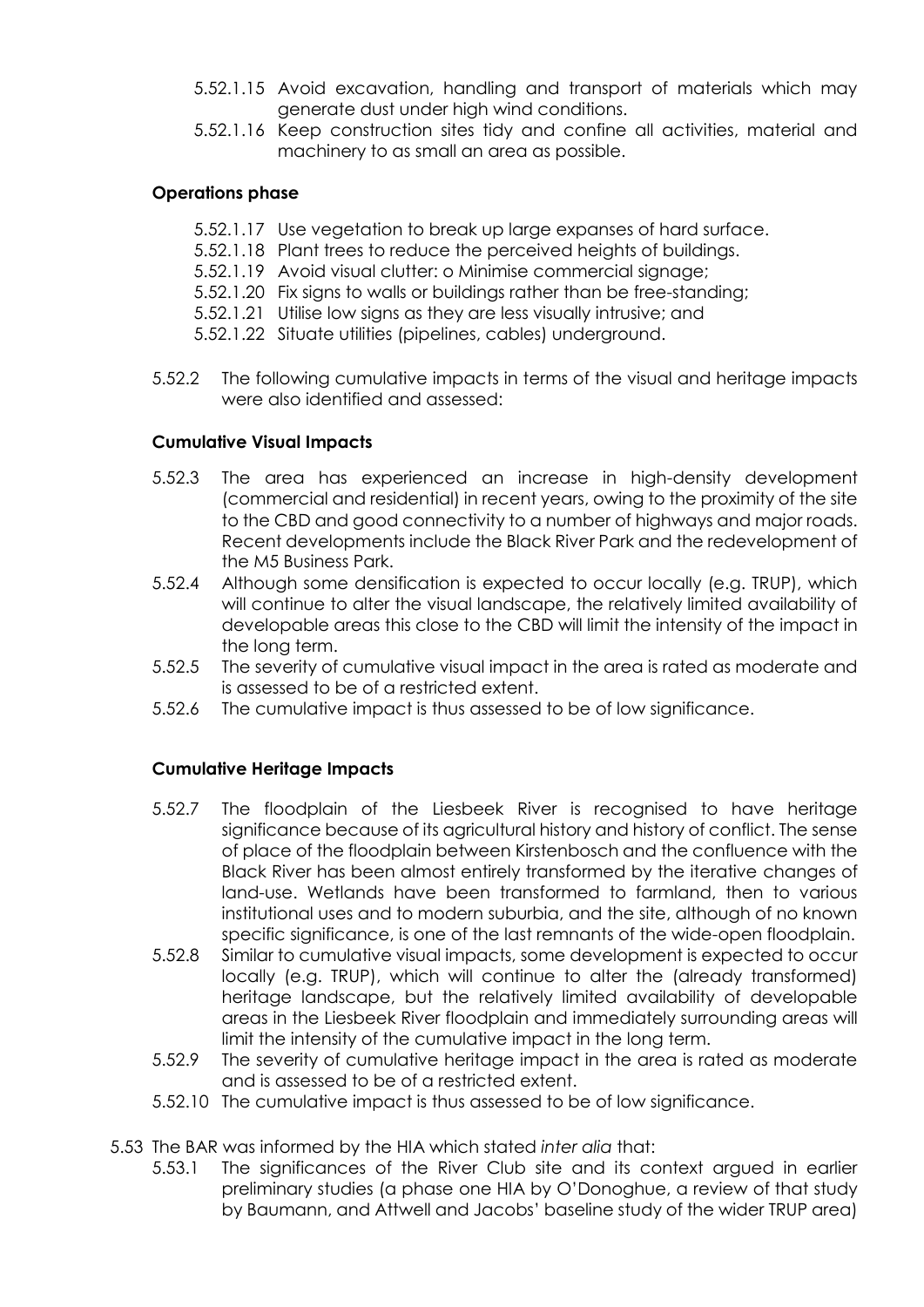were argued in relatively broad terms and, although several commentators on our earlier Draft HIA Prepared for Interested Party Consultation referred to O'Donoghue's phase one report seem to prefer those opinions, they emphasize two major differences with those opinions:

- 5.53.1.1 Previously no recognition has been given to the possibility of transforming the Liesbeek canal into a riverine corridor as a potentially functional ecological system and, therefore, no recognition has been given to the potential of recovered heritage significance (those views apparently preferring a "historical" course much altered through the 20th century and effectively defunct as a river course since 1952).
- 5.53.1.2 Previously heritage indicators and development limitations that are not directly heritage-related were articulated (echoing preliminary views articulated in the TRUP land-use study).
- 5.53.2 The difficulty in assigning heritage-related significance to the subject site and its context demands rather more clarity; and they hope to be more precise or, at least, explicit, even if their view is one that contradicts the view held by most commentators.
- 5.53.3 That said, relying on the description of the topography, the account of the historical making and layering of the site and its context above, they articulate the cultural significances of the site.

# **Conclusions regarding significances**

- 5.53.4 The River Club site and its surrounds to be of very high environmental/ topographical/ecological and historical significance both as the floodplain of the Liesbeek River and as a part of the place of early confrontations between indigenous peoples and settlers. Indeed, this significance, taken as a single complex of significance and symbolic meaning, is of the highest order in the current sociopolitical climate.
- 5.53.5 These significances, however, while both visual and bound/tied to this land and because of both the nature of these significances and because of the scales/ distances involved, can be protected and even enhanced by celebrating the riverine corridor and floodplain. Indeed, the nature of these significances does, in our minds, suggest obvious and direct protective/managerial measures that should be imposed in order to promote what we regard as a restorative imperative aimed at reshaping and revitalising the Liesbeek riverine corridor. In other words, the wide-open flood plain does not have a meaningful sense of place, but the narrower riverine corridor is of considerable conservation value.
- 5.53.6 There is, however, one likely, even certain, future intervention on land within the Liesbeek River floodplain and immediately abutting the River Club site that will transform the perception of the floodplain, the sense of place, and the significances that they have described: to the immediate north of the site is a long-planned arterial road connecting the Malta Road-Liesbeek Parkway junction across the floodplain, over the Salt River-Black River-Liesbeek River confluence and to Berkley Road in Maitland: this roadway must be built at a level approximately 2m above the current levels but rising to the levels of the Malta Road railway bridge and the necessary bridge over the Salt River establishing, in effect, a 30m-wide causeway of varying height across the entire width of the floodplain. This roadway will be a very considerable imposition on the floodplain and will have a marked impact on its reading and its sense of place.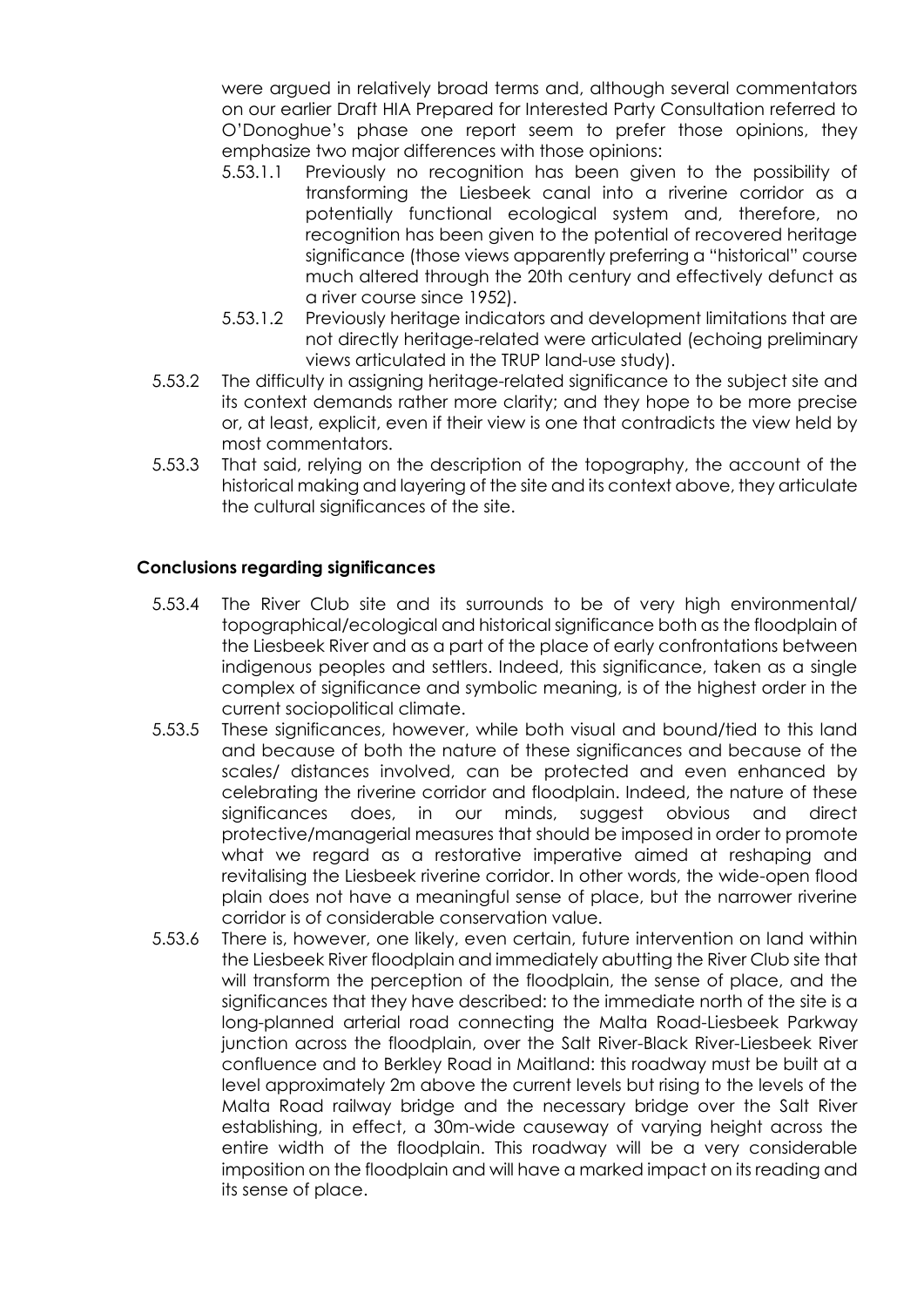- 5.53.7 It is also true that the SAAO owns a piece of land abutting the River Club property which has been considered for development: to the immediate south of the site is the abutting SAAO-owned Remainder Erf 26423 which is bounded by the River itself, the Station Road extension leading to the Observatory complex and Valkenberg Hospital, Liesbeek Parkway, and the River Club site: the SAAO has previously proposed a bulky 8 300 m² building (of several storeys) for the Square Kilometer Array ("SKA") on this site; but this process has been terminated and it now seems improbable that the SKA building will be built on the SAAO site. However, it is possible that the Erf 26423 will be developed in due course; and any building in this position would have an impact on the floodplain and on its reading and sense of place.
- 5.53.8 However, the arterial road intervention must be taken into account because it will affect the reading and significance of the floodplain, of the surrounds and, in particular, the River Club site. All interventions on heritage resources should respect and even enhance the significance of those heritage resources rather than ignore or diminish the significance: in other words, we focus on the effects on significance rather than on the resource/object itself.
- 5.53.9 Second, given this, they argue that what are often described as "heritagerelated design indicators" should be carefully devised to assist and even ensure that designers understand the significances (in kind and degree) and how those significances should be protected or enhanced. Such design advice must serve to outline criteria for decision-making by the responsible authorities. We also hope that this step-by-step methodology has assisted in the process of designing the "preferred alternative" and will serve the same purpose in the final steps of scrutiny and decision-making by the authorities.
- 5.53.10 Further, given that the cultural significances of the River Club site and its context are of the highest order but are ephemeral and without clear or obvious form or of form giving specificity, they argue that the heritage-related design indicators (or criteria for decision-making in respect of any proposed intervention on the River Club site) must first enable a 'concretising' of the articulated cultural significance and may not necessarily influence the shape/form of the development. It is also contended that, in this kind of case, it is inappropriate to invent non-heritage-related specifics.

### **Conclusions in respect of Design Indictors-Criteria for Decision-Making**

- 5.53.10.1 The preliminary studies referred to earlier listed several 'design indicators' intending to guide the development of the River Club site in rather more prescriptive detail including heights, scale, density, retention of trees, etc. They do not think that such prescriptions follow from the heritage-related cultural significances of the site (as articulated above); and we think that such direction should flow out of the urban design framework articulated by the urban designer.
- 5.53.10.2 Also, as noted earlier, the factors determining the position of the then Royal Observatory included sightlines to the roadstead in Table Bay, to the Castle and to Signal Hill. The views to the sea and Castle are no longer extant; but there are potential views from the Observatory to Signal Hill and the gun emplacement.
- 5.53.10.3 However, these glimpses are only from the lower banks of the land spur which are not frequently accessed. Given this, we contend that it is unnecessary to attempt to preserve a view over the River Club site.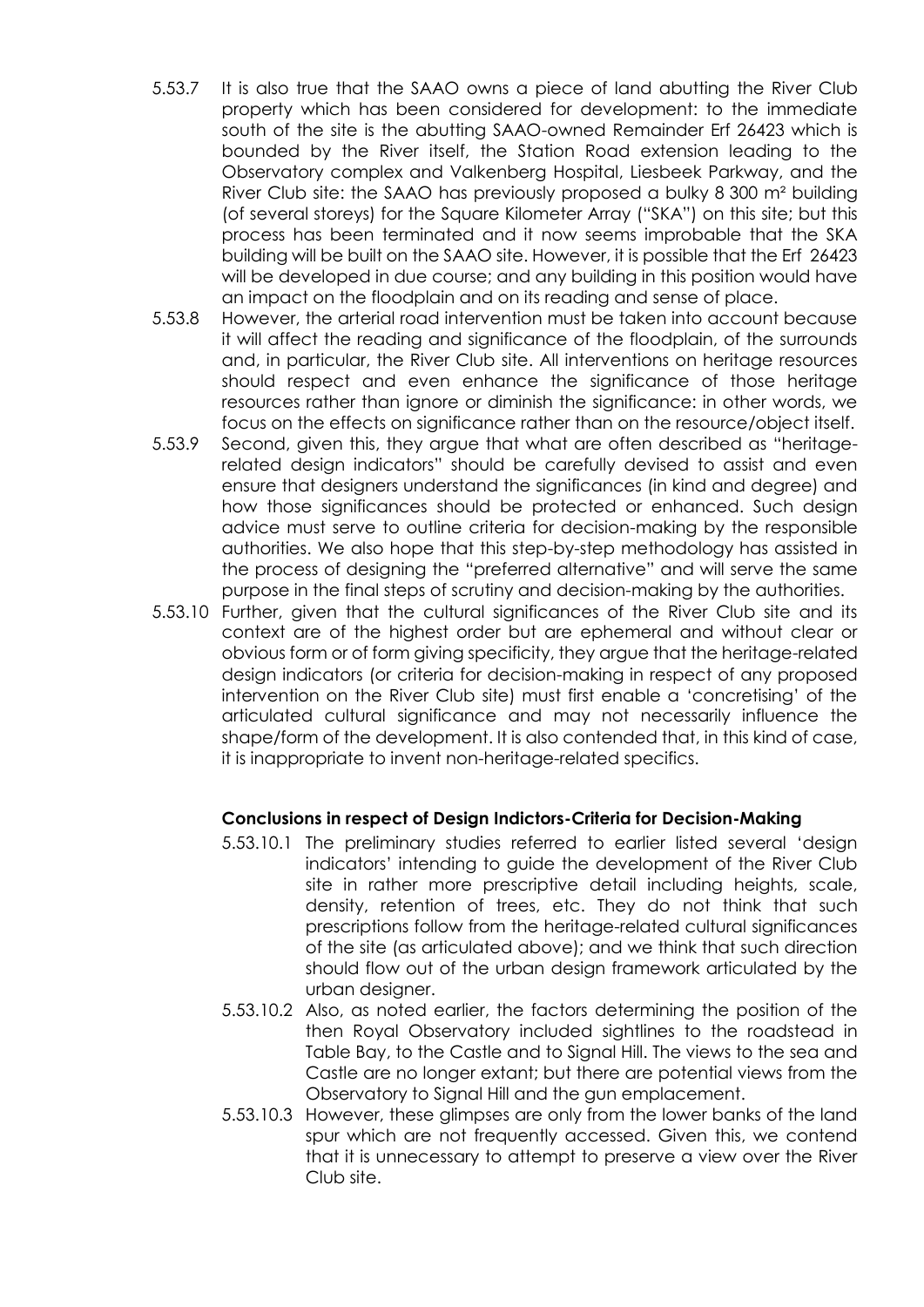- 5.53.10.4 They note also that, the view from the Observatory to Signal Hill apart, the criteria for approval/design indicators articulated here echo the "heritage-related design informants" for this site argued by Attwell/Jacobs in their 2016 baseline study of the TRUP.
- 5.53.10.5 They also reiterate an argument made earlier that many, even most commentators seem to recognise the necessity for some form of development to proceed; and we hope that those commentators will accept the design criteria articulated here as enabling and as heritage-protecting. On the other hand, they recognise that many commentators think that this site should be limited to the current uses and built-form and not be developed: while there are circumstances where development is or will be damaging to the significance of a place, we think that this development does provide an opportunity for the revitalisation or recovery of a heritage lost and hidden.
- 5.53.10.6 In conclusion, they regard these four design indicators to be sufficient, not only to ensure that the development of the River Club site does not damage any significant heritage resource, but to ensure that the very high significance of this place and of the Liesbeek River more generally is not just protected but enhanced.
- 5.53.10.7 In their view, heritage resource management should, whenever it can, be directed to enrich the making of our cities, recognising the significances of the places and, where applicable and possible, the necessity of shaping the place to articulate and make tangible lost or hidden cultural significance, in particular in those cases where the recognition of past iniquities can lead to symbolic restitution and healing. They argue that this is possible in this instance.
- 5.53.11 During the public participation process conducted as part of the HIA, several commentators have complained that this application and process conflicts with the now lengthy planning and consultative processes (since 1998) intended to lead to a vision for the Two Rivers Urban Park.
- 5.53.12 In their view, the Preferred Riverine Corridor Alternative with its focus on the restoration of the Liesbeek River does, for the first time since 1998, enable a positive and realistic step towards the realisation of several of the goals of the TRUP, in particular, the goals outlined in the ten-point TRU-Park Manifesto included in the 2017 TRUP co-designing workshop resource sketchbook. The recovery and restoration of the Liesbeek proposed on the River Club site does, for the first time, suggest that several of the TRUP goals could be achieved.
- 5.53.13 The River Club site is a relatively small, if important, site within the overall TRUP area. TRUP is approximately 300 ha in extent, whereas the River Club site measures 14.8 ha, or 5 % of the TRUP. The proposed development will not be compliant with all of the objectives of the TRUP initiative. However, it is believed that the development will add significant value to TRUP in that significant pieces of land will be more publicly accessible, including recreation spaces associated with the rehabilitated riverine edges and the approximately 70m x 220m 'eco-corridor', which in turn will connect into the wider TRUP; a portion of land is proposed as a place of remembrance/ celebration, where heritage on this land can be recognised and memorialised; and the site is the western gateway into TRUP and the development will assist to establish TRUP as a place of metropolitan sianificance.
- 5.53.14 The 'baseline studies' of Nisa Mammon and Melanie Attwell both deal with the TRUP as a whole but do also give commentary on the River Club site as a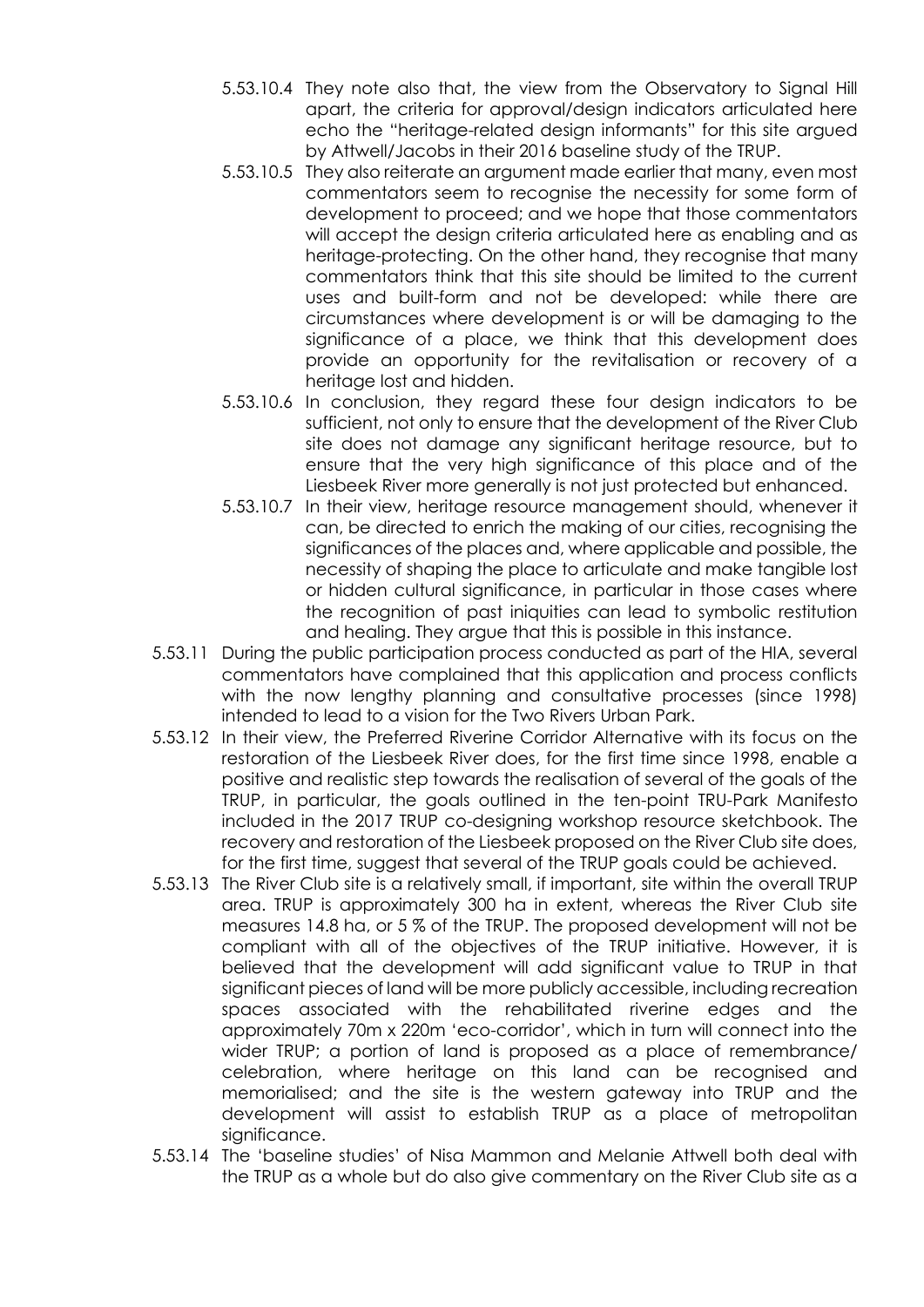component of the TRUP. The heritage practioners acknowledge and refer to these studies.

- 5.53.15 The Two Rivers Urban Park Association and its members ("TRUPA") refer to the TRUP as a "declared Park": however, they understand that there is no special declaration of TRUP in terms of any national, provincial or municipal legislation as a park or nature reserve. The term refers to a general area of land defined for the purpose of various planning studies. There was a Two Rivers Urban Park Contextual Framework and Phase 1 Environmental Management Plan prepared by the City of Cape Town in 2003. This was not formally approved in terms of planning law; but could be regarded as a form of local policy plan. There was subsequently an initiative by the Western Cape Provincial Government and the City of Cape Town to formulate a new plan, and many documents were produced, but none were officially released or approved.
- 5.53.16 The boundaries of TRUP have changed over time to include and exclude certain parcels of land; and it includes land with several different zonings, including Open Space 2, Community 1, Community 2, Transport 2, Residential and Industry (depending on which TRUP boundary is used). The Raapenberg Wetland and Bird Sanctuary has a proclaimed status as a Municipal Nature Reserve.
- 5.53.17 The City Council and Western Cape Government ("WCG"), both of whom own various properties within TRUP, have entered into a Memorandum of Cooperation to work together on the TRUP project, which is envisaged as a mixed-use, transit-oriented development within a connected landscape for sustainable living, together with areas for leisure, conservation and environmental management. An environmental, heritage and planning process was initiated by WCG and the City of Cape Town, which investigated opportunities, constraints and development options. The aim of the current TRUP process is to update the 2003 contextual framework and formulate a Local Spatial Development Framework in terms of section 12 of the MPB-L.
- 5.53.18 The land-use planning application referred to earlier notes that the current development proposal for the River Club would constitute a deviation from policy currently associated with the site, and motivation for this deviation is contained in that report. It is noted in the rezoning report that a TRUP Local Spatial Development Framework process is being run in tandem by the Western Cape Government and City of Cape Town and will result in new development initiatives and planning guidelines for the TRUP area. They understand that the LSDF will no longer make use of the term "urban park" due to public misunderstanding about this term.
- 5.54 When HWC stated in their comments that it *"is of the view that the assessment of significance is inadequate"*, the Supplement to the HIA disputed this for the following reasons:
	- 5.54.1 Given that the authors discuss significance at great length in several lengthy sections, **Significances**, pp79-84, **8. Heritage-Significance Related Design Indicators – Criteria for Decision-Making**, pp85-106, and **10. Assessment of Impacts on Heritage**, pp109-117, totaling approximately 35 pages in the HIA, it is difficult to accept that the assessment of significance is *"inadequate*": HWC can, of course, disagree with our articulations and conclusions regarding the significances, but in this instance it is difficult to understand how this could be described as *"inadequate"*;
	- 5.54.2 It is clear that the writers of the HWC interim comment have not recognized (or they disagree with) the range of scales which they have taken into account in describing the range of significances of the site, the immediate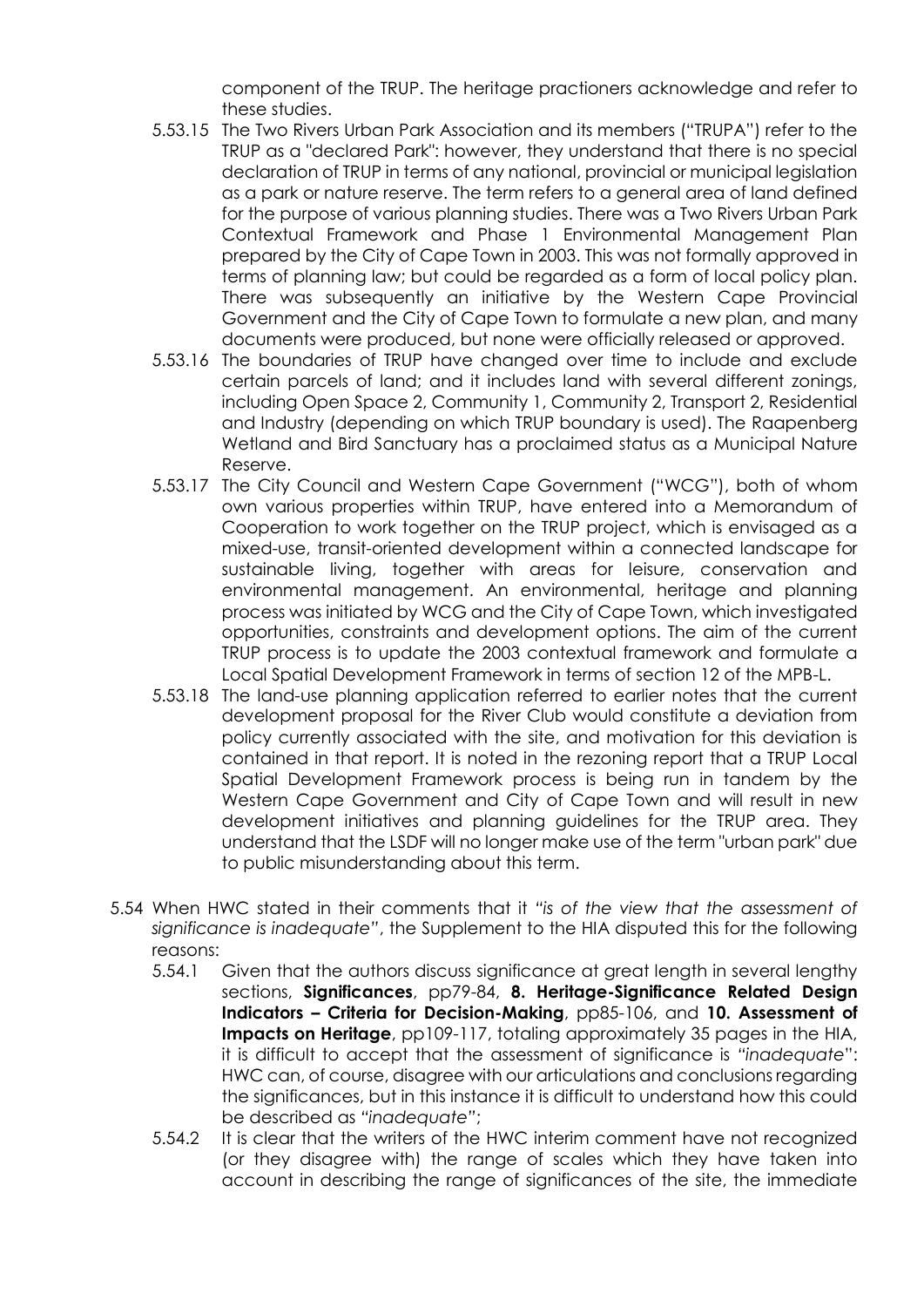environs, the wider environs, and of the whole length of the Liesbeek River as a heritage resource and/or resources;

- 5.54.3 It is clear too that HWC often elides the wider site (including both rivers and their floodplains) with the site in question;
- 5.54.4 It seems that HWC has not recognized (or they disagree with) the essential underpinning logic or argument of the HIA regarding or assigning relatively low current significances and/or value of the lower reaches of the Liesbeek floodplain (and of the site in particular) and the two river courses (stormwater ditch and canalized river) as place and/or as a (tangible) heritage resource despite the high historical significance of the immediate and wider environs;
- 5.54.5 In this last respect, the heritage practitioners note that it seems that HWC has an incomplete grasp of the relationship between "significance" and "authenticity" arguing that *"(t)he concept of significance is broadly underpinned by authenticity". This is a curious formulation of the relationships*  between the two concepts: indeed, their argument is precisely that *significance has two 'dimensions', a dimension of quality or type30 and a dimension of quantity or extent, whereas authenticity (in respect of places like the case at hand) has a number of dimensions (or attributes) including form, substance, function, location/setting, traditions and practices; and, importantly, they argue that in the case of the River Club site significance and authenticity are considerably affected by its "integrity", a "measure of the wholeness and intactness of the natural and cultural heritage and its attributes".*
- 5.54.6 Briefly, the first part of the heritage practioners' argument is that the historical significance of the site is high but that the ecological, topographical, visual significances are (currently) low from a heritage perspective as a consequence of the loss of authenticity (location apart) and of a reduced integrity. The second part of the heritage practioners' argument has it that the recovered integrity of the Liesbeek River course as an ecologically functioning riverine-corridor is also (or would be) a recovery of several attributes of authenticity and, therefore, a recovery/restoration of several attributes of significance.
- 5.54.7 This has been argued at great length in the HIA; and, indeed, it seems that all parties are agreed that the River Club site is a part of a much larger highly significant cultural landscape. It is clear, however, that all parties do not agree about the implications of related questions about the authenticity and/or integrity of the (actual/ physical) place and its components and surrounds as it is today.
- 5.54.8 In this regard, the heritage practioners included an aerial photograph of 1934 which shows the following:
	- 5.54.8.1 The Black River is canalised (presumably concrete-sided and floored) to a point more or less in line with an extension of Station Road;
	- 5.54.8.2 The Liesbeek River-bed is a simple narrow and straight ditch or artificially created canal;
	- 5.54.8.3 All of the land to the immediate west of the Liesbeek has already been filled and is being used for sporting activities;
	- 5.54.8.4 All of the River Club site if filled is in part an island or promontory projecting into the water-filled wetland to the north and east 'protected by drainage canals;
	- 5.54.8.5 The wetlands to the north and east have the marks of a drag-line excavator that has taken soil from the estuary to create the reclaimed land of the River Club site; and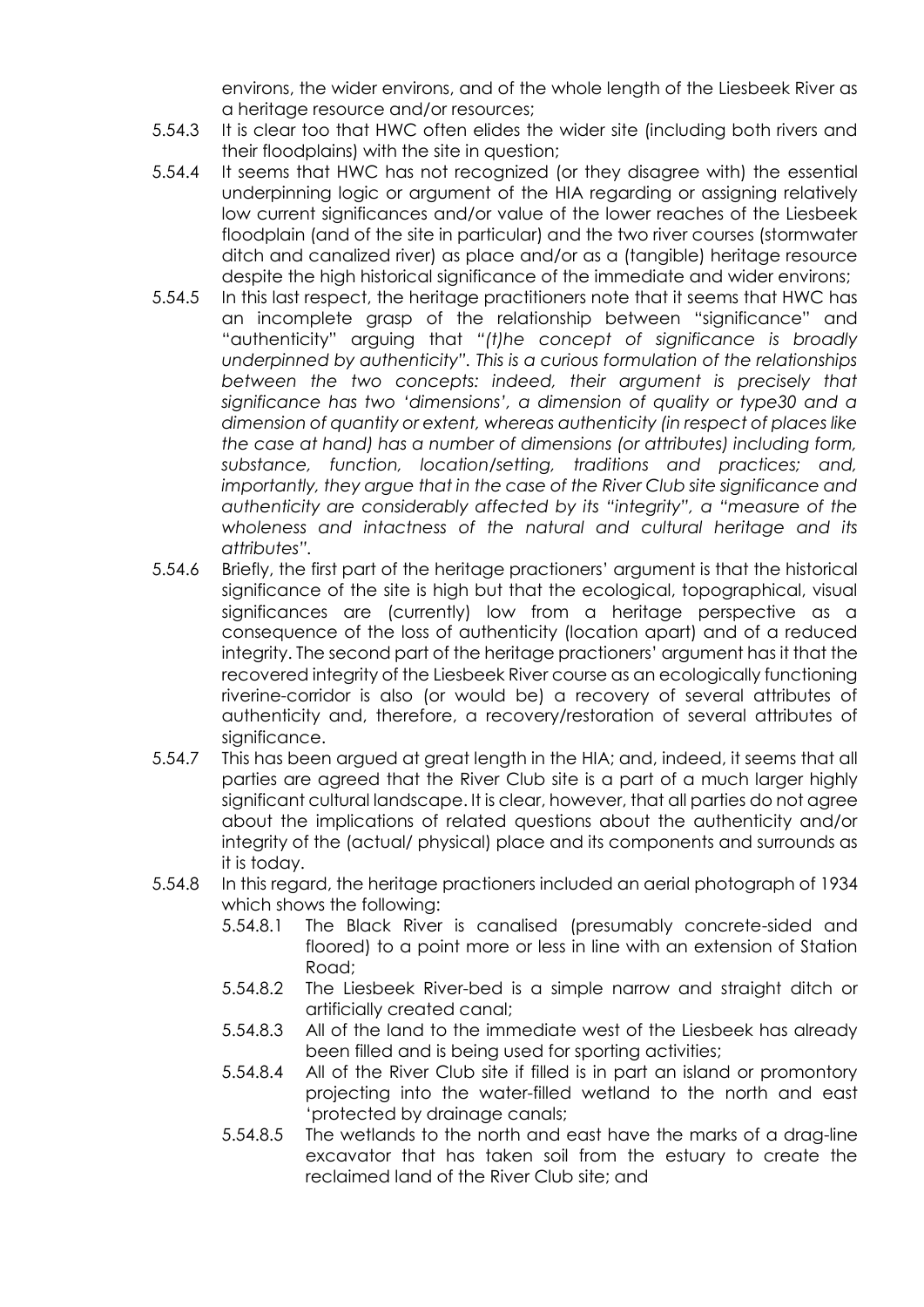- 5.54.8.6 The only as yet (relatively) 'natural area' is the SAR&H land to the north which is be gradually reclaimed and encroached on by the railway sheds.
- 5.54.9 Given this, the heritage practioners argue that the pre-1952 river-course, which is claimed by some commentators (apparently concurred with by HWC) to be the "authentic" river course, is not authentic and has little integrity as such.
- 5.54.10 It is also pointed out that the lower reaches of rivers, especially where flowing very slowly through very flat floodplains, are inclined to change their course periodically through sudden flooding, thus establishing a series of 'authentic' river-beds over time. In other words, it is apparent that an 'authentic' course of the Liesbeek is uncertain, even labile and liable to displacement or change; and, given this, they argue that the current canalised bed of the Liesbeek is a legitimate and feasible course for the recovered riverine corridor, the ecological-, visual-, cultural-, amenity significance of which can be enhanced without damaging its historical or locational significance and authenticity.
- 5.54.11 The heritage practioners hesitate to complicate an already complex argument about significances but, given the range of opinions, this is unavoidable; and it is the range of opinions regarding what has been variously referred to as "landscape character" that they touch on in order to illustrate the differences of perception (and opinion):
	- 5.54.11.1 Attwell and Jacobs have argued that there are nine distinct 'character-areas' in the TR-area as shown in their map, Landscape Character Areas.
	- 5.54.11.2 However, their 'character-areas' do not identify the two rivers and their courses/ corridors/floodplains as 'character areas' implying a view of the rivers as dividers between 'character areas' rather than as the generators of character (which is how they see them).
	- 5.54.11.3 Postlethwayt takes view similar to that of Attwell and Jacobs.
	- 5.54.11.4 The authors of the LSDF, however, take a rather different view, recognising the two rivers as central 'character makers' of two of their eight separate precincts; and their diagram of "heritage related constraints and opportunities for redevelopment, repurposing, restoring, re-imagining" emphasises the rivers as the primary 'heritage informants'. This is much closer to their own view and, they argue, this is how most people see the area (indeed, the area has been known as the "Two Rivers urban park" or area for decades).
	- 5.54.11.5 This is pointed out to emphasise the different experiences of the landscape and the consequences of these different experiences and the consequential heteroglossia of views, perceptions and assessments of the topography itself and its characters and of the significance(s) of the characters of the component parts.
- 5.55 The Visual Impact Assessment conducted by Mr. Scott Mason of SRK Consulting stated *inter alia* the following:

## **Findings and Recommendations**

5.55.1 The VIA describes and interprets the visual context or affected environment in which the project is located: this provides a visual baseline or template and aims to ascertain the aesthetic uniqueness of the project area. To better understand the magnitude or intensity of visual and sense of place impacts,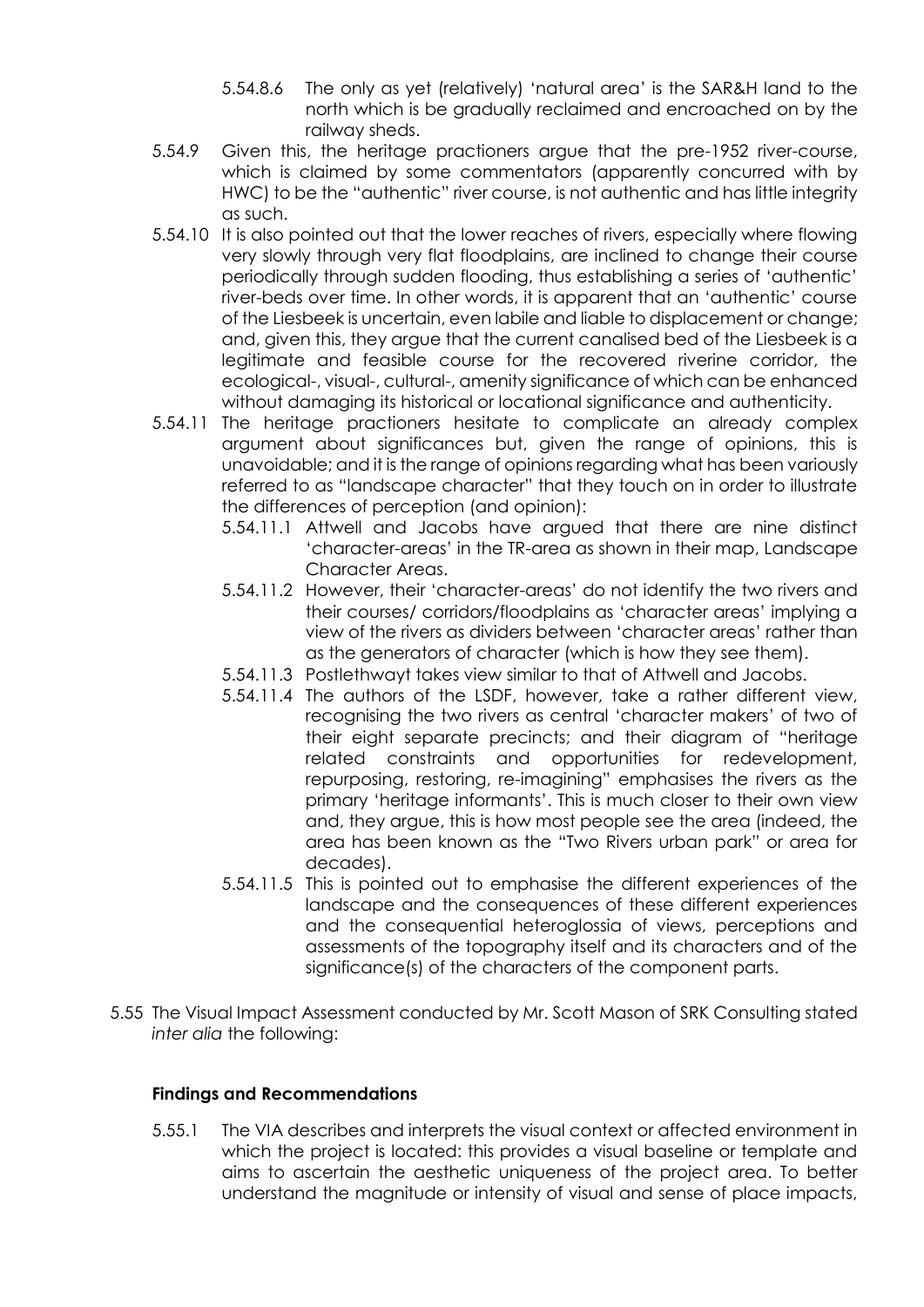the capacity of the project area and receptors to accommodate, attenuate and absorb impacts was analysed in considerable detail. To assess impact significance, the River Club development was "introduced" into the baseline, taking account of the attenuating capacity of the project area.

- 5.55.2 The following findings are pertinent:
	- 5.55.2.1 The Applicant is proposing to redevelop the River Club property for commercial, residential and institutional use.
	- 5.55.2.2 The basis for the visual character of the area is provided by the topography, vegetation and land use of the area giving rise to a predominantly urban environment of mixed land use surrounding a large, isolated open space with low intensity activities, influenced by the rivers traversing the space and vehicular and rail routes delineating and confining the site.
	- 5.55.2.3 The visual quality of the overall area is largely ascribable to the builtup urban environment with an island of green open space.
	- 5.55.2.4 The rivers provide interest in the landscape thereby enhancing the visual quality. Views of Devils Peak and the Observatory complex contribute to the visual quality of the area.
	- 5.55.2.5 The sense of place of the study area is strongly influenced by the rivers, and an "island" of open space in a highly developed and evolving urban environment of mixed land use. The dramatic views of Devils Peak and the dominant east-facing ridgeline also add to the sense of place of the study area, while surrounding industrial areas and transport corridors detract.
	- 5.55.2.6 The visual exposure analysis indicates that buildings adjacent to the site will provide very effective visual screening of the development.
	- 5.55.2.7 The VAC is increased by the built fabric of the surrounding areas particularly the PRASA rail yard to the north, the commercial buildings of Black River Park to the west, and the industrial buildings and M5 Park (on a raised platform) to the east, as well as local variations in topography.
	- 5.55.2.8 Receptors include users travelling past the site on Liesbeek Parkway and the M5, residents of surrounding suburbs, employees of adjacent business parks and visitors to the Observatory complex, the Raapenberg Sanctuary and passive users of the open space.
	- 5.55.2.9 Visibility of the development will be very high to receptors in the foreground, but visibility will reduce substantially in the middle ground and background because of screening provided by urban fabric.
	- 5.55.2.10 Landscape integrity refers to the compatibility of the development with the existing landscape or cityscape. The proposed development is consistent with the existing land use of the surrounding area (commercial, industrial, institutional) although the scale and size of the development will be considerably larger than neighbouring developments.
	- 5.55.2.11 During construction, loss of sense of place is expected, especially in the foreground i.e. closer to Liesbeek Parkway and the M5, since construction and the change in the state of the site (scarring, construction equipment, construction traffic and dust generation) is incongruent with the current nature of the site viz. green open space and use of the site viz. recreation.
	- 5.55.2.12 During operations, Loss of sense of place is expected since the development and the change in the state of the site is mostly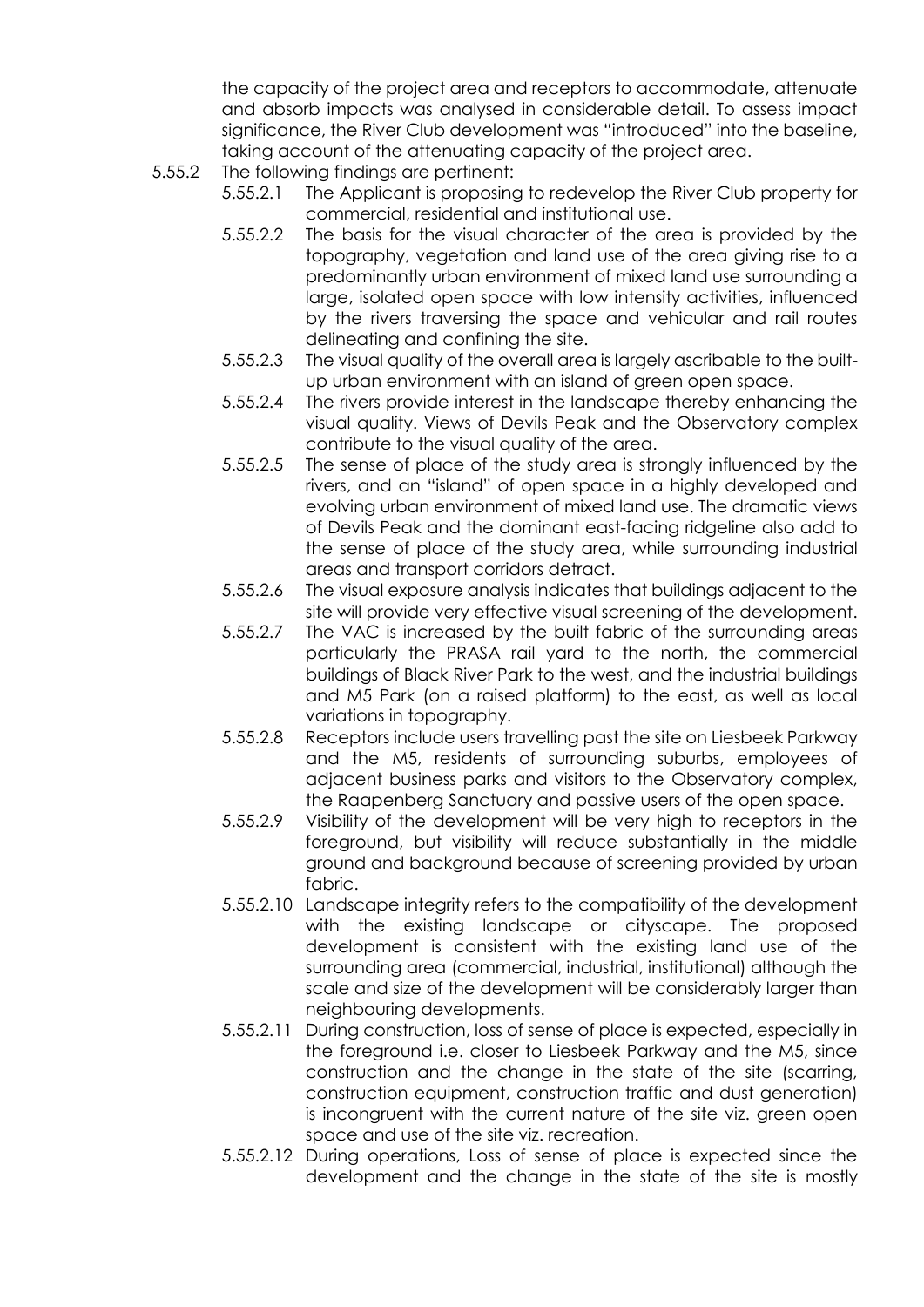incongruent with the current nature of the site viz. green open space and use of the site viz. recreation.

- 5.55.2.13 New built structures will be visually intrusive and, in some cases, obtrude receptors' views of visual resources from surrounding vantage points. The visual impact may be lessened by the congruency of the proposed development with the surrounding land uses, mainly the commercial and industrial activities towards the north of the site rather than the more informal layout of the buildings to the south of the site.
- 5.55.2.14 Lighting will be extensively used to illuminate the proposed development which may drastically alter night-time sense of place.

## **Conclusion**

- 5.55.3 Although the significance rating for both layout alternatives is the same, Alternative 1 is marginally preferred from a visual impact and sense of place perspective as greener (and landscaped) open space is accessible. During parts of the year, the original (western) channel of the Liesbeek River can be visually unappealing (when water levels are low the channel can appear polluted).
- 5.55.4 For Alternative 1, the shift of Precinct 1 towards the western channel unlocks more open space along the eastern channel, which has the potential to become a visual amenity to the public if rehabilitated correctly. The ecological corridor for Alternative 1 is marginally wider than for Alternative 2, thereby increasing the green visual corridor across the site. Though tools are available to more scientifically and dispassionately assess visual and sense of place impacts, VIAs require a large degree of professional, subjective judgment. This is more difficult for a project such as the River Club development, which is located in the midst of a wholly transformed urban environment on land very well located for development, but which has remained undeveloped and conferred a natural sense of place to surrounding (urban) receptors. In many respects, the visual impact is pronounced, but not inconsistent with a cityscape. However, the sense of place impact is more significant and difficult to mitigate. Receptor perceptions are also important: for some, retention of the open space might be critical to retaining the sense of place; for others, urban development, especially if celebrated by iconic structures, may be valued. The development could both alter sense of place and, at the same time, deliver a functional development with interesting structures with their own visual appeal.

Evaluation of the impact of the development on heritage resources relative to the sustainable social and economic benefits to be derived from the development

5.56 The balancing of environmental impacts in light of sustainable development is the heart of the EIA process. The NEMA principles state that *"[t]he social, economic and environmental impacts of activities, including disadvantages and benefits, must be considered, assessed and evaluated, and decisions must be appropriate in the light of such consideration and assessment."* As such, a Basic Assessment process which culminated into the Final BAR which detailed various environmental impacts which included both positive and negative environmental impacts was undertaken by an independent EAP and informed by studies of also independent specialists.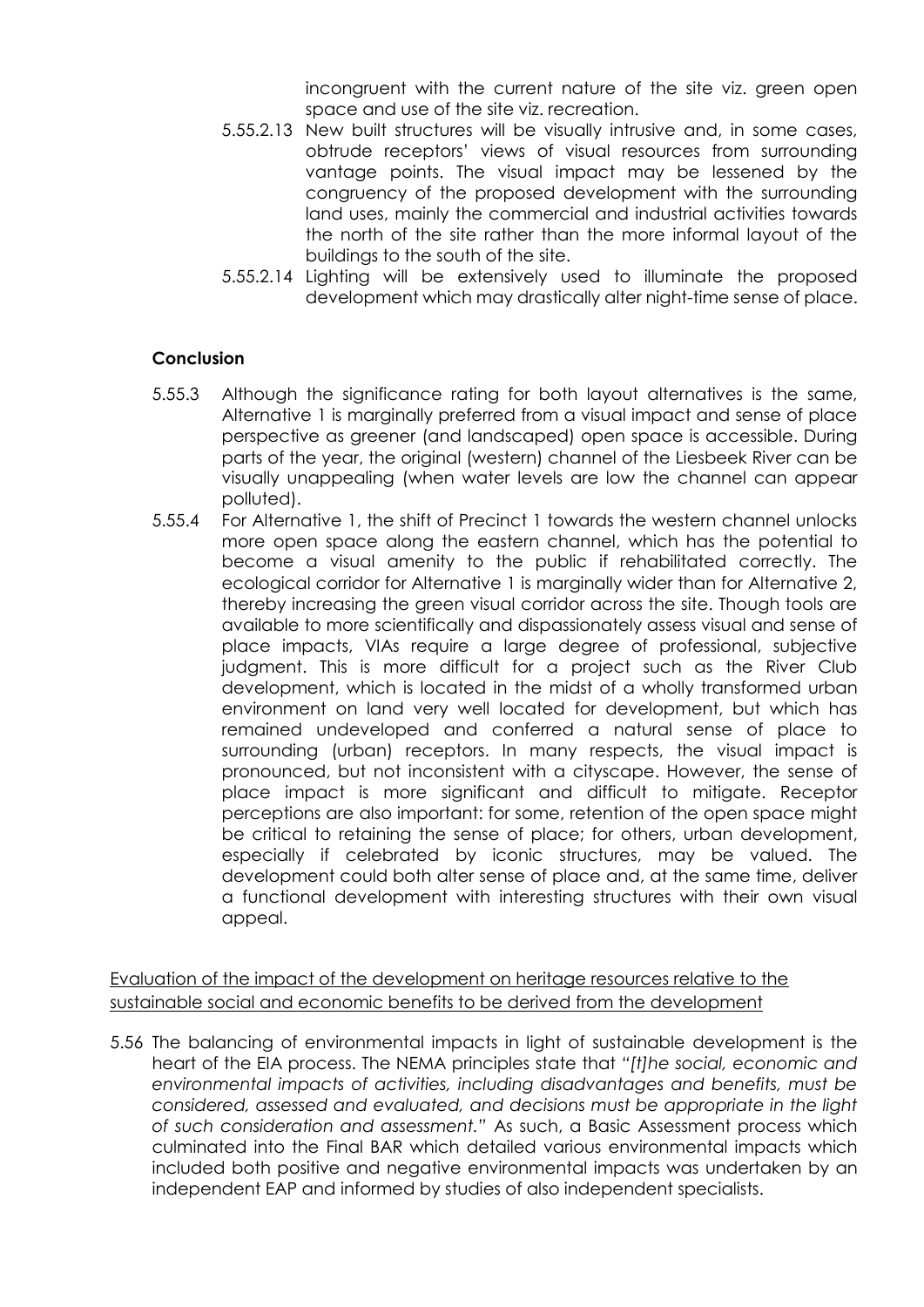- 5.57 When the Interested and Affected Parties ("I&APs") were afforded opportunities to comment on the social, economic and environmental impacts of activities, the following responses were provided by the EAP:
	- 5.57.1 The history of the broader area is comprehensively described in Section 4 of the HIA, and includes a history of:
		- 5.57.1.1 Khoekhoe groups occupation and use of the area for grazing.
		- 5.57.1.2 The importance of the rivers to the history of the area.
		- 5.57.1.3 Conflict between Khoekhoe groups and Europeans settlers.
		- 5.57.1.4 The defensive line established by the Dutch.
		- 5.57.1.5 The agricultural use of the Liesbeek River catchment by the Dutch.
		- 5.57.1.6 Residential, commercial, and industrial encroachment on the agricultural and riverine floodplain and landscape.
	- 5.57.2 Remaining heritage resources in the broader landscape are also documented (see Section 6 of the HIA).
	- 5.57.3 The HIA confirms that the cultural significance of the area is derived from *"the history of and concentration of historic elements in this landscape as well as the symbolic values of the Black and Liesbeek Rivers"*.
	- 5.57.4 Although HWC's assessment of *"National or Provincial"* significance of the *"TRUP"* is noted, it should be borne in mind that this is a planning boundary, and with the exception of the river courses (which themselves are much changed), much of the history that derives the cultural significance of the site extends over a far broader area. In this regard, on 15 October 2019, the Draft Two Rivers Local Spatial Development Framework ("LSDF") was released for public comment. This report included a Phase 1 HIA and a "TRUP First Nations Report" (AFMAS Solutions, 2019). Following the TRUP First Nations Report, AFMAS Solutions were appointed to build on the "TRUP First Nations Report" (AFMAS Solutions, 2019) to:
		- 5.57.4.1 Understand the significance of the River Club site to the First Nations by identifying indigenous intangible cultural heritage specific to the River Club.
		- 5.57.4.2 Locate the River Club site within the indigenous narrative of the broader TRUP cultural landscape.
		- 5.57.4.3 Identify First Nation aspirations with regard to Indigenous cultural heritage and the River Club site.
		- 5.57.4.4 Make recommendations for the implementation of the key recommendation of the TRUP First Nations report, specifically: *"Acknowledge, embrace, protect and celebrate the indigenous narrative in design and planning"*.
	- 5.57.5 Key findings of these studies, as they relate to the River Club, are as follows:
		- 5.57.5.1 Given that the entire TRUP project area was part of the historic indigenous landscape, each of the precincts that make up TRUP has a measure of indigenous cultural heritage.
		- 5.57.5.2 The River Club site is a small part of a much larger TRUP cultural landscape that extends to approximately 300 hectares.
		- 5.57.5.3 The extent to which the site bears testimony to its indigenous cultural heritage, is determined by the amount of indigenous cultural capital assigned to the site.
		- 5.57.5.4 First Nation informants concurred that the Two Rivers local area was the dominion of the Gorinhaiqua.
		- 5.57.5.5 No cross-cutting, narrative-defining event for any of the strands of the indigenous narrative; be it, the dominion of the Gorinhaiqua, Battle of Gorinhaiqua, Colonial-settler 'grilagem', or resistance to 'grilagem', can be attributed specifically to the River Club site.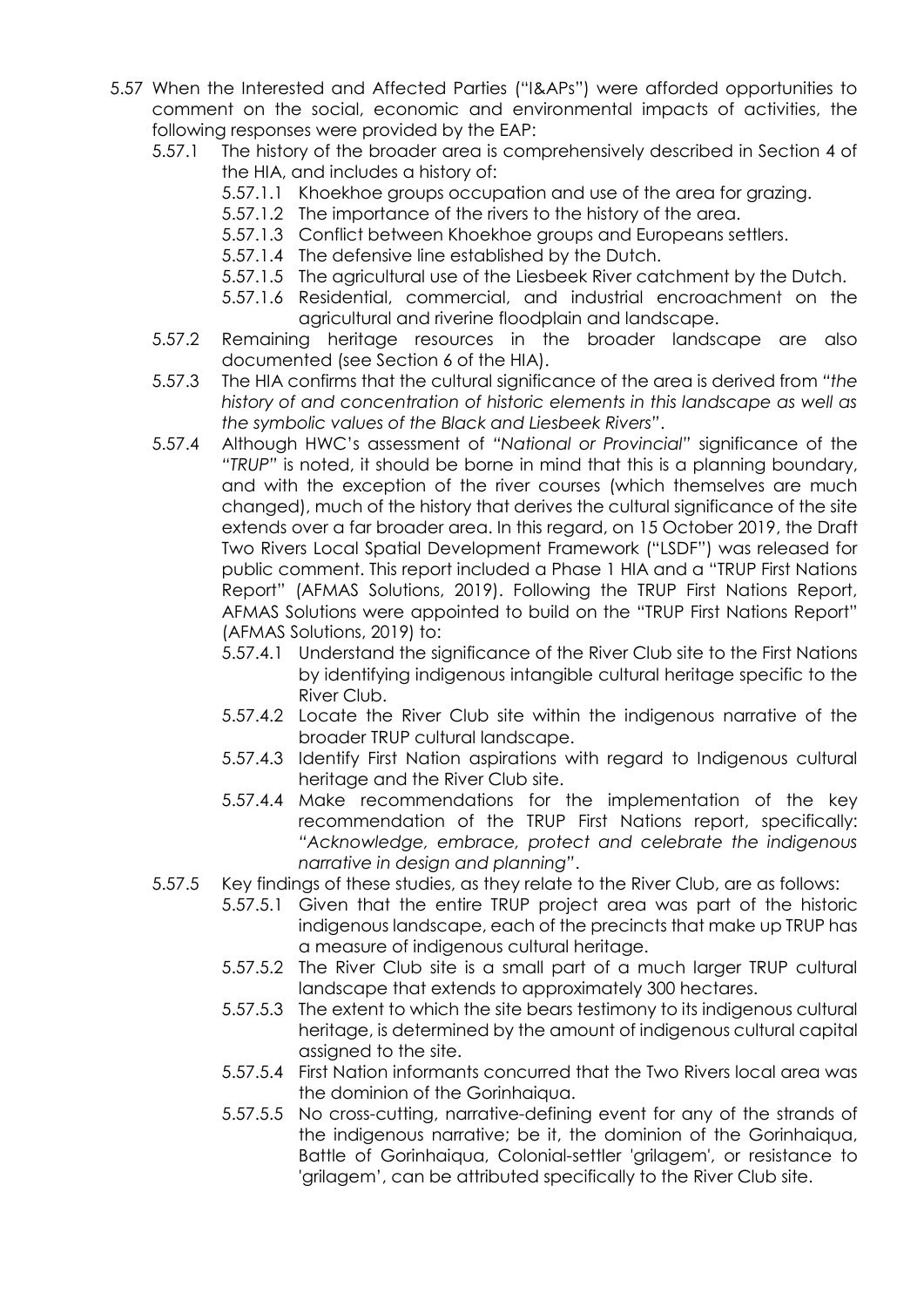- 5.57.5.6 No tangible or intangible reference has been made to the Gorinhaiqua having settled specifically on the River Club site.
- 5.57.5.7 No specific act of resistance, battle or encounter, whether tangibly manifested or intangibly articulated, have been attributed specifically to the River Club site.
- 5.57.5.8 Although mostly a wetland and therefore of low functional use value, the River Club site was most likely part of an early precolonial landscape from which the Indigene was displaced and/or precluded from having access to.
- 5.57.5.9 The site is not a burial ground.
- 5.57.5.10 The site was not used as a pre-colonial river crossing.
- 5.57.5.11 The Liesbeek River is an important heritage resource in the broader landscape, and its rehabilitation / naturalisation is supported by the First Nations Collective / would be a cultural benefit.
- 5.57.5.12 The First Nations narrative should be acknowledged, embraced and celebrated in design and planning for the River Club.
- 5.57.5.13 The heritage specialists on the project team therefore attest that the heritage resources identified in the HIA for the River Club site do include the broader area and are mirrored / confirmed by the First Nations historical account / narrative.
- 5.57.6 After reporting the history of the broader area, the HIA:
	- 5.57.6.1 Confirms that "the area in which the River Club is situated is historically important for the role it played in the distant past"; and
	- 5.57.6.2 Places the site "within the core of this early contested landscape" (see Section 4.5 of the HIA) and within an "associative cultural landscape" with definable/known historical associations of great socio-political import.
- 5.57.7 In addition, on 15 October 2019, the Draft Two Rivers Local Spatial Development Framework (LSDF) was released for public comment. This report included a Phase 1 HIA and a "TRUP First Nations Report" (AFMAS Solutions, 2019). Following TRUP First Nations Report, AFMAS Solutions were appointed to build on the "TRUP First Nations Report" (AFMAS Solutions, 2019) to:
	- 5.57.7.1 Understand the significance of the River Club site to the First Nations by identifying indigenous intangible cultural heritage specific to the River Club.
	- 5.57.7.2 Locate the River Club site within the indigenous narrative of the broader TRUP cultural landscape;
	- 5.57.7.3 Identify First Nation aspirations with regard to Indigenous cultural heritage and the River Club site.
	- 5.57.7.4 Make recommendations for the implementation of the key recommendation of the TRUP First Nations report, specifically: *"Acknowledge, embrace, protect and celebrate the indigenous narrative in design and planning".*
- 5.57.8 Following these studies, the heritage specialists remain of the opinion that the Two River local area is comprised of a variety of precincts of very different topographies, histories of use, of development-type, each with its own qualities and a variety of potential heritage significances. In this context, the HIA finds that, apart from the Liesbeek River, the site itself has little obvious heritage significance, noting that:
	- 5.57.8.1 The site is entirely an infill site; and certainly, reclaimed from wetlands before 1934 and iteratively reshaped since then.
	- 5.57.8.2 The valley (or floodplain) in which the site is located, although an important component of the Liesbeek River as a landscape, has been transformed by urban development of various sorts.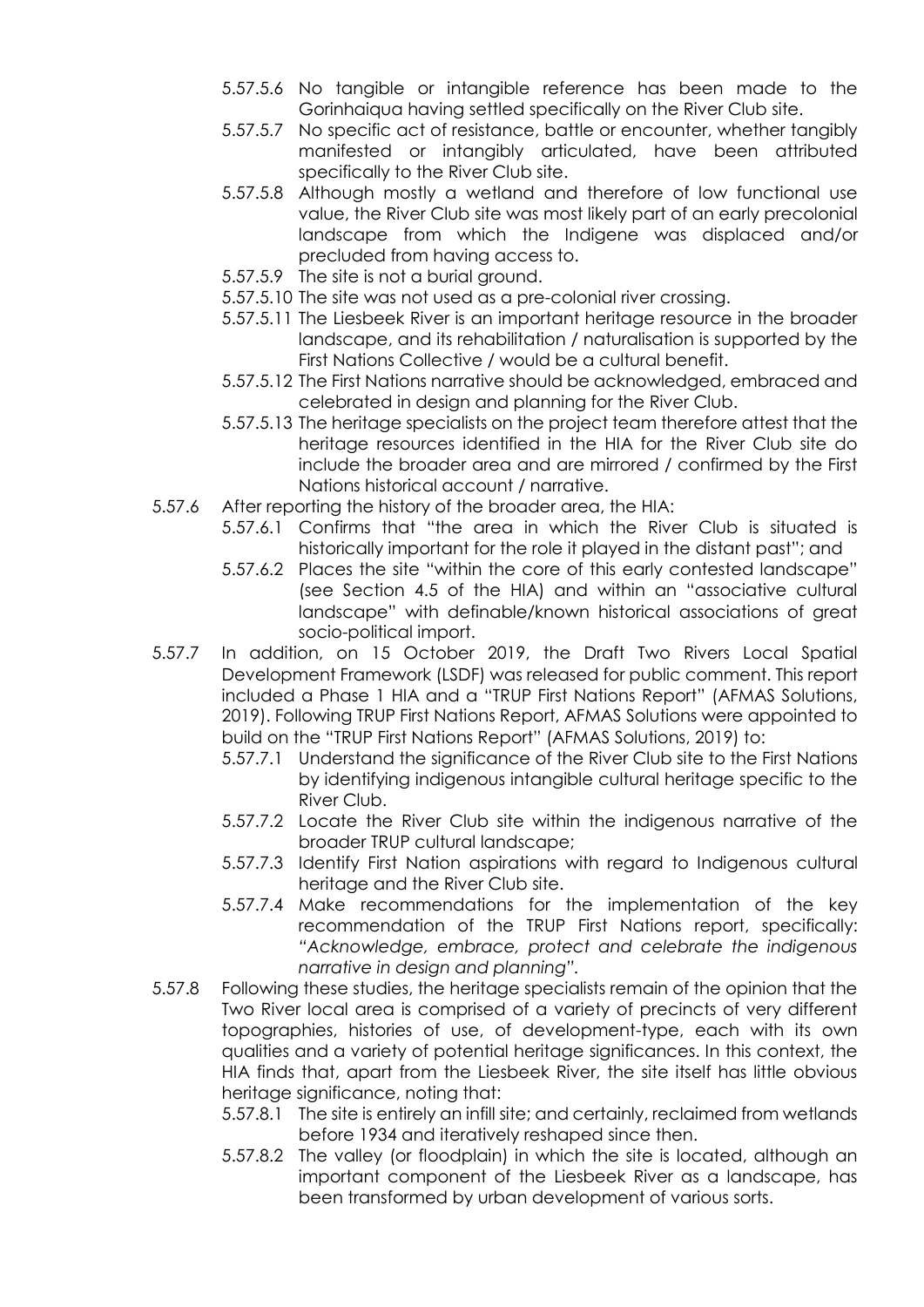- 5.57.8.3 The site is relatively small, comprising only 5% of the Two River local area.
- 5.57.8.4 No tangible heritage relics or resources occur on the site.
- 5.57.8.5 No historic events are attributed the have occurred at the site.
- 5.57.9 The HIA found, however, that the Liesbeek River is a tangible heritage resource that remains in this transformed landscape, is a potentially strong symbol of past events, reflects the history and significance of the area, is a common thread and the significant heritage resource **that links the River Club, the Two River local area and the broader environs more generally**, and is worthy of heritage protection. The HIA recommends the restoration and memorialisation of the river course and confluence.
- 5.57.10 The HIA acknowledges stakeholders' views on the significance of the landscape as a heritage resource but argues that but this significance is associative and has no clear or defined place or locus, or even any physical characteristics other than being rooted here in this general location on the floodplain of the Liesbeek River, and that the heritage of the area cannot be destroyed. Rather, and in this context, the HIA suggests that the development of the River Club site is an opportunity for the articulation or making public, even celebration, of the significance of the place and of its historical associations. This opinion is shared by the First Nations Collective.
- 5.57.11 No tangible elements of the history of the broader area remain at the site, and the site is either entirely or almost entirely an infill site, it is therefore unlikely that the site could yield information about heritage.
- 5.57.12 Nevertheless, chance-find procedures would be implemented should construction proceed.
- 5.57.13 The HIA acknowledges that stakeholders value the 'openness' in the sense of place of the floodplain, as well as the views from within and across the floodplain, but noting that no cross-cutting, narrative defining event, battle or encounter is attributed to have taken place at the site, and that no intangible reference to such an event having taken place at the site is made, the authors of the HIA argue that while the development may lead to a significant visual impact, is of relatively low heritage significance: "whether the site is developed or otherwise, it will always have a history which not manifested on the ground and cannot be destroyed by physical changes".
- 5.57.14 The site is located in a significantly transformed floodplain between even more radically transformed land, is degraded and will be further affected by the future development of the Berkley Road extension. Nevertheless, the HIA acknowledges the role that the 'openness' of the site plays in determining the current sense of place, as well as the importance of views from within and across the floodplain, but argues that while this may be a significant visual impact, is of relatively low heritage significance: "whether the site is developed or otherwise, it will always have a history which not manifested on the ground and cannot be destroyed by physical changes".
- 5.57.15 The HIA suggests that the development of the River Club site is an opportunity for the articulation or making public, even celebration, of the significance of the place and of its historical associations (i.e. its intangible heritage).
- 5.57.16 Regarding the visual impact on sense of place, it is acknowledged that although ~65% of the site will be retained as open space, due to its location at the confluence of the Liesbeek River and Black River, and long-term status of the site as a green open space, the change in character may be experienced as a strong visual contrast for surrounding (urban) receptors, and the (negative) impact of a change in sense of place will be significant.
- 5.57.17 It is assumed that people derive a positive sense of place from the site, and it is acknowledged that although ~65% of the site will be retained as open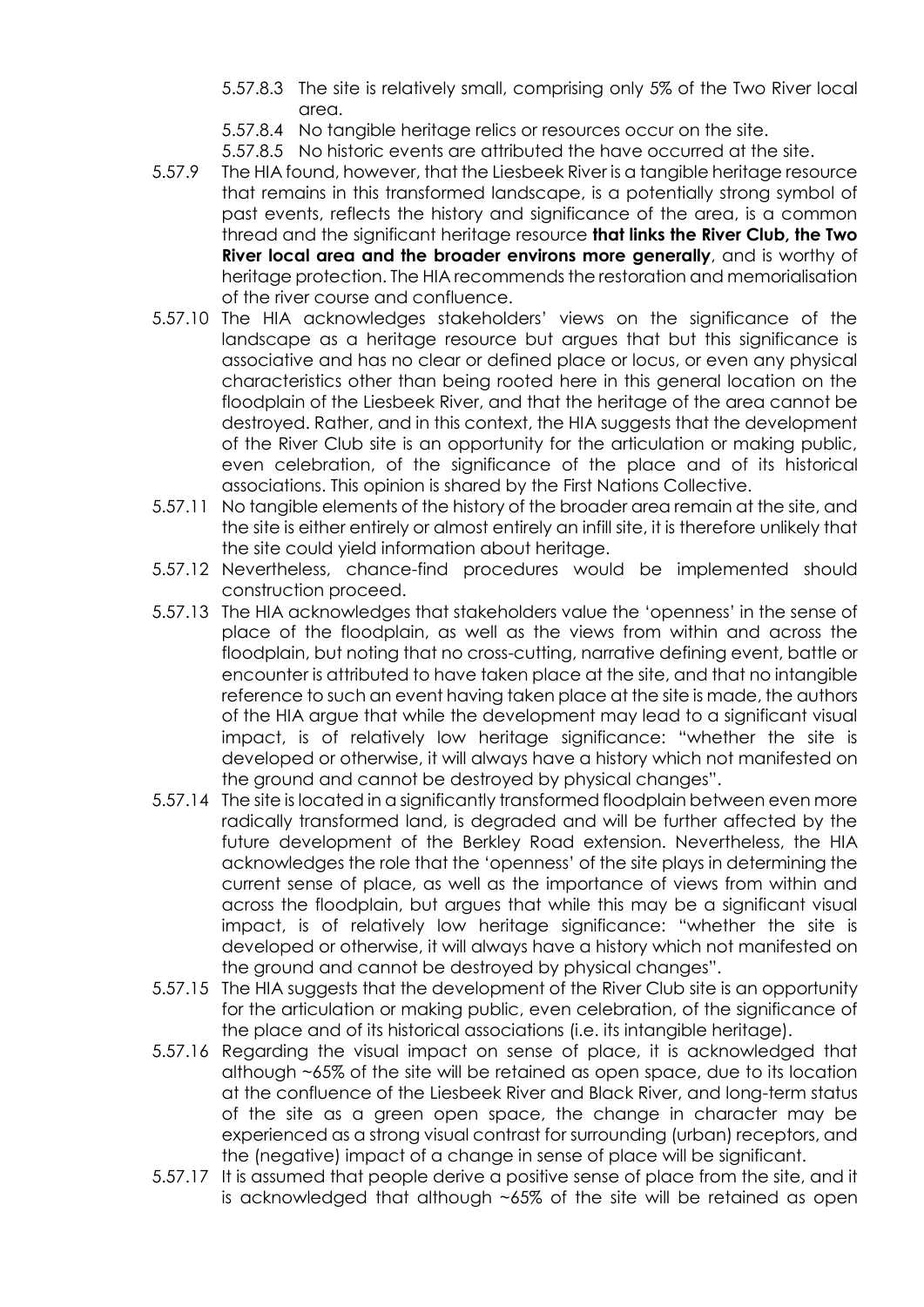space, due to its location at the confluence of the Liesbeek River and Black River, and long-term status of the site as a green open space, the change in character may be experienced as a strong visual contrast for surrounding (urban) receptors, and the (negative) impact of a change in sense of place will be significant. It is also significant that almost all commentators, including the First Nations collective, accept that the River Club site could, even should, be developed: and any form of development will transform the sense of place referred to.

5.57.18 Most academic studies attribute sense of place to the history, values, perceptions and preferences of the observer. The VIA for the development reports the relationship to place on the following basis:

5.57.18.1 Biographical (historical and familial).

5.57.18.2 Spiritual (emotional, intangible).

5.57.18.3 Ideological (moral and ethical).

5.57.18.4 Cognitive (based on choice and desirability).

5.57.18.5 Narrative.

5.57.18.6 Dependent.

- 5.57.19 Although a change is sense of place is anticipated and has been assessed as a negative impact of the project, the opinion that the development will destroy the sense of place of the broader area is rejected on the following grounds:
	- 5.57.19.1 Whether the site is developed or otherwise, it will always have a history which not manifested on the ground and cannot be destroyed by physical changes.
	- 5.57.19.2 The development will include high quality open spaces (approximately 65% of the site), and views through the site have been retained where possible.
	- 5.57.19.3 There are very extensive open space areas in the immediate vicinity, comprising active open spaces such as sports fields and passive open spaces including parks and environmental areas.
	- 5.57.19.4 Within the greater the Two Rivers local area there remain very large areas in public ownership which cannot be developed and (along with open spaces that have been included in the development proposal) will continue to form part of the public open space system.
	- 5.57.19.5 The proposal is to restore and celebrate the history of the Liesbeek River and site, and to celebrate the history of the First Nations people (enhancing the narrative sense of place to these people and the broader public).
	- 5.57.19.6 The very sense of place referred to is degraded and the development proposed enables the restoration of the sense of place referred to, even if significantly interrupted.
- 5.57.20 Although an ecological benefit from the development is anticipated (i.e. habitat quality and connectivity in this "fragmented natural system" would be enhanced), impacts on the sense of place, and historical character of the site have been assessed in the HIA and found to be significant.
- 5.57.21 Notwithstanding the site's current role in the open space system and anticipated change in character as assessed, it does not necessarily mean to say that development of the site should be precluded. In this regard.
- 5.57.22 And relating to open space specifically, it should further be noted that:
	- 5.57.22.1 The heritage specialists argue that while the development may lead to significant visual impacts, transformation of the site's character is of relatively low heritage significance.
	- 5.57.22.2 The development will be publicly accessible, approximately 65% of the site would be retained as open space if developed as proposed,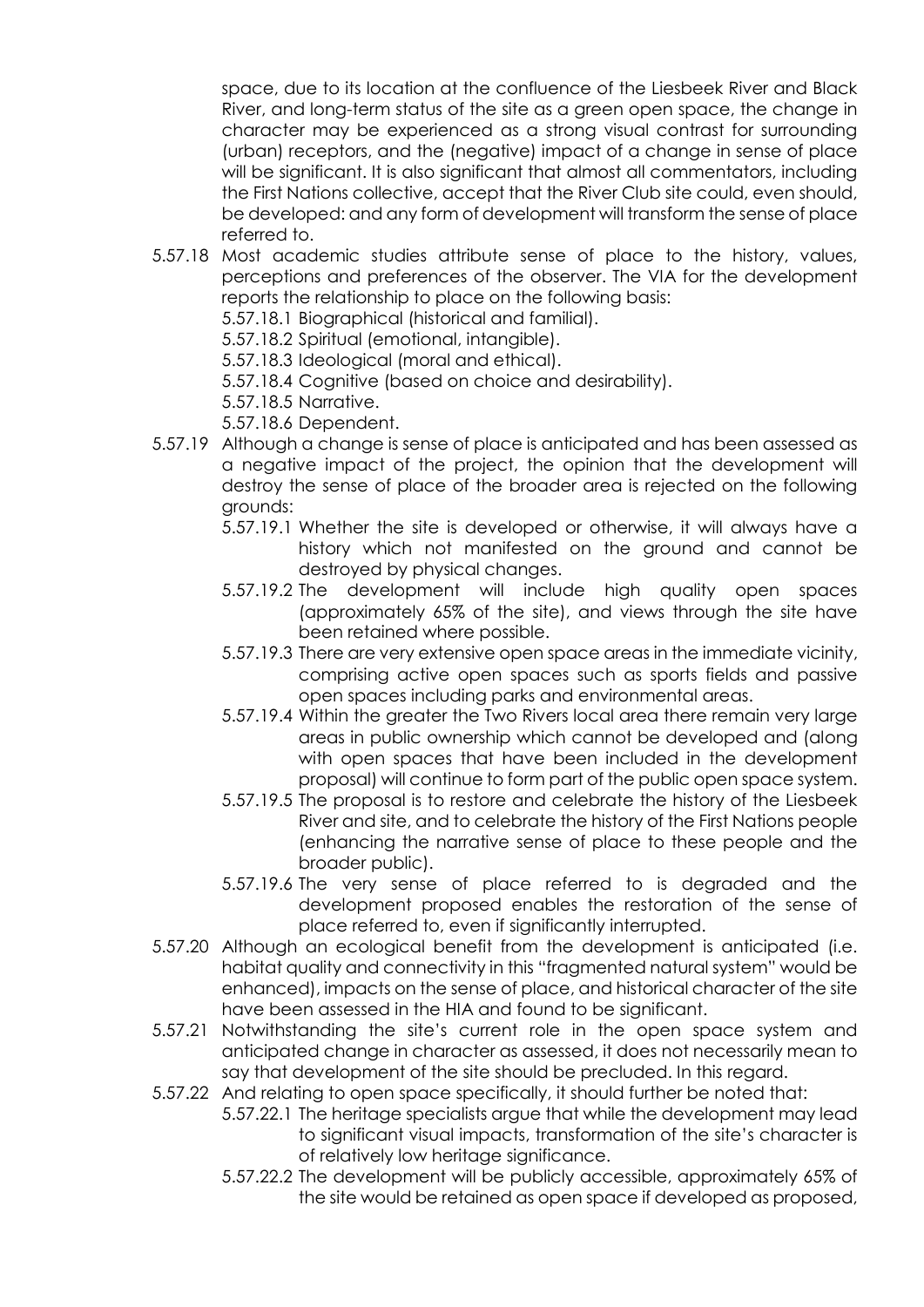and ~25% of the site would made available for recreational activities in open space areas - the open space provided is considered sufficient for a development of this nature.

- 5.57.22.3 The development would allow the public to enjoy open space vistas associated with the Raapenberg Bird Sanctuary more meaningfully.
- 5.57.22.4 The wider open space system of which the site forms part contains campus style development (e.g. Observatory and Valkenberg). These institutions illustrate that development can be accommodated within the Two Rivers local area, provided that pockets of green space and ecological connectivity are retained (as per the development proposal).
- 5.57.22.5 There are very extensive open space areas in the immediate vicinity, comprising active open spaces such as sports fields and passive open spaces including parks and environmental areas.
- 5.57.22.6 Within the greater the Two Rivers local area there remain very large areas in public ownership which cannot be developed and (along with open spaces that have been included in the development proposal) will continue to form part of the public open space system.
- 5.57.22.7 Considerable social (as well as heritage and ecological) benefits are anticipated from extending the public movement corridor along the "new" Liesbeek River corridor should the Riverine Corridor Alternative be selected for development.
- 5.57.22.8 Considerable heritage benefits are anticipated by memorialising the history of the First Nations people at the site.
- 5.57.23 While a difference in opinion between First Nations groupings is noted, the historical record for the broader area presented in the HIA is generally not contested, and aligns with the heritage significance of the area reported by the First Nations Collective (Section1(I) of River Club First Nations Report):
	- 5.57.23.1 First Nations people resided (most unlikely on the site) in or grazed their herds in the area prior to European colonialization; and
	- 5.57.23.2 That the broader area is a site of contestation, dispossession and resistance.
- 5.57.24 Based on interviews, it is evident that the First Nations collective concur with the authors of the HIA that the entire two rivers area was part of the historic indigenous landscape, and that each of the precincts that make up the two rivers area have a measure of inherent indigenous cultural heritage, but that the heritage significance of each precinct that makes up the TR area is not universal, but is determined by the tangible and intangible cultural elements which are precinct specific, or cut across two or more precincts. In this regard, engagement with the First Nations Collective has confirmed that "no crosscutting, narrative-defining event for any of the strands of the indigenous narrative… can be attributed specifically to the River Club site" (Section 2(D) of River Club First Nations Report and see response to item 46), but that the Liesbeek River is an important heritage element in the broader landscape (see Section 2(G) of River Club First Nations Report).
- 5.57.25 The assertion that there is a disconnect between First Nations' understanding of heritage resources (and significance) is therefore rejected by the specialist team.
- 5.57.26 After reporting the history of the broader area, the HIA:
	- 5.57.26.1 Confirms that "the area in which the River Club is situated is historically important for the role it played in the distant past"; and
	- 5.57.26.2 Places the site "within the core of this early contested landscape" (see Section 4.5 of the HIA) and within an "associative cultural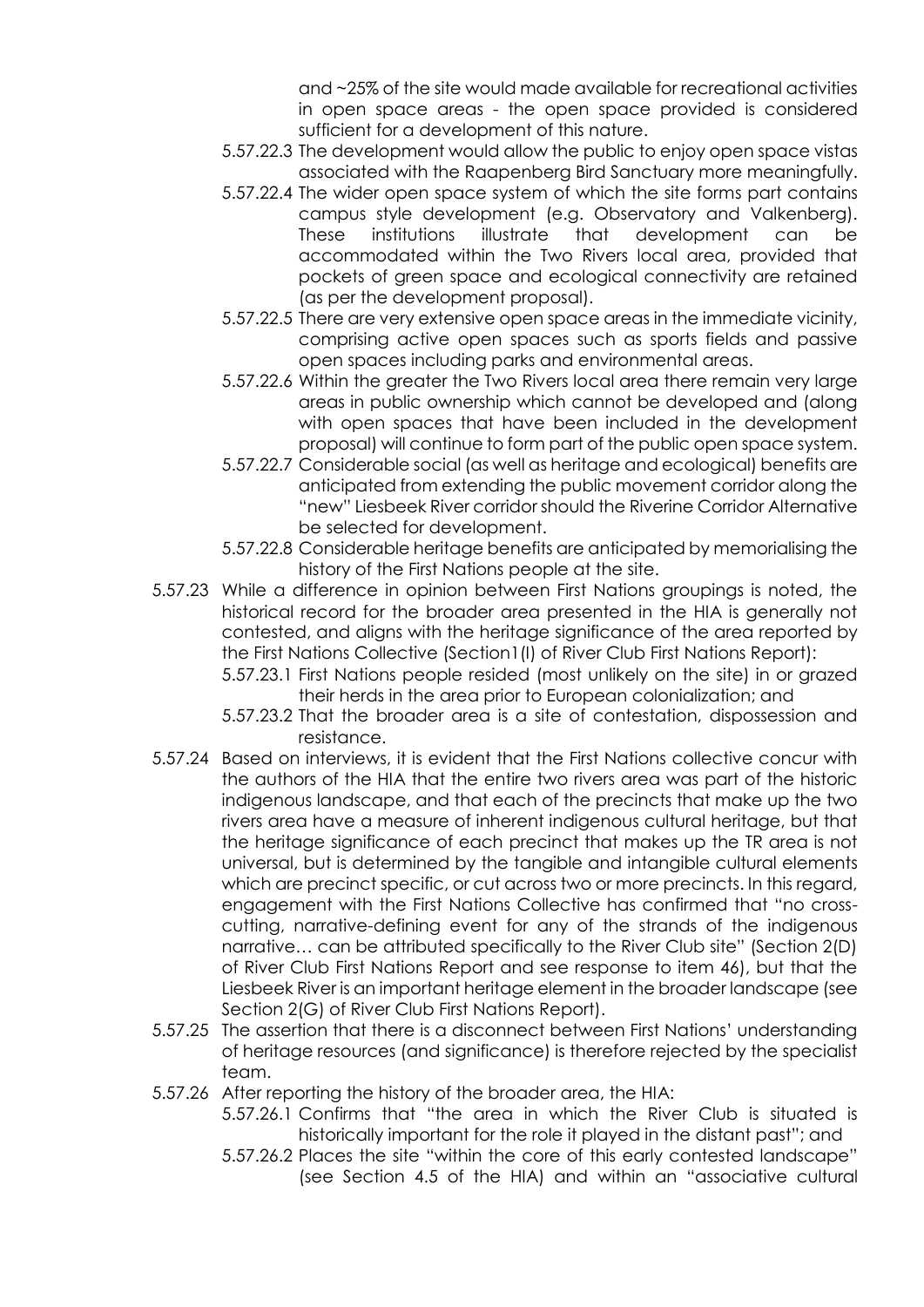landscape" with definable/known historical associations of great socio-political import.

- 5.57.27 Nevertheless, it is the opinion of the heritage practitioners who compiled the HIA (and others) that the Two River local area is comprised of a variety of precincts of very different topographies, histories of use, of development-type, each with its own qualities and a variety of potential heritage significances. In this context, the HIA finds that, apart from the Liesbeek River, **the site itself has little obvious tangible heritage significance**, noting that:
	- 5.57.27.1 The site is either entirely or mostly an infill site reclaimed from wetlands.
	- 5.57.27.2 Much of the history that derives the cultural significance of the Two Rivers local area extends over a far broader spatial scale.
	- 5.57.27.3 The valley (or floodplain) in which the site is located, although an important component of the Liesbeek River as a landscape, has been transformed by urban development upstream and downstream of the site.
	- 5.57.27.4 No tangible heritage relics or resources occur on the site.

5.57.27.5 No historic events are attributed the have occurred at the site.

- 5.57.28 Therefore, while the HIA acknowledges the role that the 'openness' of the site plays in determining the current sense of place, as well as the importance of views from within and across the floodplain (which are comprehensively assessed in the VIA), it argues that this openness and these views are of low heritage significance: "whether the site is developed or otherwise, it will always have a history which does not manifest on the ground and cannot be destroyed by physical changes". This view is supported by the First Nations Collective: "no cross-cutting, narrative-defining event for any of the strands of the indigenous narrative… can be attributed specifically to the River Club site" (Section 2(D) of River Club First Nations Report).
- 5.57.29 It is on this basis that the heritage practitioners defend their assessment (and mapping) of heritage significance of the site and immediately adjacent areas (also refer to Sections 4 and 5 of the HIA Supplementary Report).
- 5.57.30 There are no tangible elements of the history of the site which remain, and therefore all heritage significance attributed to the site (with the exception of the Liesbeek River) derives from its intangible history.
- 5.57.31 The assessment and mapping of heritage significance of the site is provided under Sections 4 and 5 of the HIA Supplementary Report.
- 5.57.32 The high historic and symbolic significance of the broader area is not contested, what is contested is the "heritage capital" that can and should be attributed to the River Club site itself. In this context the HIA finds that, apart from the Liesbeek River, **the site itself has little obvious heritage significance**, noting that:

5.57.32.1 The site is either entirely or mostly an infill site;

- 5.57.32.2 Much of the history that derives the cultural significance of the Two Rivers local area extends over a far broader spatial scale;
- 5.57.32.3 The valley (or floodplain) in which the site is located, although an important component of the Liesbeek River as a landscape, has been transformed by urban development upstream and downstream of the site;
- 5.57.32.4 No tangible heritage relics or resources occur on the site.

5.57.32.5 No historic events are attributed the have occurred at the site.

5.57.33 Therefore, while the HIA acknowledges the role that the 'openness' of the site plays in determining the current sense of place, as well as the importance of views from within and across the floodplain (which are comprehensively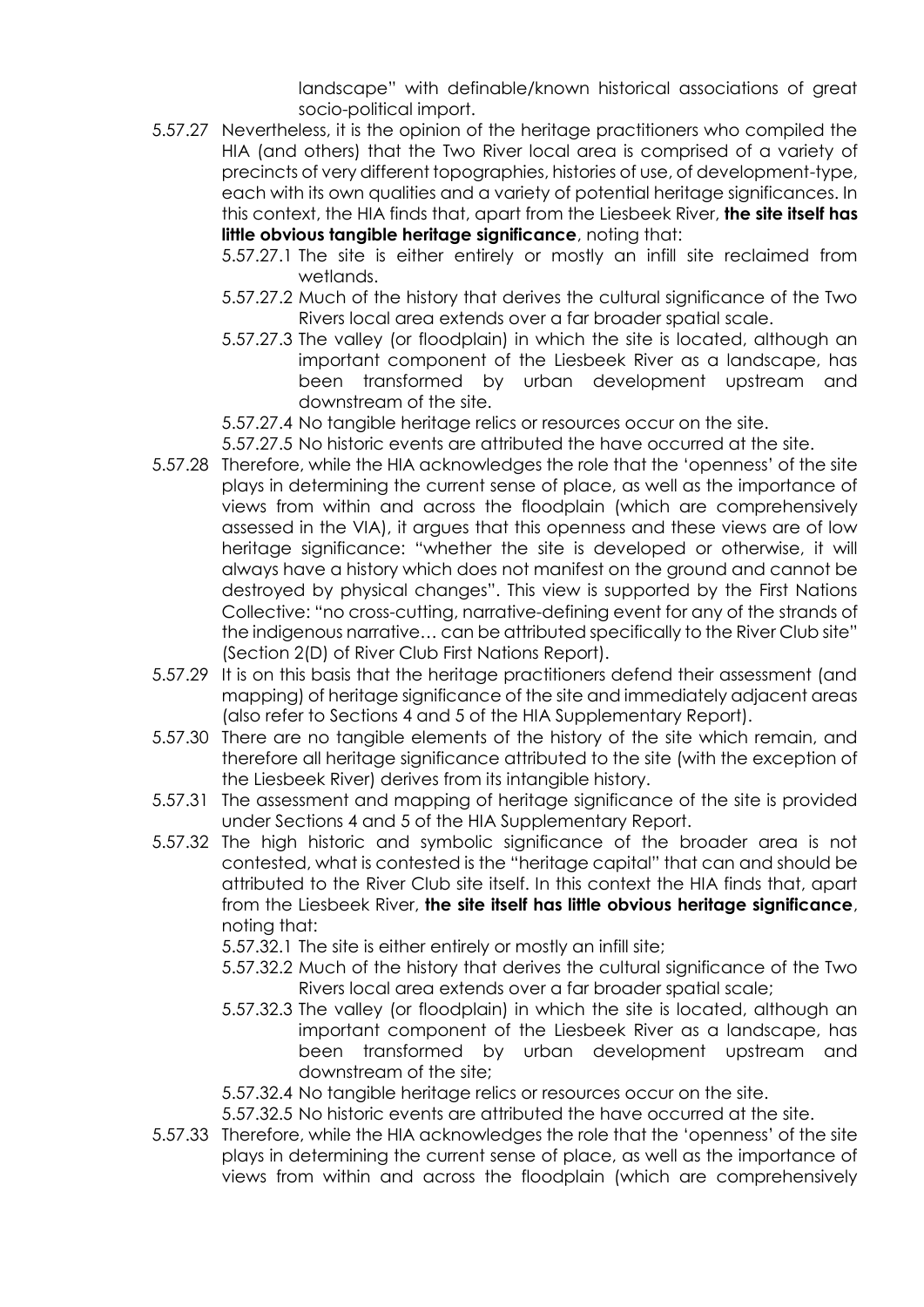assessed in the VIA), it argues that this openness and these views are of low (but not of "no") heritage significance.

- 5.57.34 The heritage practitioners argue that the development of the site will not destroy its history – to the contrary, they see the development as an opportunity to celebrate it.
- 5.57.35 Engagement with the First Nations Collective has confirmed that "no crosscutting, narrative-defining event for any of the strands of the indigenous narrative… can be attributed specifically to the River Club site" (Section 2(D) of River Club First Nations Report), but that the Liesbeek River is an important heritage element in the broader landscape (see Section 2(G) of River Club First Nations Report).
- 5.57.36 The proponent seeks to develop a mixed use, "live, work and play" facility at the site, and this development must be financially viable for the proponent to proceed. Nevertheless, the development proposal has been formulated in collaboration with a multi-disciplinary team that has responded to independent environmental and specialist input. In this context there have been more than 250 iterations to the development proposal / layout, and the assertion that the HIA post rationalises a pre-conceived development concept is therefore rejected.
- 5.57.37 Development responses have included:
	- 5.57.37.1 Reducing the heights of building directly opposite the SAAO and locating taller buildings to the north of the site - the visual effect will be that buildings opposite the SAAO will appear as 3 - 4 storey buildings.
	- 5.57.37.2 Setting back from the SAAO as far as practically possible.
	- 5.57.37.3 Splitting the development into two precincts to retain a faunal movement corridor and views through the site.
	- 5.57.37.4 Rehabilitating the Liesbeek Canal and infilling the unlined, western course of the Liesbeek River (in line with detailed specialist design input, with associated ecological and cultural benefits).
	- 5.57.37.5 Providing a cultural centre and memorialising the history of the First Nations People in the design of the development.
	- 5.57.37.6 Realigning the link road between Precinct 1 and Precinct 2 to an orthogonal geometry instead of a diagonal geometry to create a better "fit" in terms of urban design and a better functioning central ecological corridor and park.
	- 5.57.37.7 Realigning of other internal roads (to improve views from the through the site).
	- 5.57.37.8 The argument about "posrationalsing" is irrelevant (see Section 8 of the HIA Supplement).
- 5.57.38 There is a difference in opinion as to how this heritage manifests, and should be memorialised at a precinct level, or even more local scale. The heritage practitioners have presented a well-researched and motivated opinion on the heritage significance of the site which is confirmed by the First Nations Collective, and the specialists argue that sense of place concerns of certain stakeholders, while being valid, are mostly visual in nature. It is acknowledged that this opinion is contested, the specialists reject that the assessment of significance has been tailored for any reason.
- 5.58 The Supplement Report to the HIA, dated 4 December 2019, which was conducted Mr Timothy JG Hart and Dr Stephen Townsend as required by HWC stated *inter alia* that: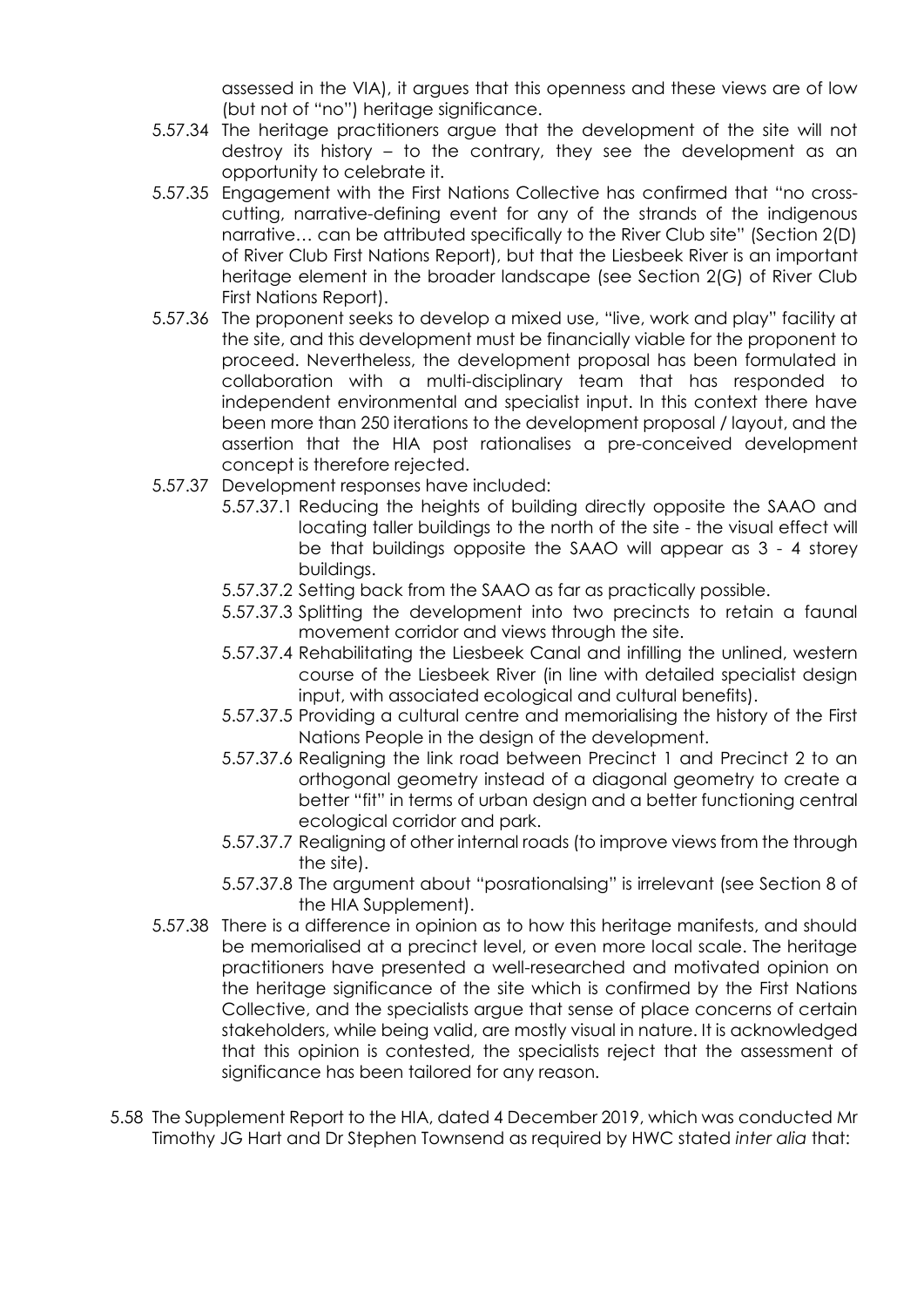### **Introduction**

- 5.58.1 This document is a *Supplement* to the *Heritage Impact Assessment* dated 2 July 2019 which was submitted to Heritage Western Cape in July, discussed by HWC's Impact Assessment Committee on 22 August 2019, and commented on in the written *Interim Comment* from HWC dated 13 September 2019.
- 5.58.2 By way of introduction they note that, while explicitly under NEMA (and, therefore, section 38(8)), a NID was submitted by Bridget O'Donoghue on behalf of Liesbeek Leisure Properties Trust to HWC in December 2015; and HWC responded in January 2016 confirming that an HIA "that satisfies the provisions of section 38(3) of the NHRA" was necessary and that it should include "an archaeological study and highlighting the urban design framework of the proposed development".
- 5.58.3 In due course, O'Donoghue submitted a Phase I HIA to HWC with an attached peer review by Dr Nicolas Baumann in February 2017.
- 5.58.4 However, given that a *Phase I HIA* by Melanie Attwell and Graham Jacobs and a draft *Situational Analysis Report* by Nisa Mammon dealing with the wider TRUP area (henceforth, "the Two Rivers area" or "TR-area") were being considered at the same time, the O'Donoghue *Phase I HIA* was withdrawn before being considered by HWC.
- 5.58.5 After this interruption, in September 2017, they, Townsend and Hart, took over the responsibility of compiling the HIA.
- 5.58.6 Subsequently, their presume prompted by these submissions in the first half of the year, in November 2017 HWC announced its intention to provisionally protect the entire Two Rivers area and invited comment. However, later, in March 2018 HWC provisionally protected the River Club site only under section 29 of the Act. This led to a separate appeal process (to the MEC who appointed a Tribunal to address this) which has been finalized in April 2020.
- 5.58.7 Also, in October 2018 and referring to the River Club provisional protection as "background", HWC sought an external service provider to conduct a "heritage assessment" of the wider TRUP area. They note that these terms of reference made no reference to the interest of First Nations or to the TRUParea as the site of a "National Khoisan Legacy Project"; and it is noted also that HWC was unable to find and appropriate "external service provider"; we note also that although it is now more than two years since HWC announced its intention to provisionally protect the entire TRUP-area, it has not yet begun any investigation or any negotiation/consultation which could lead to the alleviation of any threat, real or imagined.
- 5.58.8 Initially, the provisional protection by HWC interrupted the process of researching and drafting the HIA (and seeking comment from IAPs); but, in July 2019, the HIA was ultimately submitted to HWC, the IA Comm considered the matter at a meeting on 22 August 2019 and commented in an Interim Comment dated 13 September 2019.
- 5.58.9 In this *Supplement* to the *Heritage Impact Assessment of 2 July 2019* they deal with these two issues in sufficient detail (we hope and trust) for HWC to articulate a "final comment" in respect of the development proposed; they also deal with a variety of other issues which HWC has contested and which might otherwise be argued to be unresolved (or incompletely or inadequately dealt with); and, finally, they give up-to date details of the development proposal3 as refined in response to commentary made in the NEMA, NHRA and MPB-L processes including, of course, responses to the input and effects of two reports by Rudewaan Arendse (of AFMAS Solutions) dealing with the views of several First Nations groupings, first, in respect of the wider Two Rivers area (eight groupings) and, second, in respect of the River Club site (five groupings).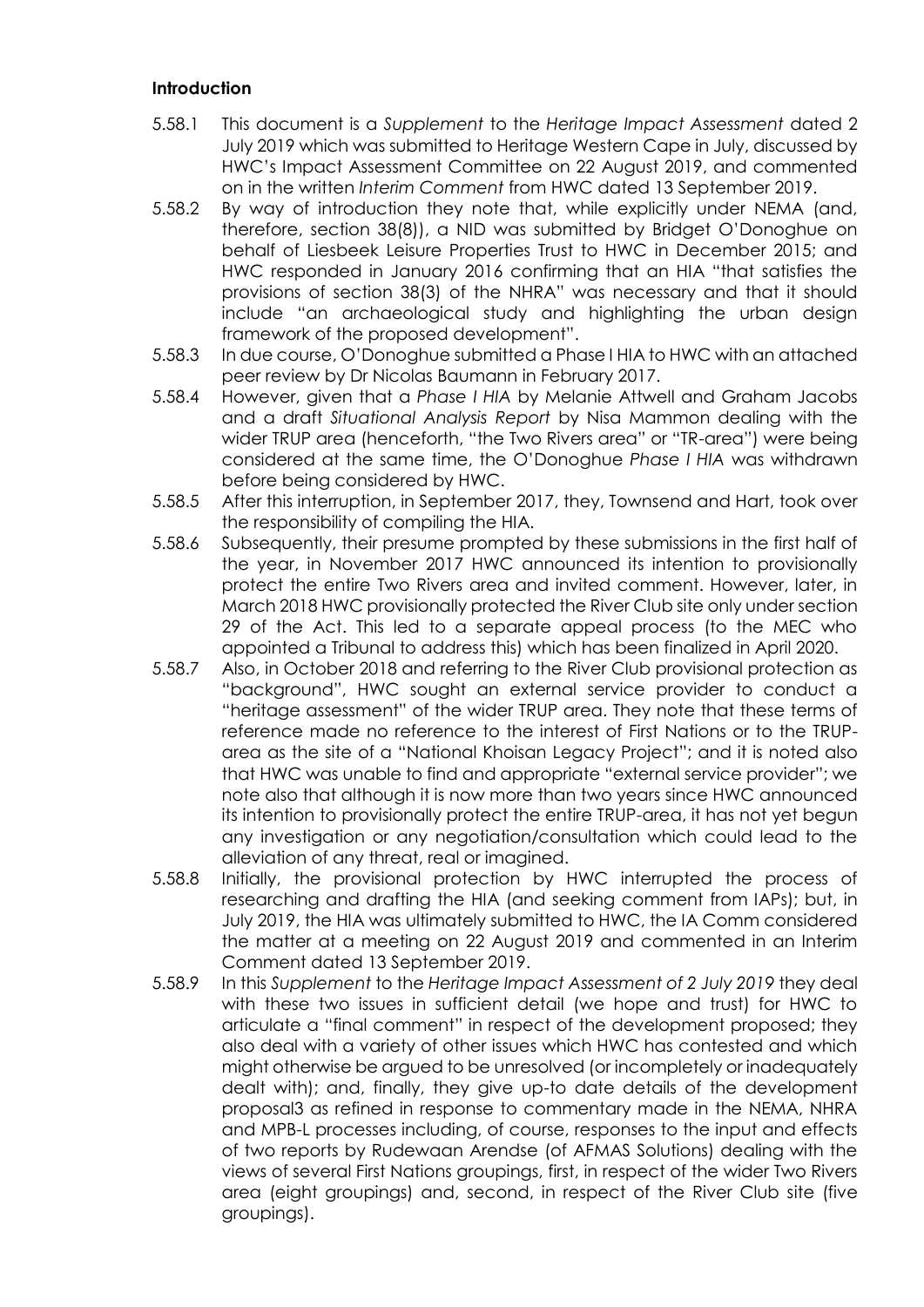## **Engagement with First Nations Groupings:**

- 5.58.10 HWC says in the *Interim Comment* that *"(i)t is clear to HWC, however, that there has been a lack of, or avoidance, of a meaningful consultation with the First Nation groups"*.
- 5.58.11 In this regard, they note the following:
	- 5.58.11.1 HWC did not make any reference to the First Nations in its response to the NID in early 2016 or to the Phase I HIA compiled by Bridget O'Donoghue and submitted to HWC in March 2017 which did not make reference to any such engagement;
	- 5.58.11.2 HWC's own attempts in late 2018 to find an "external service provider" to assess the wider TR area makes no reference to the First Nations or the necessity of their interests in either the wider Two Rivers area or to the isolated River Club site and nor could they find an appropriate external service provider;
	- 5.58.11.3 The HIA does, however, describe the history of the site and the wider environs and its historical importance;
	- 5.58.11.4 The HIA also details the numerous attempts to engage with representatives of and/or with First Nations groupings;
	- 5.58.11.5 The HIA does also allude to the extensive endeavours of the owners over the past several years to meet First Nations groupings and HWC was aware of the support for the development of the site from the Gorinhaiqua Cultural Council received just before the IA Comm meeting; and
	- 5.58.11.6 While the HIA does not include an account of the endeavours made to find an expert on intangible heritage to assist in this regard, these efforts included conversations with numerous potentially appropriate parties over much of the period between the first comment made by the Goringhaicona Traditional Council in late 2018 on the provisional protection of the River Club and the completion of the HIA in July 2019.
- 5.58.12 Given these endeavours and given the iterative processes described in section **5. Consultation and Commentary of Interested Parties** of the *HIA* and given that HWC recognises that the "formal notice and commenting procedure" has been "complied with", HWC's accusation that engagement with First Nations groupings was "avoided" is denied.
- 5.58.13 The heritage specialists refer to two recently completed reports by Rudewaan Arendse of AFMAS Solutions: the first is the TRUP First Nations Report dated 25 September 2019 which was prepared for incorporation into the draft land-use planning local area spatial development framework being prepared by the City Council and the Western Cape Provincial Government; and the second is the River Club First Nation Report dated November 2019 which was commissioned by Liesbeek Leisure Properties Trust specifically to add to the efforts made to date and given Arendse's success in interacting with several First Nations groupings in the process of the preparation of the land-use planning local area spatial development framework just referred to contribute to this Supplement.
- 5.58.14 The first of Arendse's reports referred to, TRUP First Nations Report, is more generally framed and addresses what has been raised by eight First Nations groupings in connection with the wider Two Rivers-area and, indeed, an even wider area including the entire length of the Liesbeek and its confluence with the Black River and the Salt River all the way to the sea. The heritage specialists note the following: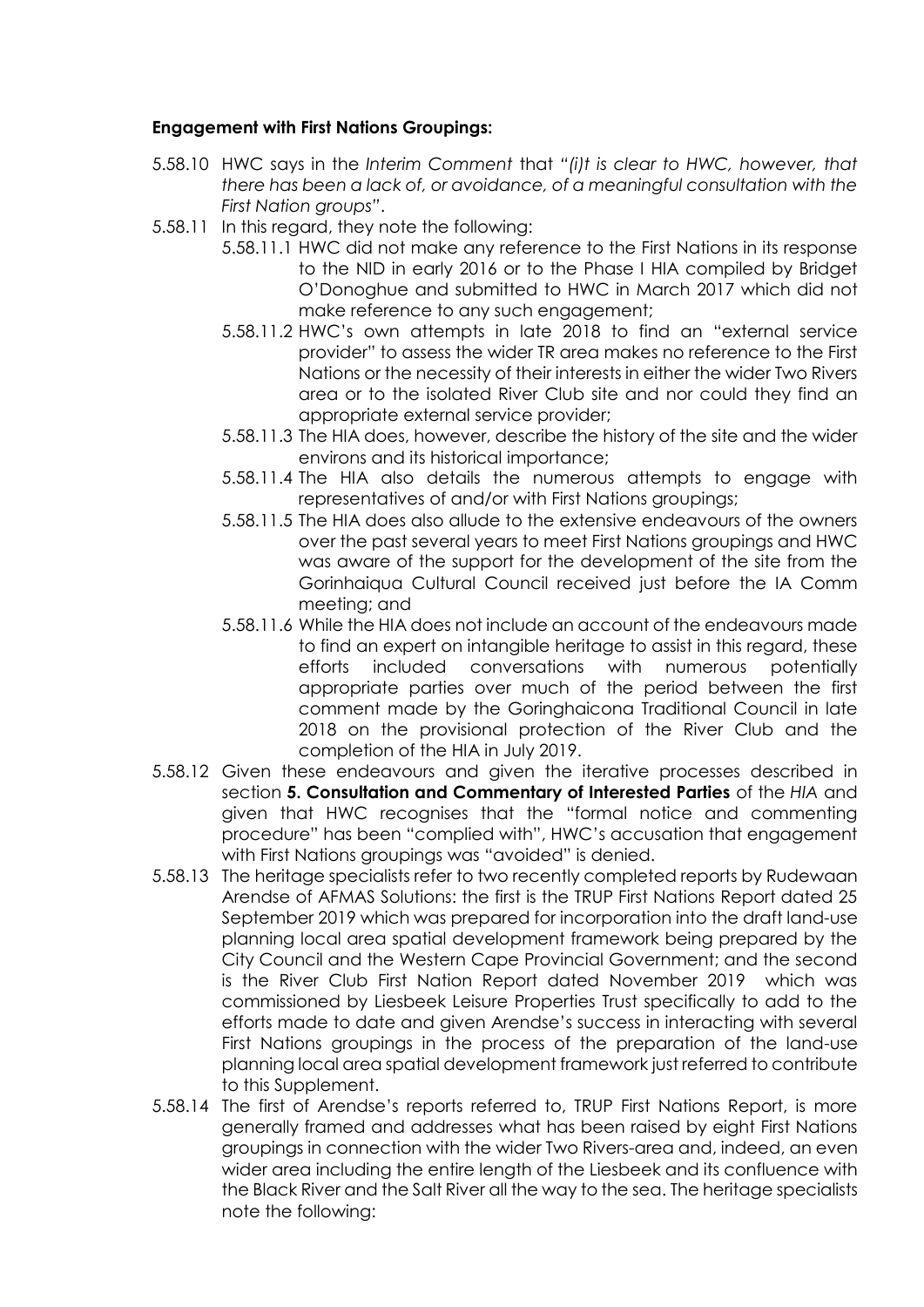5.58.14.1 That the landscape referred to as "indigenous" and made numinous by the first Nations' understandings is much wider than the Two Rivers area (to say nothing of the River Club site):

> "*the indigenous landscape is not circumscribed by precinct boundaries - considered by indigenous custodians as value-laden lines that designate formal political and economic divisions between outsider-designated and imposed territorial units, which are viewed by First Nations as zones of contestation between the establishment and the subaltern.*

*For the purposes of this report, the boundary of the indigenous landscape is*

*defined as a line instantiated by the indigenous collective memory of the footprints of the ancestors."*

5.58.14.2 That the First Nations seek recognition of their history or "narrative" and its importance through an "indigenizing" of the TR-area and its "transformation to a commemorative landscape": "*It's the collective aspiration and contention of the First Nations, that this remaining - fragmented - landscape, be authenticated as an indigenous commemorative landscape with distributed spaces of*  engagement and indigenous place-making, spanning different *precincts (whist acknowledging the co-existence of other, nonindigenous layers of heritage).*

*Indigenizing the TRUP landscape and transformation to a commemorative landscape, can be achieved by using land, space and physicality, to give form, structure and functional expression, to the intangible cultural heritage of the Khoi and San. This materialized indigenous landscape would then be*

*activated and enlivened through negotiated and enshrined indigenous cultural practices and heritage activities.*"

5.58.14.3 That these aspirations can be implemented by structuring the narrative into the United Nations Educational, Scientific and Cultural Organization ("UNESCO") intangible heritage 'domains' which can then be made tangible through "embodying" the narrative in the landscape and through "enshrining" access to this landscape: *"This task involves embodying of the intangible/s in each of the ICH domains;*

> *which is achieved through using land, space and physicality to give it form, structure and functional expression."*

*"Embodied intangibles allow for the landscape to be activated and enlivened*

*(culturally cultivated) through indigenous cultural practices and heritage activities."*

*"Enshrining indigenous people's physical access to a TRUP landscape, as field of materialized intangible cultural heritage, facilitates ensoulment and reconstituting of indigenous identity through the First Nations reconnecting their identity with placebased indigenous spirituality and the ancestral domain."*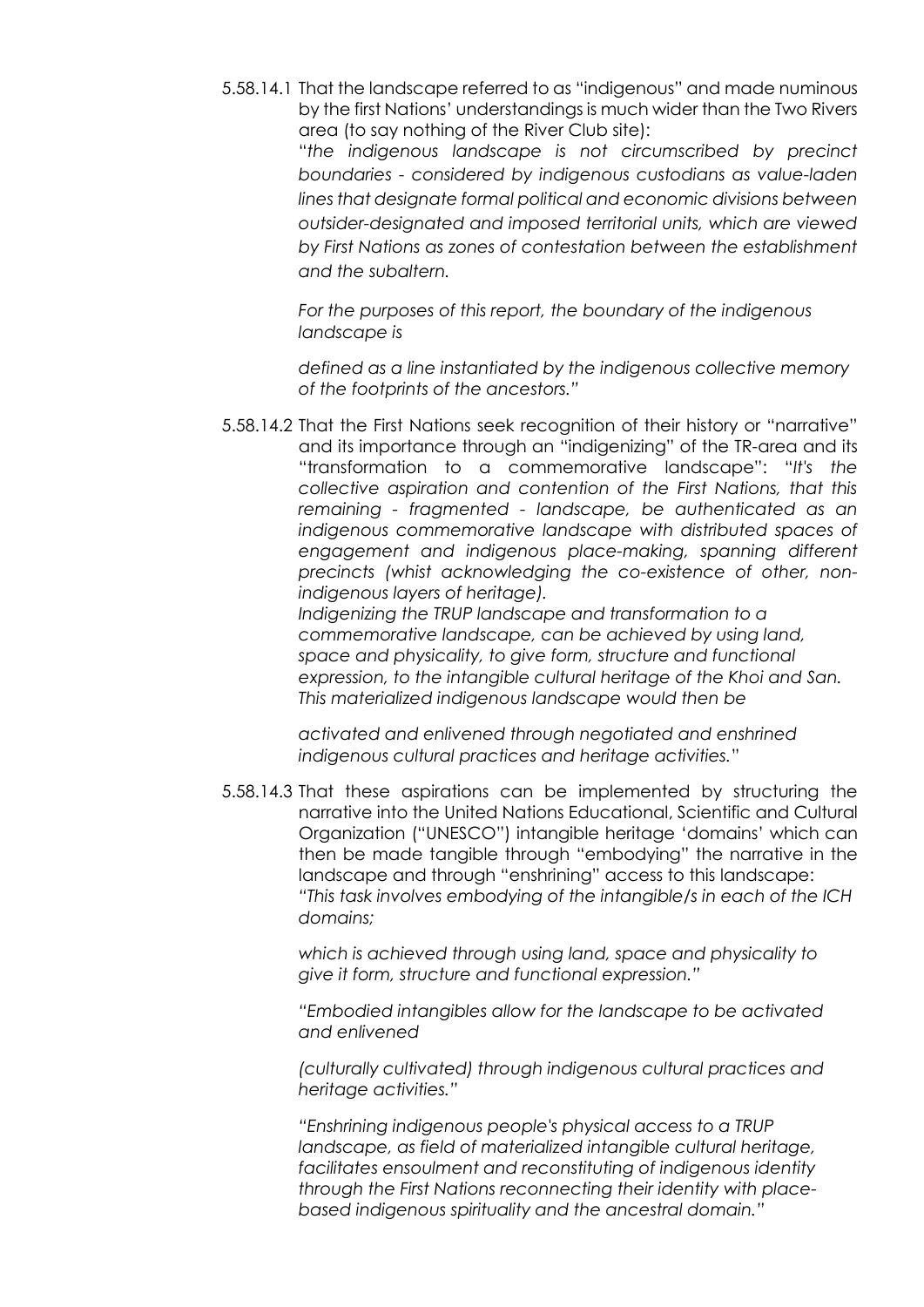- 5.58.14.4 This report, Arendse's first report, also introduces a number of precedents which he uses to imply or suggest some mechanisms or strategies for specializing the "indigenous narrative" and embodying the indigenous narrative within the landscape. These strategies are given more 'substance' in Arendse's second report which deals specifically with the River Club site as a part or precinct within the TRarea and within the wider locality frequented and occupied by the pre-colonial indigenous people and within which the historical events of the early years of colonial settlement took place.
- 5.58.15 While parts of the indigenous narrative presented by Arendse in both reports, repeating the words of the leaders and representatives of the First Nations groupings, read as autochthonous, even 'popular', histories and are perhaps relatively free interpretations of documented events, it would serve no purpose to argue the details of these interpretations here. Indeed, it is their hope that the River Club development will provide a meaningful locus/place for and of the realisation of the First Peoples' greatest desire, a proper and formal recognition and articulation of *their* narrative(s).
- 5.58.16 Arendse's second report, the *River Club First Nation Report*, sets out to:
	- 5.58.16.1 Understand the significance of the River Club site to the First Nations by identifying indigenous intangible cultural heritage specific to the River Club;
	- 5.58.16.2 Locate the River Club site within the indigenous narrative of the broader TR cultural landscape;
	- 5.58.16.3 Identify First Nation aspirations with regard to indigenous cultural heritage and the River Club site; and
	- 5.58.16.4 Implement the recommendation of the TR report that *"acknowledging, embracing, protecting and celebrating the indigenous narrative be a heritage related design informant that informs"* precinct and site planning and development of the River Club property.
- 5.58.17 The heritage specialists noted that they stand by their articulation of the history of the site and environs described in section 4. The History of the Place, page 34-49, and that articulated by Attwell and Jacobs in their *Phase 1 HIA* for the TR-area and their supplementary study on the history of the D'Almeida event,
- 5.58.18 The heritage practitioners therefore record that the views which have been articulated and developed in engagements between the First Nations collective and the Applicant, have been agreed to and have been explored in some detail in revisions to the development proposal. In essence, this comprises "indigenizing" the site through the following place-making mechanisms:
	- 5.58.18.1 Establishing an Indigenous Garden for medicinal plants used by the First Nations;
	- 5.58.18.2 Establishing a Cultural, Heritage and Media centre at the location of the Heritage information hub;
	- 5.58.18.3 Establishing a Heritage-Eco trail that goes around the site;
	- 5.58.18.4 An Amphitheater for use and cultural performances by both the First Nations and the general public.
	- 5.58.18.5 Commemorating the history of the First Nations in the area, by:
		- 5.58.18.5.1 Establishing a Gateway Feature inspired by symbols central to the First Nations narrative at the road crossing the eco-corridor;
		- 5.58.18.5.2 Incorporating symbols central to the First Nations narrative in detailed design of buildings (e.g. pillars / supports, facades, building names, etc.); and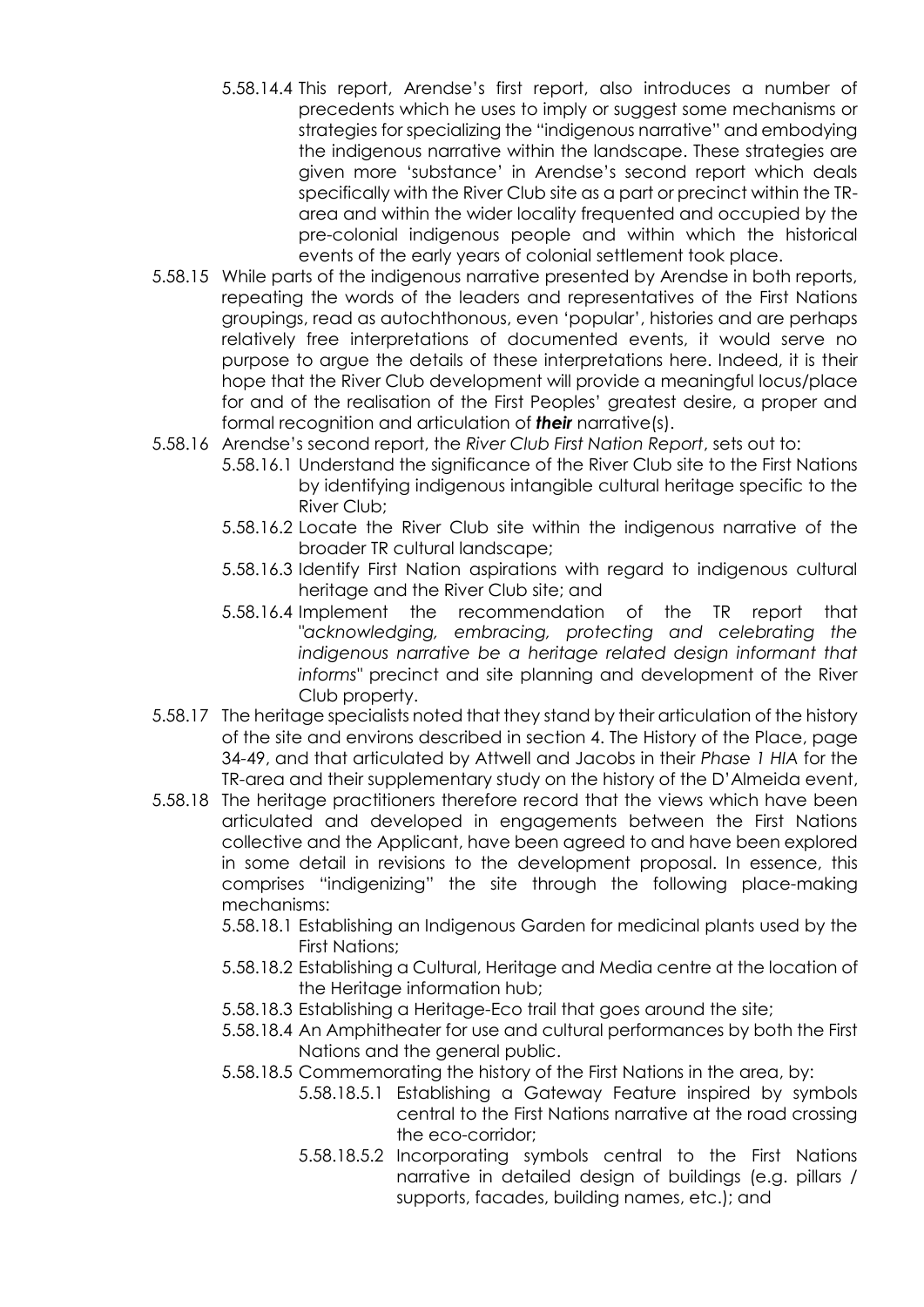5.58.18.5.3 Naming internal roads inspired by people or symbols central to the First Nations narrative."

- 5.58.19 The implementation of these mechanisms is to be assured through the following institutional arrangement which has been agreed to in principle by the Applicant: "The First Nations Collective led by the Gorinhaiqua Cultural Council, in discharging its traditional duty of custody over not only the River Club site, but all of the precincts of the Two Rivers area; and in exercising its internationally recognized right of Indigenous cultural agency, is in the process of establishing a legal entity that will be responsible for the post-establishment governance, planning, management, operations, maintenance and sustainability of the aforementioned indigenous place making mechanisms.
- 5.58.20 This entity will be a fully autonomous indigenous entity, whose Indigenous access and negotiated rights as, articulated above as the elements of the First Nations Imperative, will be enshrined in a formal agreement between the envisaged First Nations legal entity led by the Gorinhaiqua Cultural Council, and the Community Property Association of the development."
- 5.58.21 They note in concluding this section that several First Nations groupings and the First Nations Collective led by the Gorinhaiqua Cultural Council explicitly and clearly support the development proposal: for example, a five-page letter from the Gorinhaiqua Cultural Council signed by Chief !Garu Zenzile Khoisan articulates its support clearly and cites the concurrence of several other leaders of different groupings; another letter from the Goragouqua signed by Kaibi'a Hennie van Wyk articulates their position; and Chief !Garu Zenzile Khoisan has responded publicly in the media to articles attacking the application and proposal explaining the reasons for the support of "the majority of senior indigenous leaders and their councils in the Peninsula" unambiguously.
- 5.58.22 While it is apparent that there are some First Nations groupings who do not share this view, this First Nations Collective is authoritative; and Arendse's report is persuasive in its method, its argument and in its conclusions. The heritage practitioners express the hope and trust that Arendse's report and the incorporation of its conclusions/recommendations in the revised development proposal will satisfy HWC at least insofar as there has been "meaningful engagement" with First Nations groupings. Indeed, they think that the interactions have been more than "meaningful".

## **Land-Use Planning in the Two Rivers Area:**

- 5.58.23 In its *Interim Comment* HWC argues ambiguously that (a) there is no reason for the property owners of the River Club not to compile and submit an HIA in respect of a development proposal for the River Club site and (b), notwithstanding the absence of clear land-use planning frameworks for the area, that it, HWC, has iteratively (at various times during the steps outlined above) contended that development of the River Club site should necessarily not be planned or assessed "in isolation from" the wider TR-area.
- 5.58.24 The HIA does deal with this issue and it describes the extant land-use planning frameworks under two headings: **5.2.3. Spatial Development Frameworks** and **5.2.5. Planning for the Two Rivers Urban Park**.
- 5.58.25 However, given the recent release by the City Council ("the City") of a draft local area spatial development framework (LSDF) in terms of the MPB-L, they re-state the land-use planning mechanisms pertinent in an assessment of the development proposed at the River Club site now including this new local area SDF. While outlining the most important (from a heritage management point of view) components of their assessment here, they refer the reader to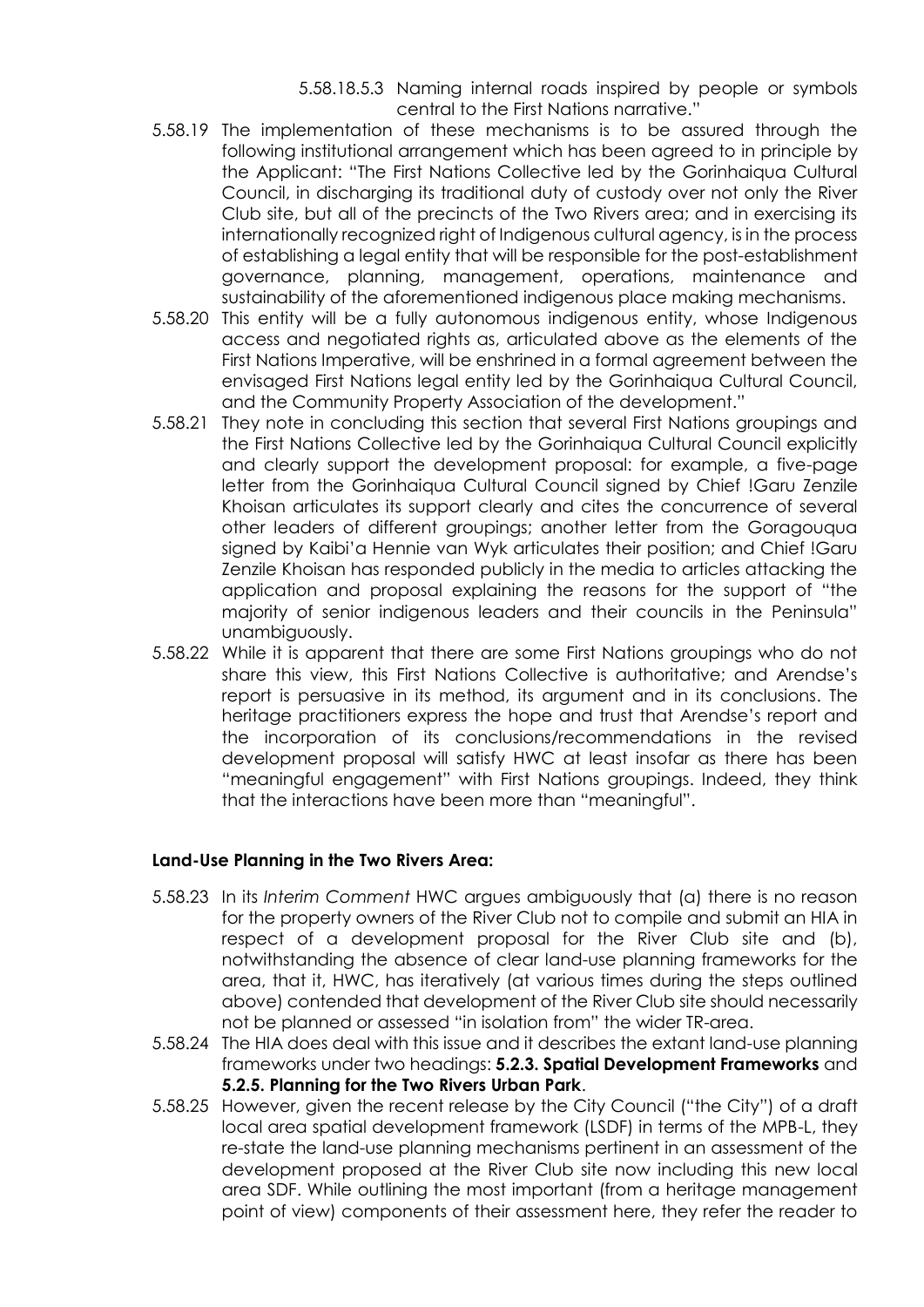Planning Partners' recent submission to the City in respect of the land-use planning applications.

- 5.58.26 First, the *Two Rivers Urban Park Contextual Framework and Phase 1 Environmental Management Plan* compiled by the City's Environmental Management Branch in 2003, while 'adopted' by the Council itself in August 2003, is not legally binding. Indeed, the City's Legal Services has explained that while the report was, at least in part, prepared to fulfill the Provincial Administration's requirement for a management plan in proclaiming the bird sanctuary inside the TRUP, it was not adopted as a structure plan in terms of LUPO and does not have formal status as such and that, in the absence of formal structure-plan status, it must be regarded as a guideline only.
- 5.58.27 Second, the 2012 formally adopted Municipal Spatial Development Framework (MSDF), the land-use mechanism for the guiding and managing of urban growth and the balancing of competing demands, designates most of the River Club site as "Urban Development" and it makes no reference to the 2003 Two Rivers Urban Park Contextual Framework and Phase 1 Environmental Management Plan.
- 5.58.28 In 2018 the MSDF was revised and updated; and the River Club site was designated as part of the "Urban Inner Core" where the City is committed to targeting investment and development.
- 5.58.29 Third, the Table Bay District Plan , prepared in 2012 as part of more detailed planning associated with the 2012 MSDF, designates the River Club site as "open space". This designation was based on information known at the time before the more detailed hydrological studies associated with the River Club had been undertaken and it was assumed that the site had limited development potential due to flood risk. Also, this TBDP contains anomalies including the designation of the neighbouring PRASA site, with its rail yards and sheds, as a green open space, questioning this plan's accuracy and relevance; and, finally, with the promulgation of the 2018 MSDF, the relevance of the 2012 *Table Bay District Plan* was further diminished as the "Consistency Principle" set out in the Technical Supplement of the MSDF requires lower order (district or local area) spatial plans and policies to be consistent with higher order (municipal) spatial plans and policies. Given that the MSDF identifies the River Club site as "Urban Inner Core", the lower order Table Bay District Plan, which is inconsistent with the higher order MSDF, cannot be invoked to inhibit development at this site.
- 5.58.30 Fourth, subsequent to the completion of the HIA (and of the Interim Comment) the City has recently released the draft Two Rivers Local Spatial Development Framework ("Draft LSDF") for public comment. It is intended that this will have the status of an LSDF under Section 12 of the MPB-L; and it deals with the land previously known as the Two Rivers Urban Park ("TRUP"), now to be known as the "Two Rivers area" that extends from the PRASA land in the north to the N2 freeway in the south and from the sports fields lining the Liesbeek Parkway in the west to the industrial area of Ndabeni and parts of Pinelands in the east.
- 5.58.31 Importantly, this Draft LSDF changes the vision of and for the area: while "(t)he previous vision… promoted a New York style Urban Park, or 'doughnut' with a green/park core and high rise buildings on the edges" this new Draft LSDF argues that "this somewhat utopian vision does not deal with the reality on the ground or with the current mandate and current National imperatives in SPLUMA".In the revised vision, the Draft LSDF identifies the area as "a significant area of underutilized, state owned and private land, strategically placed within the Urban Inner Core of the City" with opportunities to promote public transport and urban integration and to unlock development potential where, "(a) the same time, the ecological role of the river corridors, the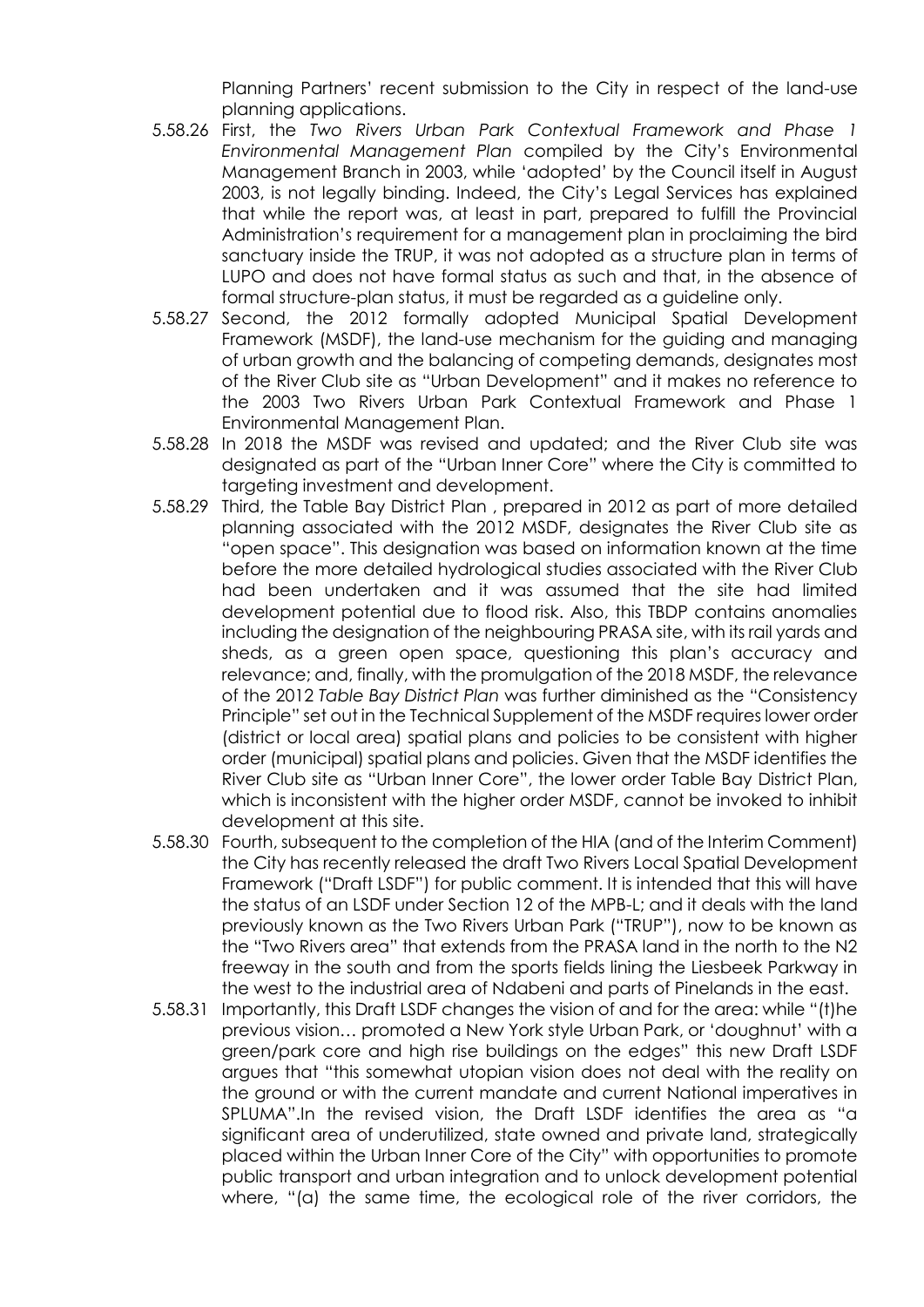importance as a regional amenity and significance placed on the cultural and built heritage must be enhanced".

- 5.58.32 The findings and conclusions of the Draft Two Rivers LSDF are represented in two diagrams: Although this Draft LSDF is a draft, it nevertheless reflects the current views and land-use planning intentions of the two authorities. We note too that this Draft Two Rivers Local Spatial Development Framework includes the explicit and detailed contributions and input of Cindy Postlethwayt's Draft Phase I Heritage Impact Assessment for the Site 'Two Rivers' dated September 201924 and Rudewaan Arendse's TRUP First Nations Report dated 25 September 2019;and we note that the more detailed and focused conclusions and recommendations regarding the "implementation of the indigenous imperative" of Arendse's River Club First Nation Report dated November 2019 outlined in section 2 above are perfectly consistent with this draft LSDF.
- 5.58.33 With respect to the River Club site, the following provisions in the *Draft Two Rivers LSDF* are significant:
	- 5.58.33.1 The Berkley Road extension is identified both as a new mobility route and as an activity corridor;
	- 5.58.33.2 The continuity of the Liesbeek River is promoted along the eastern side of the site with the canal transformed into an eco-corridor;
	- 5.58.33.3 The pre-1952 river course between Liesbeek Parkway and the western side of the site is identified as public open space with a green-space-related pedestrian route;
	- 5.58.33.4 A significant open space corridor is provided across the River Club site running east - west between the newly restored Liesbeek River and the old pre-1952 course; and
	- 5.58.33.5 The remainder of the River Club site is identified for mixed use intensification in two precincts on either side of this east - west open space corridor.
- 5.58.34 Given this, it seems that the proposal analyzed in the HIA is generally in accordance with these recent land-use planning developments, that is, the preparation of and public circulation of these three land-use planning and heritage studies; and they trust that HWC will now accept that the River Club site and its development is not being planned or assessed "in isolation from" the wider TR area. Indeed, it appears to us that the River Club proposal and these various land-use planning and heritage planning endeavours are consistent with and 'in synch' with each other.
- 5.58.35 While they have dealt with this issue comprehensively both in the HIA and in this Supplement, they argue that this is not a statutorily required component of HIAs; and HWC's implied claims that the HIA is *inadequate* in this respect are mistaken.
- 5.59 Considering the above, it is considered that this ground of appeal has been adequately addressed.

Results of consultation with communities affected by the proposed development and other interested parties regarding the impact of the development on heritage resources

5.60 The application for the proposed redevelopment of the River Club for mixed use development and associated infrastructure on the remainder of Erf 15326 and Erven 26169 – 26175, 26426 – 26427, 108936 and 151832, Observatory and the TRUP matter are completely separate processes. The EA under appeal relates to the proposed redevelopment of the River Club and is not concerned with the TRUP relating to the investigation of the protection of the TRUP as a heritage resource. It is noted from the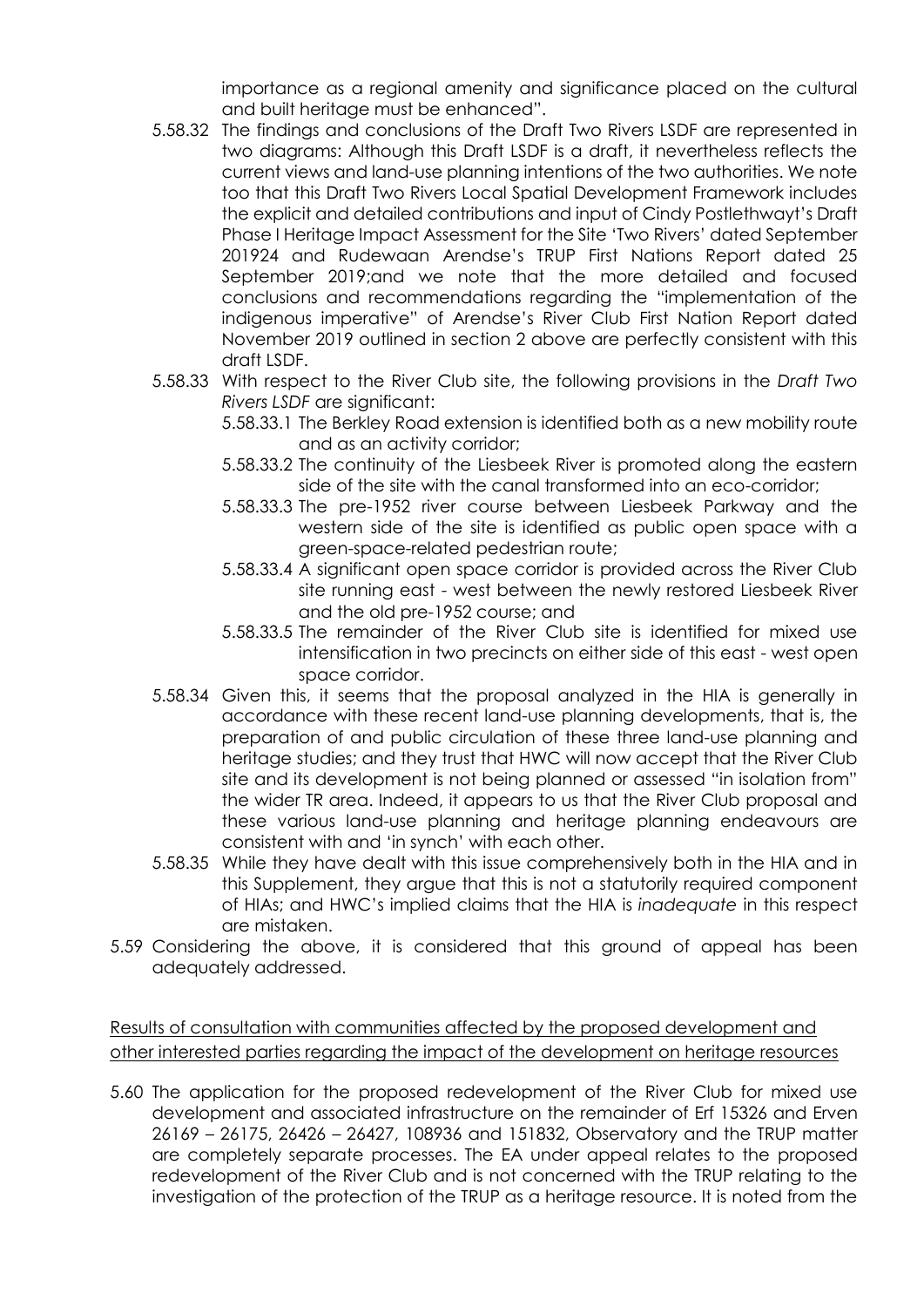ruling of the Heritage Appeal Tribunal dated, 14 April 2020 that parties, including the First Nations, are to be consulted meaningfully but this is a completely separate process which is under the jurisdiction of HWC in terms of the NHRA. However, the Supplementary to the HIA Report dealt with the engagement of the First Nations under *"Appeal ground 5: Evaluation of the impact of the development on heritage resources relative to the sustainable social and economic benefits to be derived from the*  **development"**, although this is separate process from the EA under appeal. The issues with regards to the TRUP matter cannot be resolved under this EA appeal process.

- 5.61 The public participation process conducted for this EA application, detailed in the reasons for the decision, is deemed satisfactory to meet the requirements of the applicable legislation.
- 5.62 The suggestion that this EA process should await the outcome of the consultation process required in terms of the TRUP matter is noted. However, the NEMA and 2014 EIA Regulations do not empower the Competent Authority to suspend the EA process pending the outcome of the engagement regarding the TRUP matter.
- 5.63 Considering the above, this ground of appeal has been adequately addressed.

# Plans for mitigation of any adverse effects during and after the completion of the proposed development

- 5.64 It is not concurred that the Applicant's specialist HIA reports do not adequately address the impacts of the development. Two HIA reports have been submitted to inform the Final BAR which resulted in the granting of the EA.
- 5.65 The HIA reports have adequately responded and/or addressed the concerns of HWC as required in terms of the empowering legislation.
- 5.66 Considering the above, this ground of appeal has been adequately addressed.

#### Conclusion

- 5.67 The declaration of the River Club site to be of at least Provincial heritage significance or National heritage significance is beyond the scope of this EIA process.
- 5.68 It is not concurred that the floodplain is undeveloped when the following, amongst other developments, have taken place on the site:
	- 5.68.1 The River Club itself has its origins in the 1920s when part of the old Salt River estuary was reclaimed for the construction of shunting yards and railway sheds.
	- 5.68.2 The main buildings which exist today were completed in 1939 after the playing fields had been in place for a few years.
	- 5.68.3 In 1993, the property was leased to various tenants who let it fall into disrepair.
	- 5.68.4 The entity known as the River Club was established in 1993 on the basis of a long-term (75 years) development lease and has since become a popular local venue with a restaurant, conference facilities, bar, golf driving range, and a 'mashie' golf course (which was developed in 2002).
- 5.69 Considering the history of development or disturbance on the site, the Heritage Appeal Tribunal dated, 14 April 2020, acknowledged that: *"28. In the absence of evidence of tangible heritage resources in the context of these appeal proceedings, the focus shifted to the intangible heritage resources, and more specifically: -*
	- *28.1 The multifaceted exercise of identifying cultural heritage resources; how these resources have been protected internationally; and*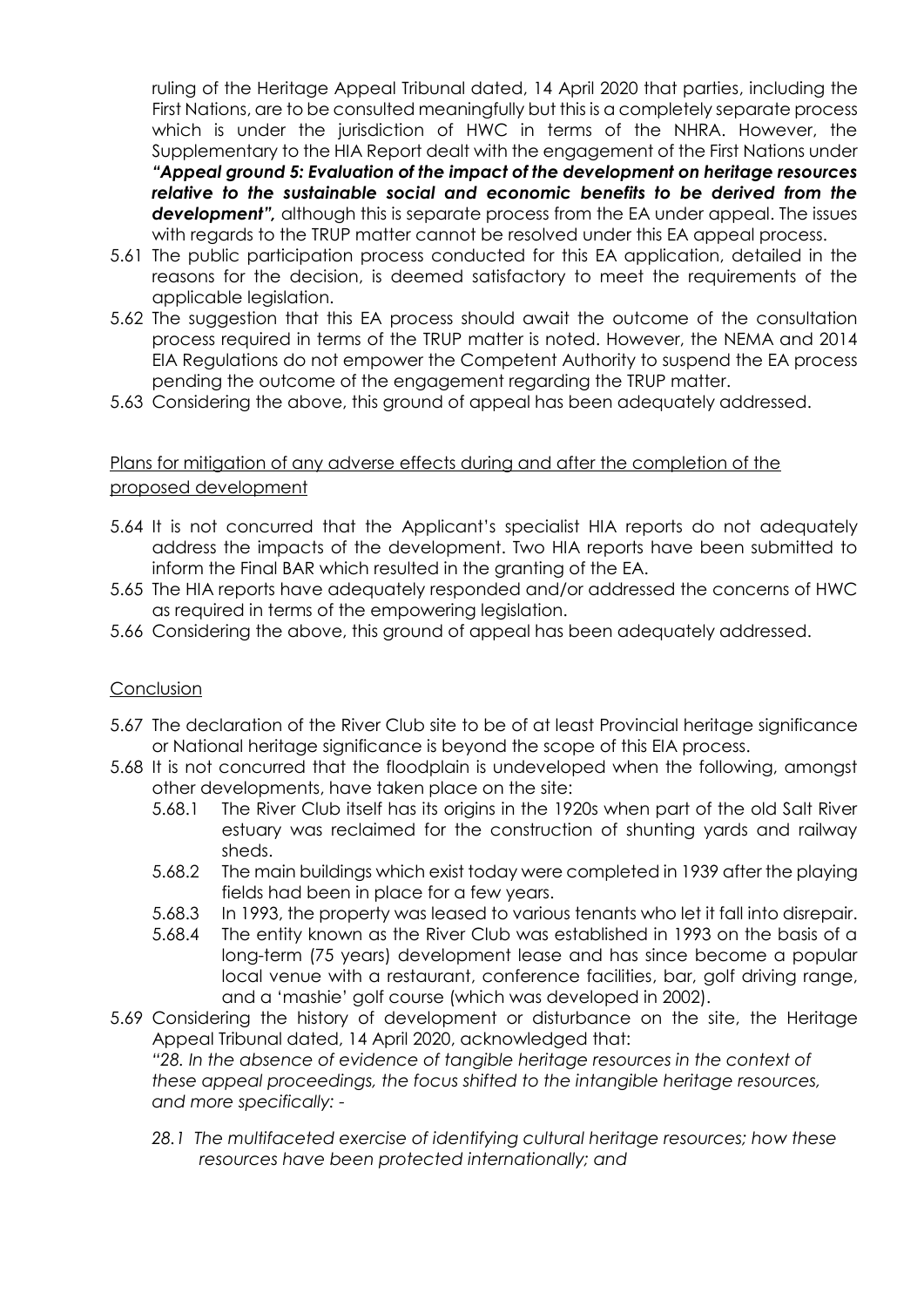*28.2 Recent developments in the acknowledgement and conservation of South African heritage in terms of the indigenous cultural practices and structures."*

- 5.70 The applicant has made provision in the proposed development to commemorate the intangible heritage of the River Club site within the context of the greater TRUP area.
- 5.71 In order to avoid duplication and allow for coordination in terms of the requirements in terms of the NEMA and the NHRA, section 38(8) of the NHRA states that if the development activities listed in section 38(1) must be subjected to EIA in terms of the NEMA, then a separate HIA and approval from the heritage resources authority are not required, provided that the environmental authority must:
	- 5.71.1 Ensure that if the relevant heritage resources require a HIA it fulfils the requirements of the heritage resources authority.
	- 5.71.2 Any comments and recommendations of the relevant heritage resources authority with regard to such development have been taken into account prior to the granting of the environmental authority's consent.
- 5.72 As such, if a NEMA EIA is required for the development activities listed in terms of section 38 of the NHRA, then separate HIA and EIA processes may not be followed and separate decisions may not be issued in terms of the NHRA and the NEMA. An EIA process is followed and if the heritage resources requires an HIA, then the HIA must be undertaken as one of the EIA specialist studies, but the environmental authority must ensure that the heritage resources authority's requirements in terms of the assessment are met. A separate heritage approval may also not be issued, but the environmental authority must take into account the comments and recommendations of the heritage resources authority prior to granting or refusing the EA.
- 5.73 The DEA&DP's Directorate: Development Management (Region 1) stated that:
	- 5.73.1 The heritage specialists' written response (dated 31 March 2020) was included in the Final BAR submitted to the Competent Authority on 8 June 2020.
	- 5.73.2 The heritage specialists' written response (dated 31 March 2020) did not result in significant changes made to the BAR, where the need for additional public participation was not warranted. The requirements of Regulation 41 of the NEMA EIA Regulations, 2014 (as amended) were therefore met.
- 5.74 Based on the information contained in the Final BAR, the meeting that was agreed to between the DEA&DP and HWC did not take place before the granting of the EA although:
	- 5.74.1 On 2 July 2019, a HIA was conducted by Mr. Timothy JG Hart and Dr. Stephen Townsend to identify, assess and communicate the impacts of the proposed development on the heritage resources on the site and its environs.
	- 5.74.2 On 13 September 2019, HWC provided interim comments objecting to the proposed development on the site due *inter alia* to the following comments:
		- 5.74.2.1 The River Club forms part of the wider Two Rivers Urban Park ("TRUP") and represents a microcosm of Cape history.
		- 5.74.2.2 The HIA has been well researched but the actual mapping of identified heritage resources is illogical and flawed and is relegated to two diagrams in section 10.8 of the HIA report which is titled "Conclusions regarding impacts on significance".
		- 5.74.2.3 The assessment of the significance of the heritage resources in terms of the heritage assessment criteria set in out in section 6(2) or prescribed under section 7 of the NHRA is inadequate.
		- 5.74.2.4 The HIA Report downplays that the irreversible impacts of transforming a green lung at the heart of the TRUP into a mega project.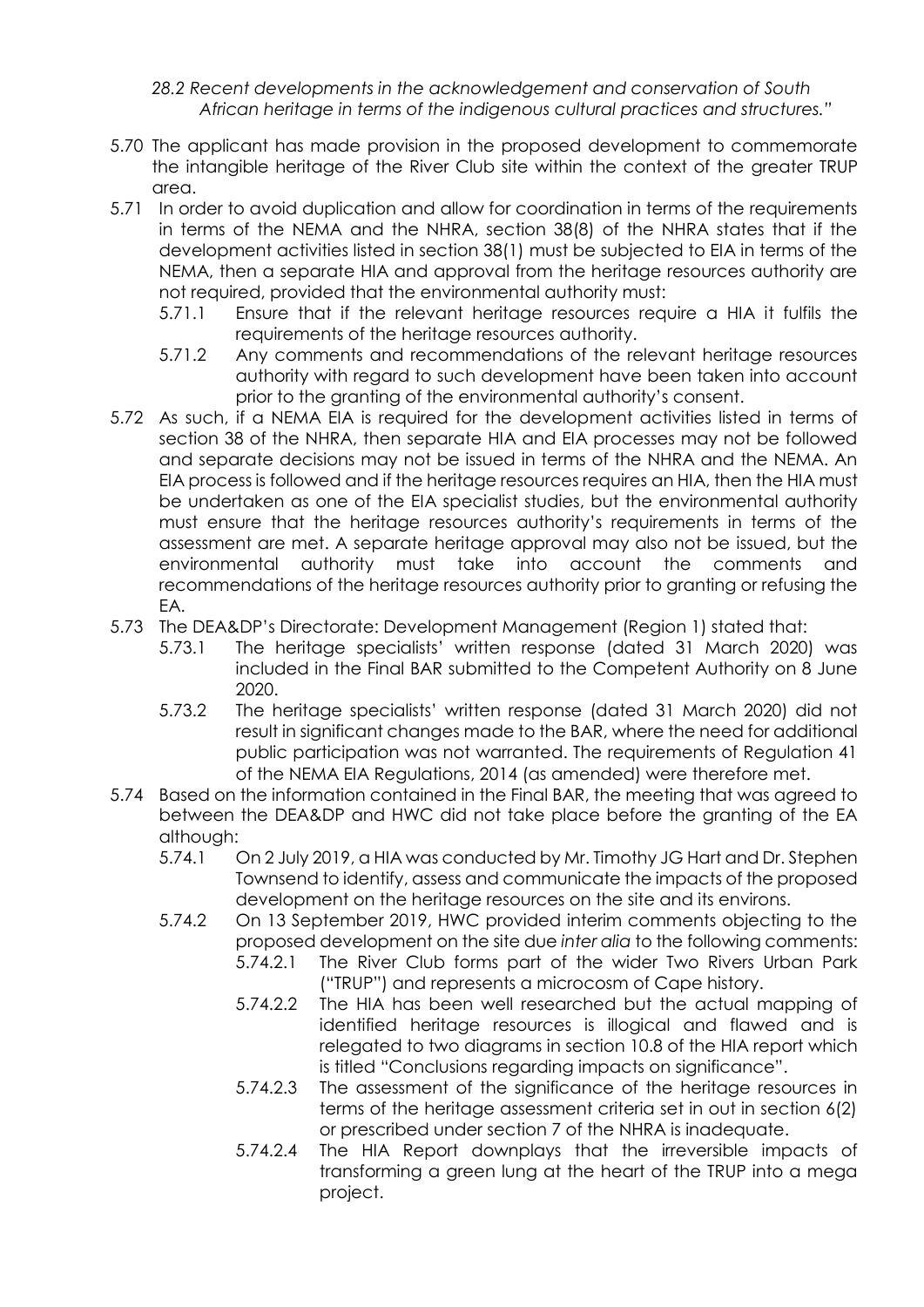- 5.74.2.5 While there may be economic benefits to developing the site, there has been no acknowledgement of the impact of the development balanced against a site which has been recognised previously by HWC as being of provincial or national significance.
- 5.74.2.6 There has been a lack of, or avoidance of a meaningful consultation with the First Nations Groups.
- 5.74.2.7 There is no meaningful consideration of alternatives although heritage resources will be adversely affected by the proposed development.
- 5.74.3 On 4 December 2019, HWC was provided with a Supplementary Report to the HIA which was undertaken *inter alia* to mainly respond to the concerns/ address the comments of HWC as detailed in their interim comments dated 13 September 2020. This Supplementary Report to the HIA provided information in terms of the following requirements of section 38 of the NHRA:
	- 5.74.3.1 The identification and mapping of all heritage resources in the area affected.
	- 5.74.3.2 An assessment of the significance of resources in terms of the heritage assessment criteria set out in section 6(2) or prescribed under section 7 of the NHRA.
	- 5.74.3.3 An assessment of the impact of the development on heritage resources.
	- 5.74.3.4 An evaluation of the impact of the development on heritage resources relative to the sustainable social and economic benefits to be derived from the development.
	- 5.74.3.5 The results of consultation with communities affected by the proposed development and other interested parties regarding the impact of the development on heritage resources.
	- 5.74.3.6 If heritage resources will be adversely affected by the proposed development, the consideration of alternatives.
	- 5.74.3.7 Plans for mitigation of any adverse effects during and after the completion of the proposed development.
- 5.74.4 On 13 February 2020, HWC provided written final comments still objecting to the proposed development on the site.
- 5.74.5 In their Appeal lodged against the EA, HWC continues to object to the proposed development despite the HIA and the Supplementary Report to the HIA conducted to address their concerns.
- 5.74.6 On 25 November 2020, the Appeal Authority, as part of the Appeal process, requested HWC to supply the information/HIA requirements to supplement the current HIA that will enable HWC to consider that the HIA fulfils the requirements of the HWC and the NHRA.
- 5.74.7 On 11 December 2020, HWC responded as follows:

*"2. HWC is of the opinion that all the information was supplied in the comments prepared by our Impact Assessment Committee which were appended to the Appeal and is appended again for ease of reference.* 

*3. Your attention is drawn to paragraph 43 onward thereof, in which the committee detailed with specific reference to the provisions of S38(3) of the National Heritage Resources Act, 1999 (Act No. 25 of 1999) ("NHRA") the information required in order to comply with said section.* 

*4. HWC is concerned that, should certain of these requirements be highlighted, it would result in the impression being created that these are the only issues which must be addressed. It is re-iterated that all the issues stand to be addressed."*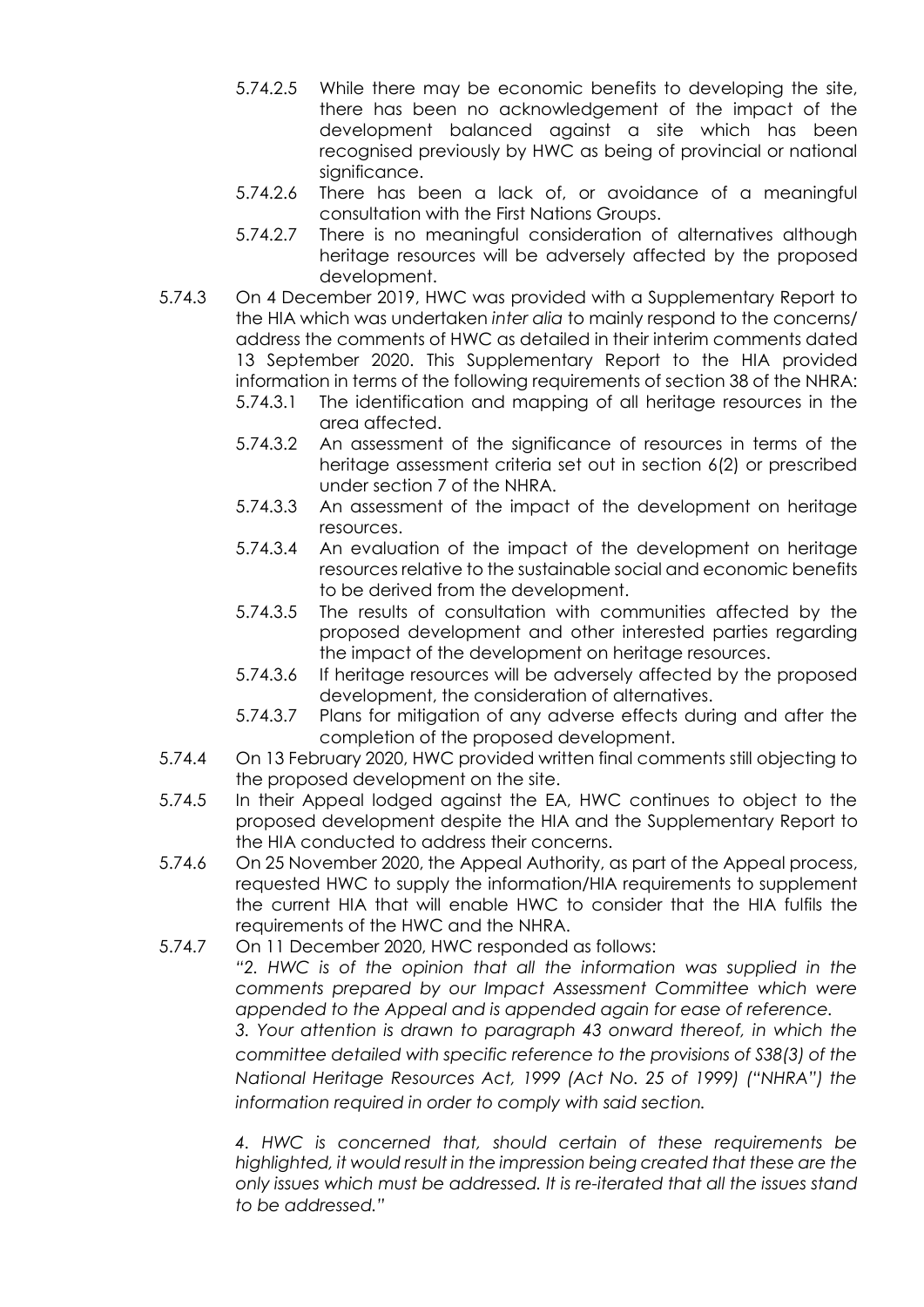- 5.75 On 26 January 2021, the Appeal Authority wrote a further letter to HWC stating *inter alia* the following:
	- *"1. I refer to your comments dated 11 December 2020 (your reference: HM/CAPE METROPOLITAN/OBSERVATORY/ERF 15326 & ERVEN 26169 – 26175, 26426 – 26427, 108936 AND 151832).*
	- *2. I note your comments stating inter alia that:*
	- *"2. HWC [Heritage Western Cape] is of the opinion that all the information was supplied in the comments prepared by our Impact Assessment Committee which were appended to the Appeal and is appended again for ease of reference.*
	- *3. Your attention is drawn to paragraph 43 onward thereof, in which the committee detailed with specific reference to the provisions of S38(3) of the National Heritage Resources Act, 1999 (Act No. 25 of 1999) ("NHRA") the information required in order to comply with said section.*
	- *4. HWC is concerned that, should certain of these requirements be highlighted, it would result in the impression being created that these are the only issues which must be addressed. It is re-iterated that all the issues stand to be addressed."*
	- *3. I have reviewed your comments dated 13 February 2020 and 11 December 2020 as well as the information provided in the Supplementary Report to the HIA Report dated 4 December 2019, as well as the Applicant's Responding Statement dated 12 October 2020. I am of the view that the issues you raised in your response dated 11 December 2020, have been addressed in the Applicant's Supplementary Report to the HIA Report, as well as the Responding Statement.*
	- *4. Should you wish to clarify and provide additional information on the HIA requirements to supplement the current HIA and Supplementary Report, please submit this to the Ministry of Local Government, Environmental Affairs and Development Planning …) on 10 February 2021.*
	- *5. Should you not provide me with an indication of such information, I will then surmise that the Supplementary Report to the HIA Report does satisfy the NHRA and HWC requirements and that all issues raised by yourself have been adequately addressed."*
- 5.76 On 3 February 2021, HWC responded that *"Your letter dated 26 January 2021 in the above refers.*

*Heritage Western Cape (HWC) cannot agree with your contentions as stated in paragraph 3 thereof. It is re-iterated that HWC is of the strong opinion that Supplementary Report to the HIA report dated 4 December 2019 and the Responding statement dated 12 October 2020 merely re-state the initial opinions expressed in the original HIA and do not in fact address the issues that HWC raised in its Final Comment.* 

*We can accordingly not also agree with the sentiments expressed in paragraph 5 thereof."*

5.77 As required by the 2014 EIA Regulations, SRK Consulting was appointed as an independent EAP to conduct the basic assessment process and various independent specialists were also appointed to conduct specialist studies which informed the basic assessment process which informed the granting of the EA. Independence is defined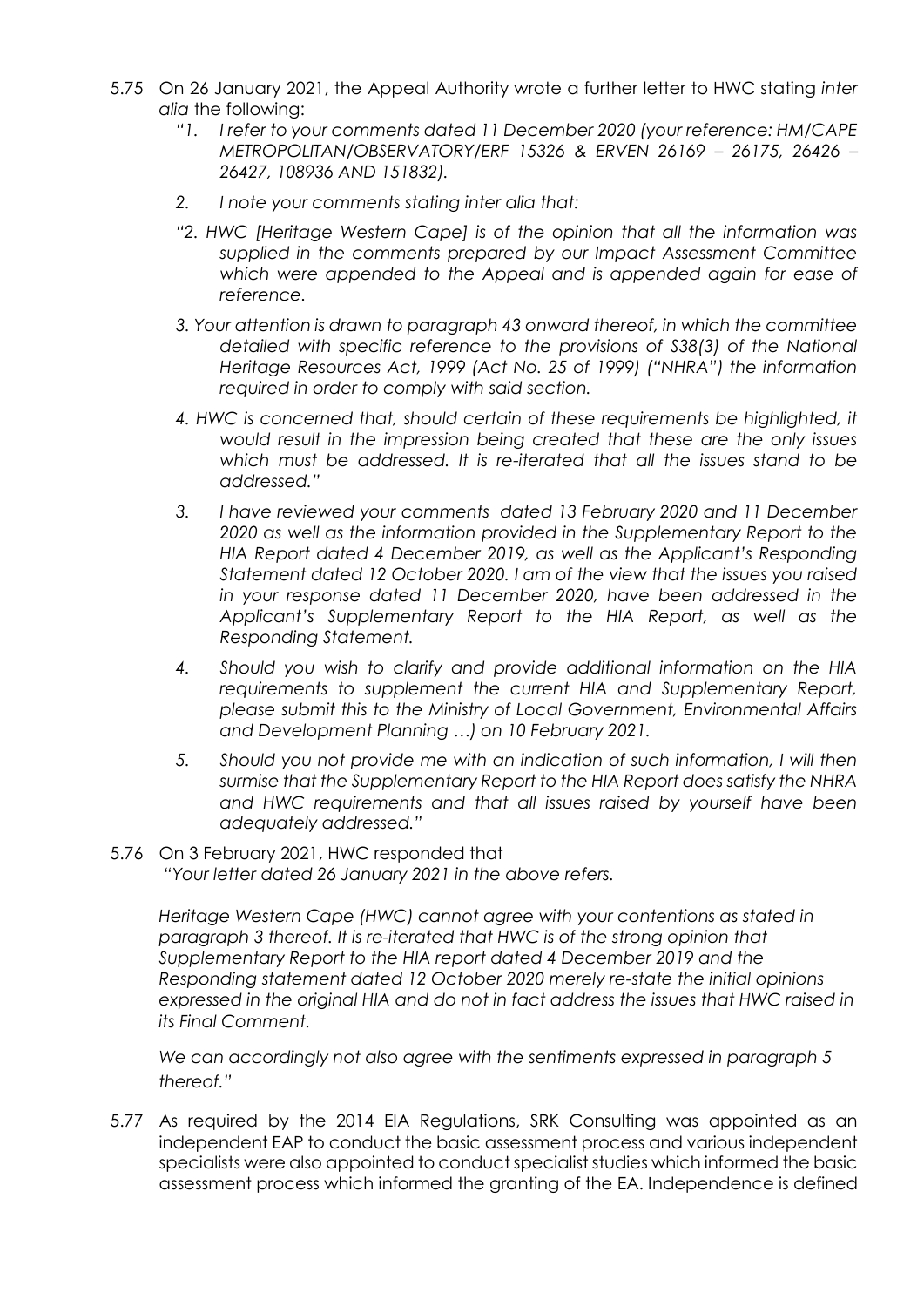in the 2014 EIA Regulations that, *in relation to an EAP, a specialist or the person responsible for the preparation of an environmental audit report, means— (a) that such EAP, specialist or person has no business, financial, personal or other interest in the activity or application in respect of which that EAP, specialist or person is appointed in terms of these Regulations; or*

*(b) that there are no circumstances that may compromise the objectivity of that EAP, specialist or person in performing such work; excluding—*

*(i) normal remuneration for a specialist permanently employed by the EAP; or*

*(ii) fair remuneration for work performed in connection with that activity, application or environmental audit;"*

## 5.78 I concurred with the Responding Statements that:

- 5.78.1 The Appellant's statement that "the decision-maker was biased in the decision and that the decision-maker had decided long before the BA was finalised to get the proposal approved" is refuted based on the lack of evidence provided. The Competent Authority based his decision on the information contained in the BAR (dated 06 April 2020).
- 5.78.2 The DEA&DP did not pre-empt the decision to grant an EA in its comments on the draft reports that were available for comment.
- 5.78.3 The Applicant, EAP and all the specialists who conducted a specialist study for this EIA process have signed and dated the declaration to confirm that the information provided in the BAR (dated 6 April 2020) is true and correct.
- 5.78.4 The EA takes cognizance of the fact that HWC indicated (in their correspondence dated 13 February 2020) that the requirements of Section 38(3) of the NHRA have not been met.
- 5.78.5 The Basic Assessment process is based on the findings of research undertaken by independent specialists, and not the "interpretations and assertions" of the developer.
- 5.78.6 Specialist independence is assured by the fact that EAPs and specialists must confirm that they do not have any material present or contingent interest in the outcome of the environmental assessment process, nor do they have any pecuniary or other interest that could be reasonably regarded as being capable of affecting their independence.
- 5.78.7 Appellants have not demonstrated any conflict of interest of any members of the basic assessment process project team and specialists.
- 5.79 Considering the above, HWC was adamant that the information provided was not sufficient. However, the Applicant's heritage specialist was of the opinion that the information was more than sufficient. After repeated requests form the Appeal Authority to HWC by the Appeal Authority to clarify what was still required in terms of the HIA, no answer was forthcoming except that their original comment remained the same. I have to however, make a decision on this matter. I thus took into consideration all the different facets of the development as it also has an impact on the environment. The conclusion I came to was that the holistic overall need and desirability of the development supports the granting of the Appeal Environmental Authorisation.

#### Meeting between DEA&DP and HWC

5.80 A workshop was scheduled on 4 March 2020 by DEA&DP in the offices of HWC at which it had been agreed that HWC's senior officials and the members of IACom, officials of DTPW and DEA&DP, and the Applicant's HIA team would attend, in order to develop any further clarity that might be required regarding HWC's IACom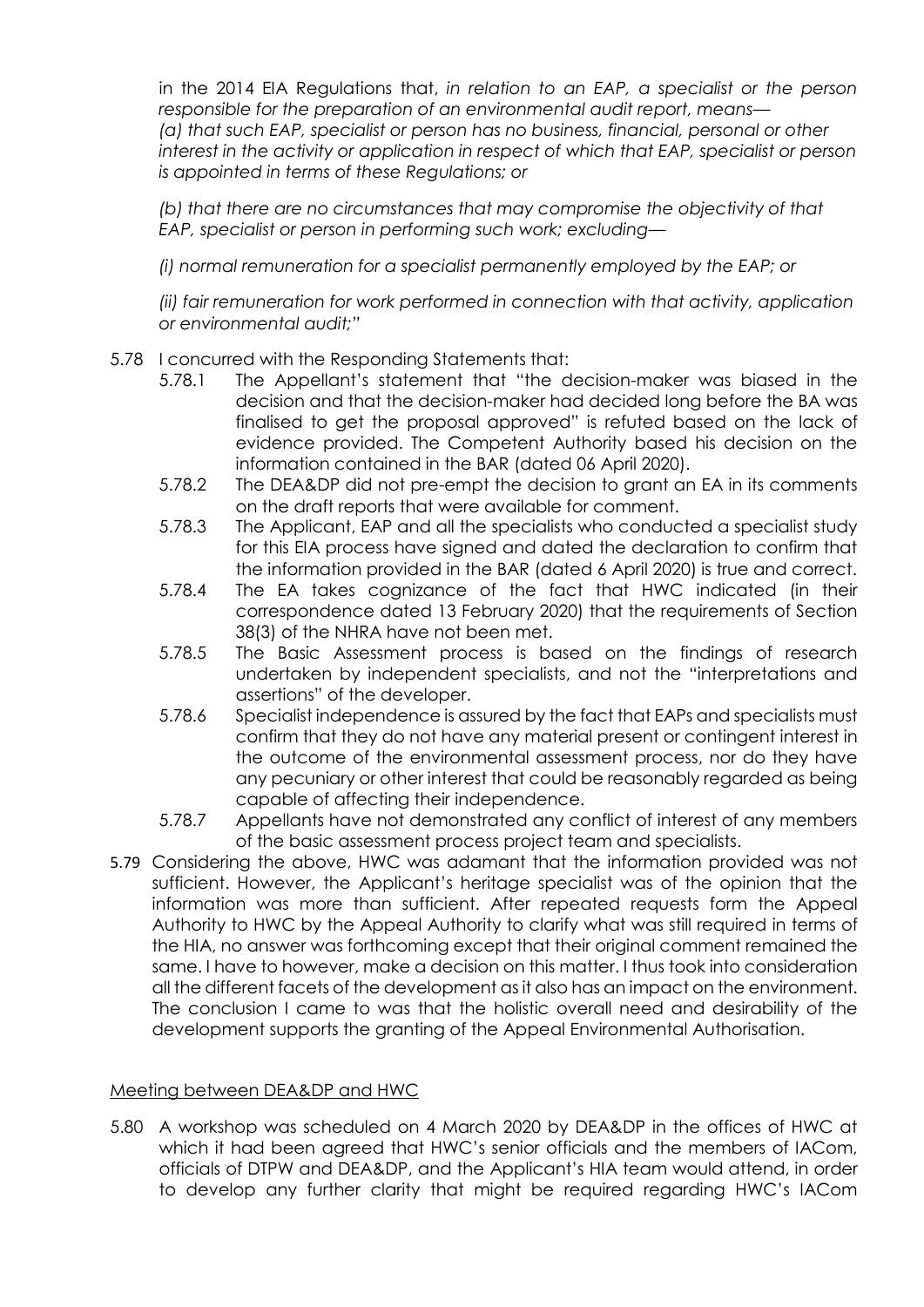arguments that the HIA and its supplementary documentation did not adequately comply with the requirements of section 38(3) of the NHRA.

- 5.81 The updated *Issues and Responses Report* and 6-page summary was provided to the IACom one week prior to the date of the proposed workshop.
- 5.82 The IACom's members did not attend this workshop despite the apparent agreement of the Committee's Chairman.
- 5.83 As a consequence, although attended by HWC, DTPW and DEA&DP officials, the outcomes of the workshop were inconclusive resulting in the HWC CEO inviting one of the heritage practitioners and the EAP to meet the following week, first with the HWC officials, and then with the IACom at its regular monthly meeting (which was scheduled for 11 March 2020).
- 5.84 The IACom again refused to meet the specialist and EAP when called upon to do so nor did they provide any explanation as to why they did not want to meet.
- 5.85 The Applicant submits that HWC's refusal to meet or engage further regarding the Section 38(3) information requirements, demonstrates that the IACom's final comment is not rational, most importantly in their finding that the HIA and supporting documentation do not meet the information requirements of Section 38(3) of the NHRA – as to any objective observer, it must be clear that the information requirements are demonstrably met.

## **Appeal ground 5: Hydrological impacts**

- 5.86 The flooding of adjacent properties was identified as one of the main potential impacts of the proposed development. It was also one of the major issues raised during the stakeholder engagement processes during the Basic Assessment process. It was acknowledged that the site and surrounding area is prone to regular flooding. As such, the hydrologist on the project team conducted a detailed modelling of floodwater conditions in the local area. The study, which informed the Final BAR, established that the most achievable mitigation measure to prevent flooding of the site is to raise the ground surface at the River Club to an elevation slightly above the 100-year flood elevation. Therefore, this measure will have limited detrimental effects on neighbouring properties (following specific mitigation), which is a key criterion for determining whether or not the raising of the site is a viable proposal.
- 5.87 The Final BAR states *inter alia* that:
	- 5.87.1 Twelve key monitoring points were selected to represent areas where any impacts of the proposed developments would be realised / be of concern. These monitoring points were used to assess the potential effects on surface water hydrology of raising the site under the following scenarios (for various flood return intervals):
		- 5.87.1.1 Status quo (no development);
		- 5.87.1.2 Status quo with widened Salt River Canal;
		- 5.87.1.3 Status quo with sea level rise;
		- 5.87.1.4 Status quo with PRASA overland route closed;
		- 5.87.1.5 Status quo with PRASA overland route closed and bridges obstructed;
		- 5.87.1.6 Post-development (River Club only);
		- 5.87.1.7 Post development with TRUP and the PRASA upgrades implemented;
		- 5.87.1.8 Post-development with TRUP and the PRASA upgrades implemented with widened Salt River Canal;
		- 5.87.1.9 Post-development with TRUP and the PRASA upgrades implemented with the PRASA overland escape route blocked;
		- 5.87.1.10 Post-development with TRUP and the PRASA upgrades implemented with the PRASA overland escape route blocked and bridges obstructed; and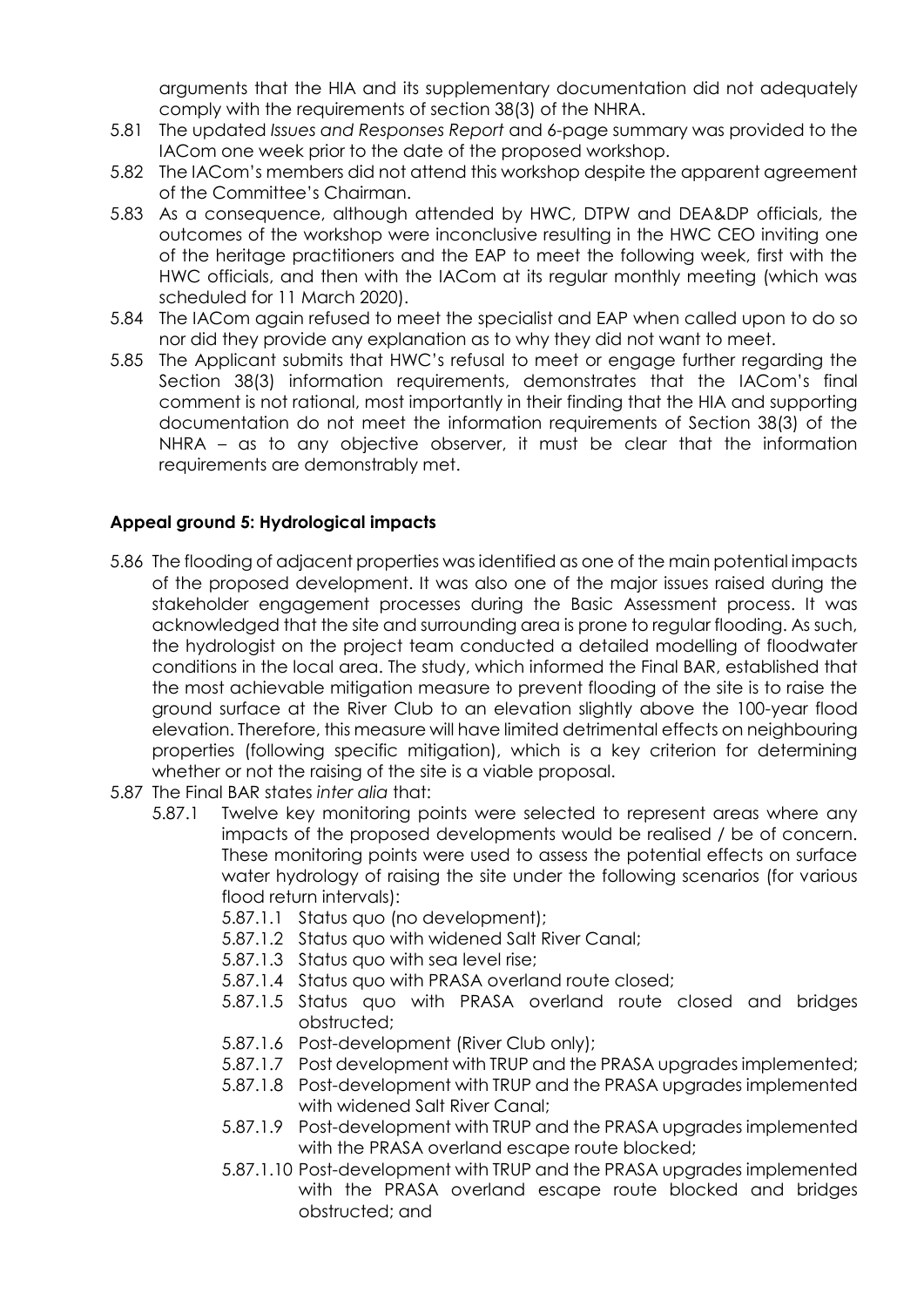- 5.87.1.11 Post development with TRUP and the PRASA upgrades implemented with sea level rise.
- 5.88 The study reached the following conclusions that are pertinent to the development of the River Club (assuming TRUP and the PRASA upgrades have been implemented):
	- 5.88.1 The runoff from the site will have no impact on the flood levels as peak runoff from the site will occur between one and three hours before the peak flowing the adjacent rivers (Liesbeek and Black Rivers). Therefore, runoff has an insignificant impact on the flows in the adjacent rivers.
	- 5.88.2 Flooding currently occurs (i.e. regardless of the redevelopment of the River Club) in the adjacent urban area for storms more frequent than 1:5 to 1:10 year return interval flood events from local overland flows only (that occur when the local stormwater runoff exceeds the capacity of the stormwater system).
	- 5.88.3 The development of the River Club (as well as the TRUP and the PRASA upgrades) may increase the extent of inundation from overland flow at the: 5.88.3.1 SAAO;
		- 5.88.3.2 Valkenberg wetland; and
		- 5.88.3.3 Malta Sports Fields (including at two residential properties, Number 1 and Number 3 Ossian Road) to a limited extent.
	- 5.88.4 Regarding the SAAO:
		- 5.88.4.1 Buildings at the SAAO would not be flooded during a 1-year return interval flood event;
		- 5.88.4.2 Some buildings at the SAAO lie within the 1:5-year flood plain, and are therefore expected to flood periodically;
		- 5.88.4.3 During a 1:2-year return interval flood event, water elevations would increase by less than 5cm. Land surrounding buildings at the SAAO would be flooded, including a building on the south-west of the property that is not currently flooded by an event of this frequency;
		- 5.88.4.4 During a 1:5-year return interval flood event, three buildings at the south-west west of the SAAO are flooded under current conditions. However, floodwater elevations would increase by approximately 12cm following development in the catchment; and
		- 5.88.4.5 For the 1:0.5-year and 1:1-year return interval flood events, the combined effect of the development, the TRUP and the PRASA upgrades on increased flood elevations will be small throughout the catchment.
	- 5.88.5 The greatest increases in water levels will be in the immediate vicinity of the River Club at monitoring Points 5 to 12 – with the maximum expected increase in water level of up to 13cm for all 1:5 year to 1:100-year return interval floods noting modelling uncertainties. Aurecon conclude that this increase is relatively small;
	- 5.88.6 For the 1:50 to 1:100-year return interval floods, flood levels (elevations) will increase at properties that will be affected by flooding to some extent whether the additional developments take place or not;
	- 5.88.7 The increase of flood levels will lead to a limited increase in the extent of inundation for flood events between the 1:50 and 1:100-year return intervals at the following locations only:
		- 5.88.7.1 The PRASA site; and
		- 5.88.7.2 Near the Observatory Swimming Pool south of the site.
	- 5.88.8 The increase in the extent of flooding at the PRASA site (which is expected to occur less than once every 50 years) is unlikely to compromise any infrastructure that is not already affected by flooding, other than railway lines;
	- 5.88.9 The increase in flood levels at the Observatory Swimming Pool would not be significantly different to the existing flooding regime;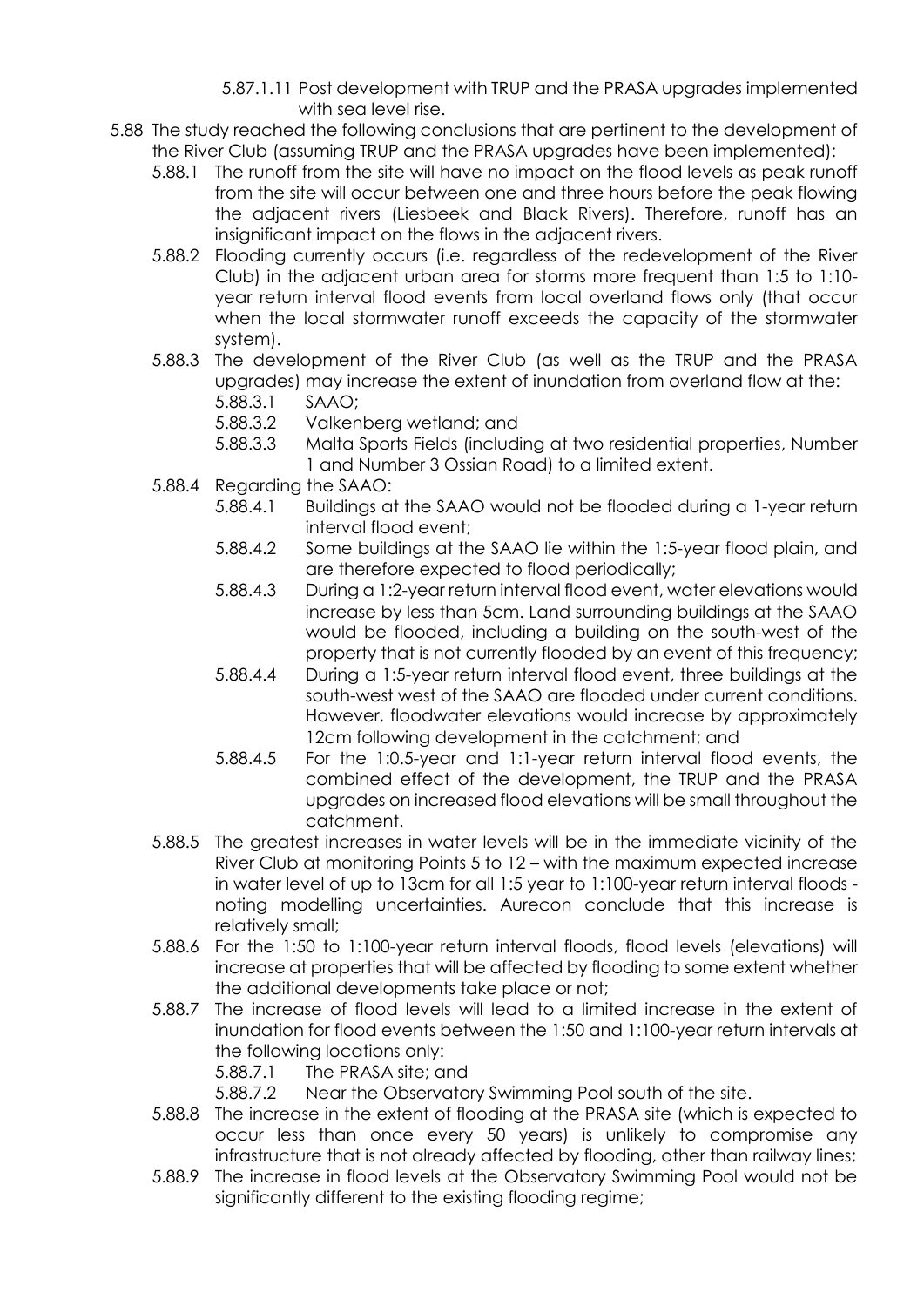- 5.88.10 Volumetric flow would increase from increased discharge volume from the Liesbeek Canal at the following locations only:
	- 5.88.10.1 Peak flow and total flow will increase at the western bank of the Salt River by 7% and 4% respectively; and
	- 5.88.10.2 Peak flow will increase at the western bank of the Black River at the site by 24%;
- 5.88.11 The increase in flow volume at the western bank of the Salt River will take place a few minutes earlier than the current situation, and will have little effect on the extent of inundation (and is therefore considered to be insignificant by Aurecon);
- 5.88.12 The anticipated increase in peak flow at the Black River at the site is from stormwater currently directed over the site from the Liesbeek River, down the original course of the Liesbeek which will be directed into the rehabilitated Liesbeek Canal after the site is infilled. The increase in flow is significant, will take place over a few hours, and will increase flood levels locally along the (rehabilitated) Liesbeek Canal;
- 5.88.13 Closing of an existing overland floodwater escape route over the PRASA site will have an insignificant effect on the extent of inundation during a storm event, unless downstream bridges were obstructed (in which case closing the escape route over PRASA will increase inundation);
- 5.88.14 The extent of flooding is not significantly affected by tidal influence (assuming a 1:10 year storm surge with a 1:100-year flood event);
- 5.88.15 The sea level rise will lead to flooding in the lower parts of the catchment during (major) storm events regardless of whether the development went ahead or not; and
- 5.88.16 The widening of the Salt River Canal and removing the hydraulic constraints posed by the bridges will reduce the maximum water surface level by between 10cm and 80cm but will have a little impact on the extent of inundation, except at the Malta Sports Fields and at the PRASA site.
- 5.89 Two potential direct operational phase impacts related to flooding were identified:

## **Change in flood hazard at surrounding properties**

## The Riverine Corridor Alternative and the Island Concept Alternative

- 5.89.1 The City of Cape Town's 'Floodplain and River Corridor Management Policy' (CSRM, 2009) considers the hazard that flooding may pose to life and property. The hazard posed by floodwaters is determined by the ability of the public to wade or gain vehicular access, and the stability of structures such as dwellings or boundary walls. If these are likely to be seriously compromised, the area is considered to be in the "High Hazard Zone" (and floods pose a risk to people and structures here). An area is considered to be located within the High Hazard Zone if water depth exceeds 0.8 m and water velocity exceeds 2 m/s.
- 5.89.2 Development at the River Club will increase flood depths and / or velocity at the following locations:
	- 5.89.2.1 The PRASA site;
	- 5.89.2.2 SAAO;
	- 5.89.2.3 Valkenberg Wetland;
	- 5.89.2.4 Malta Sports Fields / Hartleyvale Sports Complex;
	- 5.89.2.5 Near the Observatory Swimming Pool south of the site;
	- 5.89.2.6 Western bank of the Salt River; and
	- 5.89.2.7 Western bank of the Black River (Riverine Corridor Alternative only).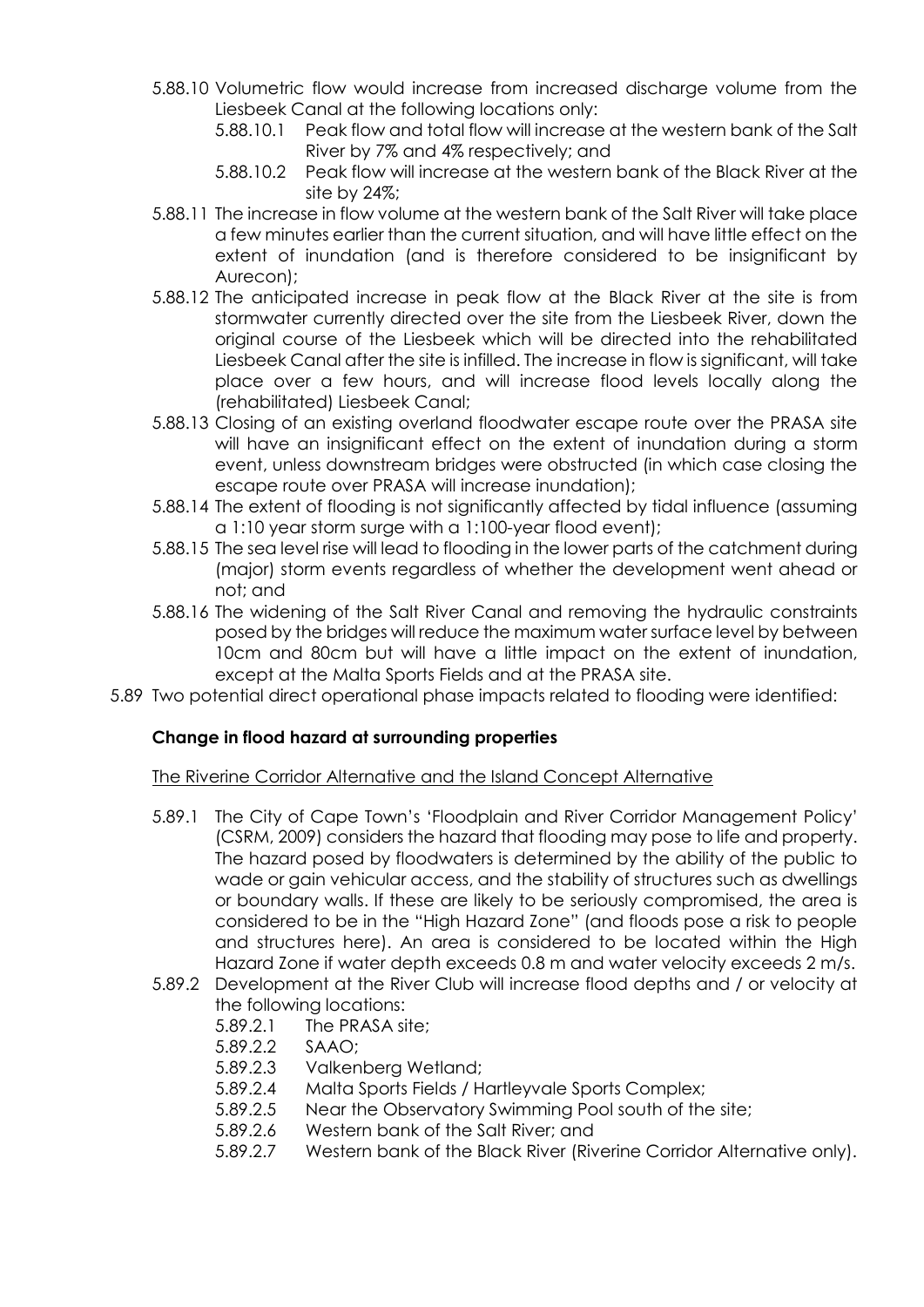- 5.89.3 With regards to changes in flood hazard from these changes to surface water hydrology from infilling the site (as well as the development of TRUP and PRASA upgrades), Aurecon conclude the following:
	- 5.89.3.1 The flood hazard will not change at the Valkenberg Wetland or SAAO;
	- 5.89.3.2 Increased flooding at PRASA may increase the extent of Low Hazard flooding here for flood return events of 1:50-years or less frequent, and is not expected to have an impact on property or safety;
	- 5.89.3.3 An increase in flood velocity at the confluence of the rehabilitated Liesbeek Canal and Black River will create localised and isolated High Hazard Flood zones for flood return events of 1:50 years or less frequent along the western banks of the rehabilitated Liesbeek Canal (Riverine Concept Alternative only); and
	- 5.89.3.4 Increased flooding south of the site near the Hartleyvale Sports Complex may increase the extent of High Hazard Flood zones for flood return events of 1:50 years or less frequent at:
		- ✓ One lane of the Liesbeek Parkway; and
		- $\checkmark$  A localised area around the complex itself.
- 5.89.4 Regarding the areas where the extent of the High Hazard Flood zone is expected, and noting that:
	- 5.89.4.1 Increased flooding at the western bank of the Liesbeek River is localised, and the probability of damage to property and a decline in public safety is low;
	- 5.89.4.2 Increased flooding at the Liesbeek Parkway, although localised, has a higher probability of affecting public safety (especially road users); and
	- 5.89.4.3 Increased flooding at the Hartleyvale Sports Complex has a low probability of threatening property and human safety as flooding here is localised and the area would be flooded under current conditions (but at a slightly lower depth). It is also unlikely that the complex will be used during a flood event of this magnitude.
- 5.89.5 The impact is assessed to be of low significance and with the implementation of mitigation is reduced to very low significance.
- 5.89.6 This impact is manageable to a limited degree and is irreversible.

#### No-Go Alternative

5.89.7 In the case of the No-Go Alternative, the site will continue to be used as a commercial recreational and conference facility. If no other developments were to take place in the catchment, and climatic variables were to remain constant, surface water hydrology in the catchment would not change. In other words, the catchment would continue to be flood prone, and low probability risks of localised increases in flood hazard from the development would be avoided.

## **Inundation and damage to two residential properties during the 1:20-year return interval flood**

#### The Riverine Corridor Alternative and the Island Concept Alternative

5.89.8 Regarding the increased risk of inundation at the residential properties at Number 1 and Number 3 Ossian Road: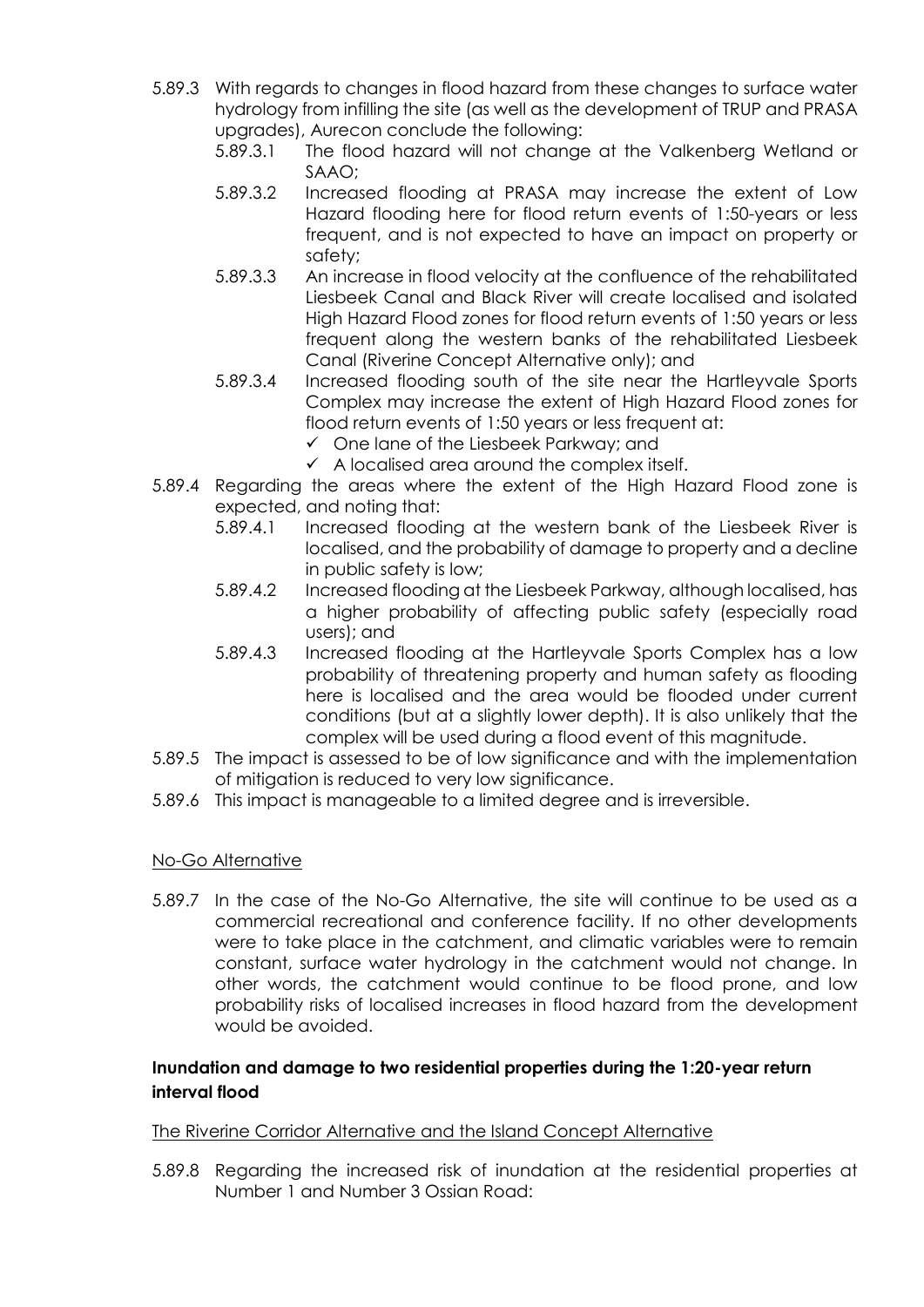- 5.89.8.1 The proposed development may alter the 1:20-year flood level and therefore there is a risk that during the 1:20-year flood event:
	- 5.89.8.1.1 The dwelling at Number 1 Ossian Road (which is modelled to currently flood to a depth of 4cm in the 1:20-year return interval flood event) may be inundated by an additional 9cm (to a depth of 13cm) as a result of all developments modelled; and
	- 5.89.8.1.2 The dwelling at Number 3 Ossian Road (which is currently not flooded in the 1:20-year flood event) may be inundated to a depth of 7cm as a result of all developments modelled;
- 5.89.8.2 For less frequent and more extreme events than the 1:20-year flood, the two affected properties in Ossian Road are expected to be partially inundated with water under current circumstances (i.e. whether portions of the floodplain are developed or not); and
- 5.89.8.3 Other development in the catchment (e.g. associated with the Two Rivers local area) in isolation of the River Club development would have a similar effect on flood levels at these properties (requiring mitigation).
- 5.89.9 This increase in inundation from the River Club (and other developments included in the model) for the 1:20-year return interval event will increase the risk of superficial damage to these properties requiring expenditure to effect repair. However, this increase in inundation is not expected to threaten the structural integrity of these properties during the 1:20-year return interval flood event.
- 5.89.10 This impact (i.e. the risk of damage during the 1:20-year return interval flood) can be mitigated by using door flood barriers at these properties, supplied at the cost of the developer. These flood barriers could also be used to prevent damage at these properties during less frequent, and more extreme floods (which modelling predicts will flood these properties under current circumstances).
- 5.89.11 The impact is assessed to be of very low significance and with the implementation of mitigation is reduced to insignificant.
- 5.89.12 This impact is manageable to a high degree and is irreversible.

# No-Go Alternative

- 5.89.13 In the case of the No-Go Alternative, the site would continue to be used as a commercial recreational and conference facility, and if no other developments were to take place in the floodplain, surface water hydrology in the catchment would not change. In other words, these properties would continue to be flood prone during less frequent and more extreme floods but would not be susceptible to flooding from 1:20-year return interval (or less extreme) flood events.
- 5.89.14 Essential mitigation measures during design are as follows:
	- 5.89.14.1 Raise the Liesbeek Parkway locally to eliminate potential High Hazard flooding at this location (at 33° 56' 14.80" South, 18° 28' 34.13" East); and
	- 5.89.14.2 Supply door flood barriers at properties at Number 1 and Number 3 Ossian Road.
- 5.89.15 Since a large portion of the River Club is bounded by the unlined course of the Liesbeek River and Liesbeek Canal, very little (if any) overland flow from adjacent areas pass through the River Club. Therefore, only stormwater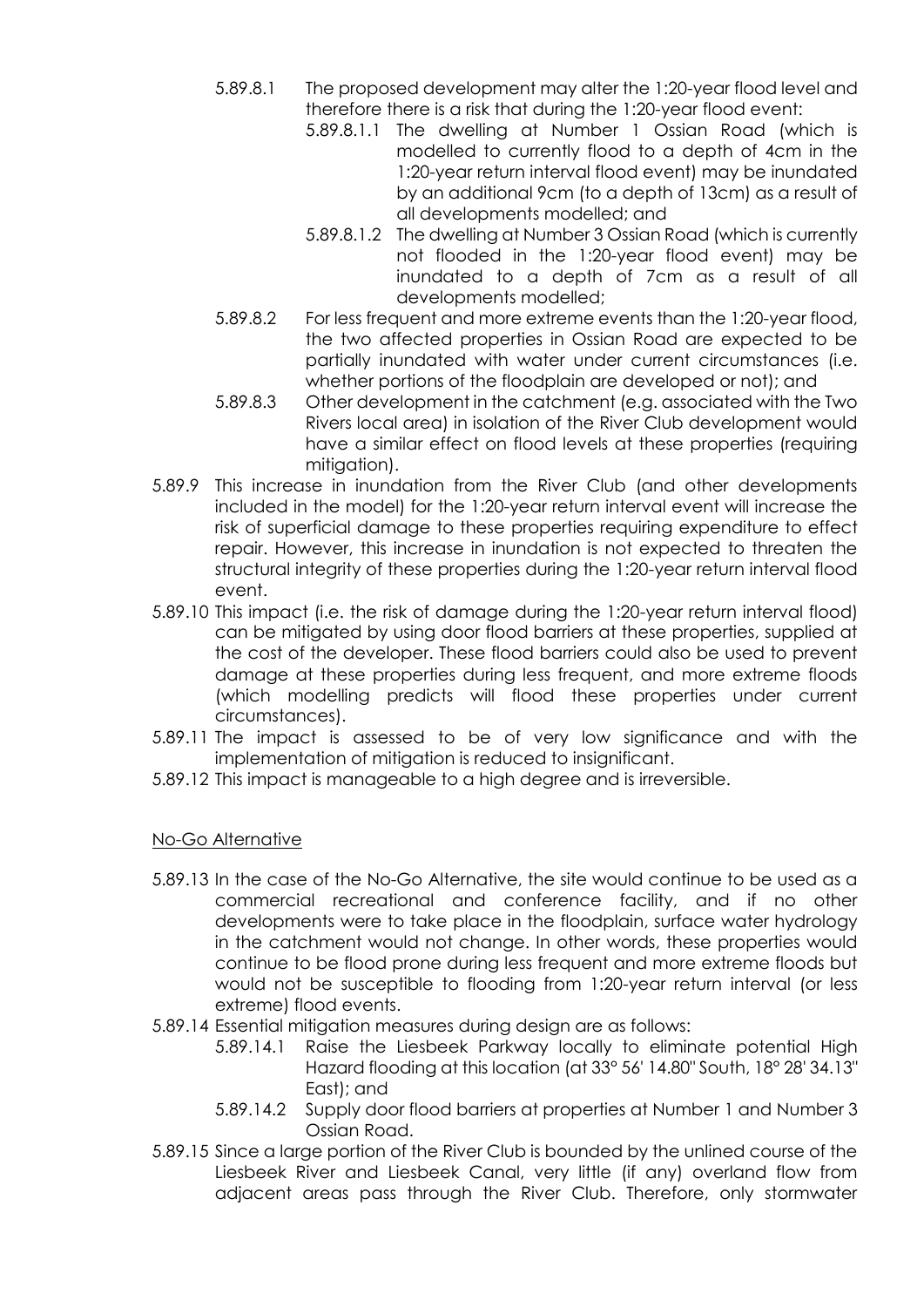generated at the River Club itself needs to be managed through the proposed stormwater system.

- 5.89.16 The River Club is located within the floodplain and in order to permit development, the River Club will be raised to above the 1:100-year flood line. However, since the River Club is located within a floodplain and its surrounds are inundated even during low order storm events, attenuation of stormwater adds no significant value (i.e. will not prevent flooding). Thus, the rate at which runoff is released from the development is irrelevant. A departure from the City of Cape Town's Stormwater Policy will therefore be requested. Requirements with respect to the quality of stormwater discharged from the site will be adhered to.
- 5.89.17 Currently the River Club drains towards the Liesbeek Canal to the east, and to the unlined course of the Liesbeek River to the west. Buildings at the development will be raised above the 1:100-year floodline. The site will continue to drain to the east and west following the redevelopment.
- 5.89.18 In terms of stormwater quality, the developers are required to retain stormwater that will be generated on-site during a 1:0.5-year storm event over 24 hours, reduce suspended solids in stormwater retained on site by 80%, reduce the phosphate content of stormwater by 45% and trap litter and grease at pollutant sources.
- 5.89.19 In order to achieve these requirements, vegetated stormwater swales underlain by a piped drainage network will provide stormwater storage capacity, reduce flow velocities (lengthening the catchment response time and decreasing peak flows) and provide pre-treatment of stormwater through vegetation to remove coarse to medium sediments. Bioretention systems will be installed in trenches under the full length of all swales. This bioretention system will remove finer particulates, nutrients and associated contaminants through fine filtration. Bioretention swales also provide flow retardation for frequent storm events. Pocket wetlands will be provided in the swale between the Liesbeek Parkway and the development.
- 5.89.20 Scouring will be reduced at outlets by ensuring the slope and hydraulic roughness of the overlying swale reduces flow velocities by creating shallow temporary ponding (i.e. extended detention) over the surface of the bioretention filter media via the use of check dams (where required).
- 5.89.21 Sustainable urban drainage systems proposed at the site will also combine with water sensitive reduction strategies and other broader sustainable strategies in the following manner:
	- 5.89.21.1 Green (planted) roofs are proposed which will assist in reducing post development peak flows (as well as mitigate against the heat island effect);
	- 5.89.21.2 Rainwater harvesting will contribute to sustainable urban drainage systems by reducing post development peak flows whilst also removing contaminants and improving the quality of the runoff;
	- 5.89.21.3 The constructed wetlands are proposed to treat stormwater runoff; and
	- 5.89.21.4 The constructed wetlands will create habitat for various species of fauna most notably the Western Leopard Toad.
- 5.90 When the I&APs made comments with regards to flooding on the site and its surrounding properties, the EAP responded in the comments and responses report as follows:
	- 5.90.1 The surface water hydrology impact assessment (Appendix G3 of the BAR) found that flood hazard will not change significantly, that only a marginal change in flood depth is anticipated and that a significant increase in flood risk / hazard is not anticipated as a result of the development. It is therefore the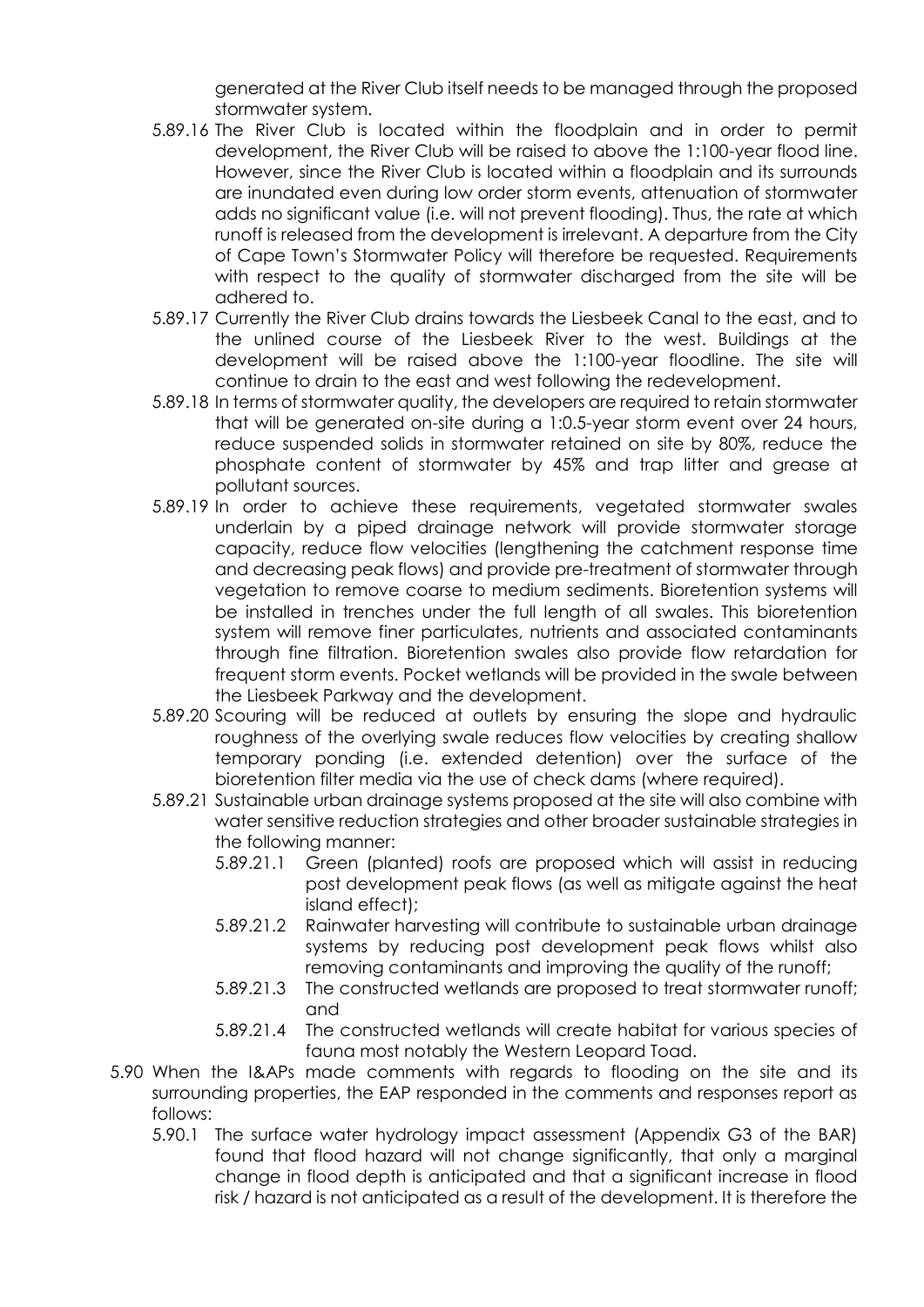view of the surface water hydrology specialists, Aurecon, that with mitigation, additional flooding is insignificant from a flood hazard perspective.

- 5.90.2 The assessment also found that the increase in flood inundation from the River Club (and other developments included in the surface water hydrology model) for the 1:20-year return interval event will increase the risk of superficial damage to two properties at Ossian Road, possibly requiring expenditure to effect repair. However, this increase in inundation is not expected to threaten the structural integrity of these properties during the 1:20 year return interval flood event. Nevertheless, mitigation is required at these two properties at Ossian Road to mitigate the risk of superficial damage, and the owners of these properties have been engaged directly in order to agree on flood mitigation measures required at these properties to be implemented at the cost of the developer.
- 5.90.3 The surface water hydrology impact assessment provides no recommendation on whether the development (/departure) should or should not be allowed, but rather only presents the findings of this and previous studies for the catchment and describes what would be required for the development to go ahead from a technical perspective. The decision was left to the competent authority to assess the impacts of this development – that being City of Cape Town's Catchment, Stormwater & River Management Branch.
- 5.90.4 It is pertinent that the City of Cape Town's Catchment, Stormwater & River Management Branch, the competent authority with regard to deviations from stormwater policy, have acknowledged the findings of the Hydrological Report and have stated: "This Branch has been involved in several studies of flooding in the area and is in agreement with the modelling result presented (in the Hydrology Report). As such the Branch will not oppose an application for departure from the requirements of the Stormwater By-Law or the River Corridor Management Policy for hydraulic reasons."
- 5.90.5 The Applicant is engaging all affected parties. Inputs are based on accepted City of Cape Town's data and flood models.
- 5.90.6 The specialist team reiterate that:
	- 5.90.6.1 The site provides insignificant stormwater attenuation;
	- 5.90.6.2 Hard surfaces at the development (including podiums and roads) equate to less than 0.05% of the catchment area (therefore the loss of infiltration at the site would be insignificant);
	- 5.90.6.3 Sustainable urban drainage systems are incorporated in the development proposal; thereby promoting infiltration at the site, and ameliorating stormwater;
	- 5.90.6.4 The surface water hydrology impact assessment found that the development would entail an insignificant change in flood hazard in the catchment; and
	- 5.90.6.5 The development would lead to a net ecological benefit, including the replacement of a canal with a watercourse with natural ecological function, and the transformation of a degraded water body into a swale with terrestrial and aquatic ecological function *(more similar to the historic ecological condition of the Liesbeek River in the lower reaches here).*
- 5.90.7 The biodiversity specialist has assessed that the impact of infilling the "unlined course" of the Liesbeek River is more than offset by the replacement of a canal with a watercourse with natural ecological function, and the transformation of this degraded water body into a swale with terrestrial and aquatic ecological function (more similar to the historic ecological condition of the Liesbeek River in the lower reaches).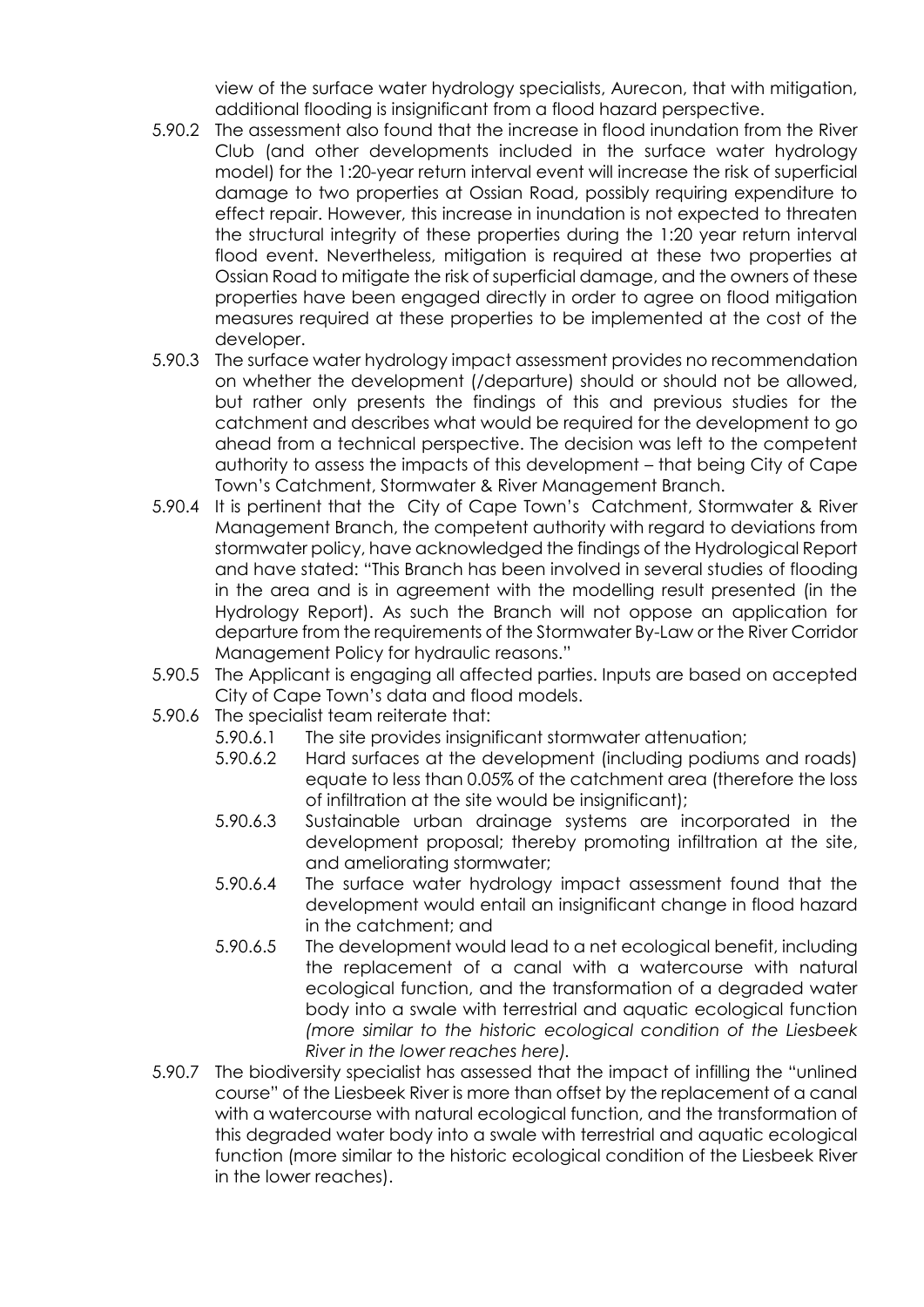- 5.90.8 The development will lead to a net ecological benefit, including the replacement of a canal with a watercourse with natural ecological function and the transformation of a degraded water body into a swale with terrestrial and aquatic ecological function.
- 5.90.9 The surface water hydrology impact assessment did consider the hydrological impact of the development on the functionality of the PRASA railyards. It found a very small increase in the extent of flooding was anticipated at the PRASA railyards in the 1:50-year and less frequent floods, mainly at railway lines, but that this increase in the extent of flooding is unlikely to compromise any infrastructure that is not already affected.
- 5.90.10 The surface water hydrology impact assessment has found that the PRASA site is (and must remain) a flood route during extreme events. The proposed development would not change this.
- 5.91 It is concurred with the Applicant's Responding Statement that:
	- 5.91.1 The hydrological modelling inputs are based on accepted City of Cape Town's data and flood models and include, inter alia, the removal of the canalised section of the river in order to restore the natural watercourse there as well as the implementation of a wide setback here; and the conversion of the unlined course to a bioswale.
	- 5.91.2 The Surface Water Hydrology Impact Assessment found that flood hazard will not change significantly, that only a marginal change in flood depth is anticipated and that a significant increase in flood risk / hazard is not anticipated as a result of the development.
	- 5.91.3 It is therefore the view of the surface water hydrology specialists, (Aurecon), that with mitigation, additional flooding is insignificant from a flood hazard perspective and it is accordingly rated as a "low significance impact".
	- 5.91.4 Anticipated impacts and required mitigation of inundation by an increased approximate 9cm and consequent damage to two residential properties during the 1:20-year return interval flood is assessed in the BAR.
	- 5.91.5 The increase in inundation is not expected to threaten the structural integrity of these properties during the 1:20-year return interval flood event.
	- 5.91.6 In summary, hydrological impacts were considered in the Basic Assessment process and EA and found to be acceptable.
	- 5.91.7 The decision-maker clearly took flooding risks into account based on the Surface Water Impact Assessment for the proposed development (the results of which are supported by City of Cape Town's Catchment, Stormwater & River Management Branch).
	- 5.91.8 On 18 September 2020 the City of Cape Town's Municipal Planning Tribunal approved the relevant land use applications pertaining to the Applicant's proposed development of the property and its environs.
	- 5.91.9 The approval (granted in terms of the Municipal Planning By-Law) includes the following condition pertaining to stormwater management (among others): "*A Stormwater Management Plan for the property shall be submitted for the approval of the delegated authority (Development Management) in consultation with the Director: Catchment Stormwater and River Management in accordance with their requirements.*"
	- 5.91.10 Issues relating to the assumptions of the hydrological report were raised and responded to during the Basic Assessment process. The lengthy and detailed SWH Report was specifically structured to layout, as transparently as possible, all assumptions and the approach to modelling.
	- 5.91.11 Issues relating to sea level change were raised and responded to in the Basic Assessment process. The hydrological report was discussed and agreed to with the City of Cape Town's Catchment Stormwater and River Management Branch (the Department responsible for evaluating flood studies) in relation to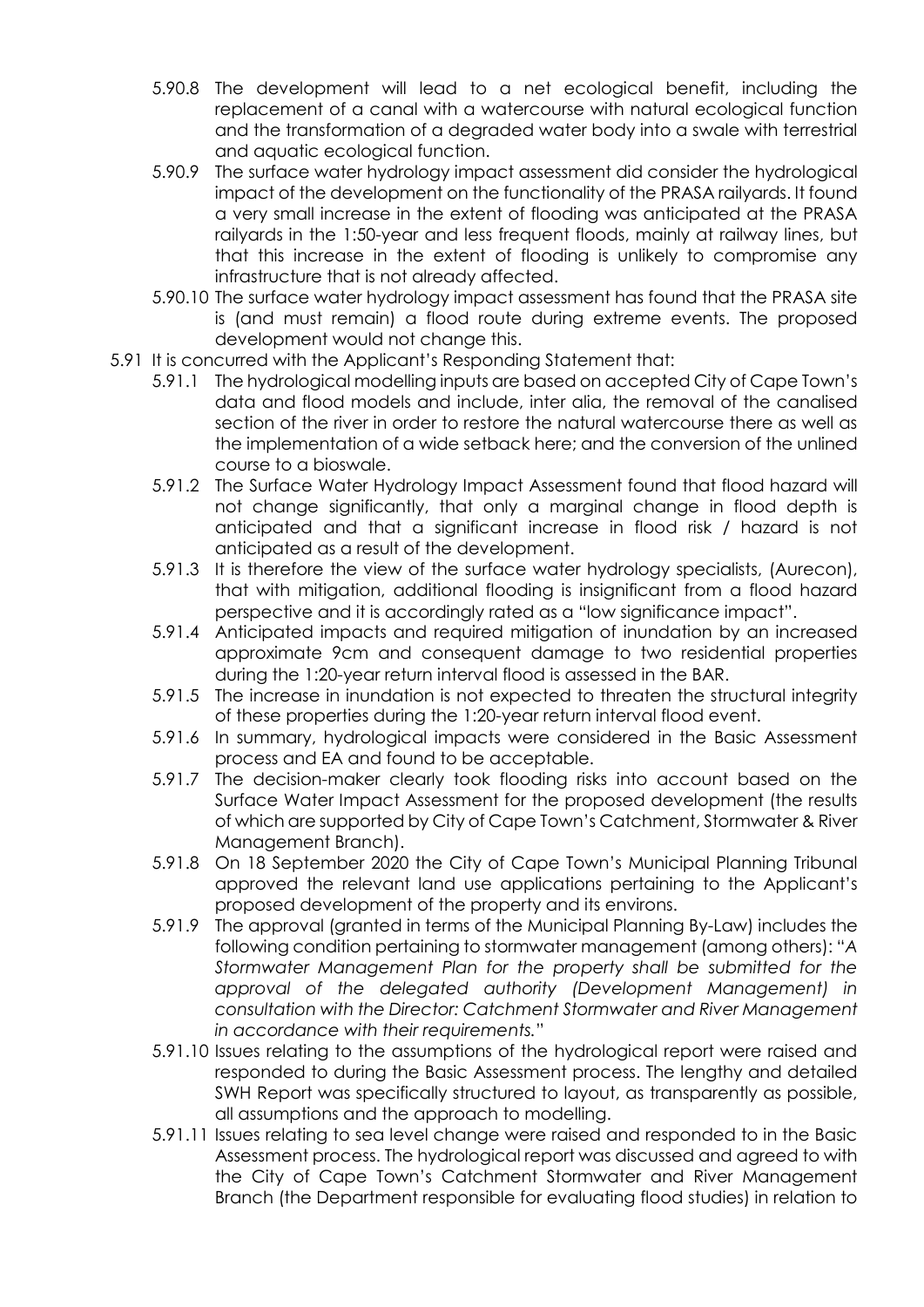the latest climate change rainfall and sea level rise assumptions. For frequent Return Interval events, where the City of Cape Town did not have accepted parameters, a conservative estimate was made, based on other available studies.

- 5.91.12 The site currently performs a limited storm water attenuation function, and swales are proposed at the development to attenuate and treat stormwater flow for frequent storm events and increased run-off would have no impact on the flood levels.
- 5.91.13 Surface water modelling considered Spring High tides.
- 5.91.14 It is pertinent that the City of Cape Town's Catchment, Stormwater & River Management Branch, the competent authority with regard to deviations from stormwater policy, has acknowledged the findings of the Hydrological Report and has stated the following in that regard: *"This Branch has been involved in several studies of flooding in the area and is in agreement with the modelling result presented (in the Hydrology Report). As such the Branch will not oppose an application for departure from the requirements of the Stormwater By-Law or the River Corridor Management Policy for hydraulic reasons",* and that the City of Cape Town Municipal Planning Tribunal has approved the development with this aspect in mind.
- 5.92 Considering the above, this ground of appeal has been adequately addressed.

## **Appeal ground 6: Climate change impacts**

- 5.93 The impact of the development on the City of Cape Town's resilience to climate change was identified as one of the potential impacts of the proposed development. The Comments and Responses Report indicates that many I&APs, including the City of Cape Town, submitted comments with regards to this ground of appeal. The EA's nonspecific reference to the comments of specific I&APs should not be construed as if their comments were not considered.
- 5.94 When the I&APs made comments with regards to climate change impacts, the EAP responded, in the Comments and Responses Report, as follows:
	- 5.94.1 The surface water hydrology report (Appendix G3 to the BAR) considered the potential impacts of climate change, including:
		- 5.94.1.1 Sea Level rise.

5.94.1.2 Increased rainfall intensity.

- 5.94.2 In this regard, the study demonstrated that there is a negligible increase in flood levels even when considering climate change.
- 5.94.3 Regarding aspects of the development (and the impacts thereon considered in the BAR):
	- 5.94.3.1 The surface water hydrology assessment (Appendix G3 to the BAR) found that only a marginal change in flood level and extent is anticipated (and is mitigable) and that a significant increase in flood risk / hazard is not anticipated as a result of the development.
	- 5.94.3.2 Section 4.5 of Aurecon's Hydrology report (Appendix G3 to the BAR) focuses on the opportunity cost of not utilising the River Club as an attenuation facility and concludes that *"the potential benefits of using the site for flood attenuation purposes would be negligible"*.
- 5.94.4 The development will promote a reduction in resource use by:
	- 5.94.4.1 Incentivising the use of public transport by applying low parking ratios and being located close to public transport nodes.
	- 5.94.4.2 Achieving approximately 50 watts/m<sup>2</sup> power consumption density i.e. 50% of the industry standard in South Africa.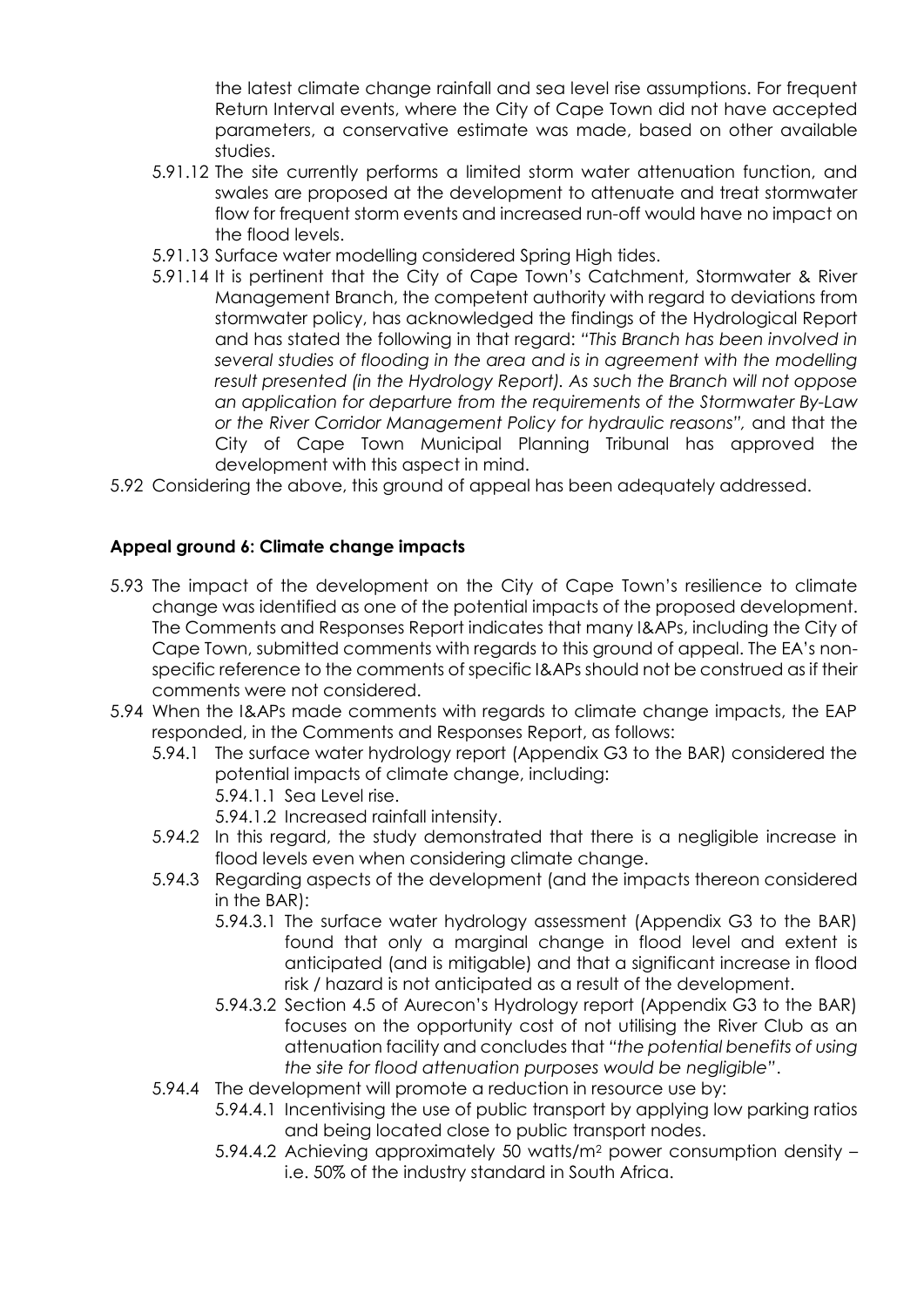- 5.94.4.3 Emissions may reduce through a reduced reliance on public transport by employees and residents at the site and no noxious or industrial activities are proposed.
- 5.94.4.4 In terms of groundwater recharge / water use:
	- 5.94.4.4.1 Hardened portions of the site equate to less than 0.05% of the catchment, which is considered to be insignificant from a groundwater recharge perspective.
	- 5.94.4.4.2 The developers aim to reduce residential water demand by 20% and commercial demand by 50% of the guidelines prescribed by the City of Cape Town.
- 5.94.4.5 The site does not have high agricultural potential as it is an infill site.
- 5.94.4.6 The socio-economic impact assessment concludes that the development does not include incompatible activities (such as industrial activities) that would definitely lower the quality of life in the area. Rather, the project will increase 'busy-ness' in the area, create a (vibrant) urban node and accessible higher-quality open space system. The net impact of the above elements on quality of life in the area, and whether this is perceived as positive or negative, will depend on personal values and preferences;
- 5.94.4.7 The proposal is for a sustainable economic and social development, which will create jobs and increase investment (as well as other economic benefits – see Appendix G4 of the BAR); and
- 5.94.4.8 The development is assessed by the ecologists to lead to a net ecological benefit (see Appendix G2 and Appendix J, Section 2.4, 2.5 and 2.6 of the BAR).
- 5.94.5 The development proposal is aligned with the City of Cape Town's Transit Oriented Design Strategy where high-density mixed-use development is located in close proximity to the CBD and along major transport corridors with the aim of reducing private vehicle use (and therefore per capita carbon emissions).
- 5.94.6 Indigenous vegetation proposed in landscaped and ecological areas (approximately 45ha of the site, or approximately 11ha) will have a significantly higher carbon sequestration potential than the current moved lawn and will offset the impact of the loss of approximately 12ha of lawn at the site.
- 5.94.7 Lawns have a limited role in reducing the urban heat island, and the "unlined course" of the Liesbeek River (backwater) is unlikely to have a significant impact (cooling effect) on ambient temperatures even locally.
- 5.94.8 Indigenous vegetation proposed in landscaped and ecological areas (~11 ha of the site) will promote urban cooling to a greater extent than existing lawned areas, and therefore would promote urban cooling (albeit insignificantly in a metropolitan context).

# **Geohydrological study**

- 5.95 Considering the concerns that were raised with regards to the potential impacts of the proposed development on groundwater, a specialist geohydrological study which was based on the following was conducted:
	- 5.95.1 Detailed survey information for the site and adjacent watercourses as well as publicly available; desktop information, describe local groundwater hydrology at the site and in adjacent freshwater systems.
	- 5.95.2 Comment on the degree to which the Raapenberg wetlands are fed by the water table versus flood flows.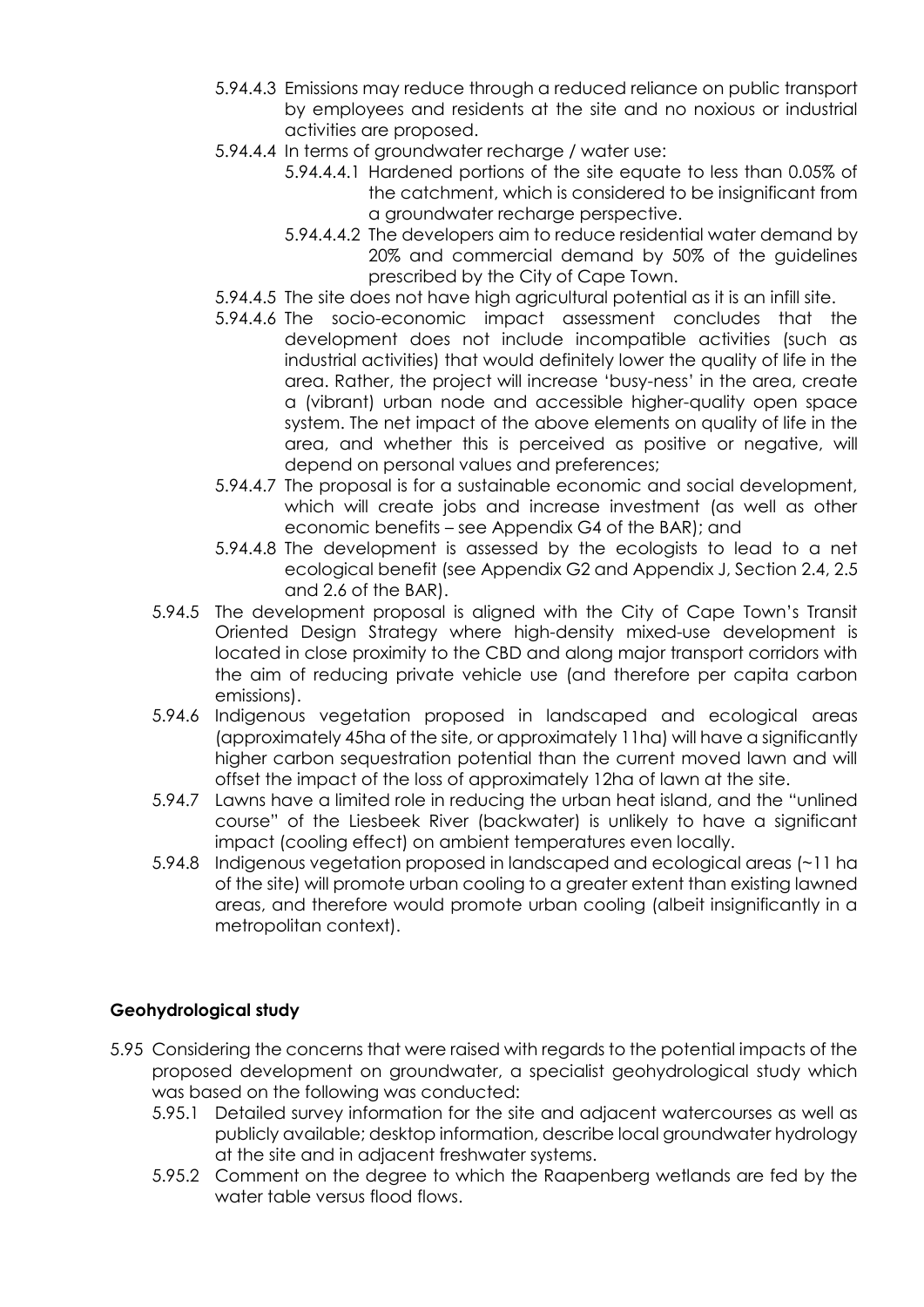- 5.95.3 Comment on potential changes to the groundwater flow regime from developing the River Club (noting that the current elevation of the site will generally be the ground level of a basement of the new proposed development).
- 5.95.4 Drawing on the findings of a geotechnical investigation, as well as on water level and Electrical Conductivity data from test holes on the site and (where available) from adjacent water bodies, SRK (2017) provided comment on the linkages between groundwater and surface wetlands on the River Club and adjacent Raapenberg wetlands. These comments that assisted the specialist in arriving at an understanding of the role of groundwater in determining aquatic ecosystem function are summarized as follows:
	- 5.95.4.1 Large areas of the River Club site have been infilled (geotechnical data show depth of infilling to some 1.5 to 2m, underlain by sediments, which are in turn underlain by bedrock (shale)). Measured groundwater levels on the River Club site were mainly at the contact zone between fill and sediments. This reflects the fact that the northern section of the River Club was naturally part of the Raapenberg wetlands prior to construction of the Liesbeek Canal;
	- 5.95.4.2 Early summer (January 2015) river water levels were lower than measured groundwater levels on the River Club site, possibly suggesting groundwater flow into the river – although the geohydrological specialist warns that there may be some influence of a deeper aquifer as a result of drilling into the bedrock. This relationship differed from that in the Raapenberg wetlands to the east of the canal, where surveyed data (this study) showed river water levels to be some 150mm higher than wetland water;
	- 5.95.4.3 River electrical conductivity was considerably lower than borehole (7.8 - 16.3m below ground) and shallower test hole electrical conductivity on the River Club site. The latter levels were similar to electrical conductivity measured by FCG in the Raapenberg wetlands, which were also found to be substantially higher than in the river at the time of FCG's Raapenberg survey in September 2017. It is expected that if there was regular inflow from the rivers to the wetlands that a much lower electrical conductivity would have been recorded at the wetlands;
	- 5.95.4.4 The Raapenberg wetlands are thus assumed to be mainly groundwater-fed - flow from the two rivers towards the wetlands is minor (and likely to be confined to flood events;
	- 5.95.4.5 The geohydrological study noted also that, on the basis of measured water level, the Raapenberg wetlands lie up-gradient of the River Club, and are separated from these wetlands by the Liesbeek Canal, which acts as a hydraulic "buffer" between the River Club and the Raapenberg wetlands; and
	- 5.95.4.6 No connection between shallow groundwater on the River Club site and that on the Raapenberg wetland site appears to exist today, although the systems would have been connected under natural circumstances.
- 5.96 It is concurred with the Responding Statements that:
	- 5.96.1 There are key elements missing to the Appellants' ground of appeal. Although the Appellants claims that the flow of water will be displaced, the Appellant fails to recognise the rehabilitation of the Liesbeek Canal (to be done as part of this project) which will enhance the flow of water, whilst the existing open areas will contain the proposed buildings. The Appellant also failed to recognise that more than 60% of the development footprint will remain as open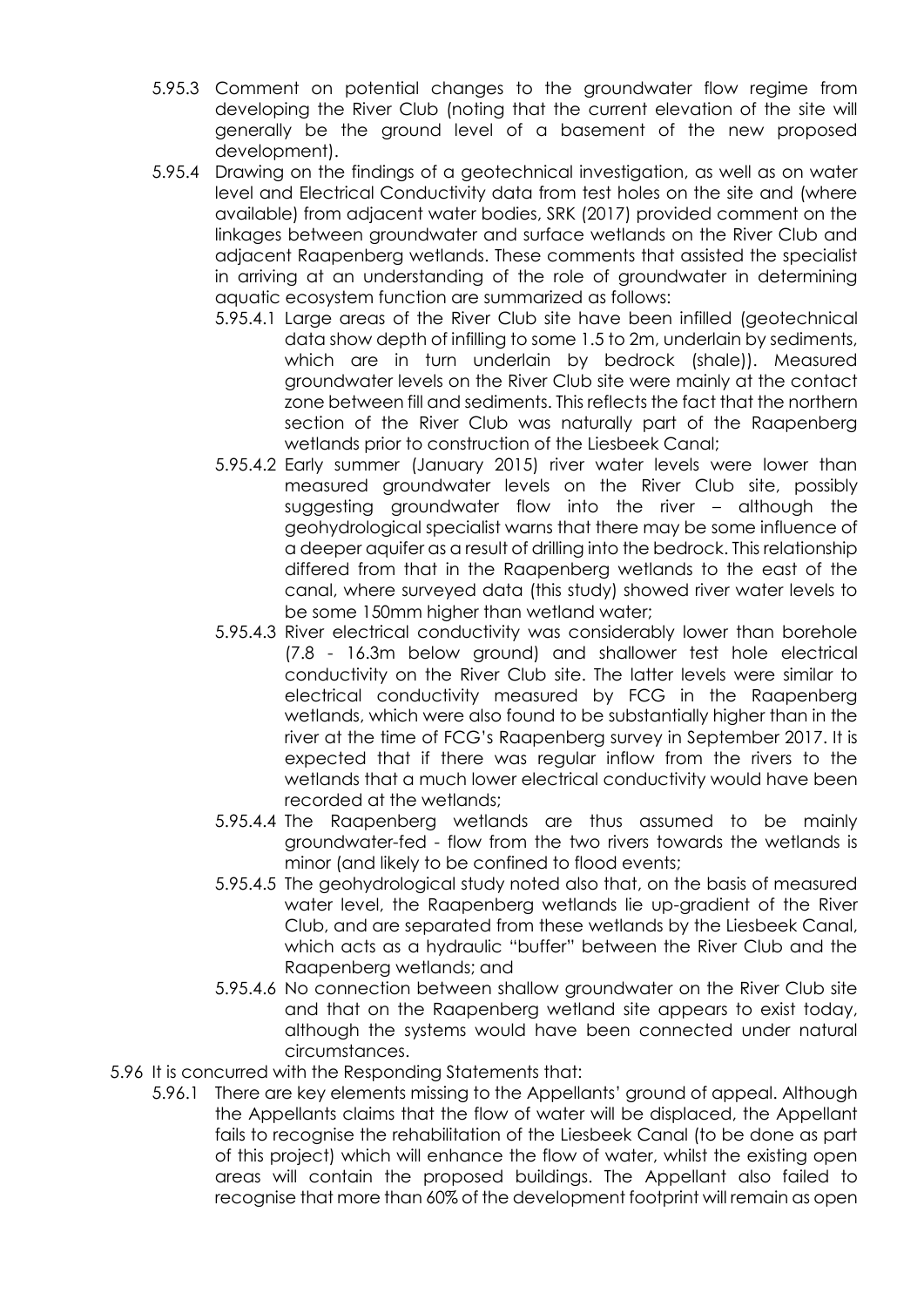space and whilst the site is a "deeply important heritage site", the Appellant failed to recognise that the site does not display any heritage informants in its current state and in addition the proposed development creates an opportunity for the First Nations history to be told. Balancing the "triple bottom line" must consider the negative and positive impacts associated with the proposed development and in this instance, the positive impacts far outweigh the negative impacts associated with the proposed development. The decision therefore provides adequate reasons for the granting of the EA.

- 5.96.2 The BAR (dated 6 April 2020) indicates that the percentage of public open space on the River Club site (i.e. Erf No. 151832) is approximately 64%.
- 5.96.3 Pages 14 and 15 of the BAR (dated 6 April 2020) has provided a breakdown of the percentages for hard and soft, recreational, ecological and stormwater infrastructure. Portions of the River Club fall below the 1 in 100-year floodline elevation, which has been assessed to be 5.81 metres above mean sea level at the site. The ground levels of buildings proposed at the site will therefore be raised above this level, plus an additional 600 mm safety factor – i.e. to 6.4 metres above mean sea level (but basements will be below this level). More than 60% of the River Club property will be retained as open space (approximately 9.4ha and will include both soft landscaping (i.e. soft open spaces / lawns, the park or ecological corridor, and setbacks at the interfaces of rivers – 6.6ha) and hard open spaces (i.e. including covered pedestrian space, foot and cycle paths, and service infrastructure – 2.8 ha). Additional landscaped open areas will be created by infilling the unlined course of the Liesbeek and rehabilitating the canal, and when one considers the site beyond the River Club property 15.6ha of high-quality open space will be created through the development, including 5ha available to the public for active and passive recreational activities. In total, both hard and soft open spaces at the site will extend approximately 156 000m<sup>2</sup> (~15.6 ha / 63% of the site).
- 5.96.4 The comments that "omission of reference to the City's comments regarding climate change in the EA indicates that the decision maker did not give due consideration to the comments provided" have been addressed.
- 5.96.5 Promethium Carbon, an experienced climate change consultancy operating since 2003, was appointed to review SRK's consideration of climate change aspects to support the Applicant's Responding Statement. It was found that "SRK has sufficiently considered climate change as part of the BAR for the proposed redevelopment of the River Club property. In addition, the study considers the key climate change impacts that could affect the resilience of the site".
- 5.96.6 Impacts associated with climate change are generally accepted to be associated with emissions (and other factors) which cause temperature variation leading to increased rainfall (flooding) or decreased rainfall (water scarcity).
- 5.96.7 The development will promote a reduction in resource use and emissions.
- 5.96.8 No significant emissions from the development are anticipated (no noxious or industrial activities are proposed), and emissions per capita may reduce through an increased reliance on public transport by employees and residents at the site.
- 5.96.9 Considering sea level rise and increased rainfall intensity, specialist hydrology assessment found that only a marginal change in flood depth is anticipated (and is mitigable) and that a significant increase in flood risk / hazard is not anticipated as a result of the development.
- 5.96.10 Specialist assessment found that "the potential benefits of using the site for flood attenuation purposes would be negligible" – in other words, the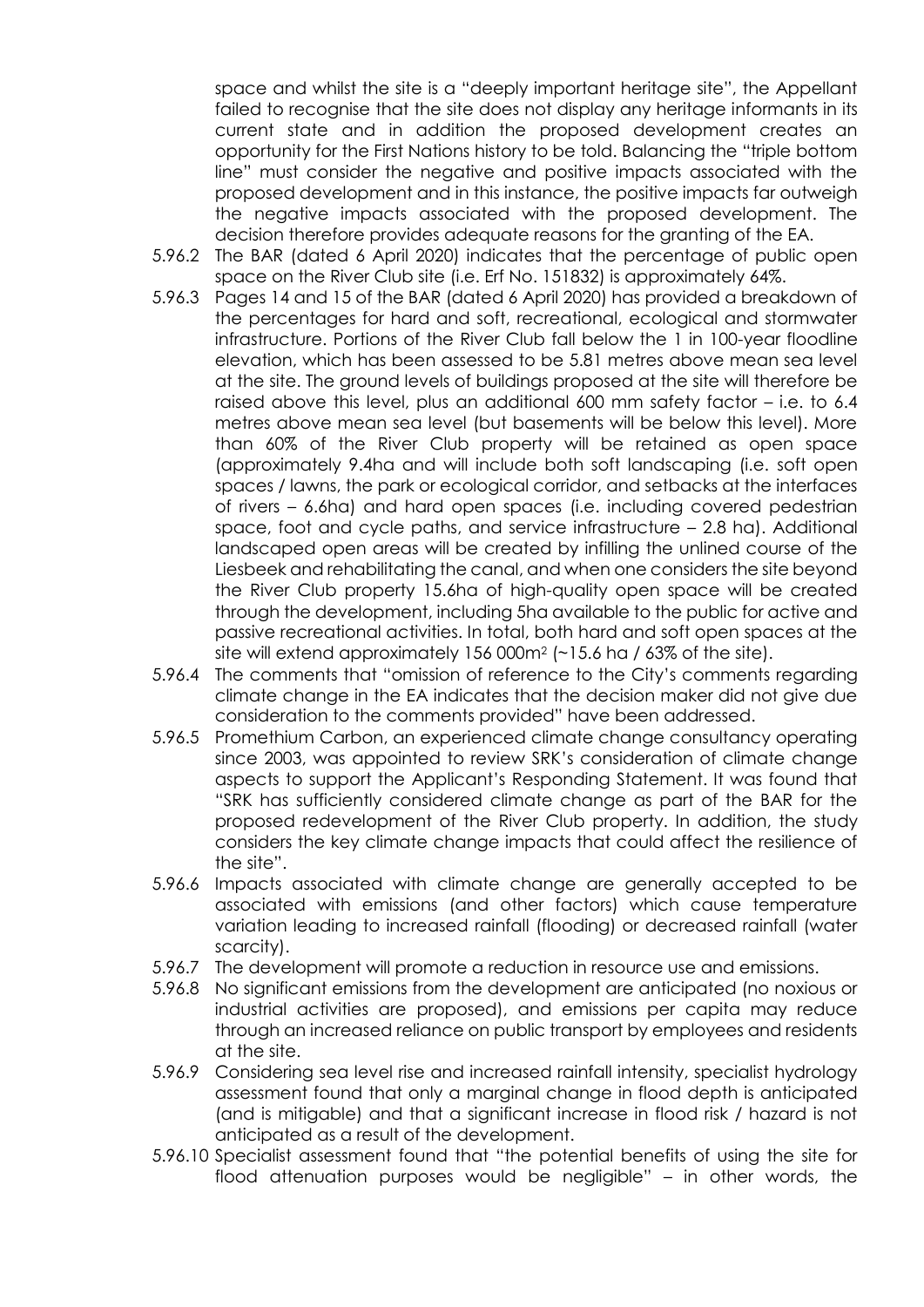development will not affect the City's future potential water attenuation capacity.

- 5.96.11 The development is assessed by the ecologists to lead to a net ecological benefit.
- 5.96.12 Lawns (e.g. at the site) have a limited role in reducing the urban heat island, and the "unlined course" of the Liesbeek River (backwater) is unlikely to have a significant impact (cooling effect) on ambient temperatures even locally.
- 5.96.13 Indigenous vegetation proposed in landscaped and ecological areas (approximately 11 ha of the site) will promote urban cooling to a greater extent than existing lawned areas and therefore would promote urban cooling (albeit insignificantly in a metropolitan context).
- 5.96.14 In terms of groundwater infiltration, hardened portions of the site equate to less than 0.05% of the catchment (which is considered to be insignificant from a groundwater recharge perspective), the Applicant is not aware of any proposed bulk groundwater abstraction near the site, groundwater at the site is saline and the water table at the site is shallow. It is therefore unclear how the development will reduce the availability of water.
- 5.96.15 The proposal is for a sustainable development, which will create jobs and increase investment (as well as other economic benefits).
- 5.96.16 Unless the findings of specialist assessment are rejected on unknown grounds, it cannot be argued that the development will exacerbate climate change or reduce the City's resilience to climate change.
- 5.96.17 The arguments that the development is not in line with the Western Cape Climate Change Response Strategy and the City of Cape Town's Climate Change Policy and Resilience Strategy are therefore without foundation.
- 5.96.18 Furthermore, the September 2020 draft City of Cape Town Climate Change Strategy for the year 2050:
	- 5.96.18.1 Anticipates a decrease in rainfall, and indicates that it is not expected that the incidence of severe storm events will increase;
	- 5.96.18.2 Considers risks of increased rainfall (floods), droughts, sea-level rise, increased temperatures and loss of biodiversity and ecosystem services, and the City's resilience to these risks (addressed above);
	- 5.96.18.3 Promotes sustainability and ecosystem functioning the project is non-abstractive, and the applicant will apply 4-Star Green Building design principles;
	- 5.96.18.4 Promotes urban growth and development in a way that enables urban efficiencies, economic vitality, climate resilience and improved access to opportunities and quality of life – as is proposed at the River Club development; and
	- 5.96.18.5 Promotes the densification of mass transit routes through mixed use developments that support public transport and include social housing - as is proposed at the River Club development.
- 5.96.19 The design proposal therefore does in fact positively address a number of climate change issues (not only in the current policy but also those identified in the draft City of Cape Town Climate Change Strategy document - published for comment in September 2020).
- 5.96.20 The Appellants' arguments that the development will be unsustainable, but without providing a logical basis for this assertion – the Applicant submits that it is not an abstractive project as ecological benefits have been assessed by specialists.
- 5.96.21 The 17 February 2020 judgement in the Philippi Horticultural Area matter found that all relevant factors to project impacts must be considered in an EIA process.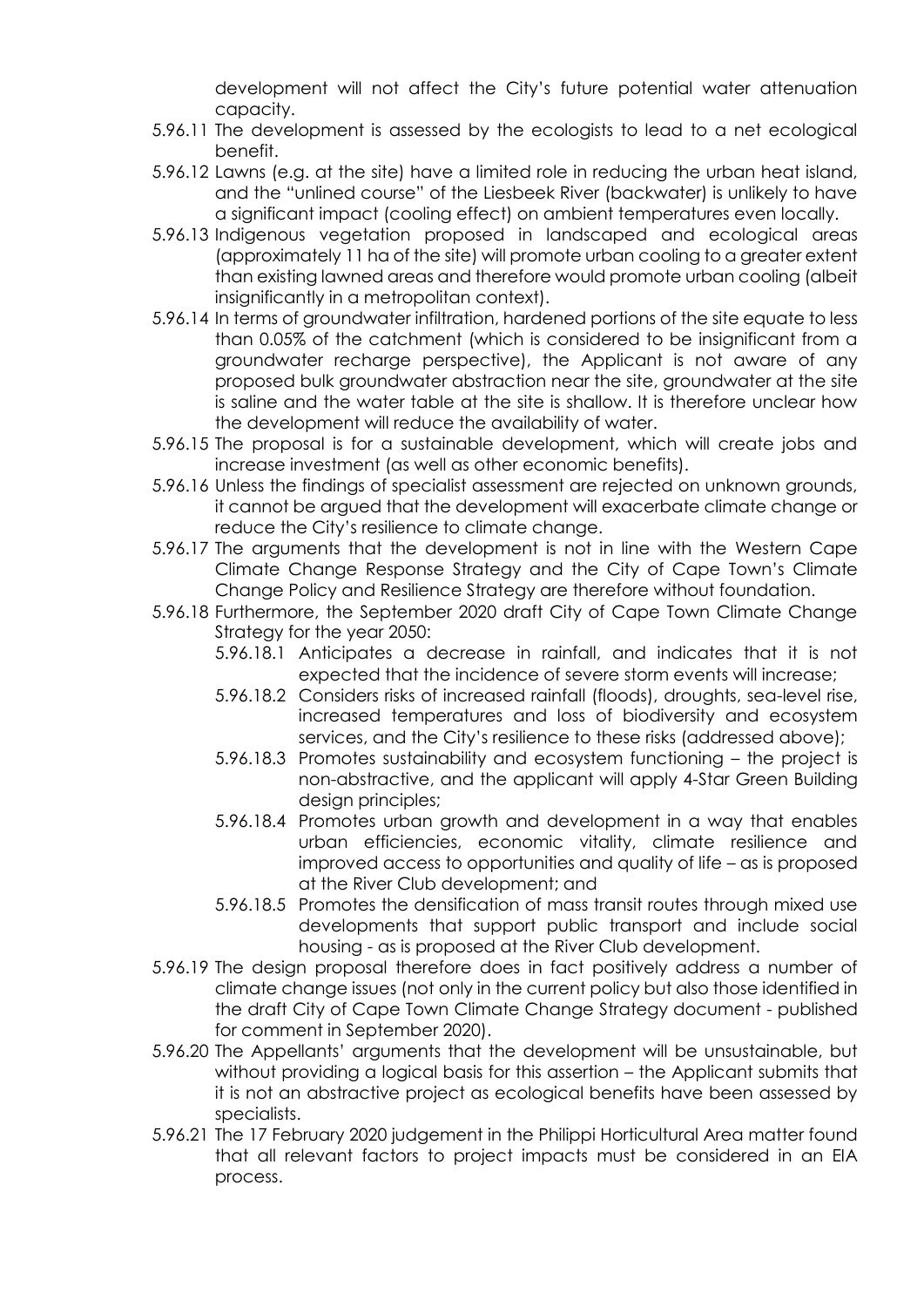- 5.96.22 According to the EAP, the decision-maker who granted the EA and an experienced climate change consultancy, found that all relevant factors, including climate change, are included in the BAR for the proposed development.
- 5.96.23 This appeal ground is therefore without any merit and should be dismissed.
- 5.97 As submitted during this Appeal process, the review of climate change assessment (by Promethium Carbon) as part of the proposed River Club development's BAR and stakeholder response stated *inter alia* that:
	- 5.97.1 Climate Change Impact Assessments, as part of the EA process, must now follow a two-pronged approach, in line with international best-practice, assessing both:
		- 5.97.1.1 The impact of the project on climate change.
		- 5.97.1.2 The resilience of the project in terms of climate change.
	- 5.97.2 SRK considered climate change as a relevant impact with regards to the proposed redevelopment of the River Club property and as such climate change was considered in the BAR.
	- 5.97.3 The Surface Water Hydrology Impact Assessment considered climate change in the following respects:
		- 5.97.3.1 The 24-hour 1:100-year SA SCS Type 1 design rainfall event, including climate change in accordance with SRK's 2012 study which suggested an increase of modelled rainfall depth for design storms by 15%, was used to model events with recurrence intervals of between 1 in 2 years and 1 in 100 years.
		- 5.97.3.2 Storm surge increase as well as sea level rise, as a result of climate change, were considered as part of the tidal levels used for the modelling in the Surface Water Hydrology Impact Assessment.
	- 5.97.4 In terms of the project's impact on climate change, they found the following:
		- 5.97.4.1 Due to the nature of the proposed redevelopment of the River Club property, it is our opinion that the greenhouse gas emissions related to the construction phase of the development will be minimal.
		- 5.97.4.2 Relevant greenhouse gas emissions during the operational phase to consider, include energy, transport and waste associated with the development.
		- 5.97.4.3 SRK has indicated that the developer will apply "*4 Star Green Building principles, and at a minimum green building and design principles*" in order to achieve *"~ 50-Watts/m<sup>2</sup> power consumption density – i.e. 50% of the industry standard in South Africa*". This will contribute to significantly reduced energy emissions associated with the proposed redevelopment of the River Club project.
		- 5.97.4.4 In terms of transport related emissions, SRK has detailed the strategic location of the site and the intention of the proposed redevelopment of the River Club property to support and encourage the use of public transport. This will contribute to the City of Cape Town's intention to reduce transport related greenhouse gas emissions.
	- 5.97.5 The redevelopment of the River Club property will contribute to addressing the current need for integrated housing and commercial provision in the City of Cape Town rather than increase the population of the City or add to surplus provision of housing or commercial properties. Therefore, waste related greenhouse gas emissions from the proposed redevelopment of the River Club property will not additionally contribute to the waste emissions in the City's greenhouse gas inventory. In addition, it has been our experience that waste related emissions from this type of land use is not material.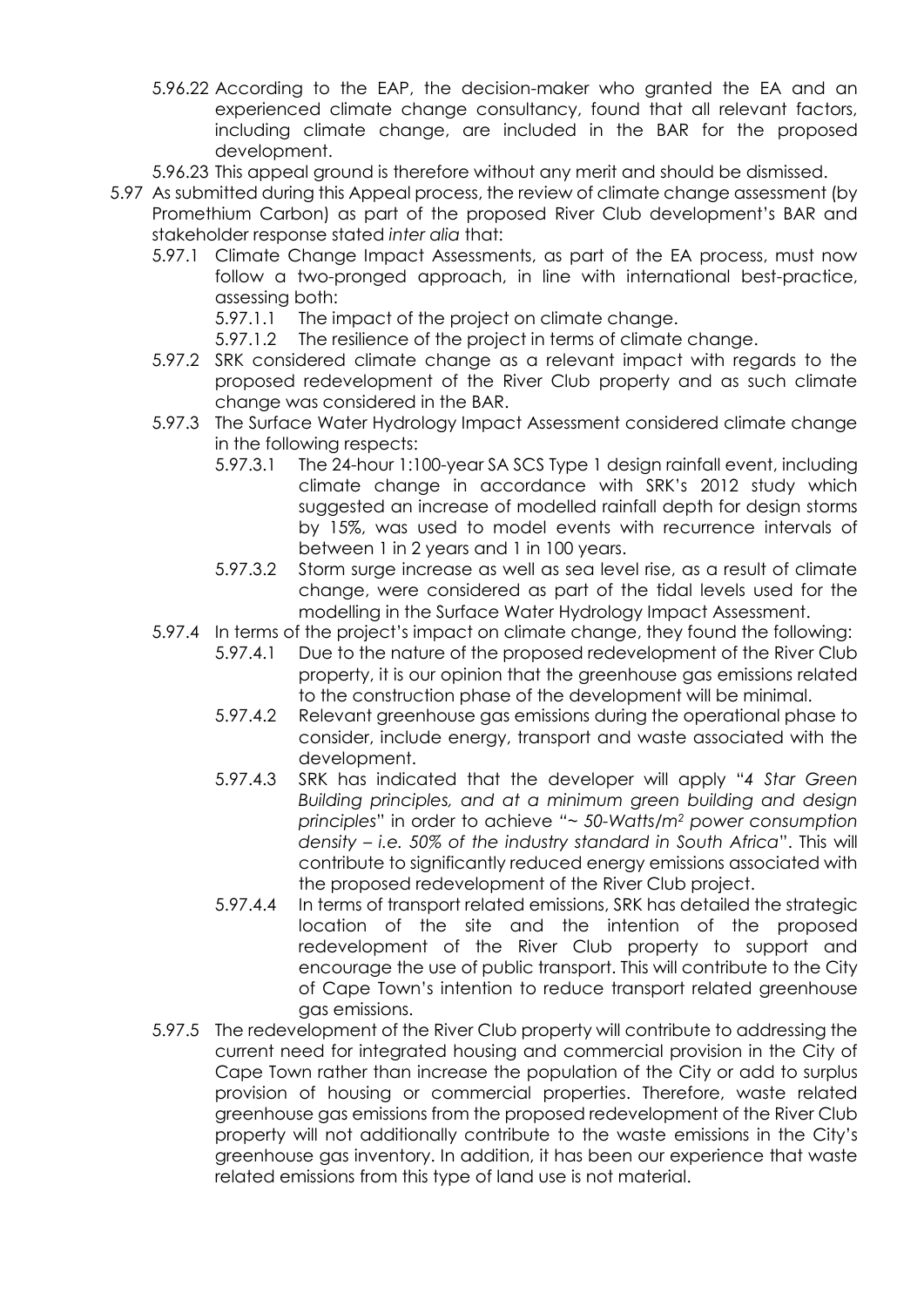- 5.97.6 When considering a project's resilience to climate change, they found the following:
	- 5.97.6.1 In terms of **exposure** to climate change, they do not believe that the proposed redevelopment of the River Club property will increase climate change exposure of either the site or its surrounds.
	- 5.97.6.2 SRK has sufficiently considered three key climate change impacts in terms of exposure being rainfall variability and flooding, increased temperature and the potential impact of storm surges.
	- 5.97.6.3 SRK has considered the groundwater context of the site and found the following:
		- 5.97.6.3.1 Hardened portions of the site would equate to less than 0.05% of the Quaternary Catchment G22C, which is considered to be insignificant from a groundwater recharge perspective; and
		- 5.97.6.3.2 Groundwater at the site is saline suggesting recharge is naturally very low.
- 5.97.7 Whereas they recognise that climate change will have an impact on aquifer recharge in the City of Cape Town, it should be noted that the scale of the proposed redevelopment of the River Club property will not result in a material impact in terms of the aquifer recharge.
- 5.97.8 In terms of the site's **sensitivity** to climate change, we believe that the proposed development will reduce the site's sensitivity through the following:
	- 5.97.8.1 The improved management of stormwater on the site and in terms of its surrounds;
	- 5.97.8.2 The introduction of natural vegetation as part of the proposed ecological planning which will improve drainage and increase natural cooling efficiency;
	- 5.97.8.3 The rehabilitation of the Liesbeek River which will improve stormwater drainage and limit risks associated with flash flooding at the site.
	- 5.97.8.4 The introduction of natural vegetation and improved site development, as opposed to its current use, will contribute significantly to the resilience of the area, in the context of the City of Cape Town. Ecological infrastructure plays a critical role in ecosystem-based adaptation through increased cooling potential, improved stormwater and water quality management and the introduction of biodiversity in the cityscape.
	- 5.97.8.5 It should also be noted that the urban heat island effect, within the context of the site, will not be materially increased by the proposed development due to a) the location of the site and b) the relatively small built footprint of the proposed redevelopment of the River Club property.
- 5.97.9 In terms of adaptive capacity to the proposed redevelopment of the River Club property allows for the following:
	- 5.97.9.1 Publicly accessible, well planned and managed open space in the City of Cape Town.
	- 5.97.9.2 Restoration and increase of natural vegetation as part of the open space proposal for the site.
	- 5.97.9.3 Effective stormwater management through ecosystem-based adaptation measures.
	- 5.97.9.4 Encouraging the use of public transport to limit greenhouse gas emissions.
	- 5.97.9.5 Water saving design parameters suggested as part of the proposed redevelopment of the River Club property will contribute to the City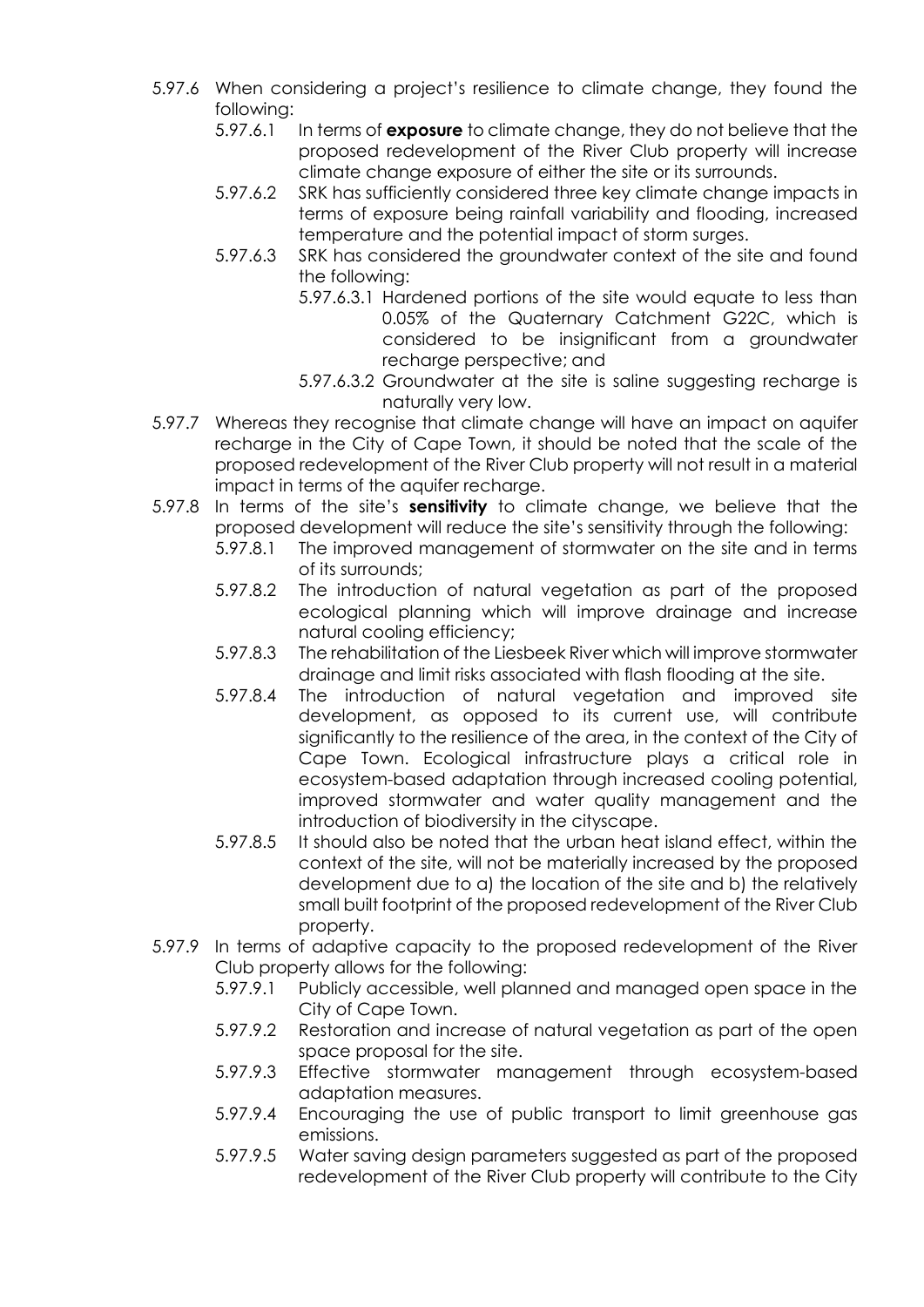of Cape Town's strategic water efficiency and water conservation initiatives.

- 5.97.9.6 Strategic densification to support a compact and more sustainable urban form which aligns to the City's climate change adaptation objectives and supports urban greenhouse gas emission reduction strategies.
- 5.97.10 Based on the above, we believe that SRK has sufficiently considered climate change as part of the BAR for the proposed redevelopment of the River Club property. In addition, the study considers the key climate change impacts that could affect the resilience of the site and considers these impacts in the Surface Water Hydrology Study as well as in the proposed design principles for the site.
- 5.97.11 The following are critical aspects for cities to manage climate change effectively, which, based on our assessment, is provided for the in the proposed redevelopment of the River Club property:

5.97.11.1 Strategic urban densification aligned to public transport use;

- 5.97.11.2 Adherence to green building principles;
- 5.97.11.3 The rehabilitation of existing natural features; and
- 5.97.11.4 The introduction of ecological systems to support urban development.
- 5.97.12 Considering the above, this ground of appeal has been adequately addressed.

## **Appeal ground 7: Biodiversity impacts**

- 5.98 The BAR stated *inter alia* that:
	- 5.98.1 No CBAs are located on the site.
	- 5.98.2 The western boundary of the River Club, or the eastern bank of the unlined, degraded course of the Liesbeek River is classified as an unchanneled valleybottom wetland and Critical Ecological Support Areas ("CESA") (of 0,37 ha in extent). This CESA is not linked to a vegetation type, and no specific conservation management objectives for this feature are provided. Ecological services provided by the section of the *"unlined course"* of the Liesbeek River are in fact mainly stormwater conveyance, with some water quality amelioration by filtration through vegetation. These functions would be provided in a more managed and efficient manner for runoff from the site – stormwater from the surrounding urban area would be routed to the downstream portion of the *"unlined course"* through the swale, and water quality would be enhanced – though the effects of this would be marginal, given that the system is backed up by the Black River, which has poor water quality. The loss of wetland habitat at the *"unlined course"* would be mitigated / offset by the proposed inclusion of standing water ponds along the "swale area, and these would retain stormwater into the early summer, thus supporting Western Leopard Toad breeding cycles, without exposing them to predation from carp, as per the existing backwater system, that links to the Black River.
	- 5.98.3 The eastern boundary of the River Club as it banks onto the Black River is classified as an unchanneled valley-bottom wetland and CESA.
	- 5.98.4 Although the City of Cape Town Biodiversity Network (Holmes et al 2008; updated June 2016) lists the Berkley Road Extension and the PRASA owned land to the north of the site as "Other Natural Vegetation", studies have concluded that there is almost no natural vegetation remaining in the study area.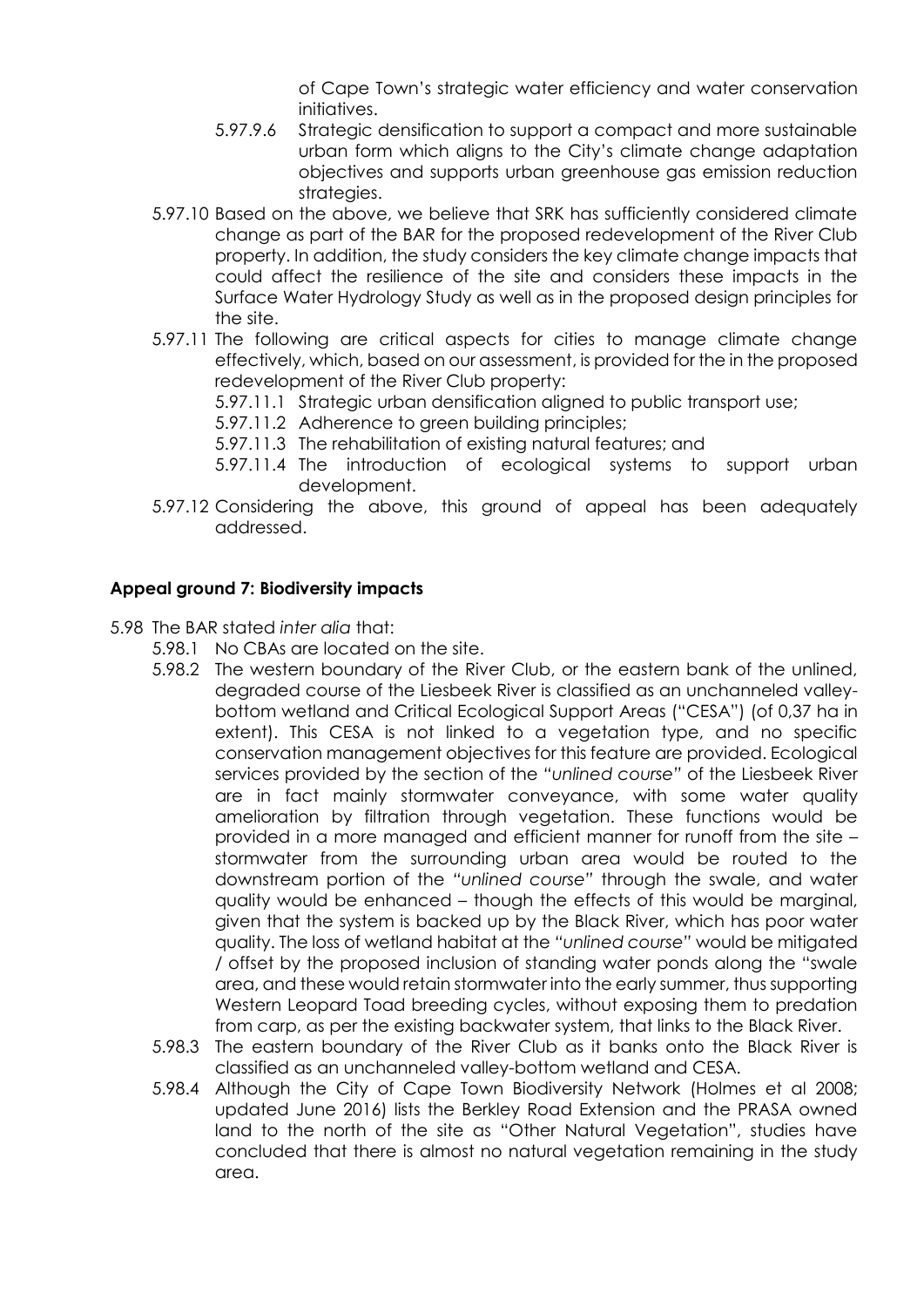- 5.98.5 The Black River and both channels of the Liesbeek River are classified as protected areas in terms of a biodiversity agreement.
- 5.98.6 In terms of the City of Cape Town Biodiversity Network (2017):
	- 5.98.6.1 *"Conservation, low impact recreation & enviro education (could be supported in sensitive areas) as outlined in site management plan; hard infrastructure (should) only (be located) outside Critical Biodiversity Areas (CBAs) or adjacent or in existing highly degraded areas. Higher impact activities may be permitted on highly degraded areas."*;
	- 5.98.6.2 The River Club property (Erf 151832) is degraded, and hosts no CBAs;
	- 5.98.6.3 The western boundary of the River Club, or the eastern bank of the unlined, degraded course of the Liesbeek River is classified as an Ecological Support Area (ESA) – the potential impacts of infilling this feature are reported in Impact FE4 and FA2 – in summary, a net ecological benefit in aquatic habitat quality is anticipated from the selection of either development alternative;
	- 5.98.6.4 The eastern boundary of the site where it banks onto the Black River is classified as an ESA – the potential impacts on this ESA are reported in Impact FE2 – a very low significance impact is anticipated following mitigation (i.e. reinstatement of the wetland following construction); and
	- 5.98.6.5 The Raapenberg Wetland is listed as a CBA the potential impacts on which are reported in Impact FE5 (Appendix J of the BAR) and are found to be insignificant.

## **Surrounding areas:**

- 5.98.6.6 A patch of Renosterveld vegetation on the northern extent of the SAAO is listed as a CBA.
- 5.98.6.7 The Raapenberg Bird Sanctuary has been recognised as a nature reserve area within the City of Cape Town and is an important breeding site for many bird species (City of Cape Town 2011).

# **Raapenberg Wetland**

- 5.98.6.8 Located to the east of the site, beyond the artificial eastern channel of the Liesbeek River.
- 5.98.6.9 Of all the aquatic ecosystems in proximity to the site, the Raapenberg Wetland is the only one with significant ecological value and is considered by far the most sensitive to changes in flow, hydroperiod, water quality or fragmentation. The wetland is considered part of the seasonal clay flats renosterveld wetland.
- 5.98.6.10 Seasonal salt marshes of the Raapenberg Wetland appear to have been accidentally conserved by the construction of berms along the Black River and Liesbeek Canal, as well as by the infilled pathway leading to the pedestrian bridge over the Black River.
- 5.98.6.11 The biodiversity importance of the Raapenberg Wetland as a whole owes itself to the spatial and temporal diversity of habitat types that support a wide range of indigenous and in many cases locally to regionally endemic fauna and flora.
- 5.98.6.12 Water birds are attracted to all peripheral water bodies at the site, including two birds that are rated conservation species (Great White Pelican and Greater Flamingos, both rated as near-threatened).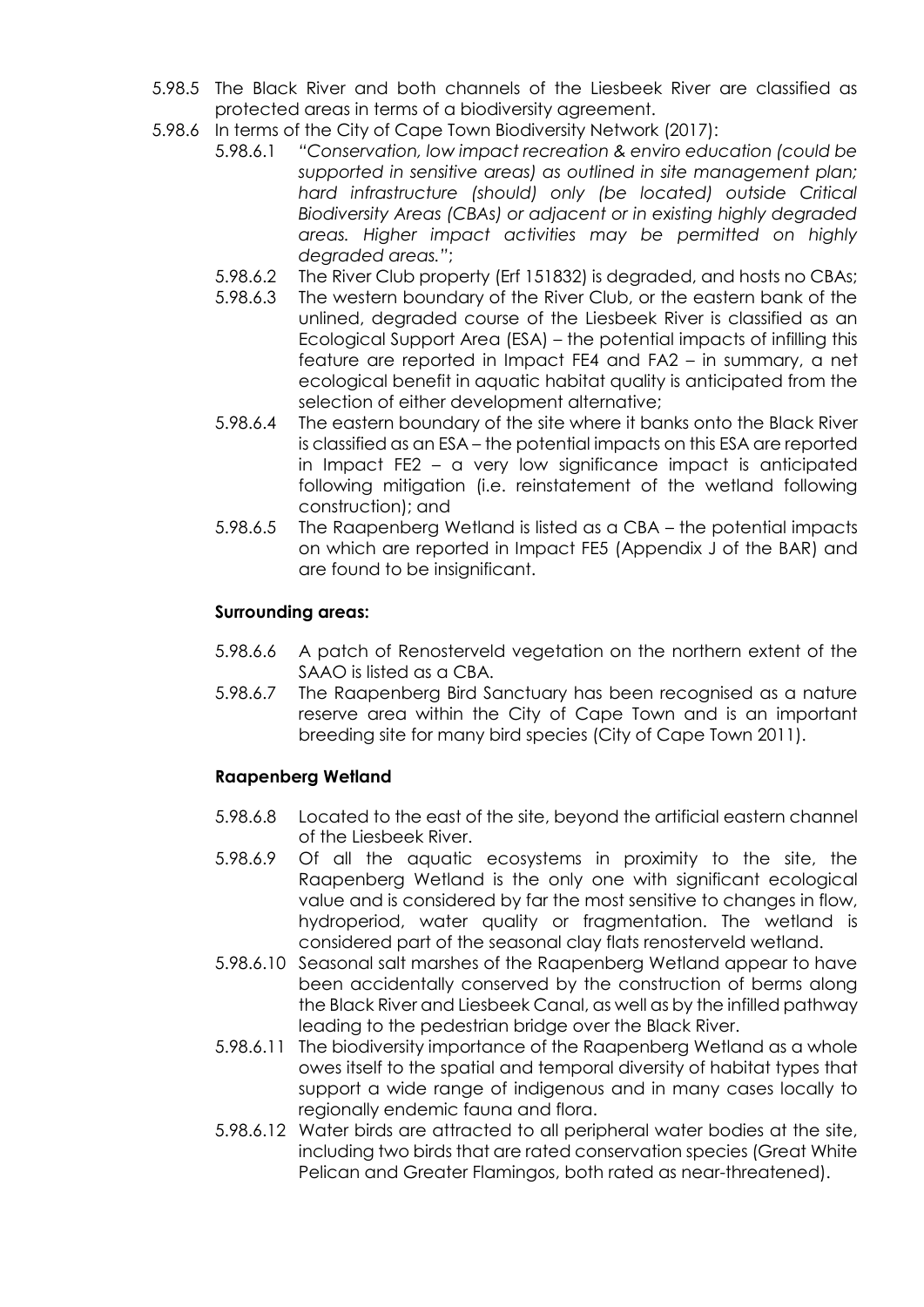- 5.98.6.13 Critically Threatened Peninsula Shale Renosterveld vegetation is present on this site, albeit in a greatly disturbed condition. Nine endemic or near endemic wetland plant species occur within the SAAO site. Most of the natural vegetation is located in the central west, northern and central eastern part of the site, and is mainly in a poor condition.
- 5.98.6.14 The proposed development is highly unlikely to impact negatively on the dryland renosterveld vegetation at the SAAO site and the security of the Critically Endangered *Moraea aristata* is thus likely assured, provided acceptable conservation measures are introduced on the SAAO site.

## **The unlined channel of the Liesbeek River north of the site**

- 5.98.6.15 The least developed sides of the river, and also the only sides along which there are real opportunities for channel / wetland rehabilitation. The channel here is steep and shows signs of historic and ongoing disturbance. Dense stands of Common Reeds (Phragmites australis) in places form good cover for waterfowl and likely to provide nesting habitat for other birds as well.
- 5.98.6.16 Mature alien trees line the left-hand bank in places, with the main species comprising Manotoka and Sesbania. Although both of these are listed alien species in terms of the National Environmental Management Biodiversity Act 10 of 2004 (NEMBA), they still provide useful shelter as well as roosting and perching areas for birds.
- 5.98.6.17 In the lower reaches of the channel, the channel is separated from a mixed Phragmites australis and Typha capensis reedbed by the bermed left hand riverbank. This reedbed is considered an important part of the river / wetland system in these reaches and assumed to comprise a relic of the former more extensive riverine wetlands that would have occurred in this now highly altered part of the catchment.
- 5.98.6.18 Water birds are attracted to all peripheral water bodies at the site, including two birds that are rated conservation species (Great White Pelican and Greater Flamingos, both rated as near-threatened).

## **The unlined channel of the Liesbeek River west of (fronting) the** *River Club*:

- 5.98.6.19 This channel is steep and shows signs of historic and ongoing disturbance. The channel itself currently provides a transformed and disturbed aquatic habitat, which would not be sensitive to slight changes in water quality but which could be affected by significant deterioration in habitat quality. This channel may support the indigenous Cape Galaxias Fish.
- 5.98.6.20 The channel is at least partially suited as a western leopard toad breeding habitat, and for the purposes of this study it is assumed that they do indeed currently breed here.
- 5.98.6.21 Birds use the banks of the natural channel of the Liesbeek River abutting the River Club for roosting and/or nesting. Water birds are attracted to all peripheral water bodies at the site, including two birds that are rated conservation species (Great White Pelican and Greater Flamingos, both rated as near-threatened).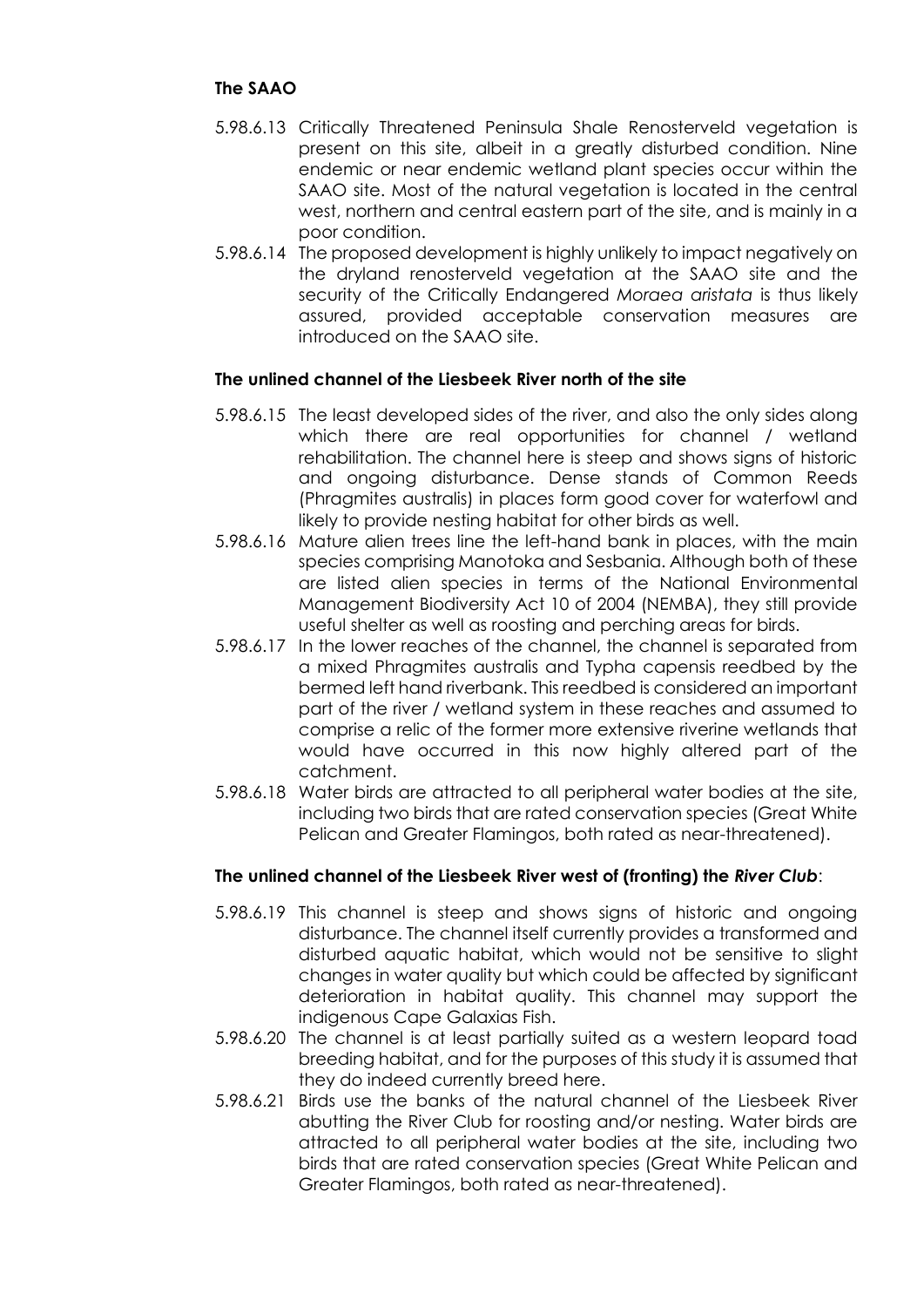- 5.98.6.22 The Liesbeek is classified as a Fish Support Area (FEPA CODE 2) in the NFEPA database. This dataset also attributes Cape Kurper to the river. The biodiversity report will be amended to include the FEPA Status. Ecological services provided by the section of the "unlined course" of the Liesbeek River are in fact mainly stormwater conveyance, with some water quality amelioration by filtration through vegetation. These functions would be provided in a more managed and efficient manner for runoff from the site – stormwater from the surrounding urban area would be routed to the downstream portion of the "unlined course" through the swale, and water quality would be enhanced – though the effects of this would be marginal, given that the system is backed up by the Black River, which has really poor water quality.
- 5.98.6.23 The loss of wetland habitat by the "unlined course" would be mitigated / offset by the proposed inclusion of standing water ponds along the "swale area", and these would retain stormwater into the early summer, thus supporting Western Leopard Toad breeding cycles, without exposing them to predation from carp, as per the existing backwater system, that links to the Black River.
- 5.98.6.24 The canal rehabilitation project should at least improve habitat for fish species, compared to the canal, and if important fish species can survive in the Black River backwaters of the "unlined course" of the Liesbeek River (unlikely) then such conditions would persist downstream of the site. The proposed rehabilitation activities associated with the Riverine corridor alternative would support the status of the Liesbeek as a Fish Support Area.

## **Infilled former floodplain that lies north of the River Club boundary:**

5.98.6.25 An area that is now subject to litter, minor dumping and invasion by weedy and /or alien plants, including kikuyu grass (*Pennisetum clandestinum*). This floodplain is considered of extremely low sensitivity from an ecological perspective, with its only present functions being provision of a degree of buffering of the channel from adjacent noise and physical disturbance – such buffering derives only from the physical space provided by this area, and not from any quality of habitat it affords.

#### **Unlined eastern channel of the Liesbeek River:**

- 5.98.6.26 Steep banks vegetated with Common Reed (Phragmites australis) (right hand bank), and mixed reeds and (mainly alien) trees along the left-hand bank abutting the River Club.
- 5.98.6.27 The left-hand bank (abutting the River Club) has been bermed along most of its length, presumably to reduce its flood potential.
- 5.98.6.28 A small treed island has been established in the channel here and provides day roosting for birds (Darters and Cormorants) and is worthy of preservation.
- 5.98.6.29 Water birds are attracted to all peripheral water bodies at the site, including two birds that are rated conservation species (Great White Pelican and Greater Flamingos, both rated as near-threatened).

#### **The Black River on the north-eastern site boundary:**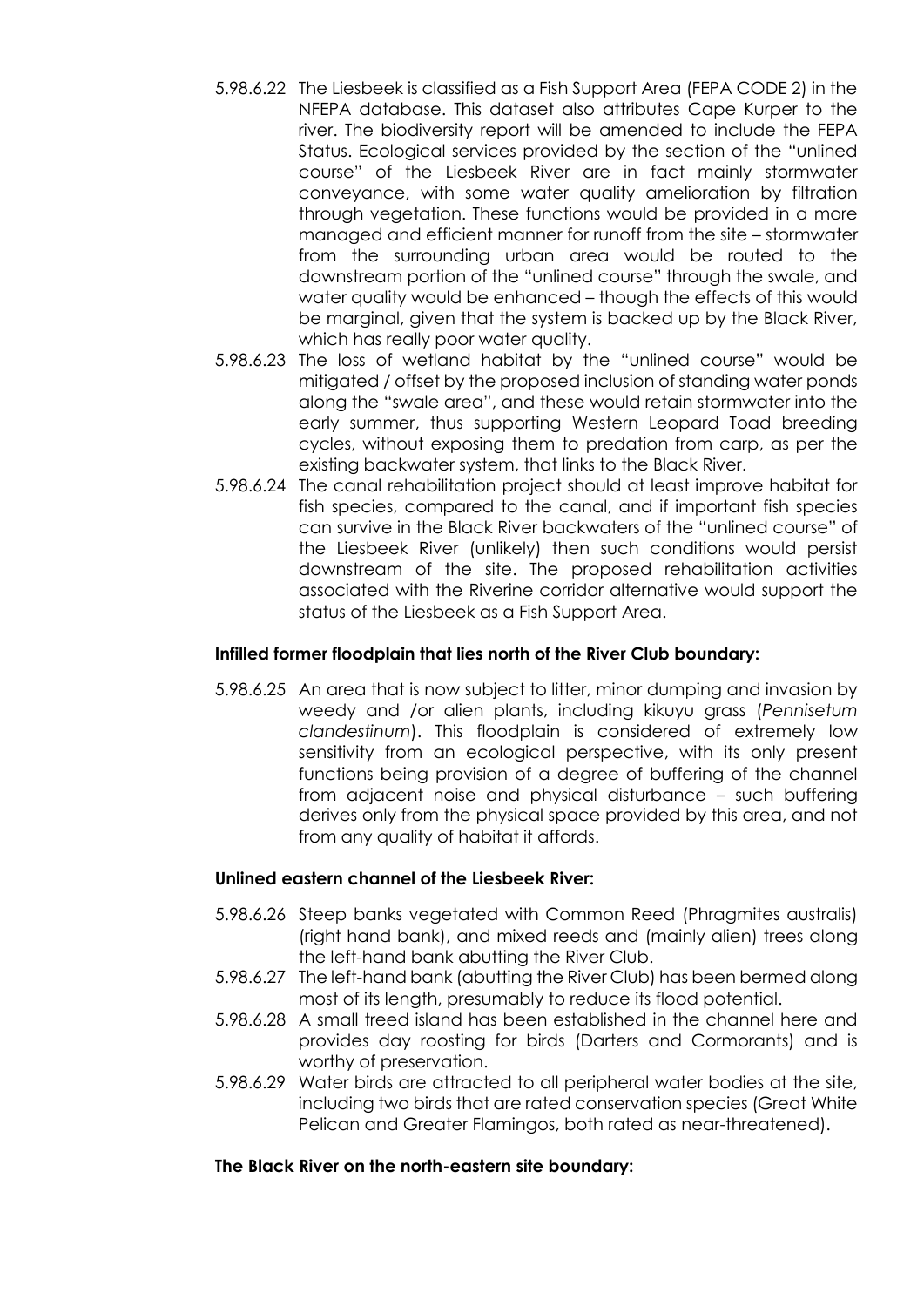- 5.98.6.30 This bank is lined mainly with alien kikuyu grass and other invasive aliens such as cannas and are bermed in places. The Black River is considered generally poor in indigenous biodiversity, largely as a result of habitat transformation, ongoing maintenance disturbance as a result of dredging of the channel; invasion by alien plants of both aquatic and marginal habitats; and poor water quality. Although no quantitative data had been sourced at the time that this document was produced, two alien fish species are understood from popular literature and comments by local resident to occur in the Black River, namely common carp (Cyprinus carpio) and African Catfish (Clarias gariepinus), as well as the pollution tolerant amphibian, the Common platanna (Xenopus laevis).
- 5.98.6.31 Water birds are attracted to all peripheral water bodies at the site, including two birds that are rated conservation species (Great White Pelican and Greater Flamingos, both rated as near-threatened). In ecological terms the Black River, which is broader and more stable offers the greatest potential for birds.

### **Canalised eastern channel of the Liesbeek River:**

- 5.98.6.32 Canalised on both sides in its reaches immediately downstream of Observatory Road fronting the site. Habitat diversity is low, and the canal provides a generally sterile aquatic ecosystem, unlikely to support a high diversity of flora and fauna, despite the relatively good water quality in this river.
- 5.98.6.33 Willow trees along the canal provide day roosting for birds (Darters and Cormorants) and are worthy of preservation. Liesbeek River supports the Cape Galaxias (Galaxias zebratus) (a Western Cape endemic fish) as well as a more diverse suite of aquatic macroinvertebrates than those occurring in the Black River.
- 5.98.6.34 Water birds are attracted to all peripheral water bodies at the site, including two birds that are rated conservation species (Great White Pelican and Greater Flamingos, both rated as near-threatened).

## **Golf Driving Range, Golf Course and other transformed areas (e.g. road reserves)**

- 5.98.6.35 The River Club and surrounding areas was found to support no terrestrial indigenous plant communities, being located on old fill material, and sensitivity to development was deemed negligible from a floral perspective.
- 5.98.6.36 Apart from the open water habitats of the river channels, there are few habitat patches of value for birds within the site itself.
- 5.98.6.37 Otter activity has been confirmed from the general region, however these are unlikely to have a resident population at the site, but rather a few individuals probably move in and out of this area throughout the year.

#### **Golf Course Ponds**

5.98.6.38 A number of seasonally to perennially inundated ponds have been created in the golf course. These artificial water features have been noted as potentially suitable breeding sites for Western Leopard Toads and other amphibians. They are, however, easily replaceable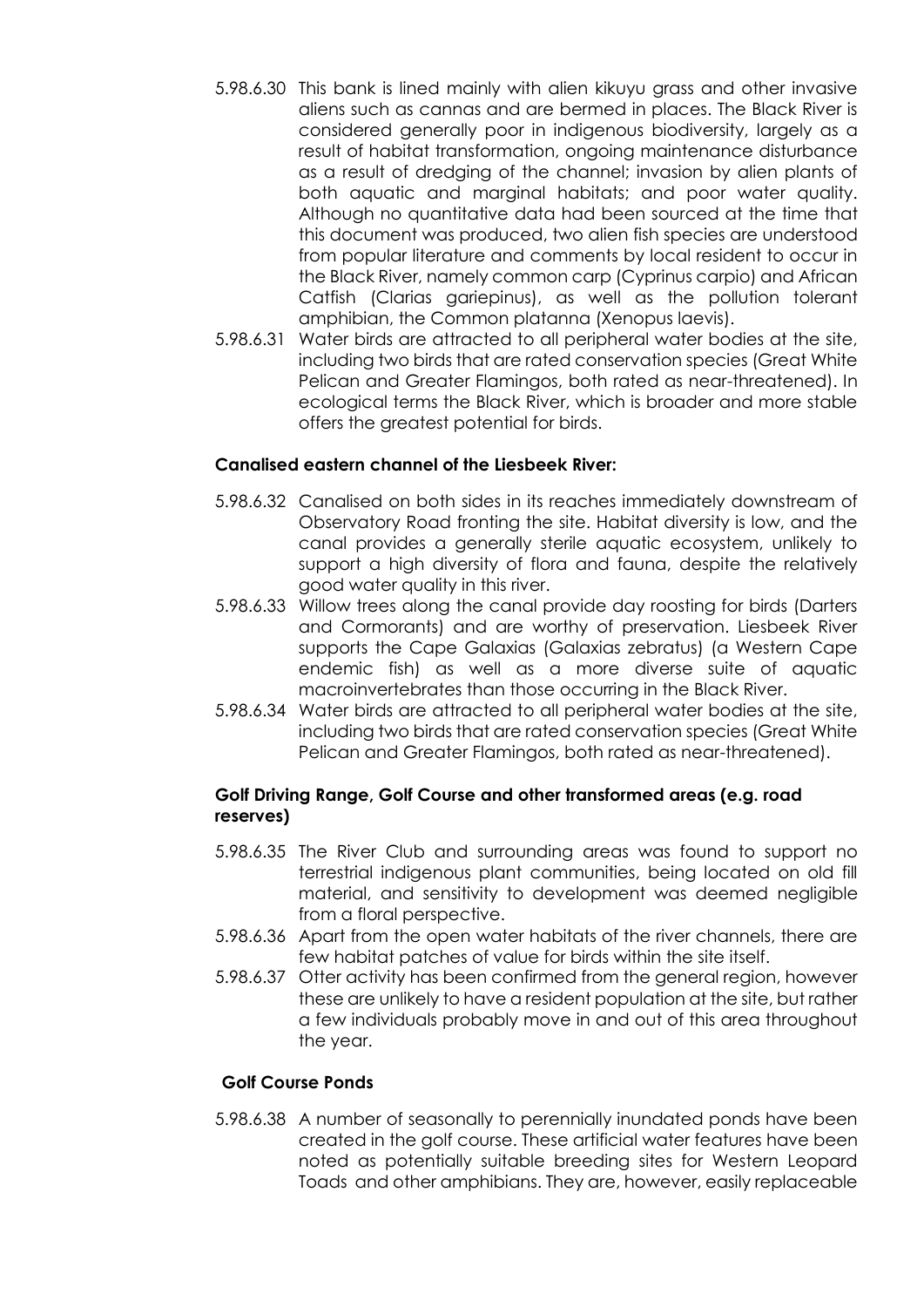habitats, and little effort has been made in their landscaping / design to replicate natural standing water habitats in this area.

## **Birds**

- 5.98.6.39 Water bird use of the area is heavily influenced by the availability of wetland habitats in the Raapenberg wetlands. The major drawback of the area for water birds, despite reasonable foraging areas and apparent food availability, is the lack of safe, undisturbed breeding habitat for the larger species. This situation applies along the greater part of the two rivers. The nearest significant breeding populations of larger water birds are at Intaka Island in Century City and at Rondevlei, near Grassy Park.
- 5.98.6.40 Despite the poor availability of habitat for birds on the River Club, its location at the confluence of the Liesbeek and Black Rivers means that the site has excellent wetland linkages across the centre-north of the Cape Town metropol.

## **Mammals**

- 5.98.6.41 Most of the larger mammal species that would have occurred naturally on the *River Club* have become locally extinct, leaving only a subset of small species that still manage to maintain meagre populations here. The conservation status of these mammals are almost all listed as being of Least Concern (LC), with only one species (African Clawless Otter) with a global and regional listing of Near Threatened (NT).
- 5.98.6.42 The Faunal Importance Assessment score for Mammals on the River Club site is considered Moderate at regional and Low to Moderate at a national scale.

## **Reptiles**

- 5.98.6.43 The only reptile species of conservation concern that could occur at the site is the Cape Dwarf Chameleon which currently is listed as Vulnerable (VU).
- 5.98.6.44 The FIA score for reptiles in the context of the River Club is Moderate at regional and Low to Moderate at a national scale.

## **Amphibians**

- 5.98.6.45 The only amphibian species of conservation concern that occurs at the site is the Western Leopard Toad which currently is listed as Endangered (EN).
- 5.98.6.46 The Faunal Importance Assessment score for amphibians in the context of the site is Moderate at regional and Low to Moderate at a national scale.
- 5.98.6.47 With regard to the presence of Western Leopard Toads at the site, the following has relevance:
	- 5.98.6.47.1 The only known Western Leopard Toad breeding site in the region of the site is the wetlands at the Raapenberg Bird Sanctuary.
	- 5.98.6.47.2 Western Leopard Toads refuge at terrestrial areas at the site during the non-breading season.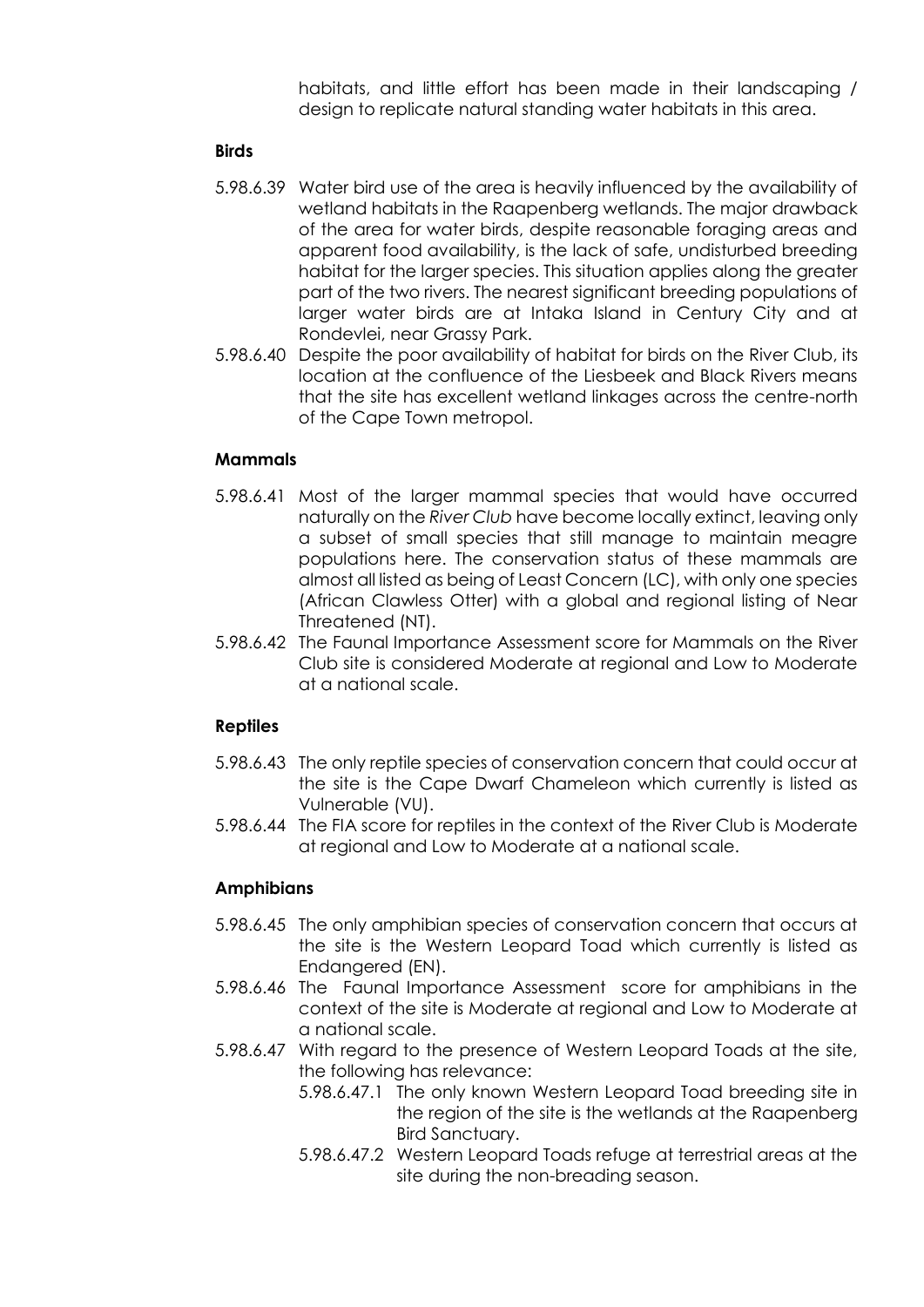5.98.6.47.3 The Western Leopard Toad population of the area (that is, Observatory and surroundings), appears to be somewhat disjunct and seemingly completely separated from Western Leopard Toad breeding populations further south on the Cape Peninsula.

# **Vegetation Types:**

- 5.98.6.48 The City of Cape Town falls within the Cape Floral Region (CFR). The CFR is of international significance as one of the smallest but richest plant kingdoms in the world with approximately 70% of the plant species found only in this region. The fynbos biome includes of two of South Africa's rarest vegetation types, namely Sand Fynbos and Renosterveld. Most of the City of Cape Town is highly developed and transformed with very little natural vegetation remaining (City of Cape Town, 2011).
- 5.98.6.49 The majority of the River Club falls within the original extent of the Cape Flats Dune Strandveld Vegetation type. A small portion of the River Club falls within the original extent of the Peninsula Shale Renosterveld vegetation type. This vegetation type occurs at the SAAO, but no remnants occur at the River Club.
- 5.98.6.50 The Cape Flats Dune Strandveld Vegetation Type is considered an Endangered vegetation type. The Peninsula Shale Renosterveld vegetation type is endemic to the City of Cape Town and is considered to be a Critically Endangered vegetation type (Mucina and Rutherford, 2006). However, no known remnants of these vegetation types occur at the *River Club*.
- 5.98.6.51 The *River Club* itself is mostly grassed (lawn) with scattered trees and is considered to be of extremely low sensitivity from a botanical perspective. There are a few trees in the areas surrounding the *River Club*. There are also dense tree copses surrounding the Observatory buildings on the ridgeline to the south-east of the site.

# **Aquatic Ecosystems:**

5.98.6.52 Almost all the land that makes up the River Club is an artificial island that has been reclaimed from the estuary surrounded by artificial drainage channels on all sides. As such the River Club is considered to be a highly disturbed environment and the floodplain at the site is considered to be of extremely low sensitivity from an ecological perspective, with its only present functions being as a Western Leopard Toad refuge and movement corridor and provision of a degree of buffering of the channel from adjacent noise and physical disturbance – such buffering derives only from the physical space provided by this area, and not from any quality of habitat it affords.

# **Water Quality**

5.98.6.53 Poor water quality characterises the Black River, falling into Category F+ ("Critically modified"), which is the most impacted category to which river quality can be assigned. The river has almost completely lost habitat and function. Main contributors towards poor quality in the Black River are high concentrations of orthophosphate and total ammonia, and low oxygen concentrations.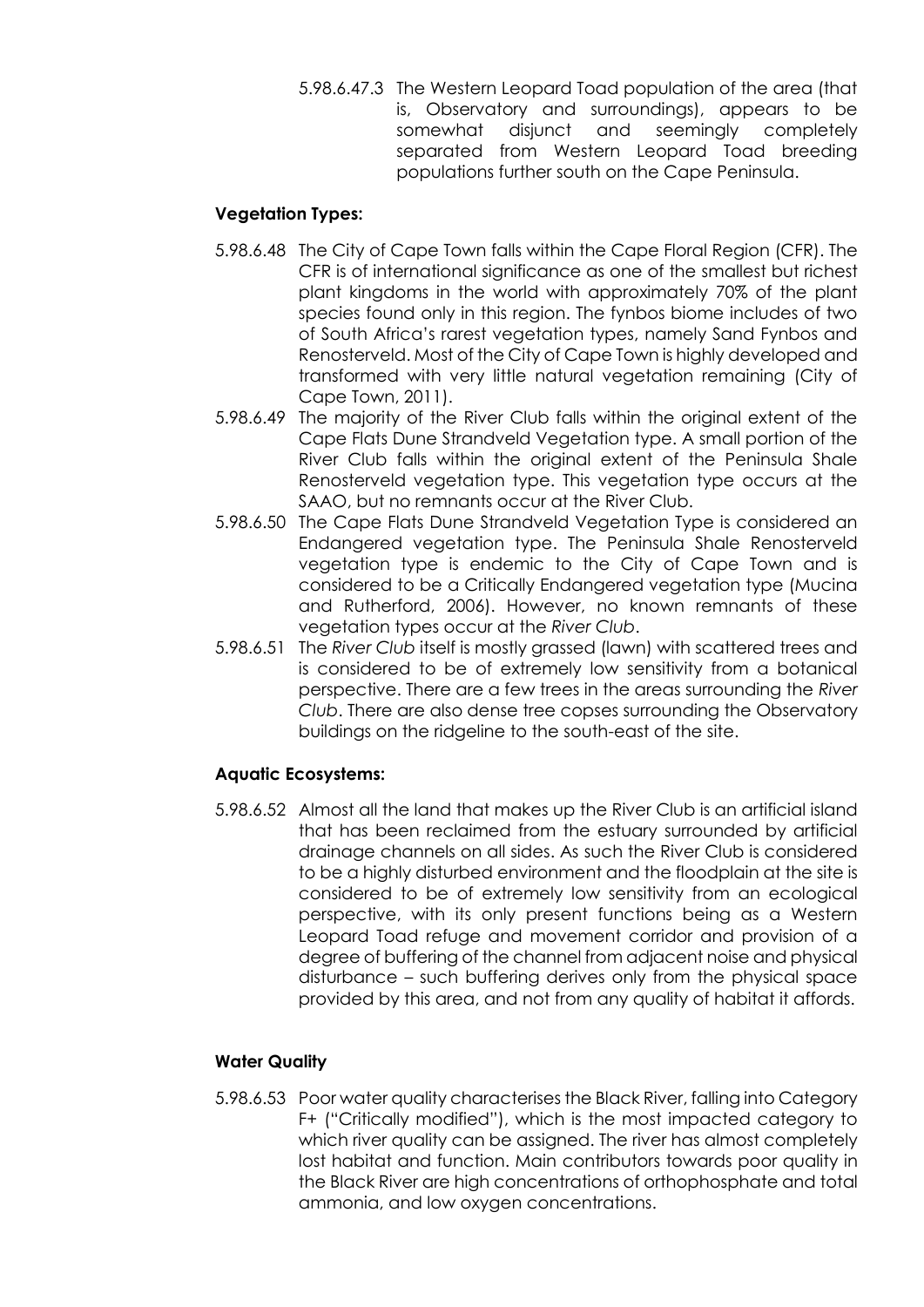- 5.98.6.54 Bacterial concentrations in the Black River peak in summer when water flows are low and inflow of relatively polluted water is undiluted. Smaller peaks occur in winter, from periodic sewage overflows and rain driven wash-off from polluted surfaces.
- 5.98.6.55 Despite the refurbishment of the Athlone WWTW in 2003, Escherichia coli (E.coli) data recorded between 2012 and 2014 exceeded the threshold maximum concentration of 4 000 counts per 100ml. As such, the river was classified as "unacceptable" for full and intermediate contact recreation purposes.
- 5.98.6.56 Bacterial data for the Liesbeek River indicated a Human Health Risk to intermediate contact users with faecal counts between 2 000 and 4 000 counts per 100ml.

## **Ecological Status**

5.98.6.57 Most of the naturally occurring aquatic ecosystems such as extensive floodplain wetlands have been transformed from their natural condition and no *natural* wetland ecosystems remain on *the River Club* today.

### **The unlined course of the Liesbeek River**

- 5.98.6.58 No natural flow from the Liesbeek River enters the unlined course west of the River Club and it is supplied by backwaters of the Black River. As a result, flow through this watercourse has been largely reduced. One result of the reduced rate is the shallowing of the water body which has facilitated the invasion of alien aquatic plants that prevent birds using the waterbody. Despite this, the unlined course has high rehabilitation and ecological potential.
- 5.98.6.59 An assessment of condition or Present Ecological State ("PES") of the water course classified it as PES Category E, which indicates *"a system that has undergone a Serious change from its natural conditions, with changes in natural river morphology being major contributors to this poor condition rating, along with water quality, changes in natural flow regime, extensive loss of indigenous vegetation and invasion of the river channel by alien plants"*.
- 5.98.6.60 This aquatic ecosystem is considered to be of moderate local sensitivity.
- 5.98.6.61 Banks on either side of the unlined course of the Liesbeek River show signs of ongoing disturbance such as the raising of the right-hand bank, presumably to reduce flooding of the River Club (FCG, 2015). The water course supports dense stands of reeds which form good cover for water fowl and likely provide nesting habitat for other birds as well.
- 5.98.6.62 In the lower reaches (towards the confluence of the Black River), the channel is separated from a reedbed by a berm. Although this reedbed lies outside of the River Club boundary, it is considered to have ecological value as a relic of a former, more extensive riverine wetland.
- 5.98.6.63 Reedbed wetlands are considered to be of High local sensitivity.

## **The Liesbeek Canal**

5.98.6.64 The Liesbeek Canal is not a natural water feature and is considered to have a PES Category of F which is indicative of *"a system that has*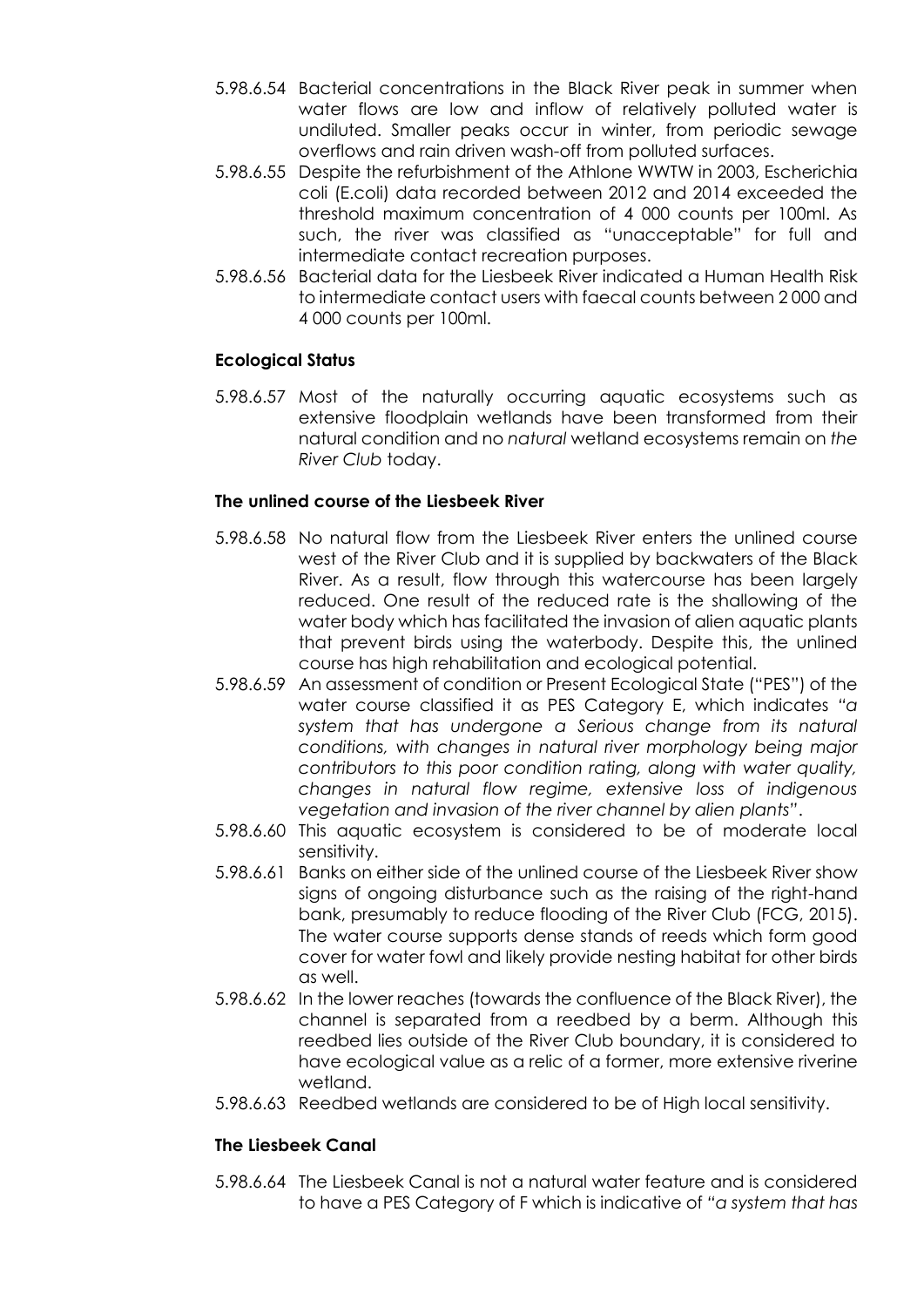*undergone Extreme changes from its natural condition"*. The canalised portion of the canal has low habitat diversity with a sterile aquatic ecosystem. In contrast, the uncanalised portion (approximately 200m in length upstream of the confluence with the Black River) offers a better quality of riverine habitat and could be considered sensitive to disturbance.

- 5.98.6.65 This aquatic ecosystem is considered to be of Very low local sensitivity.
- 5.98.6.66 Similarly, a berm separates the right-hand side of the Liesbeek Canal from Raapenberg Sanctuary in which the Raapenberg Wetlands occur. These wetlands support a wide diversity of habitat types such as reedbed, open water pools and pans and shallow wading areas and are recognised as an important breeding site for many duck species. These habitats would be sensitive to elevations in flood height which would inundate wading and nesting areas.
- 5.98.6.67 The Raapenberg Wetlands are considered to be of Very high local sensitivity.

## **The Black River**

- 5.98.6.68 The Black River is not considered a sensitive environment. Given the high degree of habitat transformation, impacts of dredging and poor water quality, the Black River is considered to have low ecological importance. Its diminished importance is attributable to its stormwater and effluent conveyance function and habitat for some birds. The improved servicing and management of upstream developments would rapidly improve the water quality of the river which would make the rehabilitation of the riverbanks attainable, albeit not to natural conditions. The Black River was accorded a PES Category F.
- 5.98.6.69 Abutting wetlands such Raapenberg wetlands and other reedbed wetlands have high functional importance as wetlands large enough to provide wetland habitat in an environment that is largely transformed and urbanised. More specifically, they may play a role in polishing discharge from adjacent urbanised developments.
- 5.98.6.70 The Black River is considered to be of Low local sensitivity, and reedbed wetlands are considered to be of High local sensitivity.
- 5.98.6.71 The riverbanks of the Black River are lined mainly with alien invasive species, with berms in places. The right-hand riverbank, abutting the M5, is sterile with little vegetation. A small treed island exists on the site near the confluence with the Liesbeek Canal that serves as the focal area for a bird hide.
- 5.99 When the I&APs raised comments with regards to the biodiversity impacts of the proposed development, the Comments and Responses Report stated the following:
	- 5.99.1 The Biodiversity Impact Assessment takes a conservative, habitat-driven approach, and assumes that the most sensitive faunal (including avifaunal) species known to occur in the area do occur at the site and recommends mitigation and assesses impacts on this basis. Mitigation (design interventions) are aimed at enhancing habitat conditions for all species (including avifaunal) known to occur at the site, with a special focus on Species of Conservation Concern ("SCC") – most notably, the Western Leopard Toad.
	- 5.99.2 A biodiversity assessment was conducted to characterise the baseline and to assess potential ecological impacts of the proposed development. The assessment was comprehensive and was informed by site inspections, and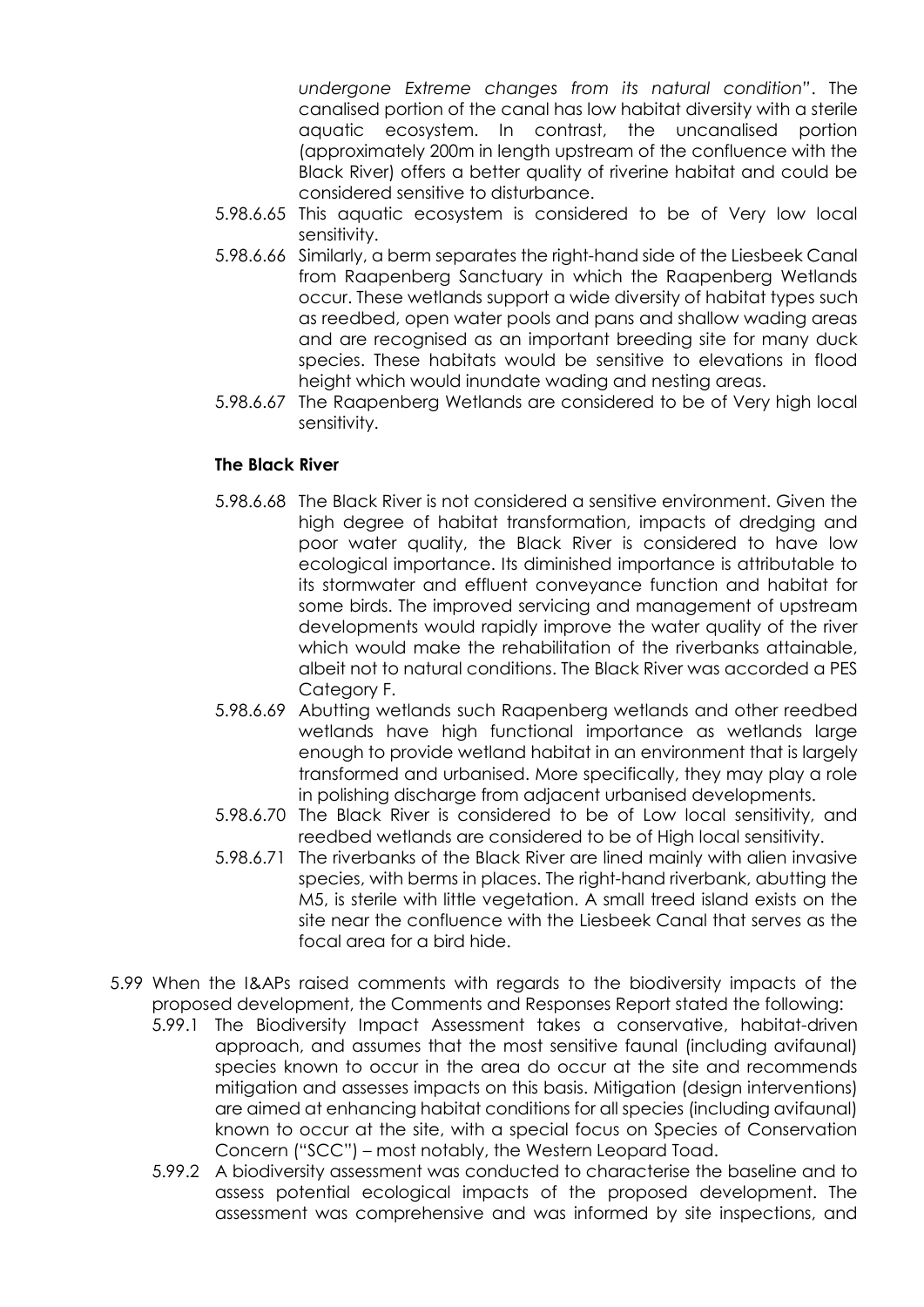written inputs from a freshwater ecologist, avifaunal specialist, faunal specialist (with specific expertise in herpetology), surface water hydrologist and a botanist, and a desktop assessment by a hydrogeologist. The assessment found that terrestrial areas of the site are transformed and do not host any indigenous plant communities, but that these areas do provide low quality terrestrial faunal habitat and function as a faunal movement corridor (most importantly for the Western Leopard Toad. The assessment also found that rivers surrounding the site are severely degraded, the canal is a sterile aquatic environment, and that reed-bed wetlands fronting the site are well represented locally and are of low ecological value. The Raapenberg Wetland is the only area of high local ecological sensitivity near the site and is not expected to be negatively affected by the development. Noting the degraded / transformed nature of the site and surrounding aquatic environments, the assessment concluded that:

- 5.99.2.1 By removing the canal and rehabilitating this course of the Liesbeek to provide natural aquatic habitat function, and infilling the unlined course of the Liesbeek river to the west of the site and creating a high-quality aquatic and terrestrial habitat here (with seasonal ponds), the Riverine Corridor Alternative will improve the quality of aquatic habitats at and adjacent to the site;
- 5.99.2.2 The development will lead to the (tolerable) loss of well represented wetlands (that are classified as Ecological Support Areas, but are of limited ecological value) in the "unlined course" of the Liesbeek River (should the Riverine Corridor Alternative) and at the Berkley Road extension on the banks of the Black River;
- 5.99.2.3 Although there will be a loss in the extent of terrestrial habitat, the quality of terrestrial habitat will improve by developing the site as proposed (especially if the Riverine Corridor Alternative is selected); and
- 5.99.2.4 Faunal mortalities, most importantly of Western Leopard Toads, are anticipated both during construction and operation, and extensive mitigation has been carefully planned to avoid and mitigate this impact to sustainable levels.
- 5.99.3 In summary, various alternative layouts were considered by the proponent through a process of extensive consultation with specialists, most notably freshwater and heritage specialists. The outcome of this iterative process is that the development is anticipated (by the ecological specialists) to lead to an improvement in the quality of aquatic and terrestrial faunal habitat adjacent to the site regardless of the development alternative selected (i.e. both the Riverine Corridor and Island Concept Alternatives are preferable to the No Go Alternative from an ecological perspective).
- 5.99.4 More detailed operational phase management measures for watercourses will be included in a River Corridor Management Plan is being developed for review by City of Cape Town.
- 5.99.5 The site is predominantly an infilled, degraded terrestrial area, that does provide terrestrial habitat to Western Leopard Toads, and includes the "unlined course" of the Liesbeek River, which is no longer hydrologically connected to the river; the ecologically sterile Liesbeek Canal, which today takes the main flow of the Liesbeek River and the highly degraded Black River. The "unlined course" of the river is one in name only – the river itself now flows in the canal. The canal lies in close association to the (very important) Raapenberg Wetland. However, ecological connectivity is limited by the canal sides – and probably only occurs in the lower reaches of the canal, where the canal walls have broken down or comprise earth walls. The "unlined course" comprises a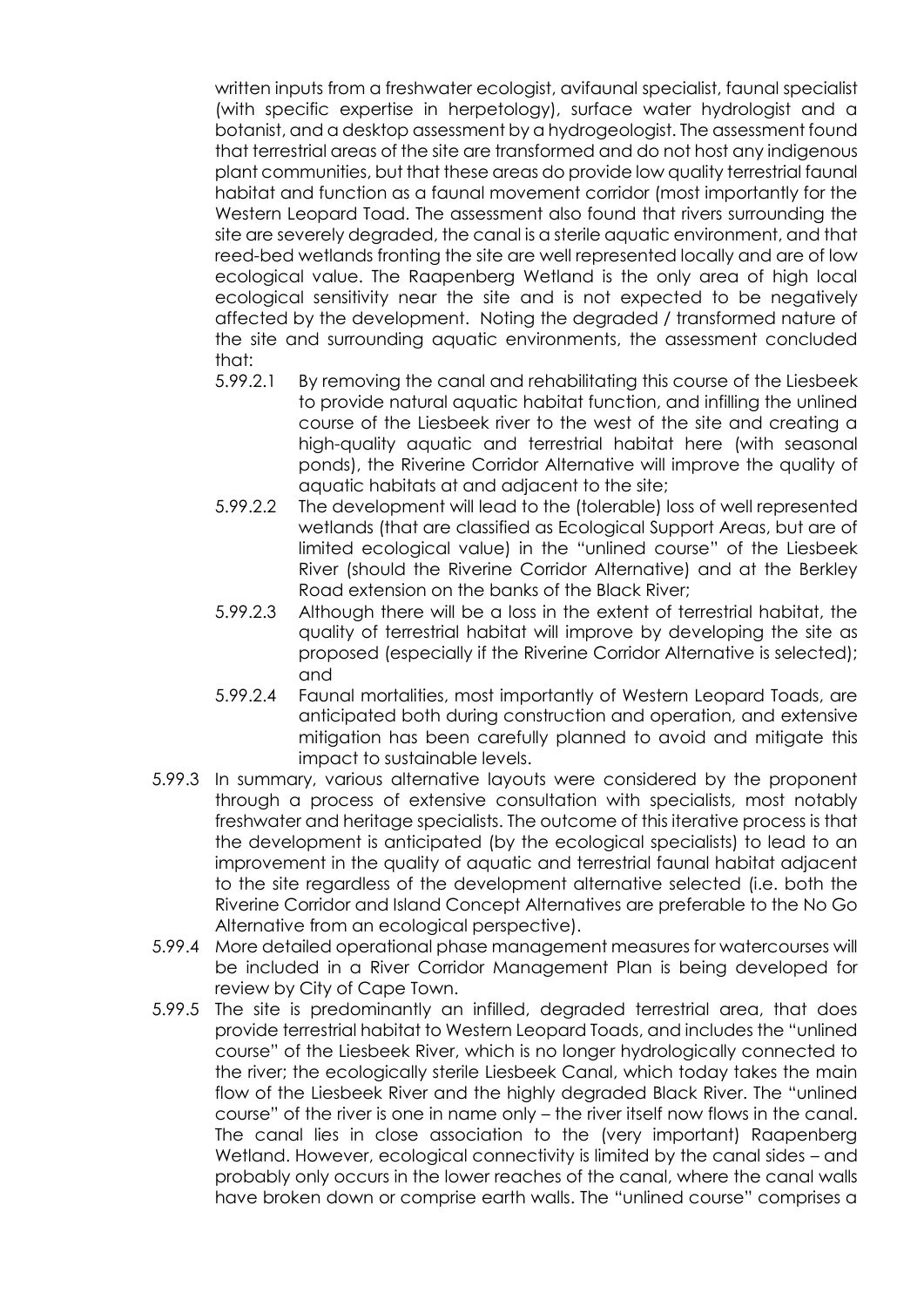backwater wetland system, backed up by the Black River. Neither its function nor its structure reflect natural riverine conditions.

- 5.99.6 While in an ideal system, rehabilitation of the remnant "unlined course" of the river should be undertaken, in the context of a highly developed urban area, this is simply not practical. Existing development (e.g. Liesbeek Parkway and the PRASA site) mean that there is no space to provide the channel with the space it needs to carry the full river flows, and the upstream (blocked) offtake from the weir also does not lend itself to passage of full river flows, including maintenance floods, into this channel.
- 5.99.7 Based on the above, the ecological outcome of the proposed development – namely rehabilitation of terrestrial areas to support Western Leopard Toads, dismantling of the canal to provide a more natural functional river than that provided by the current situation (at the ecologically important Raapenberg Wetland), and the reconfiguration of the "unlined course" to provide shallow, seasonally inundated pools and swales that will lead stormwater flows (more closely replicating the floodplain wetlands once believed to have been associated with the Liesbeek River, as well as with the seasonal Black River) from the development into the remnant backed-up backwater area downstream of the site, is considered an ecological benefit (offsetting impacts of infilling this "unlined course"), provided that the implementation allows for landscaping, planting and maintenances as outlined in the mitigation measures.
- 5.99.8 The site is an infilled, degraded terrestrial area, that does provide terrestrial habitat to Western Leopard Toads, and includes the "unlined course" of the Liesbeek River, which is no longer hydrologically connected to the river, and the ecologically sterile Liesbeek Canal, which today takes the main flow of the Liesbeek River.
- 5.99.9 Ecological services provided by the section of the "unlined course" of the Liesbeek River are in fact mainly stormwater conveyance, with some water quality amelioration through passage through vegetation. These functions would be provided in a more managed and efficient manner for runoff from the site – stormwater from the surrounding urban area would be passed into the downstream portion of the "unlined course" through the swale, and would experience slightly improved water quality amelioration - but the effects of this would be marginal, given that the system is backed up by the Black River, which is of really poor water quality.
- 5.99.10 The loss of wetland habitat by the "unlined course" would be mitigated / offset by the proposed inclusion of standing water ponds along the "swale area", and these would retain stormwater into the early summer, thus supporting Western Leopard Toad breeding cycles, without exposing them to predation from carp, as per the existing backwater system, that links to the Black River.
- 5.99.11 While in an ideal system, rehabilitation of the remnant "unlined course" of the river should be undertaken, in the context of this highly developed urban area, this is simply not practical. Existing development (e.g. Liesbeek Parkway and the PRASA site) mean that there is not spaced to provide the channel with the space it needs to carry the full river flows, and the upstream (blocked) offtake from the weir also does not lend itself to passage of full river flows including maintenance floods into this channel. So real rehabilitation of this section of the river is not feasible – this is why the proposed rehabilitation of river function and structure, albeit not river restoration, of the canal section is seen as a positive potential outcome, as there is space to provide realistic improvement in river function without unmitigated loss of the functions provided by the "unlined course" of the river: The loss of wetland habitat by the "unlined course" would be mitigated / offset by the proposed inclusion of standing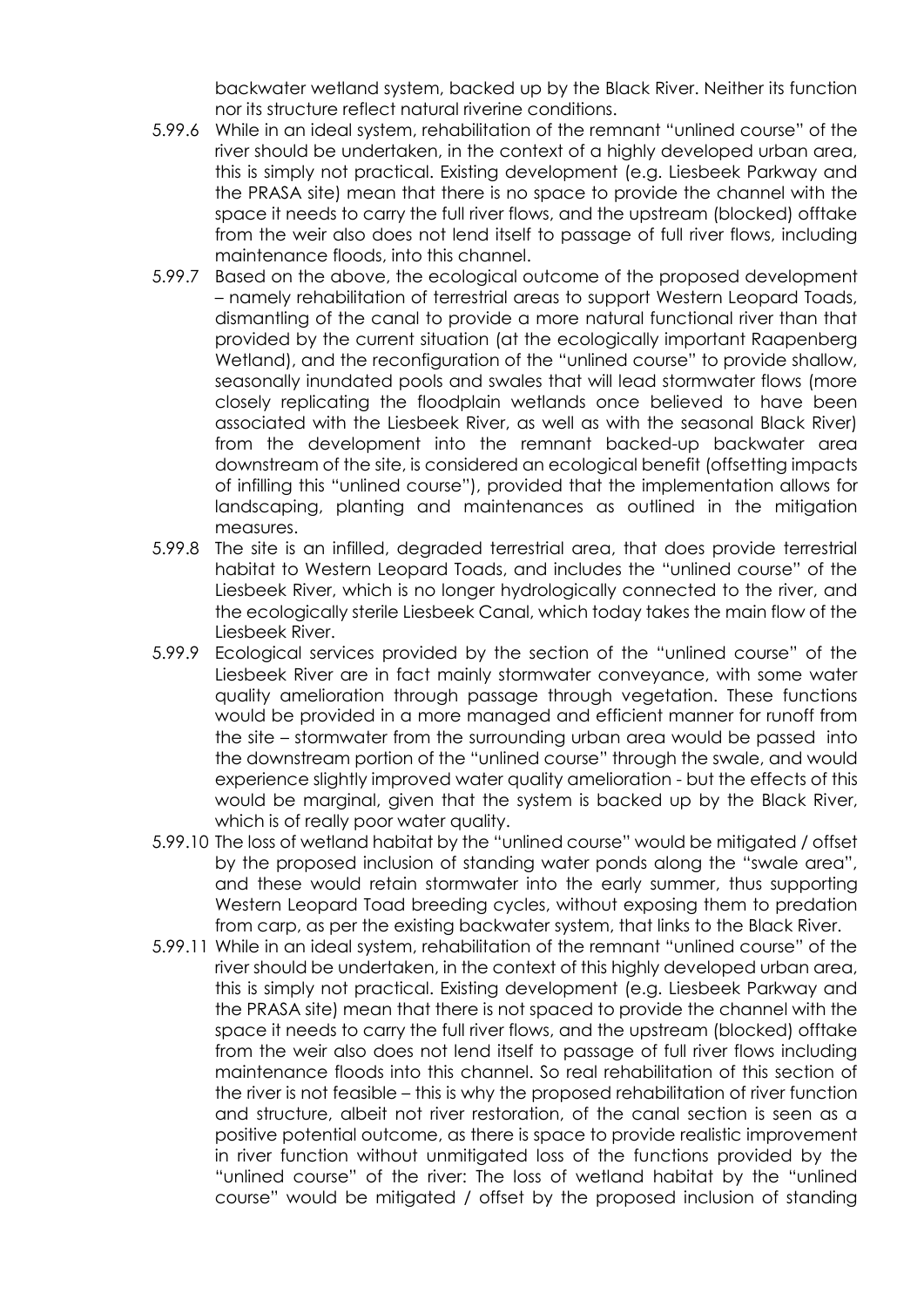water ponds along the "swale area", and these would retain stormwater into the early summer, thus supporting Western Leopard Toad breeding cycles, without exposing them to predation from carp, as per the existing backwater system, that links to the Black River.

- 5.99.12 It is agreed that international trends are favouring daylighting of rivers and the removal of canals where possible. This project has favoured such an approach, by recommending the decanalisation of the Liesbeek Canal. According to the freshwater ecologist and aerial photographs of the site, the "original course" of the river is one in name only – the river itself now flows in the canal, and this is the focus point of river rehabilitation efforts, whereas the "original course" is in fact today functionally only a stormwater outlet into the Black River – albeit with some habitat value, changes to which can be effectively mitigated against (by e.g. rehabilitating the canal).
- 5.99.13 The Liesbeek River is of high ecological importance. The ecological outcomes of this project, if implemented, would aim to improve ecological function of the Liesbeek River at the site by improving river connectivity (at present the river passes into an ecologically sterile lined canal, which would be largely replaced by a vegetated river channel with flood plain margins and ecological function). The "unlined course" of the river today is fed by stormwater from adjacent urban areas and backed-up water from the Black River and not the Liesbeek River – the Liesbeek River itself now flows in the canal.
- 5.99.14 According to the freshwater ecologist, on its own, there would be no justification for the infilling of this channel, which at present provides better aquatic habitat than the Liesbeek Canal. However, the ecological gains of rehabilitating the canal, to provide a relatively continuous (albeit intersected by the weir) river system, with a functional riparian zone, compared to the alternative "conservation" of an artificially driven stormwater system within the remnants of what is now an hydrologically disjunct channel, leads the specialist to the conclusion that rehabilitation of the canal must be the ecologically preferred alternative.
- 5.99.15 In other words, the ecological benefits of rehabilitating the canal and creating a stormwater swale with ecological function at the "unlined course" would more-than offset aquatic ecology impacts of infilling the "unlined course".
- 5.99.16 On its own, infilling of this remnant course would not be rehabilitation although the remnant course is highly modified, in that it no longer conveys the Liesbeek River flows, but rather conveys stormwater flows from surrounding urban areas and contains backup water from the Black River. The "rehabilitation" contemplated in the Riverine Corridor Alternative would be the rehabilitation of the Liesbeek Canal, to achieve a level of function more akin to that of the natural river (e.g. with an unlined low flow channel; a connected riparian zone; hydrological links to the upstream river system).
- 5.99.17 From a strictly faunal perspective, this is correct the development is anticipated to improve aquatic habitat quality and faunal connectivity should the Riverine Corridor alternative be selected. It should also be noted that the ecological benefits of rehabilitating the Liesbeek Canal are rated as being of high significance (refer to FE3 in Appendix J to the BAR. On the contrary, the Riverine Corridor Alternative would (assuming full implementation of mitigation measures) offer significant improvement in ecological connectivity: currently the canal offers very limited faunal movement opportunities according v the herpetologist on the biodiversity team. The rehabilitation of the canal would include low flow channel, river fringe and river floodplain habitat, as well as a vegetated riverine corridor, and extend the zone of connectivity between the Liesbeek south of the site with the confluence of the canal with the Black River,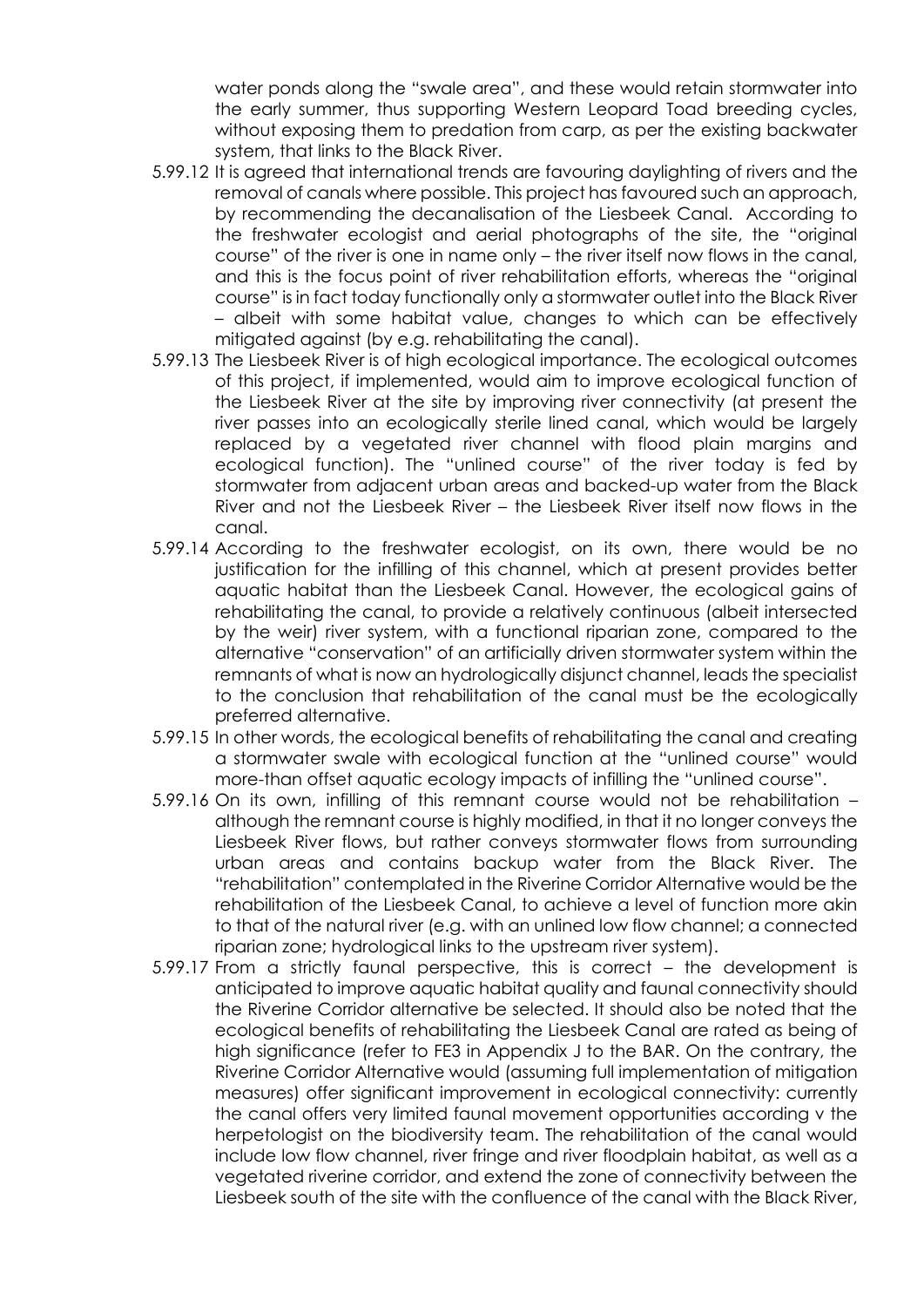the proposed east-west corridor through the site, the proposed stormwater swale to the west and the Raapenberg Wetland. This will improve the ability of Western Leopard Toads (and other fauna) to move to and through the site, as well as on the periphery.

- 5.99.18 Connectivity is missing on the existing site the canal is ecologically sterile, and the "unlined course" of the river lacks hydrological connectivity.
- 5.99.19 One of the mitigation measures for the project is that sections of the steep river embankment are retained / recreated to provide for nesting opportunities in the bank. The Cape Galaxias fish occur naturally in perennial systems that support riverine / wetland vegetation that will afford them shelter from flood scour. If Riverine Corridor Alternative is implemented, then such habitat should be readily available in the rehabilitated canal – with risk factors being major flood conditions. However – the current canal is very unlikely to support any Cape Galaxias fish (it is a canal) and although the fish have been found in the slow-flowing Liesbeek Lake reaches of the river upstream of the site, they would today occur in the "unlined course" of the Liesbeek River only if they could access it from the polluted Black River (unlikely) or were residual from past connectivity (also unlikely).
- 5.99.20 A net improvement in faunal aquatic habitat quality is anticipated should the development proceed (refer to impact FA2 in Appendix J to the BAR). Although the Cape Galaxias fish have been found in the slow-flowing Liesbeek Lake reaches of the river upstream of the site, they would today occur in the "unlined course" of the Liesbeek River only if they could access it from the polluted Black River (unlikely) or were residual from past connectivity (also unlikely). Therefore, even in the unlikely event that these fish do occur in the remnant course fronting the site, they would not be "lost" to the system from infilling this portion.
- 5.99.21 Should the Riverine Corridor Alternative be selected, a perennial system that is hydrologically connected to upper reaches and supports riverine / wetland vegetation would be created. This habitat is favoured by Cape Galaxias. The presence of Galaxias zebratus has been noted – the presence of either of these species in the "unlined course" of the Liesbeek River is questioned, given that it is hydrologically separated from the river itself. The canal rehabilitation project should at least improve habitat for these species, compared to the canal, while if the species can survive in the Black River backwaters of the "unlined course" of the Liesbeek River (unlikely) then such conditions would persist downstream of the site.
- 5.99.22 Specialist studies and the BAR has conservatively assed that there will be negative impacts of low significance on the population of Western Leopard Toads due to fatalities during construction and operation (refer to impacts FA1 and FA5 in Appendix J to the BAR). These impacts are assessed by the ecologists to be tolerable, and fatalities associated with the project are not expected to affect the survival of this population of the species. It is, however, possible that this population of Western Leopard Toads will benefit from enhanced terrestrial and aquatic habitat and connectivity at the development (see Impacts FE3, FA2, FA3 and FA4), and that population numbers will increase (i.e. a net benefit to this population of Western Leopard Toads in the long term, which has not been assessed in the BAR).
- 5.99.23 The barriers during the construction phase will be temporary (short-term) structures to keep toads out of high-risk areas until construction or landscaping tasks have been completed. Some of these areas (e.g. landscaped wetlands) will then be opened up again for toad access. Barriers erected for the operational phase will permanent (long-term) structures. In both cases the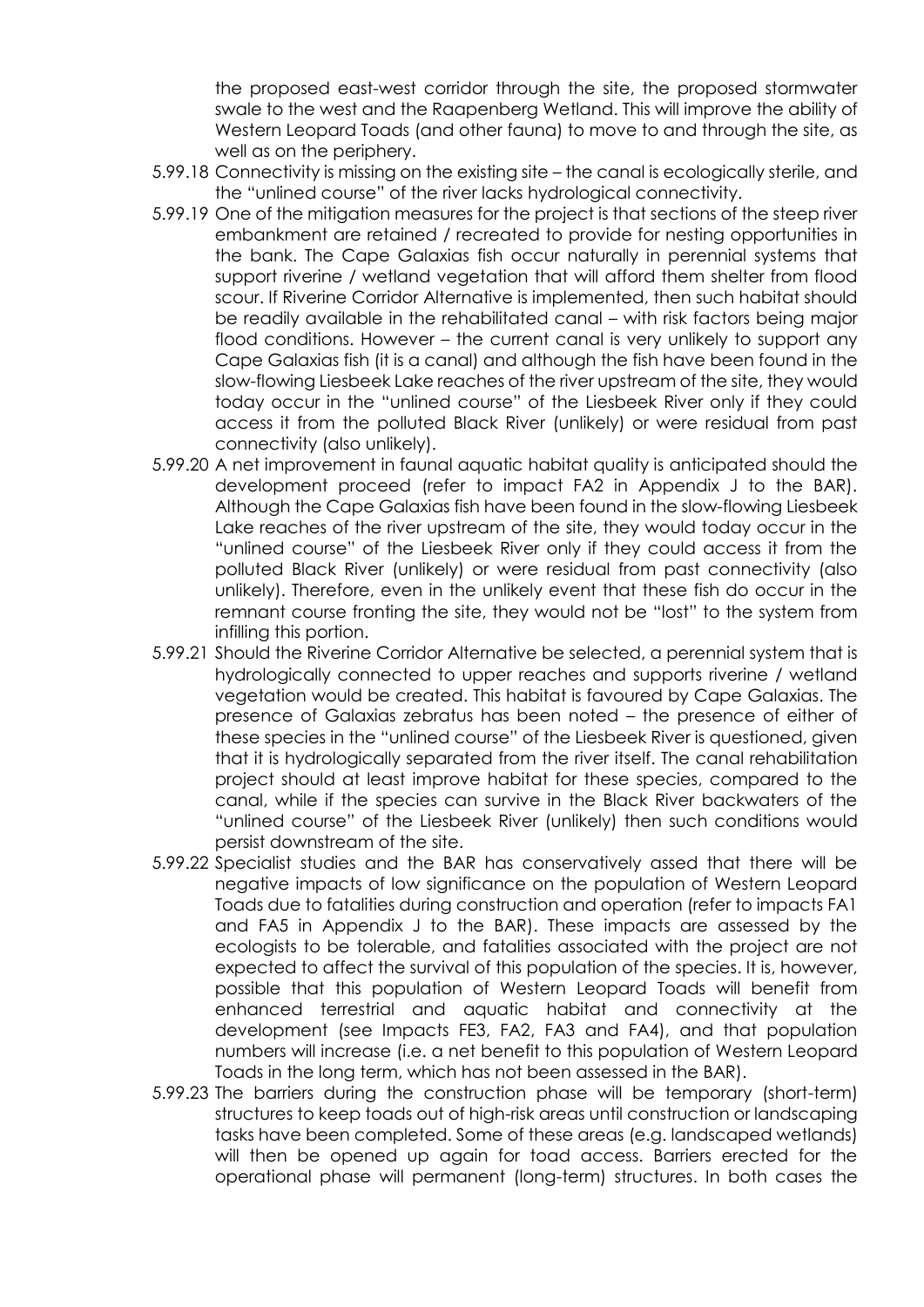barriers are likely to be close to 100% effective in preventing toads from entering hazardous areas.

- 5.99.24 Search and Rescue operations would be carried out prior to the start of Construction and before each new Phase of Construction begins.
- 5.99.25 It is not possible to save all Western Leopard Toads during construction and it is assumed that there will be mortalities during this period. The aim is to safeguard a viable population of toads that in time (a few years) will recover to preconstruction population numbers. In fact, with the various mitigation measures in place, including improvement of nodes of breeding and shelter/foraging habitat, the specialists on the project team predict that the population may increase beyond the pre-construction numbers.
- 5.99.26 If the project is implemented as planned, there should be a net improvement in habitat quality for the Western Leopard Toad, although the available nonbreeding area will decrease.
- 5.99.27 Although there will be a net loss in the extent of terrestrial areas (non-breeding habitat) for Western Leopard Toads), the project aims to improve the quality of non-breeding habitat by extensive planting of indigenous vegetation that will provide cover. Connectivity between the Raapenberg wetlands and the site should also be improved through rehabilitation of the canal should the Riverine Corridor Alternative be selected for development.
- 5.99.28 The biodiversity report notes that compared to the present situation and given that the proposed development alternatives would both include large areas of landscaped open space, with the design intention of the provision of high quality, safe faunal environments, the loss of degraded terrestrial habitat is considered of low negative significance, given the improvement in its quality.
- 5.99.29 The following mitigation measures have been included in the operational management section of the EMPr for the development:
	- 5.99.29.1 Implement a Western Leopard Toad fatality monitoring programme; and
	- 5.99.29.2 Respond to high rates of Western Leopard Toad mortalities in specific areas (e.g. by installing additional faunal movement barriers in these areas).
- 5.99.30 The Liesbeek is classified as a Fish Support Area (FEPA CODE 2) in the NFEPA database. This dataset also attributes Cape Kurper to the river. The biodiversity report will be amended to include the FEPA Status. The proposed rehabilitation activities associated with the Riverine corridor alternative would support this status, while the Island concept alternative largely represents the status quo from a freshwater ecology perspective (notwithstanding rehabilitation to the remnant course of the Liesbeek River as it fronts the site).
- 5.99.31 The report notes the presence of this species in the Liesbeek River, noting that it is however unlikely that it breeds in the canal or "unlined course" of the river where it fronts the site – and is more likely to breed in the "Liesbeek Lake" area upstream of the site, where it has been observed by the specialists.
- 5.99.32 The impact of the Operational Phase of the development is likely to be a positive one for the species as both Alternatives would improve aquatic habitat quality, and the Riverine Corridor Alternative in particular would improve river habitat and connectivity by removal of the canal and its replacement with a vegetated system that would provide enhanced connectivity and support more food for otters and provide vegetated shelter.
- 5.99.33 Otters are mobile animals, and there is suitable habitat for this species in close proximity (e.g. the upstream Liesbeek Lake). In the event that this species does occur in the "unlined course" of the Liesbeek fronting the site, it would be able to flee construction activities into suitable nearby aquatic habitats where otters are known to occur. The bird specialist comments as follows: Based on 20+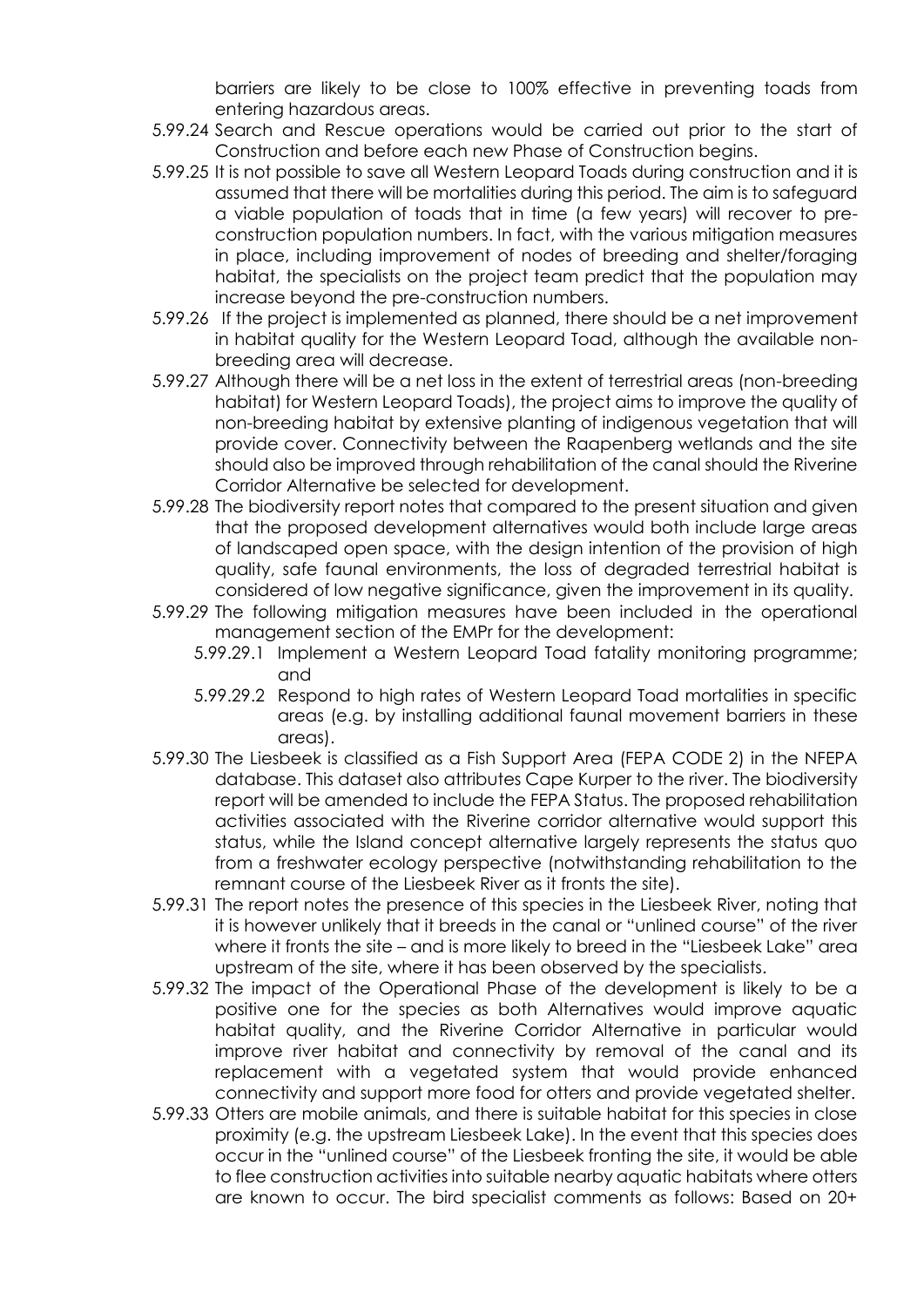years of development in Century City there appears to be no major negative impact, either of noise or light pollution, on water birds (nor any known on land birds) using the Intaka Island nature reserve (IINR). The IINR has on the contrary been a major night roost, often with >700 water birds of 10+ species, flying onto the island towards dusk. Nor has the considerable range of noise through construction, heavy vehicles and motorcycles etc prevented water birds breeding within the IINR. Rather use of an area is related to the birds' safety. Potential nocturnal predation by fewer than 10 Water Mongoose had a drastic effect on breeding by water birds that had seemingly ignored both noise and light pollution issues.

- 5.99.34 On a wider scale water birds seem indifferent to heavy levels of traffic e.g. along the R27 where it runs beside Rietvlei and Flamingos have often foraged in the Black River within the M5/N2 cut-off.
- 5.99.35 There is considerable literature on the impact of noise on land birds based substantially on work in the Netherlands. Some species do tend to move away from major roads though as I recall this was in country rather than urban areas. Urban birds cope remarkably well with both the noise and the close proximity of traffic as shown by Hadeda Ibises foraging on narrow roadside lawns in Century City and in Tableview as do Guineafowl where there is suitable roadside habitat.
- 5.99.36 Suitable foraging habitat and safety appear to outweigh any impact of noise and light pollution. Birds most likely to be potentially affected by these issues are likely to be country, especially "pristine" vegetation area, species.
- 5.99.37 With regard to other fauna, although it has been shown that some frog species are affected by traffic noise, this is not considered a significant factor at the Raapenberg Wetland which would be some distance from the development. Moreover, Western Leopard Toads are known to move through urban areas – one of the reasons for their decline as a result of roadkill.
- 5.99.38 Also keep in mind that the Raapenberg Wetlands are situated closely to the M5. In spite of the close proximity of this high-traffic road that has been a significant source of noise and light for many years, the birds and toad populations at Raapenberg are nevertheless coping with these impacts.
- 5.99.39 Infilling of the floodplain per se would not necessarily lead to negative ecological impacts. It is the indirect impacts that could have negative impacts, and these often include the following: Loss of floodplain or other ecologically important habitat; changes in flood peaks making sensitive areas vulnerable to more frequent or larger floods; increased flow velocities as a result of loss of capacity, making rivers / wetlands more vulnerable to erosion; loss of buffer areas. These issues have all been carefully considered in this project. Apart from the Liesbeek Canal, Black River, Raapenberg Wetlands and the "unlined channel of the Liesbeek River", the areas below the floodline on and abutting the site do not include any areas of ecological importance but are degraded and infilled.
- 5.99.40 The biodiversity study depended on the hydrological study for its assessment of the impacts of floodwaters in terms of increased discharge or changes in flood heights / frequency in the Raapenberg wetlands. This study suggested a negligible change, and this issue is thus not considered of ecological significance.
- 5.99.41 In terms of the City of Cape Town Biodiversity Network (2017):
	- 5.99.41.1 "Conservation, low impact recreation & enviro education (could be supported in sensitive areas) as outlined in site management plan; hard infrastructure (should) only (be located) outside Critical Biodiversity Areas (CBAs) or adjacent or in existing highly degraded areas. Higher impact activities may be permitted on highly degraded areas.";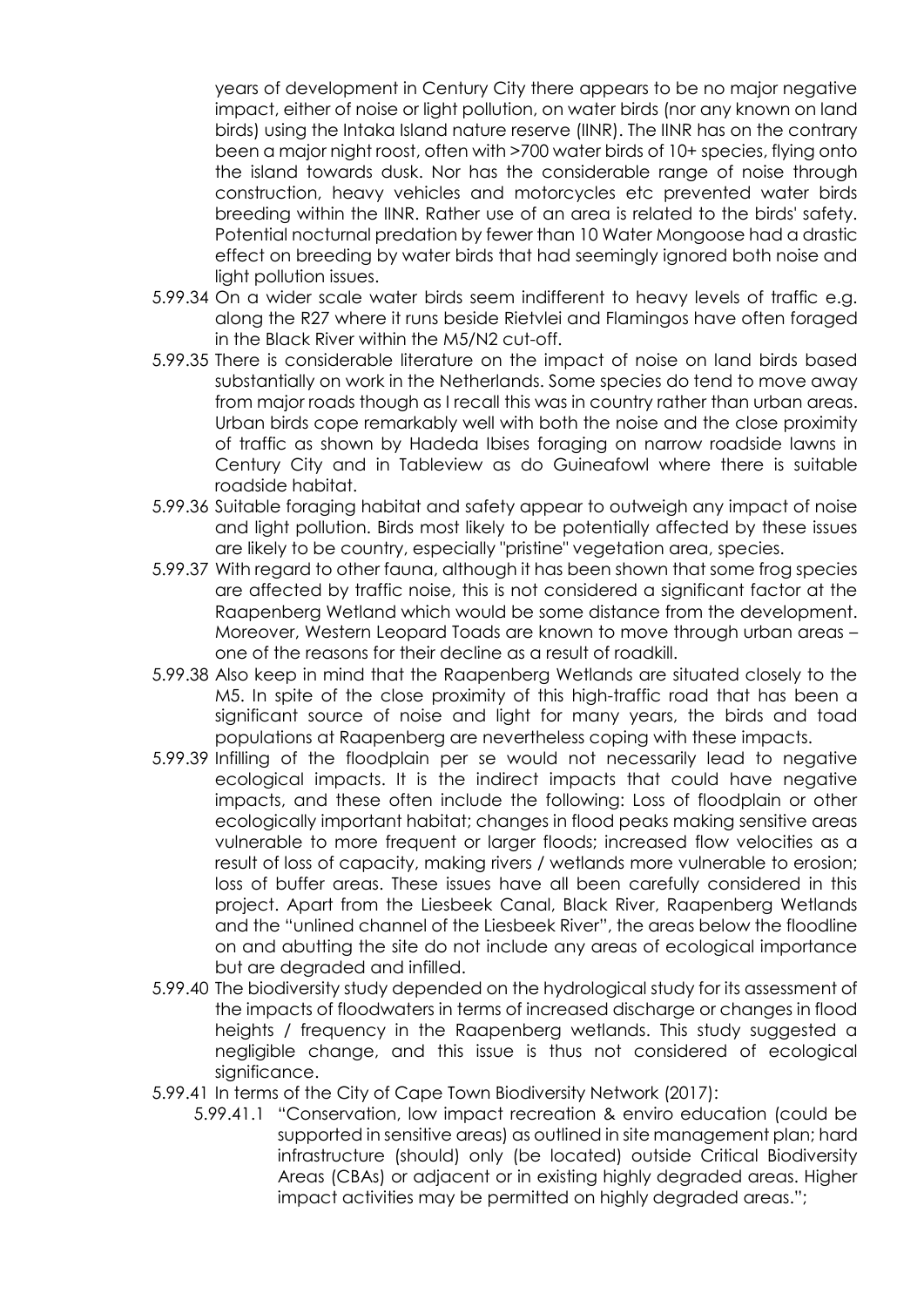- 5.99.41.2 The River Club property (Erf 151832) is degraded, and hosts no areas of conservation value;
- 5.99.41.3 The western boundary of the site, or the eastern bank of the unlined, degraded course of the Liesbeek River is classified as an Ecological Support Area (ESA) – the potential impacts of infilling this feature are reported in Impact FE4 and FA2 (Appendix J of the BAR) – in summary, a net ecological benefit in aquatic habitat quality is anticipated from the selection of either development alternative;
- 5.99.41.4 The eastern boundary of the site as it banks onto the Black River is classified as an ESA – the potential impacts on this ESA are reported in Impact FE2 (Appendix J of the BAR) – a very low significance impact is anticipated following mitigation (i.e. reinstatement of the wetland following construction); and
- 5.99.41.5 The Raapenberg Wetland is listed as a CBA the potential impacts on which are reported in Impact FE5 (Appendix J of the BAR) and are found to be insignificant.
- 5.99.42 Raapenberg wetlands and the SAAO sites host important habitat, with Critically Threatened Peninsula Shale Renosterveld occurring on the latter. However, on the River Club development site itself, there is no critically threatened habitat, and no impacts on the ecology of the SAAO, and ecologically important Raapenberg wetland are anticipated.
- 5.99.43 The "unlined course" of the Liesbeek River is listed as a Conservation area on the City of Cape Town Biodiversity Network / SDF does provide nesting and feeding habitat to important bird species and other fauna. The impacts to these have been considered in the Biodiversity report – both alternatives are expected to achieve an improve habitat quality on the site.
- 5.99.44 The loss of degraded but ecologically valuable backwater wetland habitat at the "unlined course" associated with the Riverine Corridor Alternative would be mitigated / offset by:
	- 5.99.44.1 The proposed inclusion of standing water ponds along the "swale area", and these would retain stormwater into the early summer, thus supporting Western Leopard Toad breeding cycles, without exposing them to predation from carp, as per the existing backwater system, that links to the Black River.
	- 5.99.44.2 The proposed rehabilitation of a river system in what is now a sterile canal.
- 5.99.45 The loss of backwater wetland (even though it is disconnected from the upstream river), could not be sanctioned without this substantial mitigation. Standing water habitat of the "unlined course" of the Liesbeek River would be lost and replaced with swales and pools (which will provide avifaunal habitat).
- 5.99.46 The Riverine Corridor Alternative would (from an ecological perspective) provide riverine habitat more closely akin to natural ecological conditions, and the loss of deep swimming habitat is not considered to be a significant avifaunal impact (standing water habitat for avifauna would be available in the Black River, in the Liesbeek Lake area upstream, and in the remnant section of the "unlined course" of the Liesbeek River, downstream of the site).
- 5.99.47 Flamingos would be able to wade in the shallow margins of the rehabilitated Liesbeek Canal in terms of Riverine Corridor Alternative. Given that Riverine Corridor Alternative seeks (from an ecological perspective) to provide riverine habitat more closely akin to what was there before, the loss of deep swimming habitat is not considered an issue.
- 5.99.48 The botanical specialist found no areas of any floral importance on the River Club site and concluded moreover that the proposed development at this site would be highly unlikely to impact negatively on the dryland renosterveld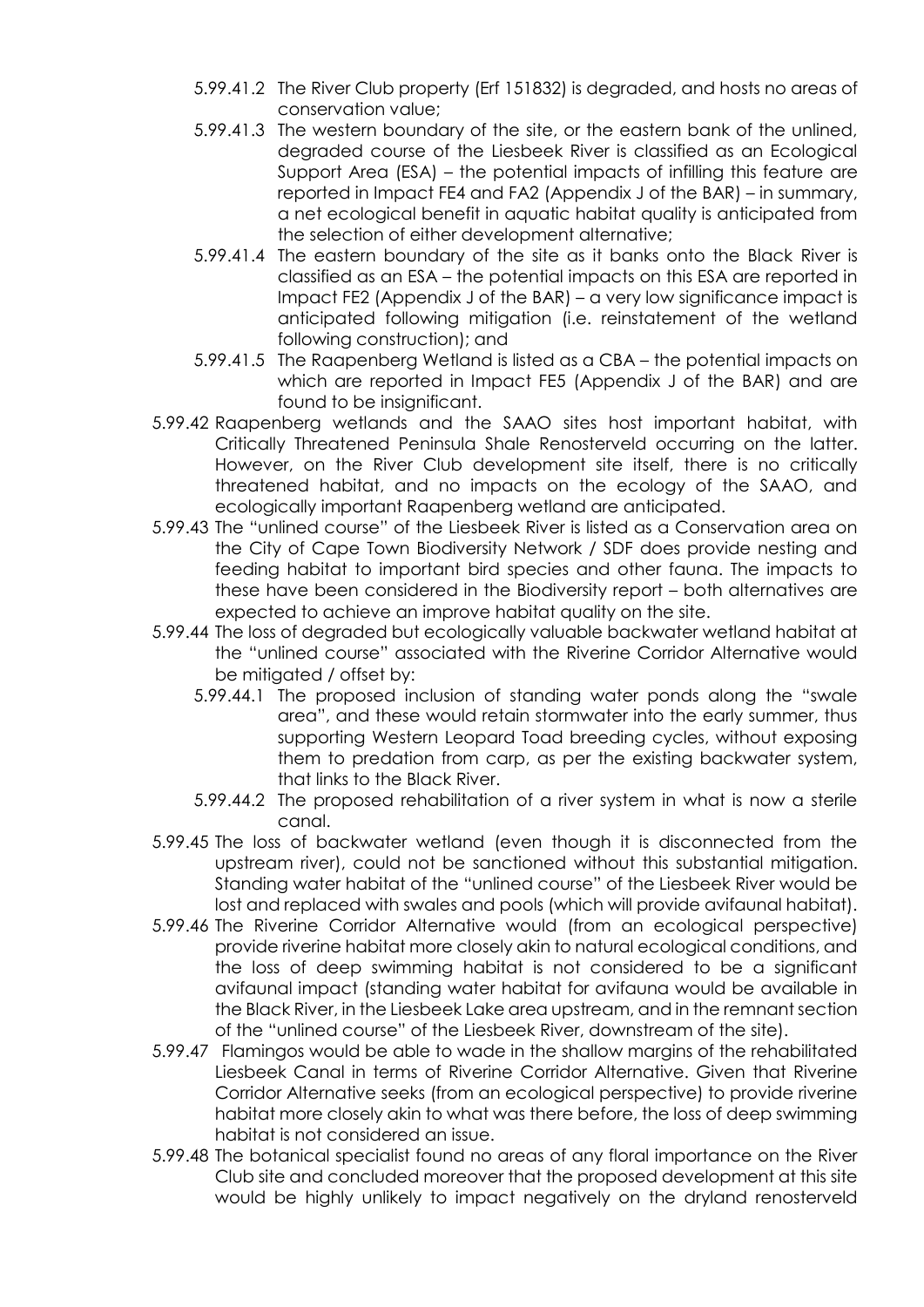vegetation at the adjacent SAAO site, including the Critically Endangered Moraea aristata populations.

- 5.99.49 Impacts of the pollution / contamination of freshwater environments during construction and operations have been assessed in the BAR (Appendix J, Impacts FE2 and FE6 respectively) and found to be of low significance with the strict application of mitigation measures.
- 5.99.50 The development allows for linkage of the system via two 160mm diameter HDPE rising mains to a break-pressure manhole outside of the site – they would run mainly in the basements of the built precincts, but would be trenched in for a short distance between the basements and the property boundary, with a single 160mm diameter HDPE rising main crossing Liesbeek Parkway to tie into the existing mains, and gravity feed from here. The east-west ecological corridor and the natural channel of the Liesbeek River / swale area would be crossed by these pipelines.
- 5.99.51 Implicit in development design are however two new pump stations, which would be located in basements, to contain spillage / leakage and minimise the chance of its passage into watercourses in the event of malfunction – the sump would have a 2-hour overflow capacity, after which sewage would pass into the basement. Appendix K4 to the BAR outlines a reaction plan framework in the event of power or pump failure. There is always a possibility that sewage would leak at times into the adjacent rivers via the stormwater system. This is assessed in Section 5.3.2 of the specialist biodiversity impact assessment report, and additional mitigation measures outlined.
- 5.99.52 It is the opinion of the freshwater ecologist that an increase in the frequency of inundation of the Raapenberg Wetland, and a decrease in the time taken to drain following (infrequent) inundation, would have a negative ecological impact on the wetland.
- 5.99.53 A channel was excavated by the FOTL into the wetland which has effectively increased the frequency of inundation and decreased the time that the wetland takes to drain.
- 5.99.54 The surface water hydrology impact assessment has found that (see Section 4.4 of Appendix G3 to the BAR):
	- 5.99.54.1 Should the intervention be reversed, the development will lead to no significant change in the performance of the wetland; and
	- 5.99.54.2 Should the intervention not be reversed, the wetland will be inundated more frequently (achieving the purpose of the intervention).
- 5.99.55 The freshwater ecologist reiterates the recommendation to reverse this intervention, as per the development proposal.
- 5.99.56 The biodiversity impact assessment has taken a precautionary approach and considered impacts on faunal species that are known to occur in the region but are not necessarily known to occur at the site and surrounding freshwater ecosystems. It is therefore extremely unlikely that habitats that important to species not known to occur in this part of Cape Town will be negatively impacted by the project.
- 5.99.57 The freshwater ecology impact assessment focuses on impacts associated with aquatic ecosystems, and the experienced, independent specialist of international standing stands by the findings.
- 5.99.58 The setback on this boundary for the preferred alternative will be 40 m from the existing eastern canal wall and buildings at the development. A 10 m setback will be allocated from the northern property boundary and buildings associated with the development.
- 5.99.59 As well as the function of ameliorating water quality impacts, the stormwater system would be constructed and managed so as to facilitate the creation and long-term management of ponds with standing water lasting at least into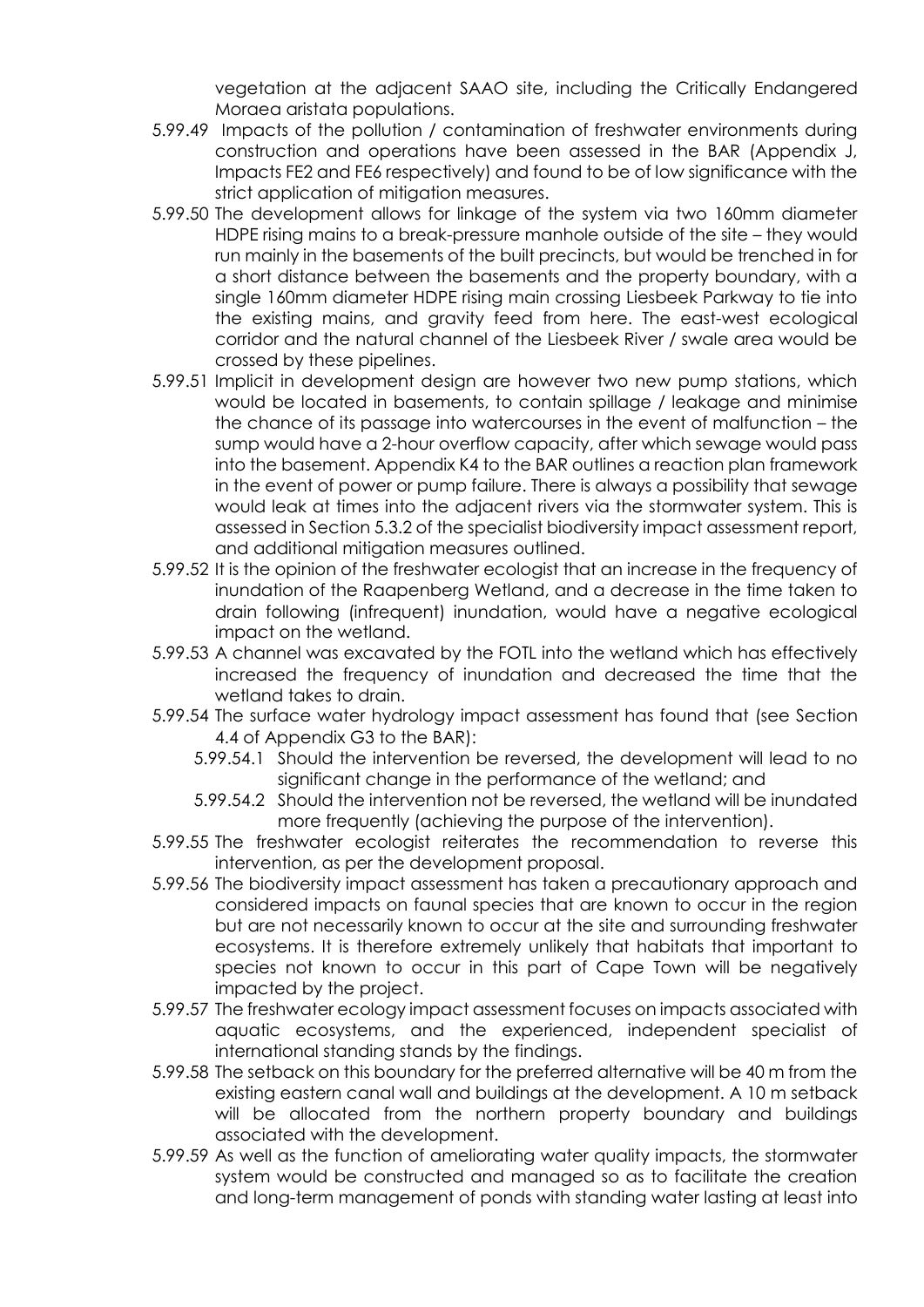late November / early December within the system, in order to allow breeding by Western Leopard Toads (and other wetland fauna).

- 5.99.60 The freshwater ecologist has confirmed that the setbacks are adequate to ensure protection of these systems – the interface with the Raapenberg wetlands should be more resilient and afford better ecological connectivity than that at present.
- 5.99.61 The entire site will be the subject of construction activities (including watercourses during extensive rehabilitation activities), and all areas outside of the site boundary (most notably the Raapenberg Wetland) will be defined as no-go areas during construction. The impact of water contamination during construction is addressed in Impact FE1 in Appendix J of the BAR.
- 5.99.62 A survey of terrestrial areas at the site concluded that the River Club site "has no indigenous vegetation, being located on old fill material" (see Appendix G2 to the BAR), however, stands of common reed (Phragmites australis) would be cleared for the construction of the Black River bridge (conservatively estimated at 0.35 ha), for the infilling of the "unlined" course of the Liesbeek River (estimated at 0.37 ha based on the extent of the wetland here reported in the City of Cape Town biodiversity network) and for the construction of the Berkley Road crossing over the Liesbeek River (conservatively estimated at 0.15 ha). No other indigenous vegetation would be cleared for the project. Therefore, it is calculated that less than 0.9 ha of indigenous vegetation would be cleared for the project. However, noting the uncertainty of the extent of common reed in the unlined course of the Liesbeek River, this activity has been conservatively added to the application.
- 5.99.63 The majority of the faunal corridor has a width of 70m or more and has a minimum width of 65m. Furthermore, 40% of this corridor (i.e. at least 25m) must be managed as an ecological refuge (or buffer).
- 5.99.64 The biodiversity specialists have assessed the width of the corridor to be adequate.
- 5.99.65 The freshwater ecologist appointed for the BA concluded that the 10m buffer is adequate and has assessed impacts on this basis.
- 5.99.66 The BlueScience (2016) assessment that informed the Draft LSDF indicated that "a buffer width of 35 m is recommend that would need to extend along the river corridors" (as is proposed at the restored Liesbeek River), and that the old Liesbeek course should either be retained and restored, or that the channel could be replaced "with a series of smaller wetland areas" (in conjunction with the restoration of the canal – this is achieved in the design).
- 5.100 I concur with the Respondent Statements that:
	- 5.100.1 Although the faunal baseline study was based on available data and an assessment of habitat suitability, where the likelihood of certain species being present is low, a conservative approach to include the said species was undertaken. The Biodiversity Impact Assessment, which included as assessment of the potential biodiversity impacts and incorporated the findings of the aquatic ecosystems, botanical, faunal, avifaunal and groundwater specialists was undertaken. Site inspections were conducted by the main specialist (i.e. the freshwater specialist) between 2015 and 2017.
	- 5.100.2 The biodiversity specialist indicated that where the uncertainty of a species to occur in an area is low, a risk averse and conservative approach is applied. Therefore, although the likelihood of, inter alia, the Cape Dwarf Chameleon and the African clawless otter is low, the potential impacts on these species were considered in the specialist reports.
	- 5.100.3 The primary flow of the Liesbeek River no longer enters the unlined course (referred to as the "river" by the City of Cape Town Environmental Management Department officials).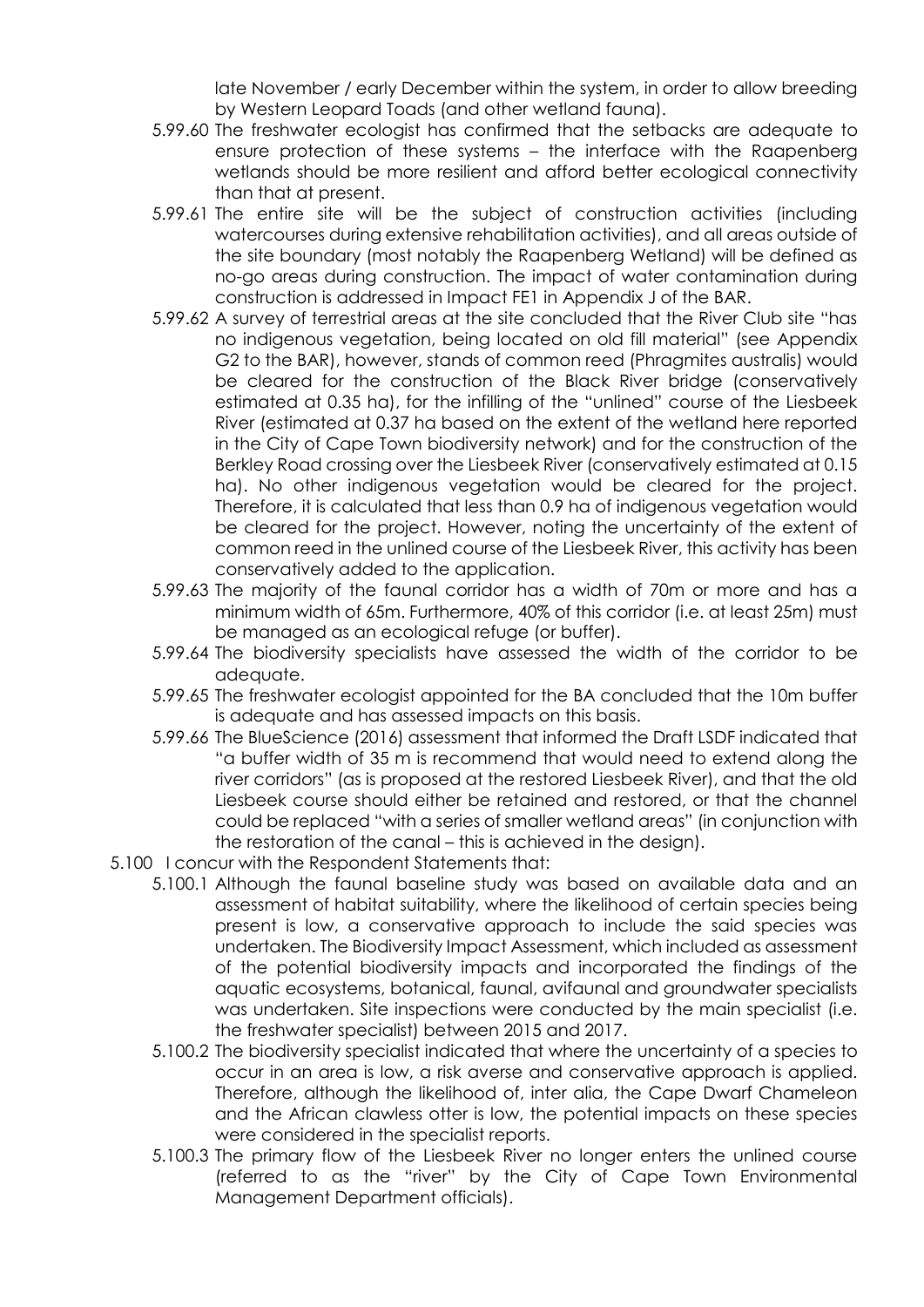- 5.100.4 Specialists have determined that the unlined course is a transformed habitat, with limited ecological function, fed primarily by stormwater and back-flow of polluted water from the Black River.
- 5.100.5 One of the key components of the development proposal is to naturalise the canalised course of the Liesbeek River (where it has been flowing for the last 80 years - including the removal of the concrete base structure), thereby turning this hydraulically connected, but sterile, canalised aquatic environment into a 40m+ wide river and riparian area (in the setback) which will have significantly more ecological function than the hydraulically disconnected and transformed but unlined course.
- 5.100.6 Another key component of the proposal is to establish a terrestrial and aquatic transition area ("swale") in the hydraulically disconnected, unlined course (comprising a mosaic of wetland pools, wetland swales and, importantly, high quality terrestrial habitat for the Western Leopard Toad). This component is also considered by the specialists to be an ecological benefit in and of itself, and an important offset for the loss of currently degraded terrestrial habitat at the site. Terrestrial habitat is required for Western Leopard Toads during nonbreeding periods.
- 5.100.7 This "swale" would also serve the function of stormwater conveyance and amelioration – this function would not be lost as is claimed by the Appellant. Furthermore, the surface water hydrologists indicate that this feature will be more similar to the (historical) natural off-channel transitional environments of the lower Liesbeek than is the current case of the unlined course.
- 5.100.8 As well as the terrestrial ecology benefit, the low significance loss of wetland habitat in the unlined course (which is well represented elsewhere) is more than offset by establishing the swale here (and the high significance benefit of reestablishing / naturalising the current canalised river course as a highly functional aquatic environment (i.e. the project has been assessed to have a net benefit from an aquatic ecology perspective).
- 5.100.9 The City of Cape Town has ignored these specialist findings and refer to "*piping a 30m wide river underground*" – a complete misrepresentation of the proposal to naturalise the current canalised course of the river and retain the flow here.
- 5.100.10 The overall aquatic ecology effect of the project is considered positive when considering the proposal to naturalise the current, canalised course and rehabilitating the old course into wetland swales.
- 5.100.11 By overlooking or ignoring the proposal to naturalise the current course of the Liesbeek River at the site, the Appellants envisages a reduction in ecological connectivity through the site, again directly in contrast to specialist findings that while the site *"currently affords faunal connectivity, access across the site is risky and connectivity is poor*", and the "*canal offers very limited faunal movement opportunities*". However, "*the rehabilitation of the canal would extend the zone of connectivity between the original course of the Liesbeek south of the site with the confluence of the canal with the Black River, the proposed east-west corridor through the site, the proposed stormwater swale to the west and the Raapenberg Wetland*".
- 5.100.12 On this basis, the specialist concludes that therefore the preferred alternative "*will improve the ability of Western Leopard Toads (and other fauna) to move to and through the site, as well as on the periphery*".
- 5.100.13 The Appellants selectively quotes from the BlueScience, 2016, Freshwater Ecology Impact assessment (which in fact aligns with the Biodiversity Impact Assessment for the River Club in general terms) to motivate for a larger buffer from the bioswale (current unlined course) without acknowledging the 40m wide setback from the new naturalised course. In this regard the BlueScience (2016) assessment indicated that "a buffer width of 35 m is recommended that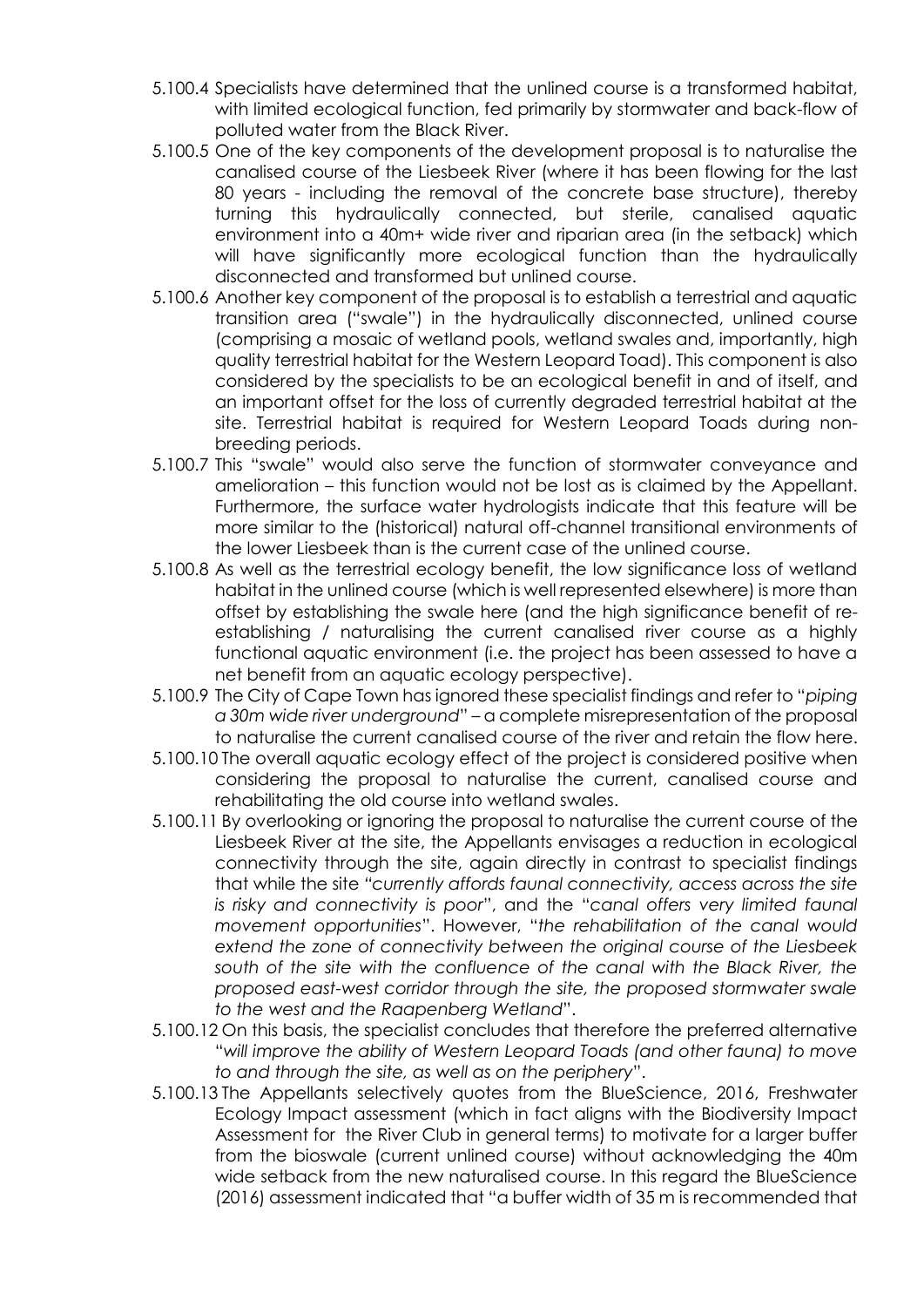would need to extend along the river corridors" (as is proposed for the restored Liesbeek River, currently canal), and that the old Liesbeek course should either be retained and restored, or that the channel could be replaced "with a series of smaller wetland areas" – which is proposed by the project and ignored by EMD officials.

- 5.100.14 In conjunction with the restoration of the canal and wide setback here this is achieved in the design.
- 5.100.15 Potential impacts on the plant species Moraea aristata (located on the SAAO site) are not anticipated and impacts on the Western Leopard Toad have been considered in detail (and mitigated for) and are assessed by qualified specialists to be acceptable.
- 5.101 CapeNature, the authority responsible for biodiversity conservation in the Western Cape, stated *inter alia* that:
	- 5.101.1 It supports the approach of an integrated biodiversity assessment report, as it has successfully incorporated the findings and recommendations of each of the specialists to provide a holistic recommendation.
	- 5.101.2 In general, CapeNature agrees with the findings and recommendations of the biodiversity impact assessment.
	- 5.101.3 Proposed mitigation measures and recommendations of all the components of the biodiversity assessment must be implemented, in particular the faunal and aquatic ecosystems.
	- 5.101.4 Minimal changes have been made to the faunal and avifaunal reports. CapeNature's previous comments regarding the biodiversity assessment are therefore still relevant and we agree that the avifaunal and faunal assessments are still relevant.
- 5.102 Considering the above, this ground of appeal has been adequately addressed.

# **Appeal ground 8: Failure to consider appropriate alternatives, including the no-go alternative**

- 5.103 In terms of the criteria to be considered by the Competent Authority when considering Applications, section 24O(1)(b)(iv) of the NEMA further states that if the Competent Authority considers an Application for an EA, it must consider *"where appropriate, any feasible and reasonable alternatives to the activity which is the subject of the application and any feasible and reasonable modifications or changes to the activity that may minimise harm to the environment."* Therefore, the alternatives must be considered as reasonable and feasible for inclusion in the EIA process.
- 5.104 The definition and assessment requirements relating to "alternatives" makes it clear that the obligation to consider alternatives may be achieved in a variety of different ways including site locations, types of activities, design or layout; and technological or operational aspects of undertaking the activity (either in combination or in isolation of each other).
- 5.105 When Appellants claims that *"there is no meaningful consideration of alternatives whatsoever"* and the *"reduction of the Heritage Significance... is not something that can be mitigated, as it wholly ignores the broader issues pertaining to a highly significant cultural landscape"*, the Supplement to a HIA, dated 4 December 2019, in response to HWC stated *inter alia* that:
	- 5.105.1 The cost of the installation of services to the unserviced site alternative (which will benefit a greater area than just the site in question) will be high as will the ecological restoration of the riverine corridor, of the old pre-1952 river course and of the connecting ecological corridor between the two courses; and certain portions of the site must be filled to above the 1:100 flood-line which will also entail significant cost. Also, the provision of inclusionary housing and of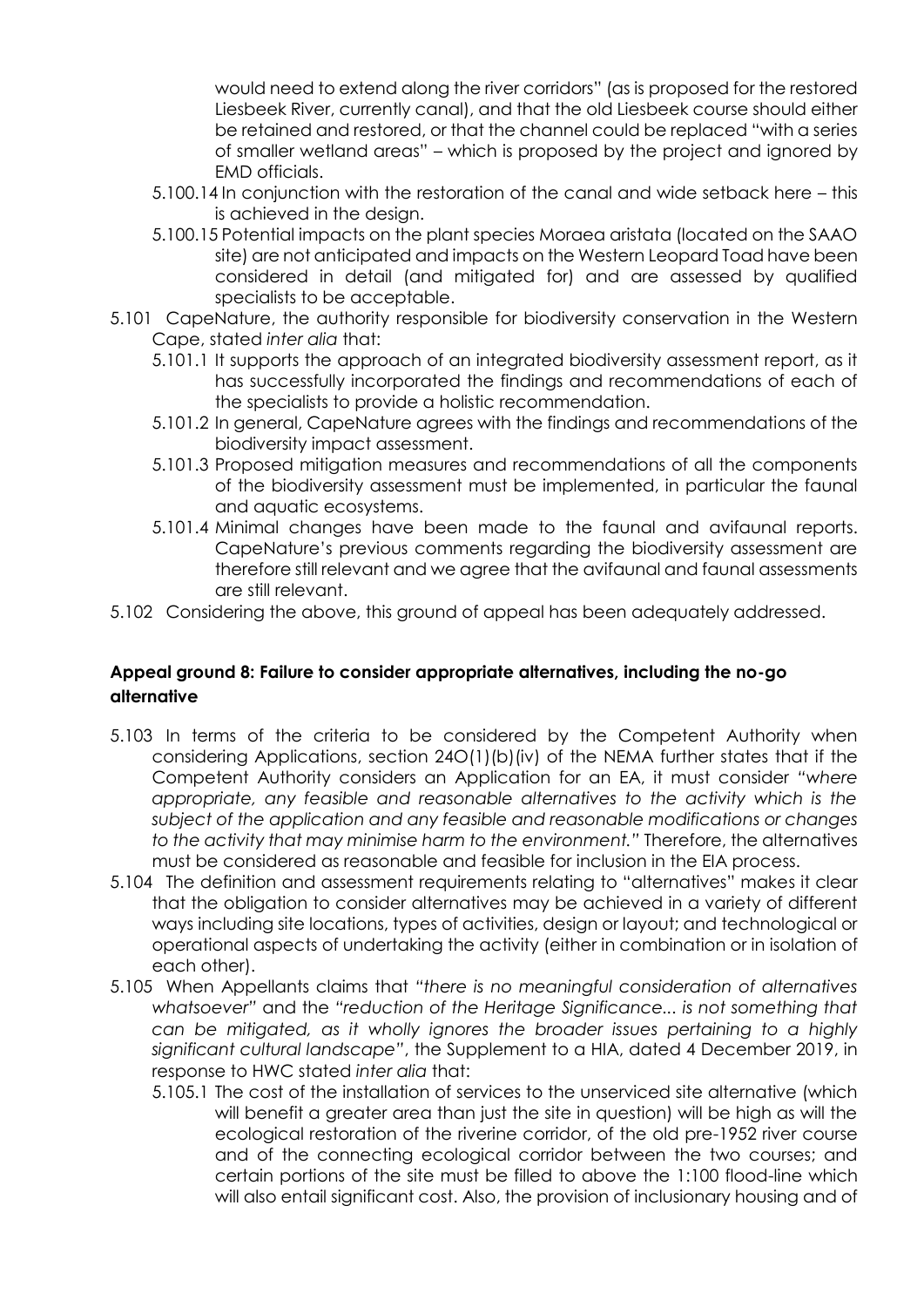the implementation of the mechanisms for the realisation of the First Nations indigenous narrative, while recognised (even embraced) by the developer as appropriate, will have considerable costs.

- 5.105.2 The proponent has presented two financially feasible and distinctly different alternatives: the Riverine Corridor Alternative and the Island Concept Alternative (as well as the No-Go Alternative).
- 5.105.3 Although, in terms of NEMA and the 2014 EIA Regulations, alternatives identified by stakeholders should be considered in the EIA process, the proponent is permitted to provide a reasoned explanation why alternatives are not found (through an investigation) to be reasonable and/or feasible. In this regard, the (financial) returns of the preferred Riverine Corridor alternative, the Island Concept alternative, and the two alternatives suggested by stakeholders ((a) a lower density / reduced floor-space alternative and (b) an alternative which incorporated ~20% of the GLA for affordable housing) were investigated by MLC Quantity Surveyors to determine the expected first year returns on investment.
- 5.105.4 Noting that market capitalisation rates below 9% are not considered commercially viable to the proponent or to other property developers, the investigation demonstrates that neither the lower density/reduced floor-space alternative nor an alternative which incorporates ~20% of the GLA for affordable housing are financially viable to the proponent. In other words, given the cost of developing the site, the proponent does not view other alternatives to be (financially) reasonable or feasible and have excluded these from further analysis.
- 5.105.5 The proponent has further calculated that the floor area currently proposed is the minimum required to ensure financial feasibility, and as such, impacts associated with the change in character of the site cannot be avoided completely through layout or functional alternatives, or other mitigation. In other words, negative impacts on the character of the site, the historical setting of the SAAO, and sense of place are anticipated should the development proceed. Should the No-Go Alternative be selected, these impacts would be forgone, as would a number of significant economic, ecological and cultural benefits.
- 5.105.6 It should also be noted that the same or very similar negative impacts would be experienced should an alternative with reduced floor space or one with 20% of the GLA devoted to affordable housing be selected. Furthermore, it is now apparent that the proposed alternative is consistent with the latest spatial framework plan for the environs, the Draft Two Rivers Local Spatial Development Framework.
- 5.105.7 In terms of NEMA, the best practicable environmental option is the option that provides the most benefit and causes the least damage to the environment as a whole, at a cost acceptable to society, in the long-term as well as in the short-term.
- 5.105.8 The proponent has calculated that a minimum floor area is required to make the development financially viable and has selected two viable layouts designed to mitigate the anticipated visual and cultural impacts as far as possible (and to enhance both ecological and heritage benefits). Layouts were selected in consultation with the specialists on the project team including the urban designer, the visual impact assessor and the architect. Nevertheless, the development will alter the sense of place (see Impact V2 in Appendix J of the BAR), reduce certain of the heritage values of the site (Impact H3), impact on the setting of the SAAO (Impact H5) and, importantly, increase significantly other heritage values. The project will also entail significant socio-economic (Section 2.7 of Appendix J of the BAR) and ecological benefits (Sections 2.4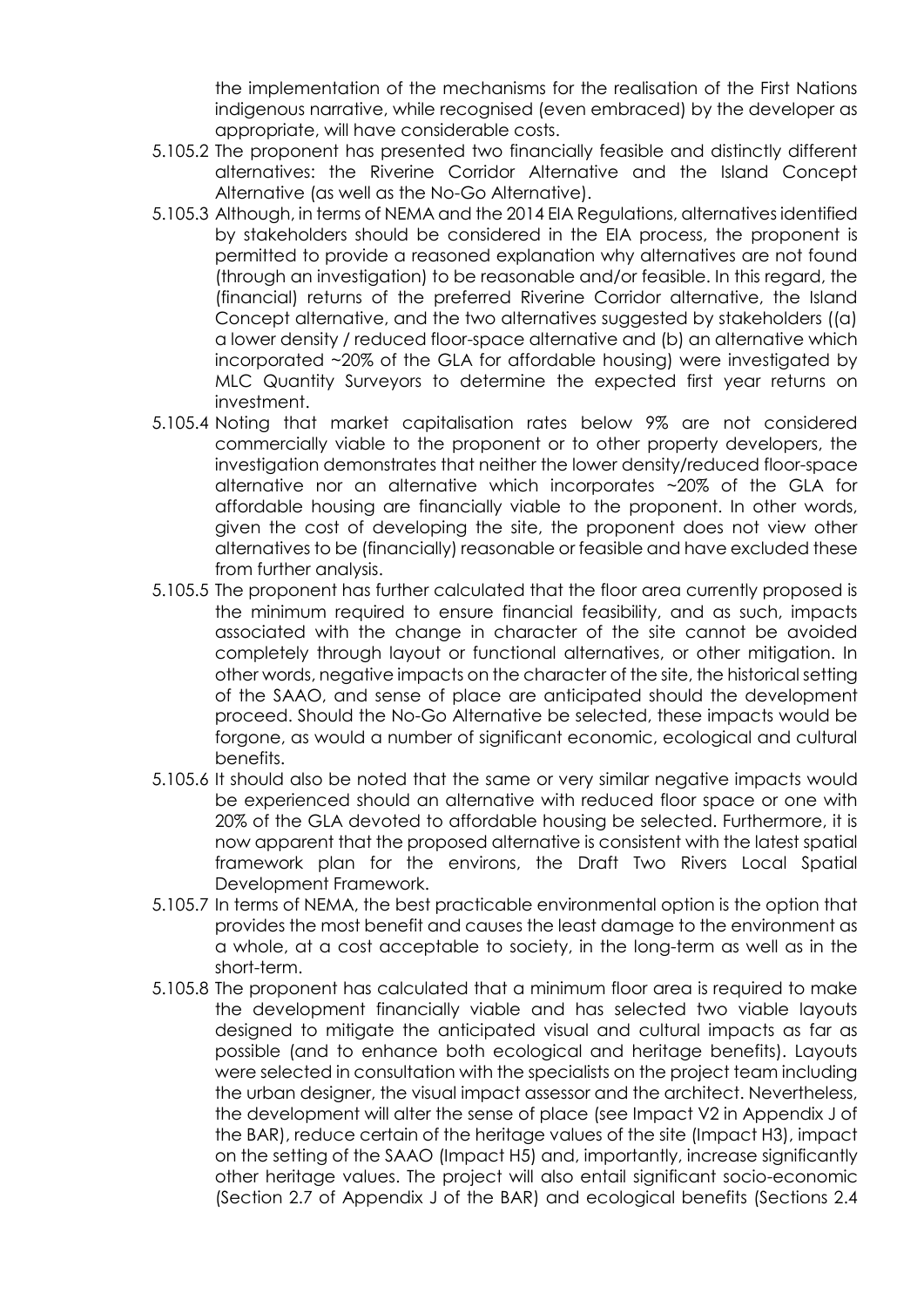and 2.5). Therefore, the preferred alternative involves tradeoffs. Negative impacts can be mitigated to acceptable levels if the Riverine Concept Alternative is selected, and a significant heritage benefit is anticipated from restoring the Liesbeek River Corridor at the site (Impact H4). This alternative has therefore been selected as the preferred development alternative by the proponent. The site is privately owned and has been the subject of unsuccessful revitalisation initiatives for over a quarter of a century, and it is therefore reasonable to assume that should the development not be approved the site will continue to be inaccessible to the public and used as a commercial, recreational and conferencing facility. The benefits (and impacts) of the development would be forgone at a site that is considered by the City and the Provincial Government of the Western Cape (and, of course, proponent) as a site that is suitable for development.

- 5.105.9 Given that the two realistic and viable outcomes for the future of the site are either (a) the preferred Riverine Corridor alternative which re-envisions the site or (b) the No-Go Alternative, it is their view that the preferred development alternative provides more benefit at a tolerable cost to society and is therefore considered an acceptable option for the site, ceteris paribus.
- 5.106 The reasons for the EA provide details of the alternatives that have been considered and state that the following has been incorporated in the proposed development in view of the heritage significance of the site and associations to the First Nations Groups:
	- 5.106.1 An indigenous garden for medicinal plants used by the First Nations will be established at the site.
	- 5.106.2 A cultural, heritage and media centre at the location of the heritage information hub will be established.
	- 5.106.3 A heritage eco-trail around the site will be established.
	- 5.106.4 An amphitheatre for use and cultural performances will be established.
	- 5.106.5 Commemorating the history of the First Nations in the area through establishing a gateway feature inspired symbols at the road crossing of the ecological park/corridor, incorporating symbols into the detailed design of buildings and the naming of internal roads.
- 5.107 Considering the above, this ground of appeal has been adequately addressed.

# **Appeal ground 9: The decision-maker failed to conduct a site inspection upon receipt of the City's comments to ascertain their veracity, and the decision refers to features that are not present on the site**

- 5.108 The empowering legislation does not specifically require the Competent Authority to undertaken site inspections. However, the following site inspections were undertaken by the Competent Authority before the granting of the EA and during this appeal process to obtain a general overview of the site and its environs:
	- 5.108.1 On 29 August 2020, a Site Visit was conducted by the Directorate: Development Management.
	- 5.108.2 On 30 September 2020, a Site Visit was conducted by the DEA&DP's Chief Directorate: Environmental Governance, Policy Coordination and Enforcement and case officers from the Directorate: Development Management.
	- 5.108.3 On 4 December 2020, a Site Visit was conducted by the Minister of Local Government, Environmental Affairs and Development Planning (the Appeal Authority) and officials from the DEA&DP's Chief Directorate: Environmental Governance, Policy Coordination and Enforcement.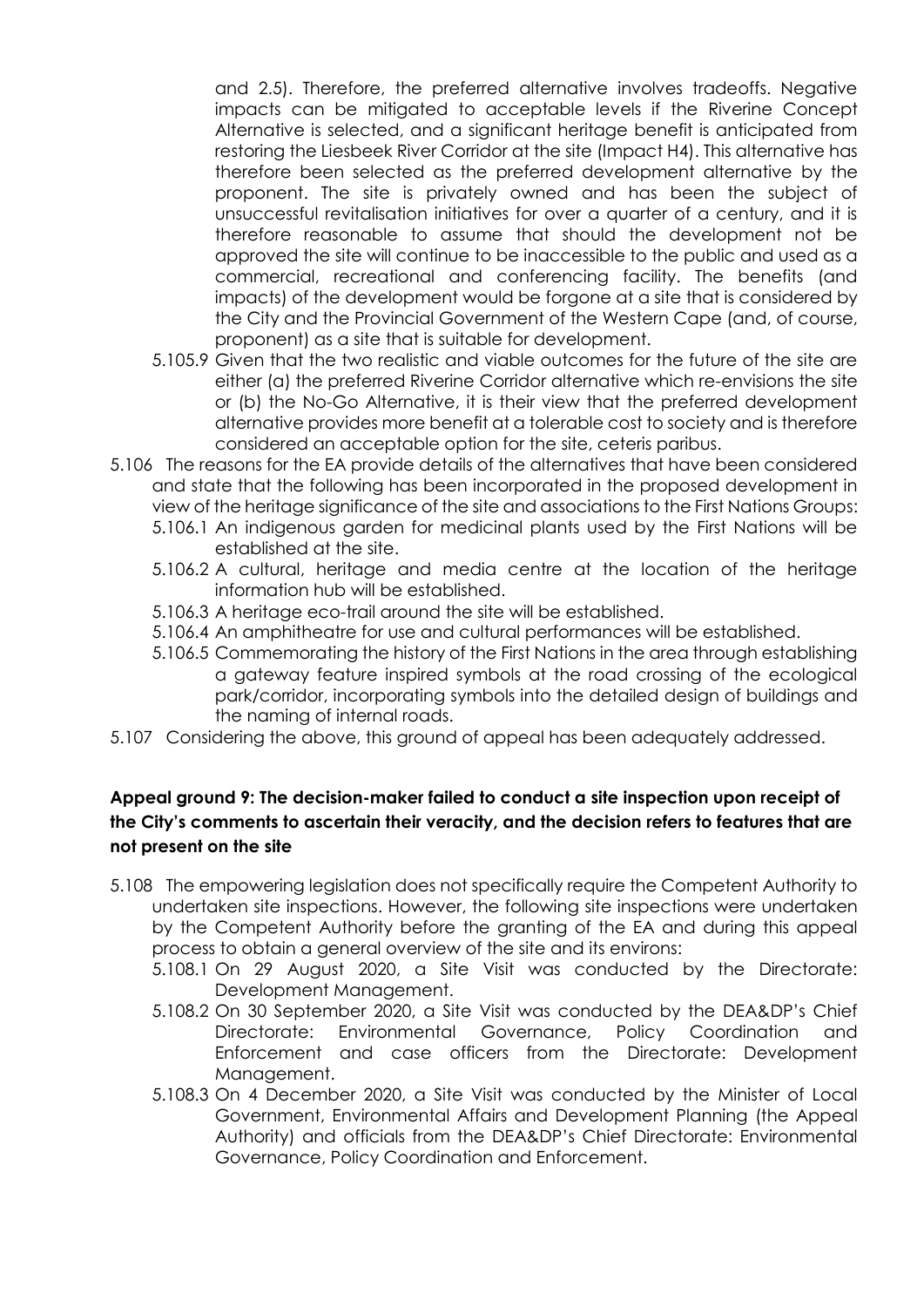- 5.109 The fact that the Competent Authority did not invite I&APs when conducting site inspections does not prejudice the EIA process as their comments have been received in writing and were taken into account during the decision-making process.
- 5.110 The specialist studies conducted for the relevant habitats and animal species provided adequate information to inform the decision-making process. Site inspections were conducted to inform the specialist studies.
- 5.111 Considering the above, this ground has been adequately addressed.

#### **Appeal ground 10: There is a lack of clarity regarding the boundaries of 'the site'**

- 5.112 Regulation 3(1) of Appendix 1 of the 2014 EIA Regulations states that: *"A basic assessment report must contain the information that is necessary for the competent authority to consider and come to a decision on the application, and must include— …*
	- *(b) the location of the activity, including:*
	- *(i) the 21-digit Surveyor General code of each cadastral land parcel;*
	- *(ii) where available, the physical address and farm name;*

*(iii) where the required information in items (i) and (ii) is not available, the coordinates of the boundary of the property or properties;"*

- 5.113 As such, the BAR contains *inter alia* the following information:
	- 5.113.1 The locality map of the site contained in Appendix A of the BAR.
	- 5.113.2 The description that River Club is currently predominantly used by the proponent as a commercial rental enterprise comprising a golf driving range with a "mashie" 9-hole golf course in the north-east of the River Club, conference and function venue, restaurant and bar. A bird hide is located on the site which overlooks the new Liesbeek River channel and current confluence with the Black River. Beyond the mashie course is vacant land owned by the PRASA.
- 5.114 The specialist studies also contained a clear demarcation of the site in relation to the surrounding areas. Specifically, the Biodiversity Impact Assessment, which incorporate input from the following specialists, provides a study area, shown in Figure 1.1 of the study:
	- 5.114.1 Dr Liz Day (freshwater ecologist rivers and wetlands (Freshwater Consulting cc);
	- 5.114.2 Mr Marius Burger (faunal specialist);
	- 5.114.3 Mr Barrie Low (botanical specialist COASTEC);
	- 5.114.4 Dr Tony Williams (avifaunal specialist);
	- 5.114.5 Mr Leon Groenewald (groundwater specialist SRK Consulting).
- 5.115 The Biodiversity Impact Assessment states that the site is located in Observatory, Cape Town, and is accessed off Observatory Road, over the Liesbeek River. It is edged along its eastern and south eastern boundary by the Liesbeek Canal, which lies between the River Club and South African Astronomical Observatory (SAAO) sites; to the south by a relatively small parcel of land that is intended in the future to accommodate administrative buildings for the Square Kilometre Array (SKA) programme; to the west by an earth-lined channel referred to in this report as the natural channel of the Liesbeek River, which lies on land owned by the City of Cape Town, between Liesbeek Parkway and the River Club boundary, and to the north by the road reserve for the planned Berkley Road extension, which lies between the River Club boundary and an area of open space extending as far as the lower reaches of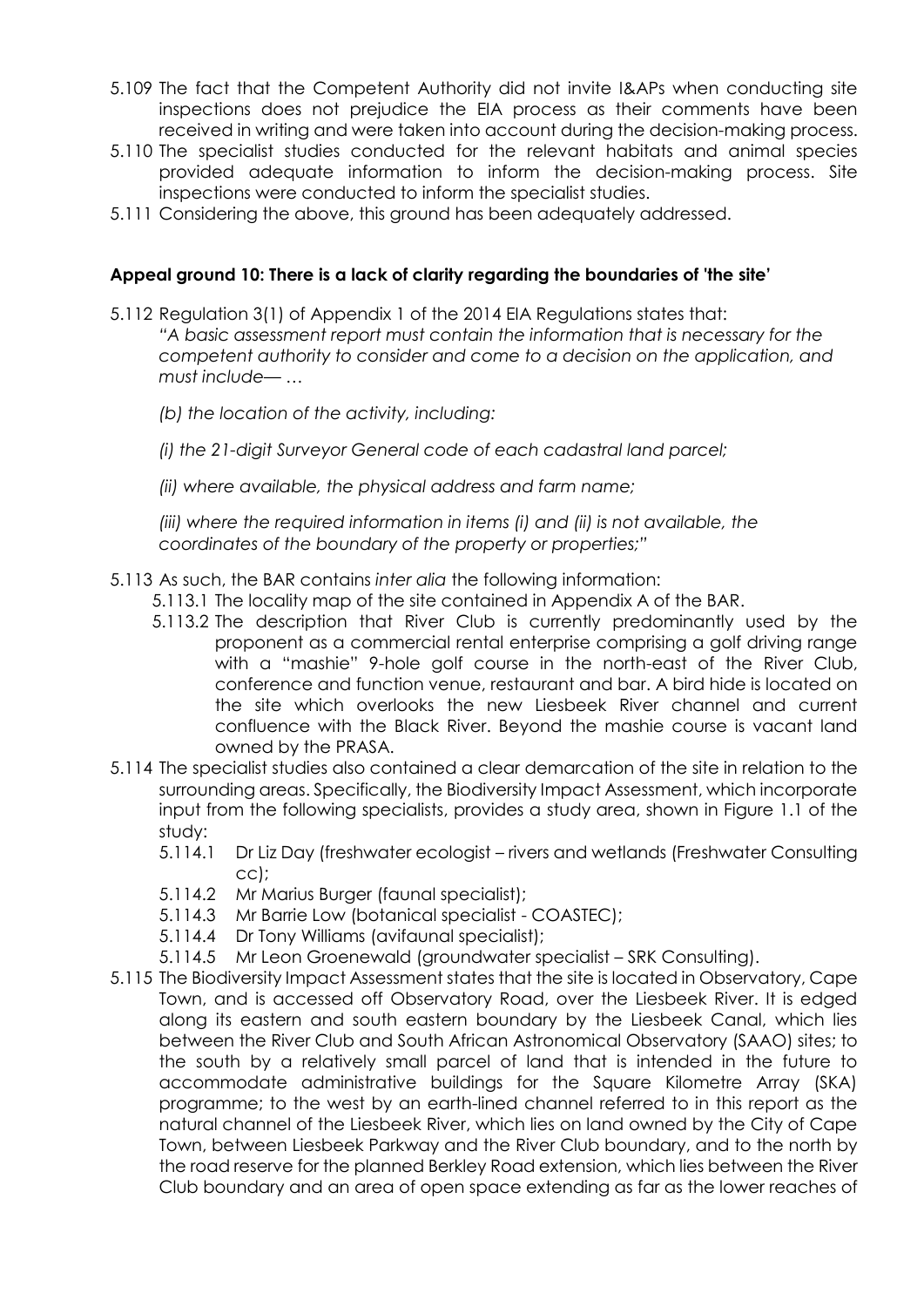the natural Liesbeek River channel, which themselves edge property owned by the Passenger Rail Association of South Africa (PRASA).

- 5.116 It is concurred with the Responding Statement that:
	- 5.116.1 Discrepancies in the description of the site boundary in various specialist studies are not material to the assessment of impacts and all specialists confirmed the findings of the Final Biodiversity Impact Assessment – see Appendix G of Appendix G2 to the BAR.
	- 5.116.2 Specialist impact assessment considers the approved development proposal, and adequate baseline research was conducted at the site's locality and environs in order to assess impacts of the project (regardless of whether the specialists described these areas as inside- or outside the site) and to establish whether the development is ecologically, economically and socially sustainable (as it was clearly found to be, by the Director: Development Management (Region 1) in the Department.
- 5.117 Considering the above, this ground of appeal has been adequately addressed.

# **Appeal ground 11: Technical errors, discrepancies and omissions in the EA resulting in vagueness**

- 5.118 I concur with the Responding Statement which provided adequate responses to this ground of appeal:
	- 5.118.1 Appendix A, paragraph 1 of the City of Cape Town's Environmental Management Department Appeal states that the statement in the EA *that "Portions of the proposed site fall below the 1:100year floodline"* is "misleading (and an *"error"*) because 90% of the River Club site is beneath the 1:100-year floodline and not only 'portions' of the site – this is not an error and is not material, in the view of the Applicant.
	- 5.118.2 Appendix A, paragraph 2 of the City of Cape Town's Environmental Management Department Appeal states that *"a site development plan*  should have indicated the location of all features referred to in the EA". All features, and their locations are clearly described in the BAR and specialist studies.
	- 5.118.3 Appendix A, paragraphs 3 8 of the City of Cape Town's Environmental Management Department Appeal refer to planning nomenclature and considerations. The Planning approval for the development has been granted and the planning issues are addressed and specified.
	- 5.118.4 Appendix A, paragraphs 9 10 of the City of Cape Town's Environmental Management Department Appeal. The Appellant has misread the colour illustration on page 13 of the EA. This figure simply indicates the base levels from which building heights are reported.
	- 5.118.5 Appendix A, paragraph 11 of the City of Cape Town's Environmental Management Department Appeal states that the use of the word "rehabilitation" is not accurate to describe development proposals for the unlined course of the Liesbeek River. This is based on the City of Cape Town's misunderstanding or misrepresentation of this component of the development proposal.
	- 5.118.6 Appendix A, paragraph 12 of the City of Cape Town's Environmental Management Department Appeal alleges that the decision maker *"relied on "maps" submitted by the Applicant in which the Liesbeek River was omitted".* The figure being referred to is the approved development proposal where the Liesbeek River is restored / naturalised at the current course, and the unlined course is transformed into a bioswale.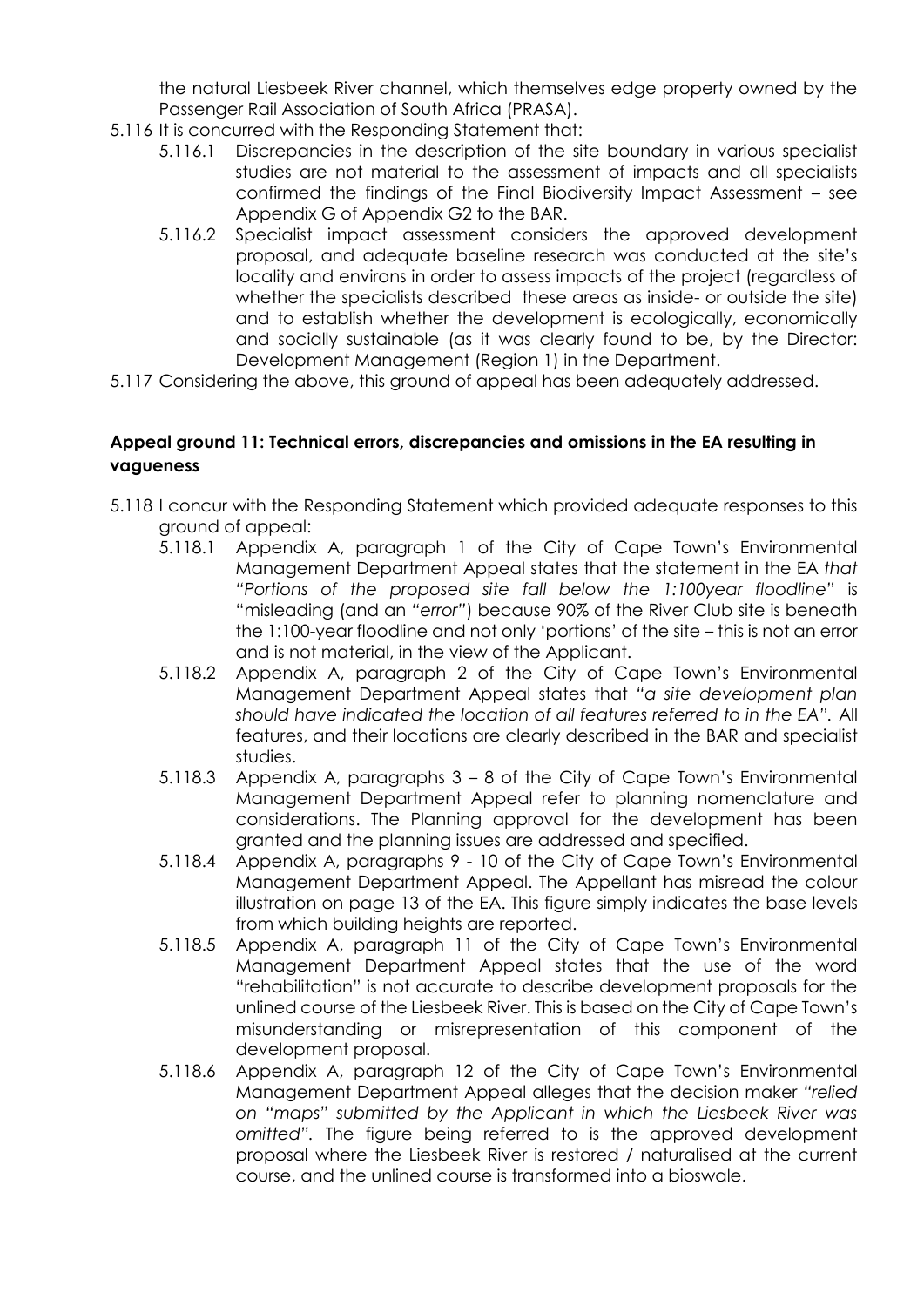- 5.118.7 Appendix A, paragraph 13 of the City of Cape Town's Environmental Management Department Appeal states that the omission of a wide setback at the bioswale is an error, while when evidenced in the City of Cape Town's Appeal the Appellant is clearly aware that a 10m setback here has been assessed to be adequate by the freshwater ecologist and forms part of the development proposal.
- 5.118.8 Appendix A, paragraph 14 of the City of Cape Town's Environmental Management Department Appeal states that *"the height of the building may be 51 m in height… the visual impacts of which may not necessarily have been assessed".* The visual specialist assessed buildings of heights of 54 m above mean sea level.
- 5.118.9 Appendix B, paragraph 1 of the City of Cape Town's Environmental Management Department Appeal states that *"the responsibility to appoint a suitably experienced ECO is inappropriate for public land".* The holder is responsible for the environmental management of all components of the development, including those proposed by the City of Cape Town. Should the EA, or portions thereof, be transferred to the City of Cape Town through an amendment then the City of Cape Town would be responsible for environmental management of these components.
- 5.118.10 Appendix B, paragraphs 2 and 3 of the City of Cape Town's Environmental Management Department Appeal states that *"environmental audit every 6 months is insufficient for the City's purposes"* and *"Environmental Audit Reports every two years, as per Section 14.2 is not sufficient for such a sensitive site"* respectively. Auditing requirements are aligned with the NEMA EIA Regulations, 2014, and an ECO will monitor construction activities much more regularly.
- 5.118.11 Appendix B, paragraphs 5 and 8 of the City of Cape Town's Environmental Management Department Appeal states that *"Since there is no requirement*  for an operational EMP, it will not be possible to provide employment *opportunities for First Nation communities for the operational phase"* and *"Hence there should also be an Operational Environmental Management Plan (EMP)".* The approved EMPr includes operational management measures which are binding on the holder.
- 5.118.12 Appendix B, paragraph 6 of the City of Cape Town's Environmental Management Department Appeal infers that the EA is inadequate because it does not include the condition that the City of Cape Town's Catchment, Stormwater and River Management Branch should approve the Stormwater Management Plan. One of the conditions of the re-zoning approval of the development is that the developer must engage and reach agreement with the City of Cape Town's Catchment, Stormwater and River Management Branch regarding the Stormwater Management Plan.
- 5.118.13 Appendix B, paragraph 7 of the City of Cape Town's Environmental Management Department Appeal infers that the EA is inadequate because it does not include the condition that the City of Cape Town's Biodiversity Management Branch should approve the Liesbeek Canal rehabilitation / restoration plan. A riverine corridor management plan is a condition of rezoning approval and the developer must engage and reach agreement with the City of Cape Town's Catchment, Stormwater and River Management Branch regarding this plan. The holder assumes that this branch will engage the City of Cape Town's Biodiversity Management Branch in the consideration of this plan as it deems appropriate.
- 5.118.14 The Applicant further submits that, should any material errors or impractical or inadequate conditions be identified, that these can be addressed through the standard EA amendment process.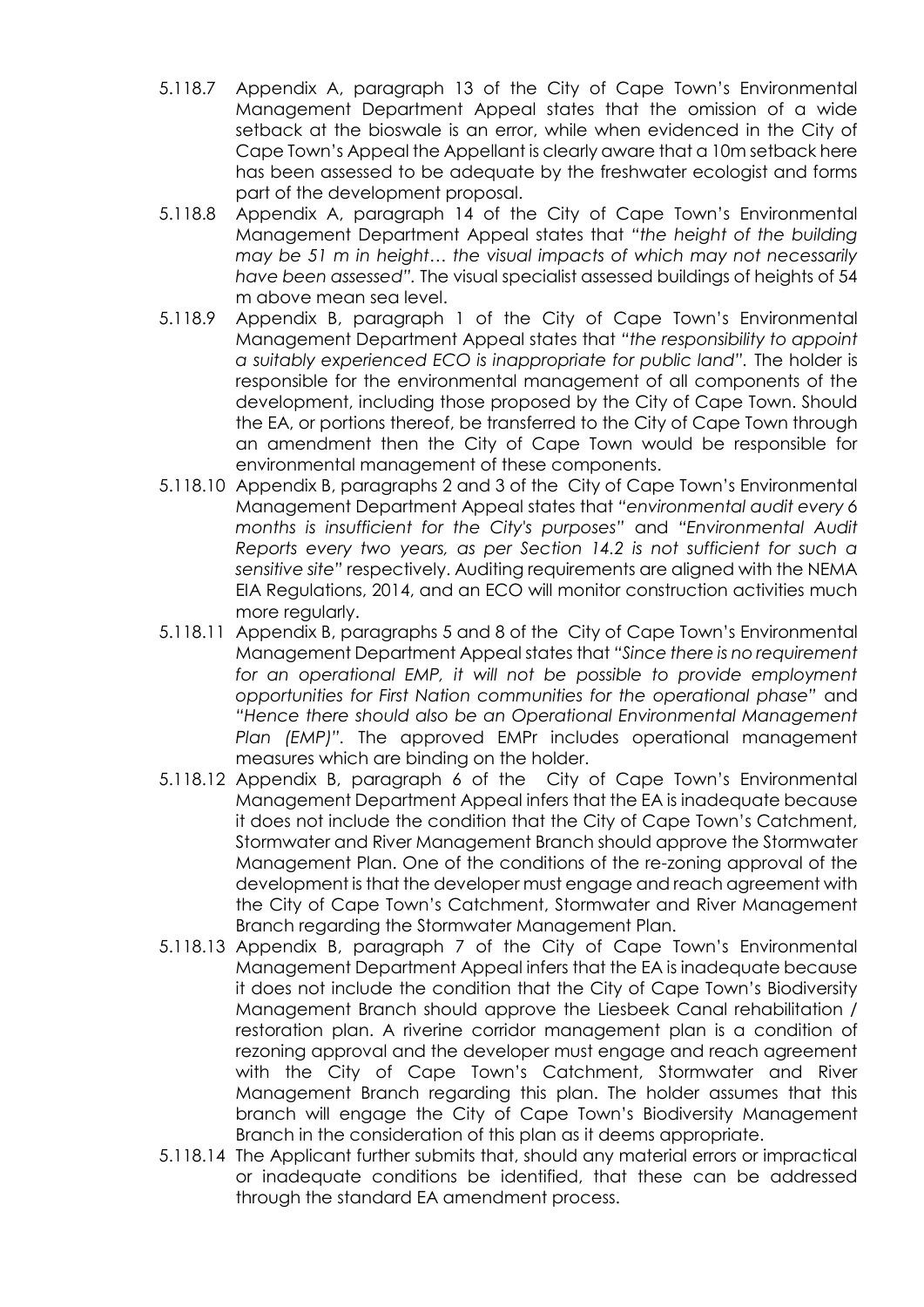5.119 Considering the above, this ground of appeal has been adequately addressed.

#### **Appeal ground 12: Impractical and inadequate conditions in the EA**

- 5.120 On 7 January 2020, an Application form dated 19 December 2019 was received from the EAP, SRK Consulting (South Africa) (Pty) Ltd. on behalf of the Applicant, Liesbeek Leisure Properties Trust, to obtain an EA for the proposed redevelopment of the River Club for mixed use development and associated infrastructure on the remainder of Erf No. 15326 and Erven No. 26169 – 26175, 26426 – 26427, 108936 and 151832, Observatory in terms of the NEMA and the 2014 EIA Regulations. Hence the EA was granted to the holder who is anticipated to comply with the conditions of the authorisation, e.g. by appointing an Environmental Control Officer that will monitor and ensure compliance with the conditions of the EA. The Environmental Control Officer will monitor compliance with the conditions of the EA in a frequency specified in the EMPr. Section 49A(1)(c) of the NEMA states that it is an offence to fail to comply with or to contravene a condition of an EA granted for a listed activity or specified activity or an Approved EMPr. Section 49B(1) of the NEMA further states that if there is such an offence a person is liable upon conviction to a fine not exceeding R 10 Million or to imprisonment not exceeding 10 years in jail or to both such fine and such an imprisonment. Should there be an intention to transfer the rights and obligations of the EA to another person, an amendment application may be lodged in terms of the 2014 EIA Regulations.
- 5.121 In terms of the content of an EA, regulation 26 of the 2014 EIA Regulations states that *"[a]n environmental authorisation must specify— … (d) the conditions subject to which the activity may be undertaken, including conditions determining— (ii) where the environmental authorisation does not include operational aspects, the period for which the environmental authorisation is granted, which period may not be extended unless the process to amend the environmental authorisation contemplated in regulation 32 is followed, and the date on which the activity is deemed to have been concluded;*

*(iii) a distinction between the portions of the environmental authorisation that deal with operational and non-operational aspects respectively and the respective periods for which the distinct portions of the environmental authorisation is granted,*  where the environmental authorisation contains operational and non operational *aspects;*

*(iv) requirements for the avoidance, management, mitigation, monitoring and reporting of the impacts of the activity on the environment throughout the life of the activity additional to those contained in the approved EMPr, and where applicable the closure plan; and*

*(e) the frequency of auditing of compliance with the conditions of the environmental authorisation and of compliance with the approved EMPr, and where applicable the closure plan, in order to determine whether such EMPr and closure plan continuously meet mitigation requirements and addresses environmental impacts, taking into account processes for such auditing prescribed in terms of these Regulations: provided that the frequency of the auditing of compliance with the conditions of the environmental authorisation and of compliance with the EMPr may not exceed intervals of 5 years;*

*(f) the frequency of submission of an environmental audit report to the competent authority, including the timeframe within which a final environmental audit report must be submitted to the competent authority;*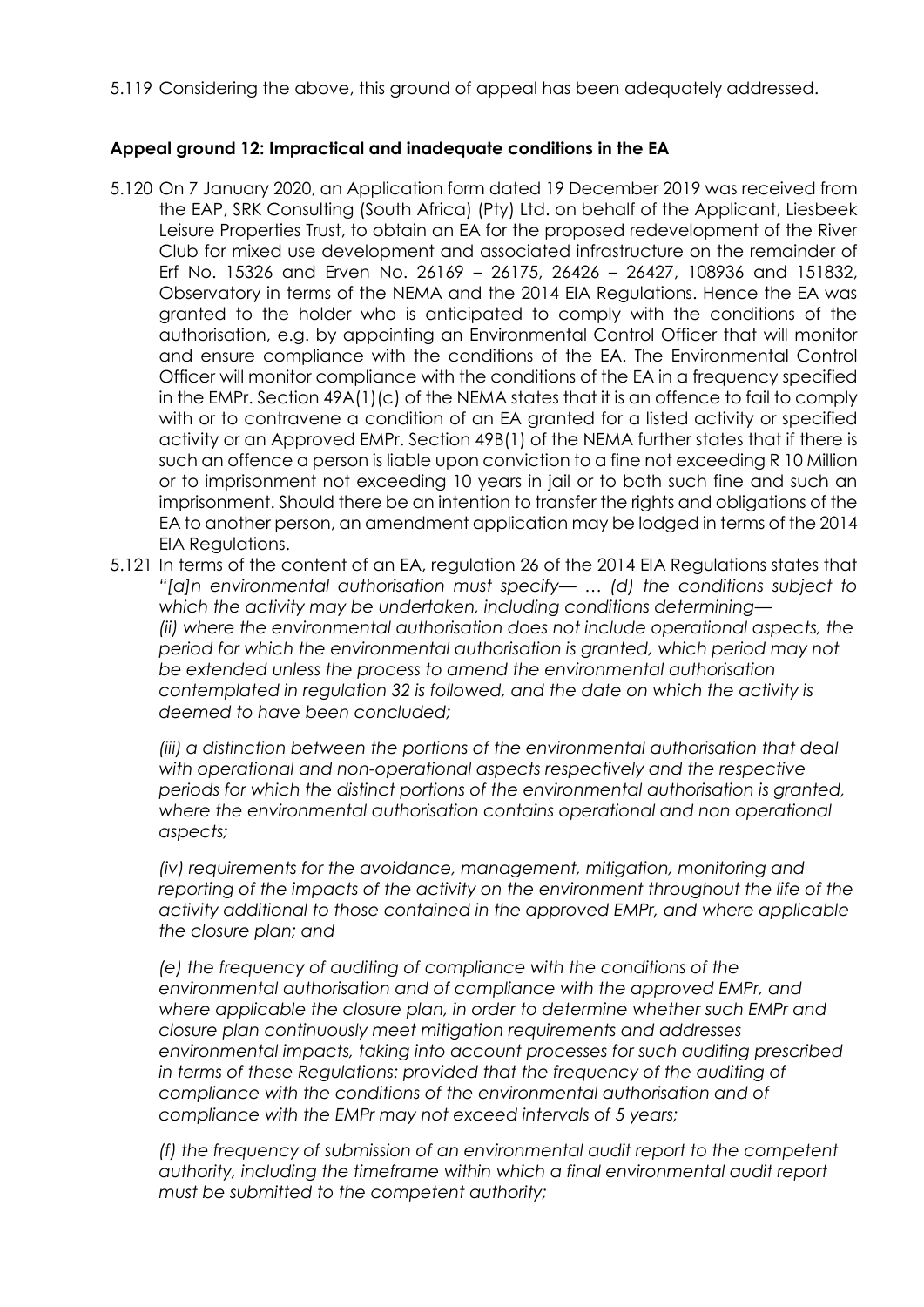*(g)* the frequency of updating the approved EMPr, and where applicable the *closure plan, and the manner in which the updated EMPr and closure plan will be approved, taking into account processes for such amendments prescribed in terms of these Regulations;*

*(h) a requirement that the environmental authorisation, approved EMPr, any independent*

*assessments of financial provision for rehabilitation and environmental liability, closure plans, where applicable, audit reports including the environmental audit report contemplated by regulation 34, and all compliance monitoring reports be made available for inspection and copying—*

*(i) at the site of the authorised activity;*

*(ii) to anyone on request; and*

*(iii) where the holder of the environmental authorisation has a website, on such publicly accessible website; and*

*(i) any relevant conditions which the competent authority deems appropriate."*

- 5.122 The following has been incorporated in the proposed development in view of the heritage significance of the site and the associations to the First Nations groups (it is expected that the holder will afford employment to First Nations Groups *inter alia* in terms of the following):
	- 5.122.1 An indigenous garden for medicinal plants used by the First Nations will be established at the site.
	- 5.122.2 A cultural, heritage and media centre at the location of the heritage information hub will be established.
	- 5.122.3 A heritage eco-trail around the site will be established.
	- 5.122.4 An amphitheatre for use and cultural performances will be established.
	- 5.122.5 Commemorating the history of the First Nations in the area through establishing a gateway feature inspired symbols at the road crossing of the ecological park/ corridor, incorporating symbols into the detailed design of buildings and the naming of internal roads.
- 5.123 Considering the above, the following conditions of the EA have been amended: **Condition E9.1:**

*"The Stormwater Management Plan, to be compiled must be approved by the City of Cape Town's Catchment, Stormwater and River Management Branch and must be included in the EMPr. A copy of the Stormwater Management Plan must be submitted to the Ministry of Local Government, Environmental Affairs and Development Planning ("Ministry") (for the attention of Mr Marius Venter, email: DEA&DP.Appeals@westerncape.gov.za) prior to the commencement of the construction for record purposes."*

### **Condition E9.2:**

*"A rehabilitation/ restoration plan for the rehabilitation of the Liesbeek Canal must be compiled in consultation with CapeNature and the relevant City of Cape Town's Biodiversity Management Branch prior to the commencement of rehabilitation work to be undertaken. A copy of the final rehabilitation/ restoration plan must be submitted to the Ministry prior to the commencement of the rehabilitation work for record purposes."*

5.124 Considering the above, this ground of appeal has been adequately addressed.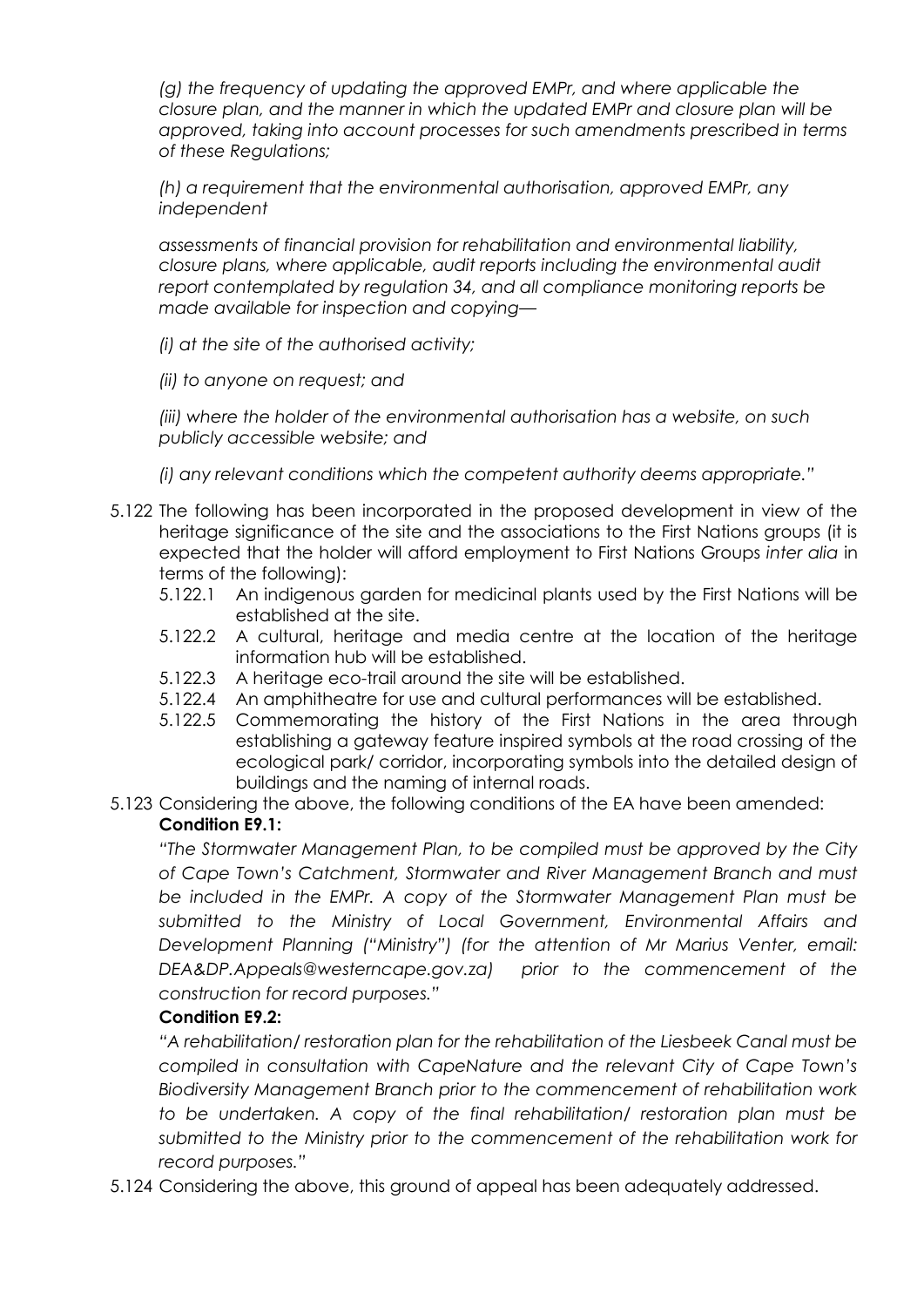#### **Appeal ground 13: Alleged conflict of interest and asserted impact thereof on the Basic Assessment process**

- 5.125 It is noted that section 49(2) of the NHRA states that *"(2) Anybody wishing to appeal against a decision of the SAHRA Council or the council of a provincial heritage resources authority must notify the Minister or MEC in writing within 30 days. The Minister or MEC shall then appoint an independent tribunal, consisting of three experts, having expertise regarding the matter."*
- 5.126 In terms of the allegations made against the impartiality of the Acting TRUP Programme Manager (DEA&DP's Director: Development Facilitation), I draw your attention to a letter by the HOD:DEA&DP on 29 July 2020 (reference 53270029) to Professor Leslie London, Chairperson of the Observatory Civic Association, which clearly established that his retention by the Provincial Custodian Department of Transport and Public Works, as Acting TRUP Programme Manager, is not a risk to either the current or any future impact assessment in respect of the TRUP Development. He's position at DEA&DP was entirely removed from any decision making capacity in respect of EIA's.
- 5.127 The decision of the DEA&DP to lodge an appeal against the HWC section 29 protection declaration was a technical procedural appeal that sought to address a particular technical issue in terms of the legislative processes and did not concern itself with the merits of the declaration. There was therefore no bias on the part of the HoD.

# **Appeal ground 14: Traffic impacts**

- 5.128 The increase of vehicles on the local road network was previously raised as an issue by the I&APs.
- 5.129 Aurecon, an independent traffic impact specialist, was appointed to undertake a traffic impact assessment. This traffic impact assessment determined that:
	- 5.129.1 The transport modelling results have demonstrated that the present road capacity in the study area is unable to accommodate existing traffic demand. This gives rise to prolonged congestion and ever extending peak periods. Additional or upgraded road infrastructure and improved public transport services in the longer term are therefore required to support further development in the area.
	- 5.129.2 Given the positive role of public transport in the study area, it is expected that Precinct 1 of the development will have a fairly marginal impact on the surrounding road network. The full development will however benefit from the following metropolitan road infrastructure improvements:
		- 5.129.2.1 The extension of Berkley Road as a four-lane dual carriageway facility. The modelling results clearly illustrate a high demand for this missing link in terms of present and future traffic predictions.
		- 5.129.2.2 The dualling of Liesbeek Parkway up to the proposed River Club access.
		- 5.129.2.3 The implementation of a high-quality road-based public transport feeder system between Observatory, Salt River and Koeberg Stations, which could serve the development proposal more directly.
	- 5.129.3 Both Precincts 1 and 2 will have an effect on the immediate road network within the vicinity of the site, however both Precincts could be accommodated with the implementation or provision of the recommended infrastructure as proposed.
	- 5.129.4 It was therefore recommended that Precinct 1 and Precinct 2 be approved from a transport/traffic perspective. It was also recommended that other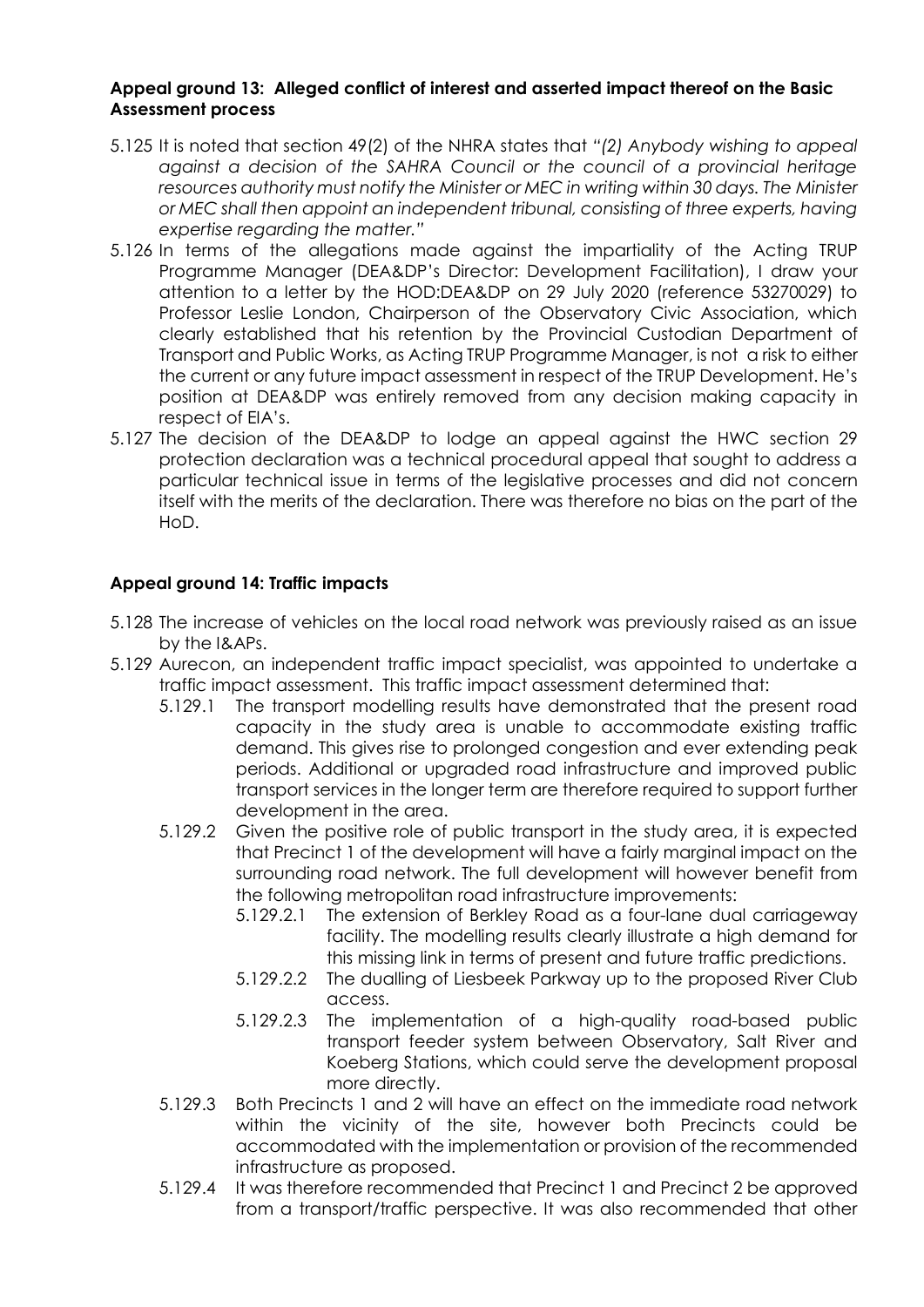outstanding infrastructure as listed (dualling of Liesbeek Parkway and Berkley Road) be implemented progressively as other developments within the TRUP influence area are initiated.

- 5.130 I concur with the Applicant's Responding Statement that:
	- 5.130.1 Traffic impacts were considered in the basic assessment process and EA and found to be significant, but acceptable. Traffic impacts were considered during decision-making, and the City of Cape Town's MPT has also approved the land use applications pertaining to the development.
- 5.131 Considering the above, it is considered that the traffic impacts have been adequately addressed.

### **Appeal ground 15: Services infrastructure**

- 5.132 The BAR confirmed that:
	- 5.132.1 Electricity: Sufficient capacity is available to service the development, provided that a Main Step-Down Substation is provided on the site.
	- 5.132.2 Sewerage: Although sufficient treatment capacity exists, due to capacity constraints, a Peak Dry Weather Flow of 16 l/s only can be accommodated by the current network, and the full PDWF can only be accommodated once the gravity mains have been upgraded. Sewerage infrastructure would be upgraded as required with service contributions from the development, ensured by an engineering services agreement.
	- 5.132.3 Potable water: Sufficient unallocated capacity exists to service the development.
	- 5.132.4 Waste: The City of Cape Town has confirmed their capacity to collect and manage waste generated during the construction and operation of the development.
	- 5.132.5 Stormwater: A departure will be applied for larger storms as the site is within a floodplain (which makes detention for large return period storms impractical). Stormwater management will adhere to the City of Cape Town Stormwater Management Policies and international best practice. The proponents intend to adopt sustainable stormwater management practices in line with the City and Provincial requirements (as far as possible).
	- 5.132.6 The following interventions to improve stormwater quality will, as far as possible, be included in the final project description:
		- 5.132.6.1 Detention facilities.
		- 5.132.6.2 Infiltration trenches.
		- 5.132.6.3 Swales with enhanced layerworks.
	- 5.132.7 The City of Cape Town's confirmation of the availability of service infrastructure is addressed in the reasons for the decision contained in Annexure 3, paragraph 3.11 of the EA.
- 5.133 I concur with the Applicant's Responding Statement that:
	- 5.133.1 The City of Cape Town has confirmed that there is sufficient spare, unallocated electrical, potable water and waste supply capacity to service the development.
	- 5.133.2 In terms of wastewater treatment, the City of Cape Town is currently installing a 3rd diversion main from the Athlone WWTW to the Cape Flats WWTW so that flows during peak times can be diverted to Cape Flats WWTW and treated here, thus creating additional capacity. The City of Cape Town has confirmed that once the new diversion main is installed at the WWTW there will be sufficient capacity to receive sewerage from the development. However, the conveyancing network (specifically the Raapenberg Pump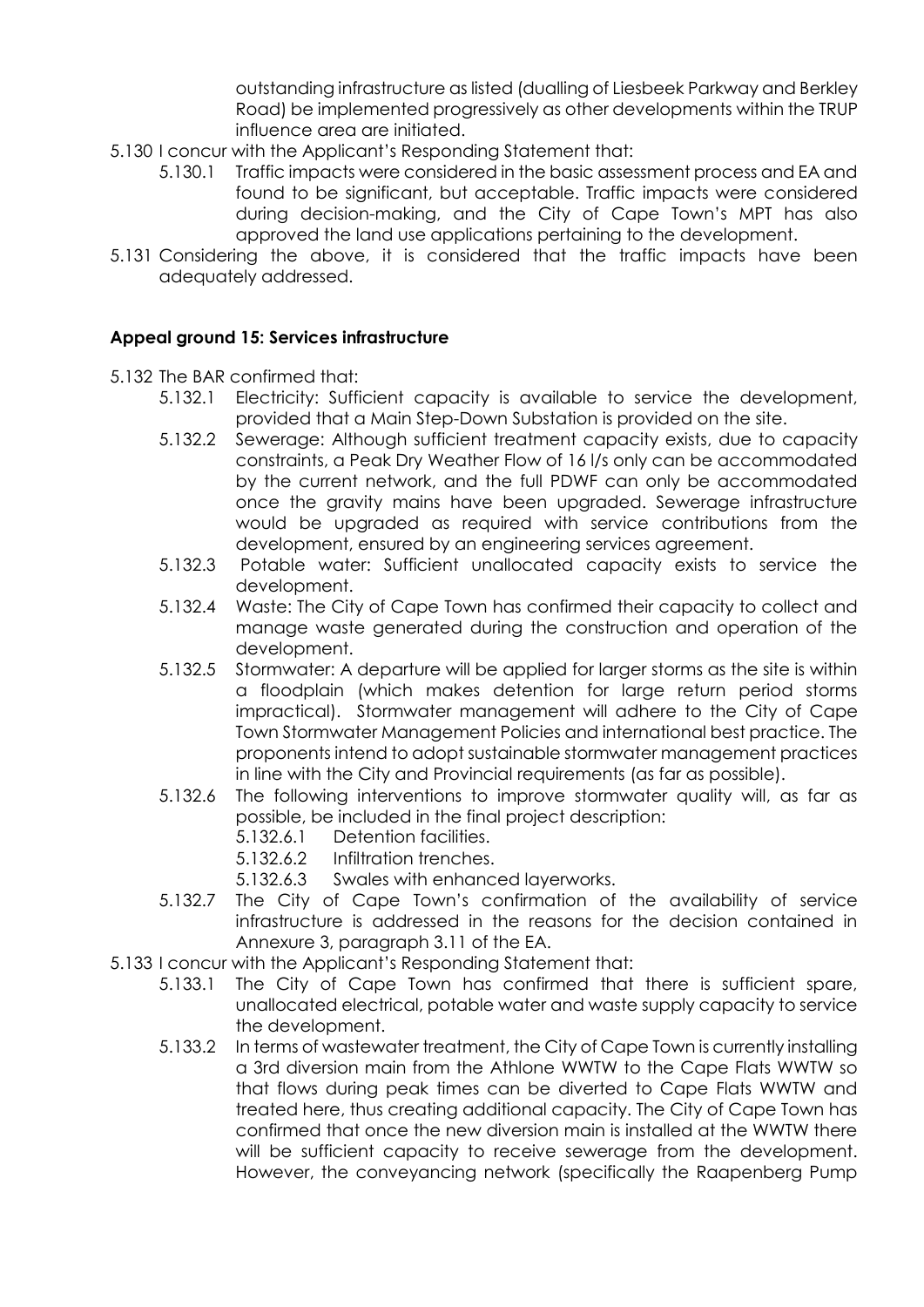Station) will not have sufficient capacity to receive sewage from the development during peak periods.

- 5.133.3 Certain sections of the affected bulk sewer mains will therefore need to be upgraded, or the operating performance improved, to accommodate the remaining sewer flow of 10 l/s (the Upgrades). The cost of the upgrades will be for applicant's account and will be offset, fully or partially, against the development contributions that will be levied against the development. This standard procedure is set out in the Municipal Planning By-law ("MPBL") and the City's Development Charges policy.
- 5.134 Considering the above, this ground of appeal has been addressed in order to accommodate the proposed development in terms of existing service infrastructure and proposed upgrades to be undertaken at the cost of the developer.

# **Appeal ground 16: Inadequate responses to IAP / stakeholder issues**

- 5.135 The comments of the various I&APs received through the basic assessment process, detailed in the comments and responses reports, have been responded to and taken into account during the decision-making process.
- 5.136 I concur with the Applicant's Responding Statement that:
	- 5.136.1 If a stakeholder does not agree with a finding, or objects to a development proposal, does not mean the issue was not raised, recorded or considered on its merits.
	- 5.136.2 Issues raised by stakeholders are addressed comprehensively in Issues and Responses Reports that were appended to the BAR.
	- 5.136.3 These reports total nearly 150 000 words of detailed issues and responses recording and reporting.
	- 5.136.4 The applicant submits that all issues raised have indeed been comprehensively responded to and that the basic assessment process entirely met the legislated standard.
	- 5.136.5 The Change.org petition provided in one of the Appeals, intended to garner opposition to the project, and disregarded the findings of the basic assessment and specialist studies without acknowledging these expert views.
- 5.137 Considering the above, this ground of appeal has been addressed since the comments and responses report were included in the BAR which informed the granting of the EA.

### **Appeal ground 17: Decision-maker based its decisions on assertions by the developer**

# 5.138 The 2014 EIA Regulations state that:

# *"Appointment of EAPs and specialists*

*12 (1) A proponent or applicant must appoint an EAP at own cost to manage the application: Provided that an EAP need not be appointed for an application to amend an environmental authorisation where no environmental impact assessment or part thereof is required as part of such amendment application.*

*(2) In addition to the appointment of an EAP, a specialist may be appointed, at the cost of the proponent or applicant, if the level of assessment is of a nature requiring the appointment of a specialist.*

*(3) The proponent or applicant must—*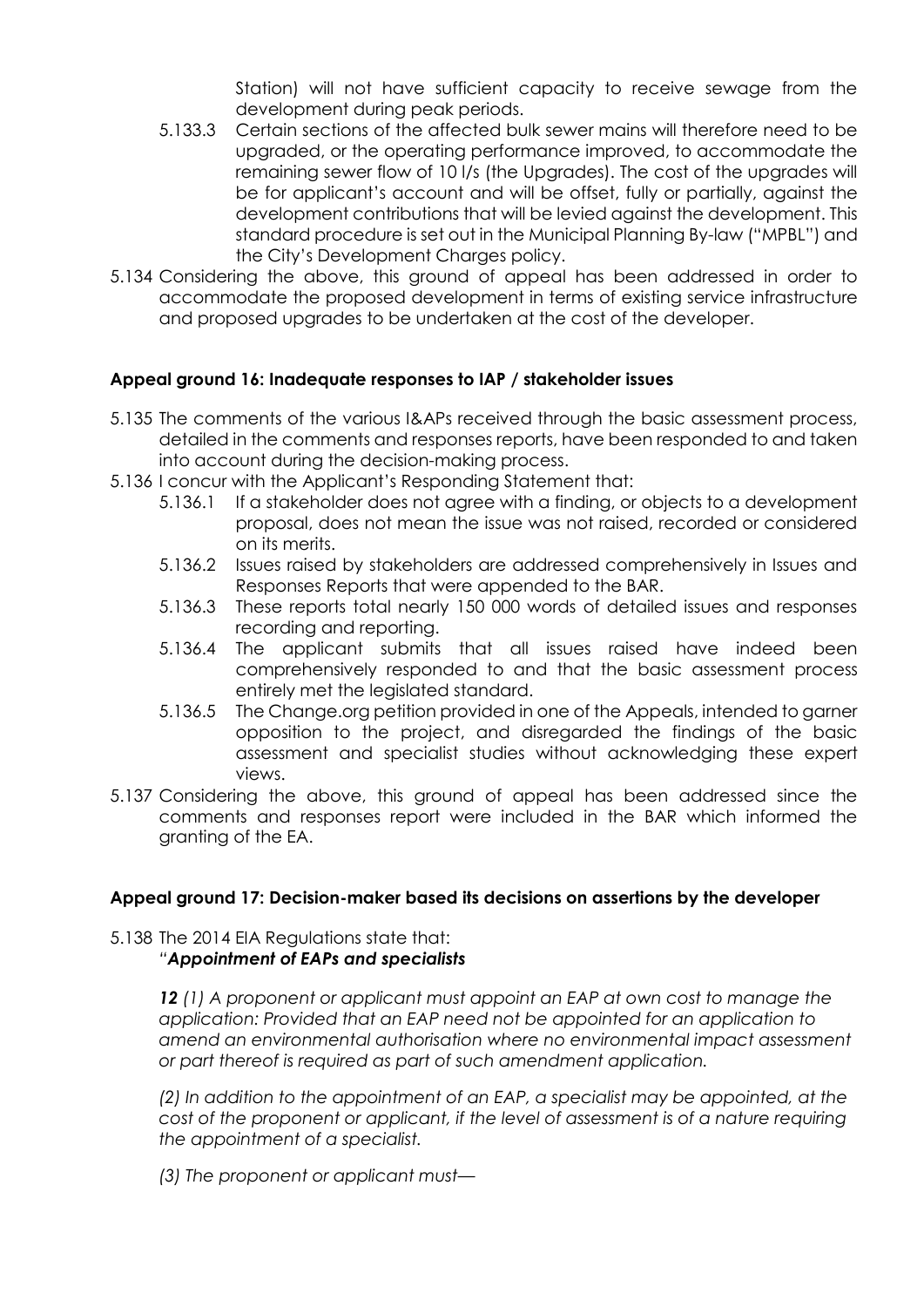*(a) take all reasonable steps to verify whether the EAP and specialist complies with regulation 13(1)(a) and (b); and*

*(b) provide the EAP and specialist with access to all information at the disposal of the proponent or applicant regarding the application, whether or not such information is favourable to the application.*

#### *General requirements for EAPs and specialists*

*13(1) An EAP and a specialist, appointed in terms of regulation 12(1) or 12(2), must—*

*(a) be independent;*

*(b) have expertise in conducting environmental impact assessments or undertaking specialist work as required, including knowledge of the Act, these Regulations and any guidelines that have relevance to the proposed activity;*

*(c) ensure compliance with these Regulations;*

*(d) perform the work relating to the application in an objective manner, even if this results*

*in views and findings that are not favourable to the application;*

*(e) take into account, to the extent possible, the matters referred to in regulation 18 when*

*preparing the application and any report, plan or document relating to the application; and*

*(f) disclose to the proponent or applicant, registered interested and affected parties and the competent authority all material information in the possession of the EAP and, where applicable, the specialist, that reasonably has or may have the potential of influencing—*

*(i) any decision to be taken with respect to the application by the competent authority in terms of these Regulations; or*

*(ii) the objectivity of any report, plan or document to be prepared by the EAP or specialist, in terms of these Regulations for submission to the competent authority; unless access to that information is protected by law, in which case it must be indicated that such protected information exists and is only provided to the competent authority.*

*(2) In the event where the EAP or specialist does not comply with subregulation (1)(a), the proponent or applicant must, prior to conducting public participation as contemplated in chapter 6 of these Regulations, appoint another EAP or specialist to externally review all work undertaken by the EAP or specialist, at the applicant's cost.*

*(3) An EAP or specialist appointed to externally review the work of an EAP or specialist as contemplated in subregulation (2), must comply with subregulation (1)(a).*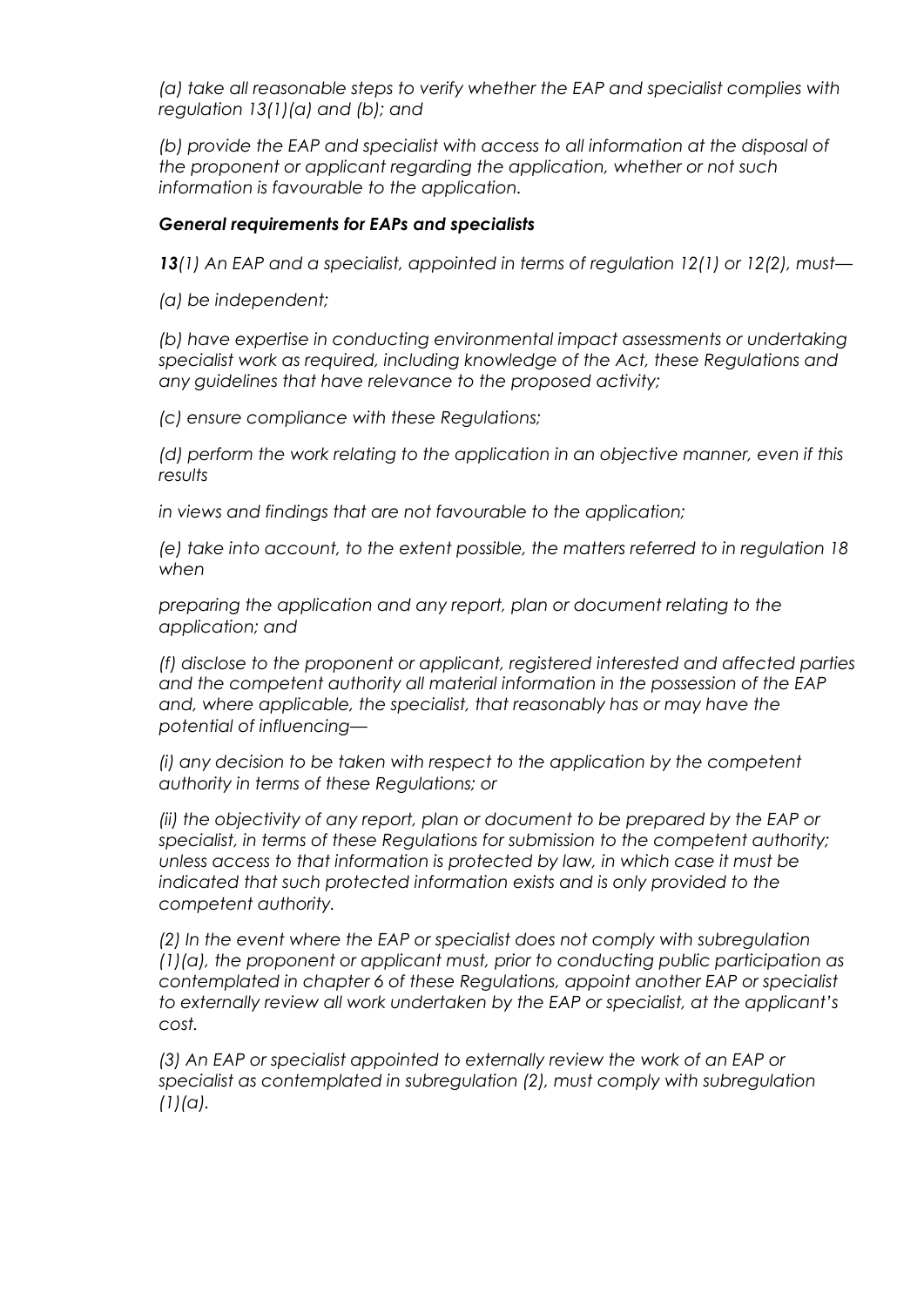# *Disqualification of EAPs and specialists*

*14 (1) If the competent authority at any stage of considering an application has reason to believe that the EAP or specialist is not complying or has not complied with the requirements of regulation 13 in respect of the application, other than circumstances where the requirement of independence in regulation 13(1)(a) has been met by compliance with regulation 13(2) and (3), the competent authority may—*

*(a) notify the EAP or specialist and the applicant of the reasons therefore, that the application is suspended until the matter is resolved and the extended timeframe for the processing of the application; and…"*

- 5.139 I concur with the Applicant's Responding Statement that:
	- 5.139.1 The Basic assessment process is based on the findings of research undertaken by independent specialists, and not the "interpretations and assertions" of the developer.
	- 5.139.2 Specialist independence is assured by the fact that EAPs and specialists must confirm that they do not have any material present or contingent interest in the outcome of the environmental assessment process, nor do they have any pecuniary or other interest that could be reasonably regarded as being capable of affecting their independence.
	- 5.139.3 Appellants have not demonstrated any conflict of interest of any members of the basic assessment project team and specialists.
- 5.140 Considering the above, this ground of appeal should be dismissed.

# **Appeal ground 18: Decision-maker's assessment of Triple Bottom Line impacts and benefits is flawed**

- 5.141 The **principles of environmental management** as set out in section 2 of the NEMA have been taken into account in this EIA application as follows:
	- 5.141.1 Environmental and socio-economic factors are considered and weighed up, to ensure that the development is sustainable.
	- 5.141.2 The potential impacts of the development are identified, assessed and evaluated using SRK's standard impact assessment methodology in order to determine the significance of each positive and negative impact.
	- 5.141.3 Mitigation measures are recommended in the BAR to prevent, minimise impacts (and optimise benefits) and to secure stakeholders' environmental rights. An EMPr has been drafted and will be implemented to ensure that potential environmental pollution and degradation can be minimised, if not prevented.
	- 5.141.4 The needs and interests of stakeholders are taken into account through a thorough public participation process, providing adequate opportunities for participation by all stakeholders in the BA process.
- 5.142 I concur with the Applicant's Responding Statement that:
	- 5.142.1 The BAR provides a comprehensive analysis of all triple bottom line considerations, including impacts and benefits. It is the Competent Authority's function to weigh social, cultural, economic and biophysical factors in reaching a decision.
	- 5.142.2 The Competent Authority was satisfied that all issues were adequately addressed and found that on balancing the impacts, the development should proceed (and they emphasise the significant economic and ecology benefits that this development will deliver to the City of Cape Town). The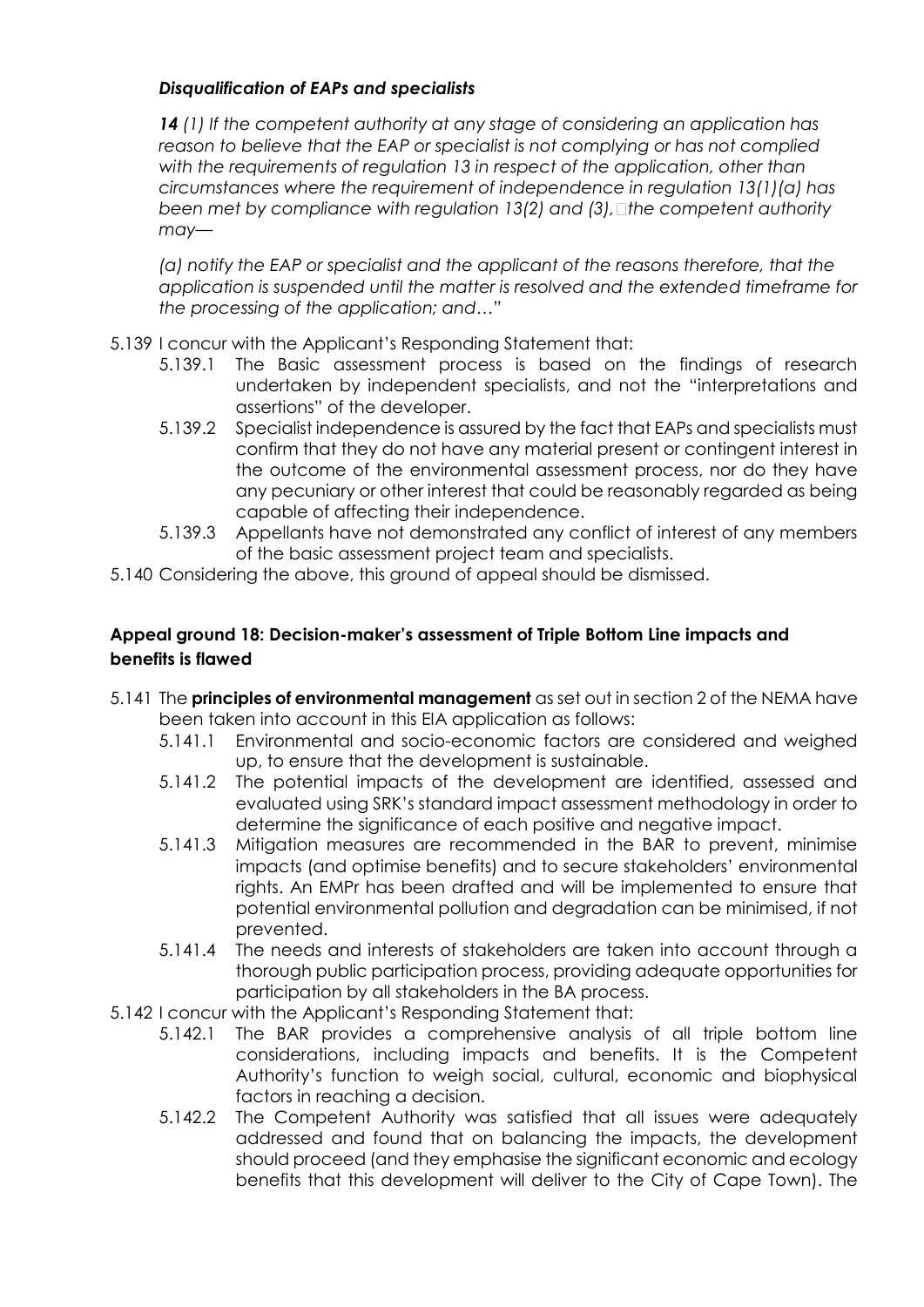reasons for this decision are articulated in detail in the EA for the development.

5.143 This ground of appeal has been addressed.

# **Appeal ground 19: Lack of inclusionary housing**

- 5.144 The BAR states that the key characteristics of the preferred alternative, the Riverine Corridor Alternative, include the provision of 20% of the residential component as inclusionary housing units.
- 5.145 The first paragraph of page 4 of the EA states that *"…20% of the development will be for residential purposes. 20% of the residential component will be for inclusionary housing opportunities…"*
- 5.146 I concur with the Applicant's Responding Statement that:
	- 5.146.1 The development proposal provides that 20% of the residential component of the development will be dedicated to inclusionary housing, and therefore the issue is addressed – see Section 2e of the BAR: *"the proponent has committed to include a component of "inclusionary housing" in the development scheme. 20% of residential floor area will be for inclusionary housing".*
- 5.147 Considering the above, this ground has been addressed.

### 6. **CONCLUSION:**

Considering the comprehensive assessment of the impacts of the proposed development it is not considered appropriate to set aside the EA.

The impacts of the proposed development in relation to the historic Liesbeek River natural channel and an unacceptable loss of habitat have been satisfactorily addressed as detailed in the responses provided under the grounds of appeal.

It is not deemed appropriate to appoint a panel of experts to reassess the BAR and to consider alternative development footprints and 30m ecological setbacks from both riverine corridors as the recommendations of the specialists, which are concurred with, have been satisfactorily included in the conditions of the EA and the EMPr.

In view of the above, the NEMA principles, compliance with the conditions stipulated in the Appeal EA and compliance with the conditions of the EMPr, the proposed activities will not conflict with the general objectives of integrated environmental management stipulated in Chapter 5 of the NEMA and any potentially detrimental environmental impacts resulting from the activities can be mitigated to acceptable levels.